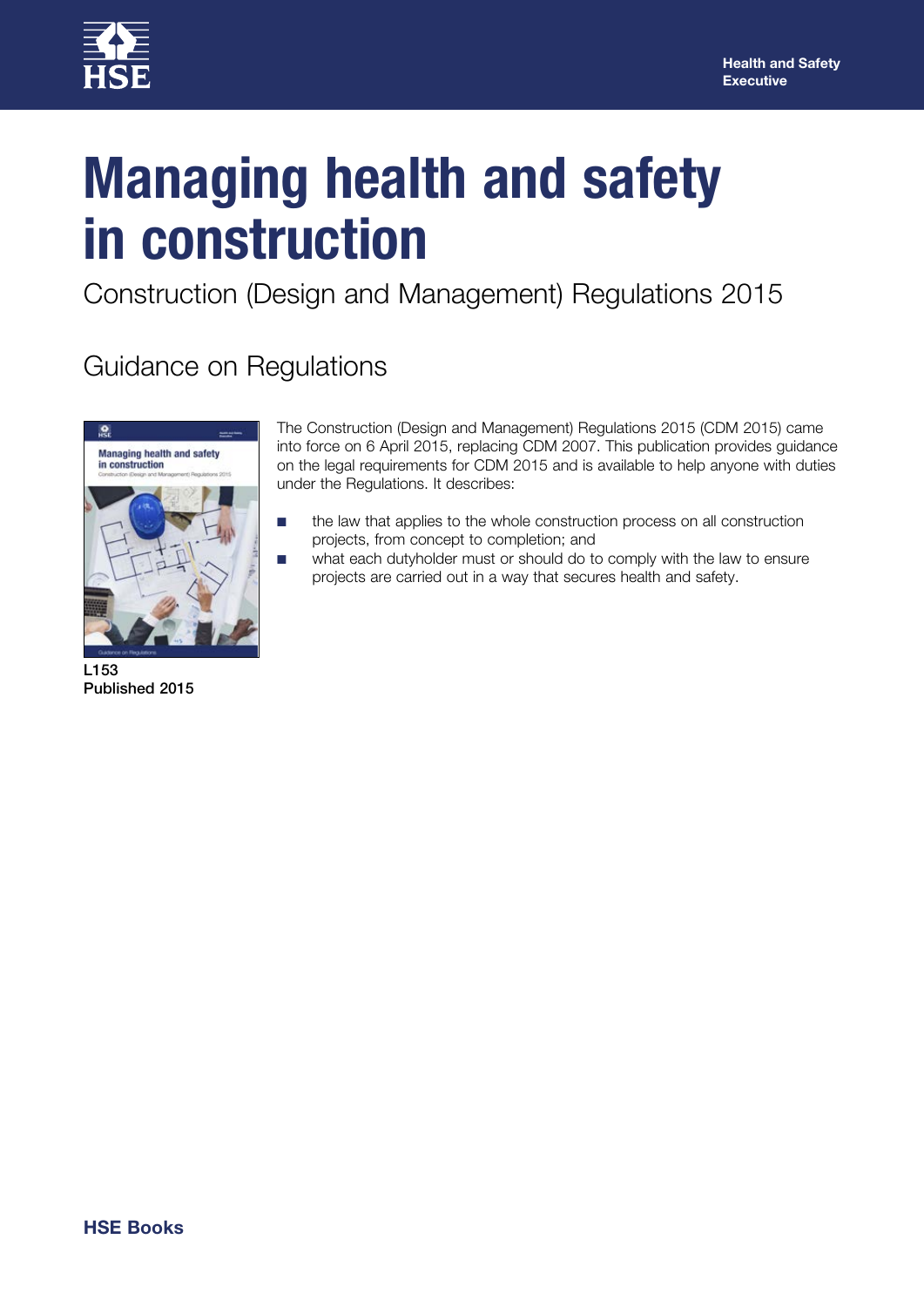*© Crown copyright 2015*

First published 2015

ISBN 978 0 7176 6626 3

You may reuse this information (excluding logos) free of charge in any format or medium, under the terms of the Open Government Licence. To view the licence visit [www.nationalarchives.gov.uk/doc/open-government-licence/](http://www.nationalarchives.gov.uk/doc/open-government-licence/), write to the Information Policy Team, The National Archives, Kew, London TW9 4DU, or email [psi@nationalarchives.gsi.gov.uk](mailto:psi@nationalarchives.gsi.gov.uk).

Some images and illustrations may not be owned by the Crown so cannot be reproduced without permission of the copyright owner. Enquiries should be sent to [copyright@hse.gsi.gov.uk.](mailto:copyright@hse.gsi.gov.uk)

This guidance is issued by the Health and Safety Executive. Following the guidance is not compulsory, unless specifically stated, and you are free to take other action. But if you do follow the guidance you will normally be doing enough to comply with the law. Health and safety inspectors seek to secure compliance with the law and may refer to this guidance.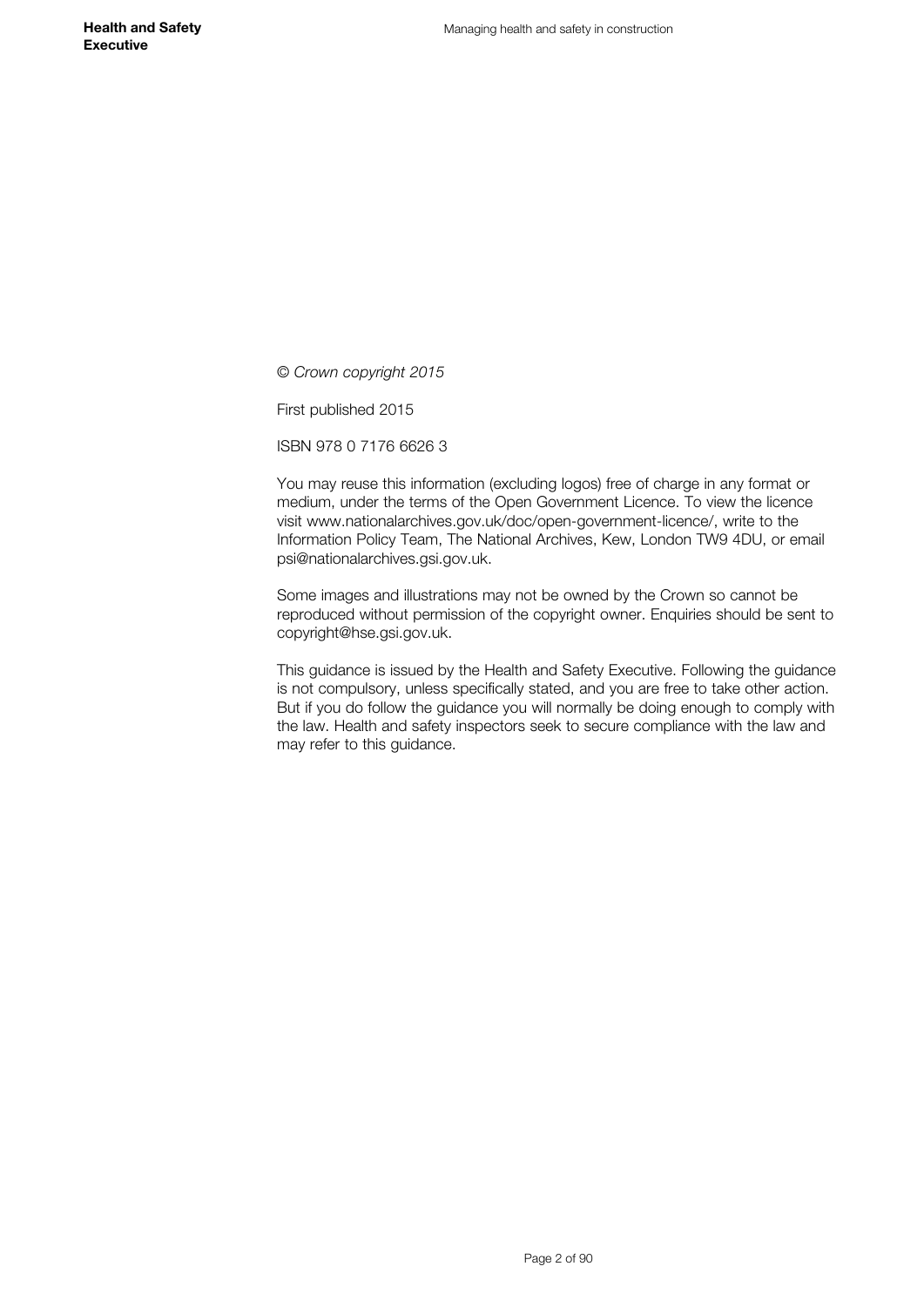### **Contents**

| <b>Introduction</b>  | 5                                                                           |
|----------------------|-----------------------------------------------------------------------------|
| <b>PART 1</b>        | <b>Commencement, interpretation and application</b><br>10                   |
| <b>Regulation 1</b>  | <b>Citation and commencement</b><br>10                                      |
| <b>Regulation 2</b>  | <b>Interpretation</b><br>10                                                 |
| <b>Regulation 3</b>  | <b>Application in and outside Great Britain</b><br>13                       |
| <b>PART 2</b>        | <b>Client duties</b><br>14                                                  |
| <b>Regulation 4</b>  | Client duties in relation to managing projects<br>14                        |
| <b>Regulation 5</b>  | Appointment of the principal designer and the principal<br>contractor<br>15 |
| <b>Regulation 6</b>  | <b>Notification</b><br>20                                                   |
| <b>Regulation 7</b>  | <b>Application to domestic clients</b><br>21                                |
| <b>PART 3</b>        | <b>Health and safety duties and roles</b><br>23                             |
| <b>Regulation 8</b>  | <b>General duties</b><br>23                                                 |
| <b>Regulation 9</b>  | <b>Duties of designers</b><br>26                                            |
| <b>Regulation 10</b> | Designs prepared or modified outside Great Britain<br>26                    |
| <b>Regulation 11</b> | Duties of a principal designer in relation to health and                    |
|                      | safety at the pre-construction phase<br>30                                  |
| <b>Regulation 12</b> | Construction phase plan and health and safety file<br>34                    |
| <b>Regulation 13</b> | Duties of a principal contractor in relation to health and                  |
|                      | safety at the construction phase<br>36                                      |
| <b>Regulation 14</b> | Principal contractor's duties to consult and engage with<br>workers<br>42   |
| <b>Regulation 15</b> | <b>Duties of contractors</b><br>43                                          |
| <b>PART4</b>         | <b>General requirements for all construction sites</b><br>50                |
| <b>Regulation 16</b> | <b>Application of Part 4</b><br>50                                          |
| <b>Regulation 17</b> | Safe places of construction work<br>50                                      |
| <b>Regulation 18</b> | Good order and site security<br>50                                          |
| <b>Regulation 19</b> | <b>Stability of structures</b><br>51                                        |
| <b>Regulation 20</b> | <b>Demolition or dismantling</b><br>51                                      |
| <b>Regulation 21</b> | <b>Explosives</b><br>51                                                     |
| <b>Regulation 22</b> | <b>Excavations</b><br>52                                                    |
| <b>Regulation 23</b> | <b>Cofferdams and caissons</b><br>52                                        |
| <b>Regulation 24</b> | <b>Reports of inspections</b><br>53                                         |
| <b>Regulation 25</b> | <b>Energy distribution installations</b><br>54                              |
| <b>Regulation 26</b> | <b>Prevention of drowning</b><br>54                                         |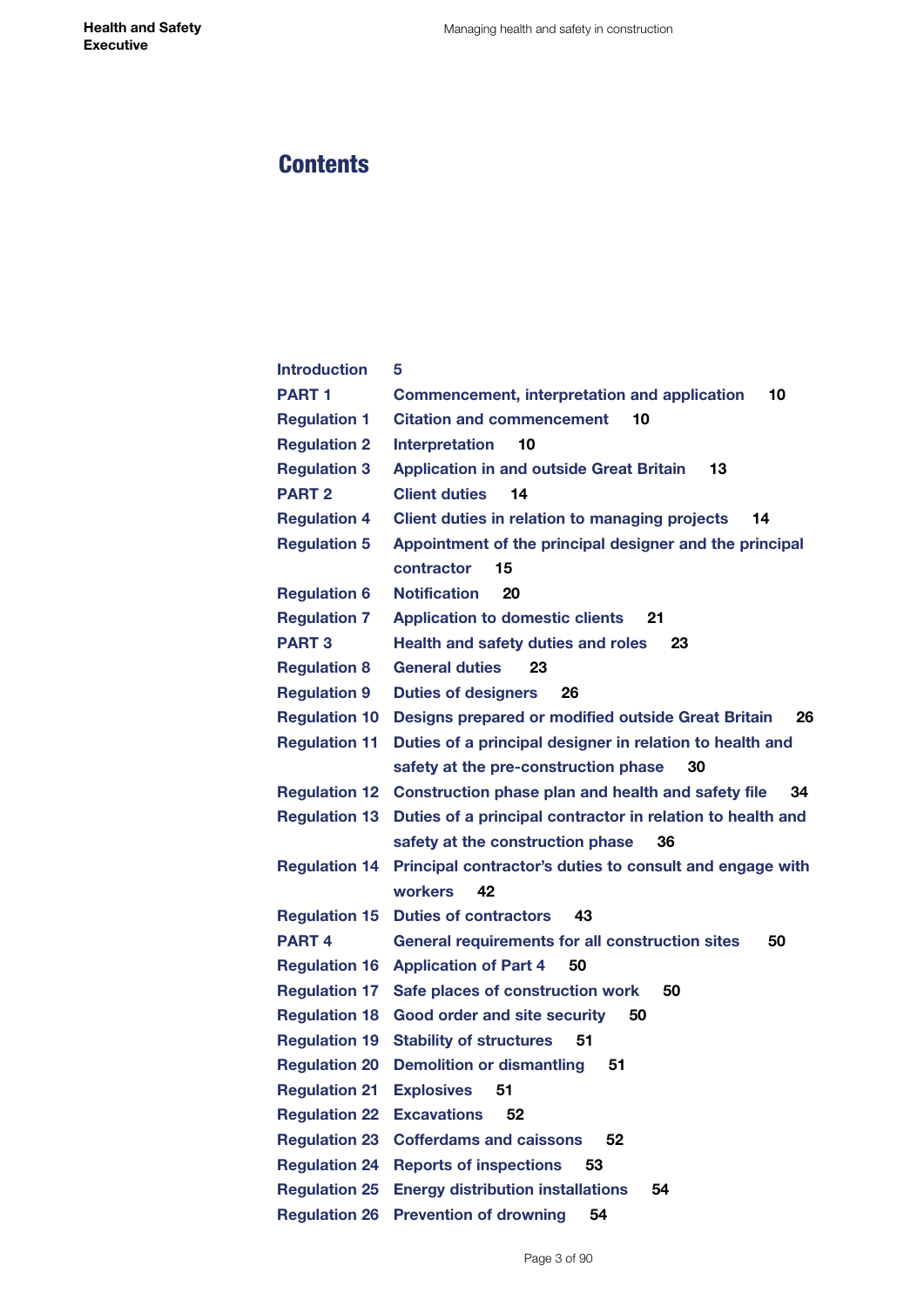| <b>Regulation 27</b>       | <b>Traffic routes</b><br>54                                  |
|----------------------------|--------------------------------------------------------------|
| <b>Regulation 28</b>       | <b>Vehicles</b><br>55                                        |
| <b>Regulation 29</b>       | Prevention of risk from fire, flooding or asphyxiation<br>56 |
| <b>Regulation 30</b>       | <b>Emergency procedures</b><br>56                            |
| <b>Regulation 31</b>       | <b>Emergency routes and exits</b><br>56                      |
| <b>Regulation 32</b>       | <b>Fire detection and fire-fighting</b><br>57                |
| <b>Regulation 33</b>       | <b>Fresh air</b><br>57                                       |
| <b>Regulation 34</b>       | Temperature and weather protection<br>57                     |
| <b>Regulation 35</b>       | <b>Lighting</b><br>58                                        |
| <b>PART 5</b>              | General<br>59                                                |
| <b>Regulation 36</b>       | <b>Enforcement in respect of fire</b><br>59                  |
| <b>Regulation 37</b>       | <b>Transitional and saving provisions</b><br>59              |
| <b>Regulation 38</b>       | <b>Revocation and consequential amendments</b><br>60         |
| <b>Regulation 39</b>       | <b>Review</b><br>60                                          |
| <b>SCHEDULE 1</b>          | Particulars to be notified under regulation 6<br>62          |
| <b>SCHEDULE 2</b>          | Minimum welfare facilities required for construction         |
|                            | 63<br>sites                                                  |
| <b>SCHEDULE 3</b>          | <b>Work involving particular risks</b><br>66                 |
| <b>SCHEDULE 4</b>          | <b>Transitional and saving provisions</b><br>67              |
| <b>SCHEDULE 5</b>          | <b>Amendments</b><br>71                                      |
| <b>Appendix 1</b>          | 73<br>The general principles of prevention                   |
| <b>Appendix 2</b>          | <b>Pre-construction information</b><br>74                    |
| <b>Appendix 3</b>          | The construction phase plan<br>77                            |
| <b>Appendix 4</b>          | The health and safety file 81                                |
| <b>Appendix 5</b>          | How different types of information relate to and influence   |
|                            | each other in a construction project involving               |
|                            | 84<br>more than one contractor: A summary                    |
| <b>Appendix 6</b>          | <b>Working for a domestic client</b><br>85                   |
|                            | <b>References and further reading</b><br>87                  |
|                            | <b>Glossary of acronyms and terms</b><br>88                  |
| <b>Further information</b> | 90                                                           |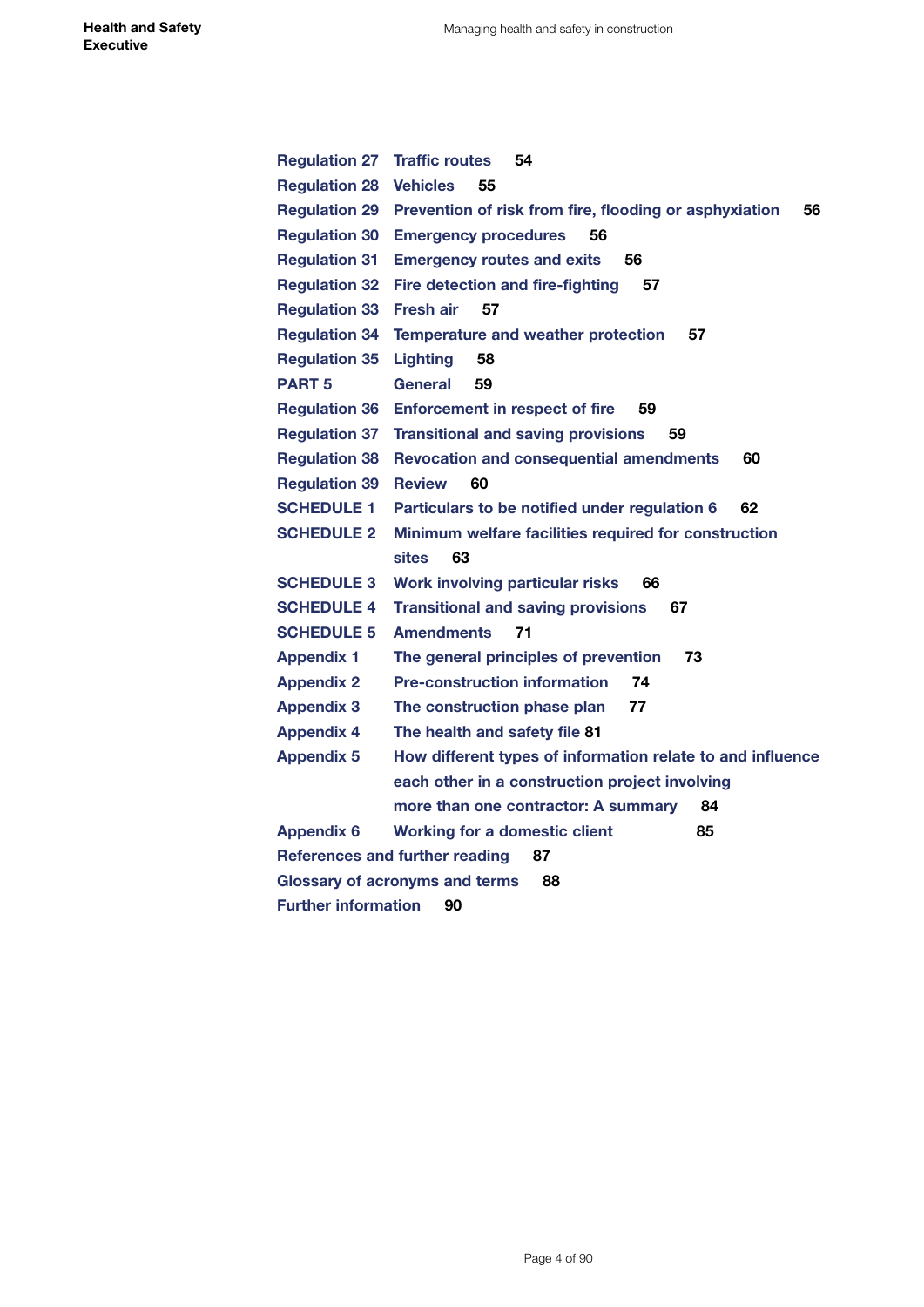### <span id="page-4-0"></span>Introduction

#### **About this book**

1 This book gives guidance on the Construction (Design and Management) Regulations 2015 (CDM 2015). These Regulations cover the management of health, safety and welfare when carrying out construction projects. Subject to some transitional provisions (see paragraphs 181–186), CDM 2015 replaces the Construction (Design and Management) Regulations 2007 (CDM 2007) from 6 April 2015. From this date, the Approved Code of Practice (ACOP) which provides supporting guidance on CDM 2007 is withdrawn.

#### **Who this book is for**

2 This guidance is for people with legal duties under CDM 2015. It explains what they must or should do to comply with the law. Any actions taken should always be proportionate to the risks in the construction project.

3 Under CDM 2015, organisations or individuals can be one or more dutyholder for a project. The different dutyholders are summarised in Table 1. The table does not include all the duties, nor does it distinguish between duties that are absolute (dutyholders 'must' comply with them), and duties that are qualified by terms such as 'as far as practicable' or 'as far as reasonably practicable' (dutyholders 'should' comply with them). See the Glossary for a more detailed explanation of these terms. Guidance on specific regulations explains the duties under CDM 2015 in more detail.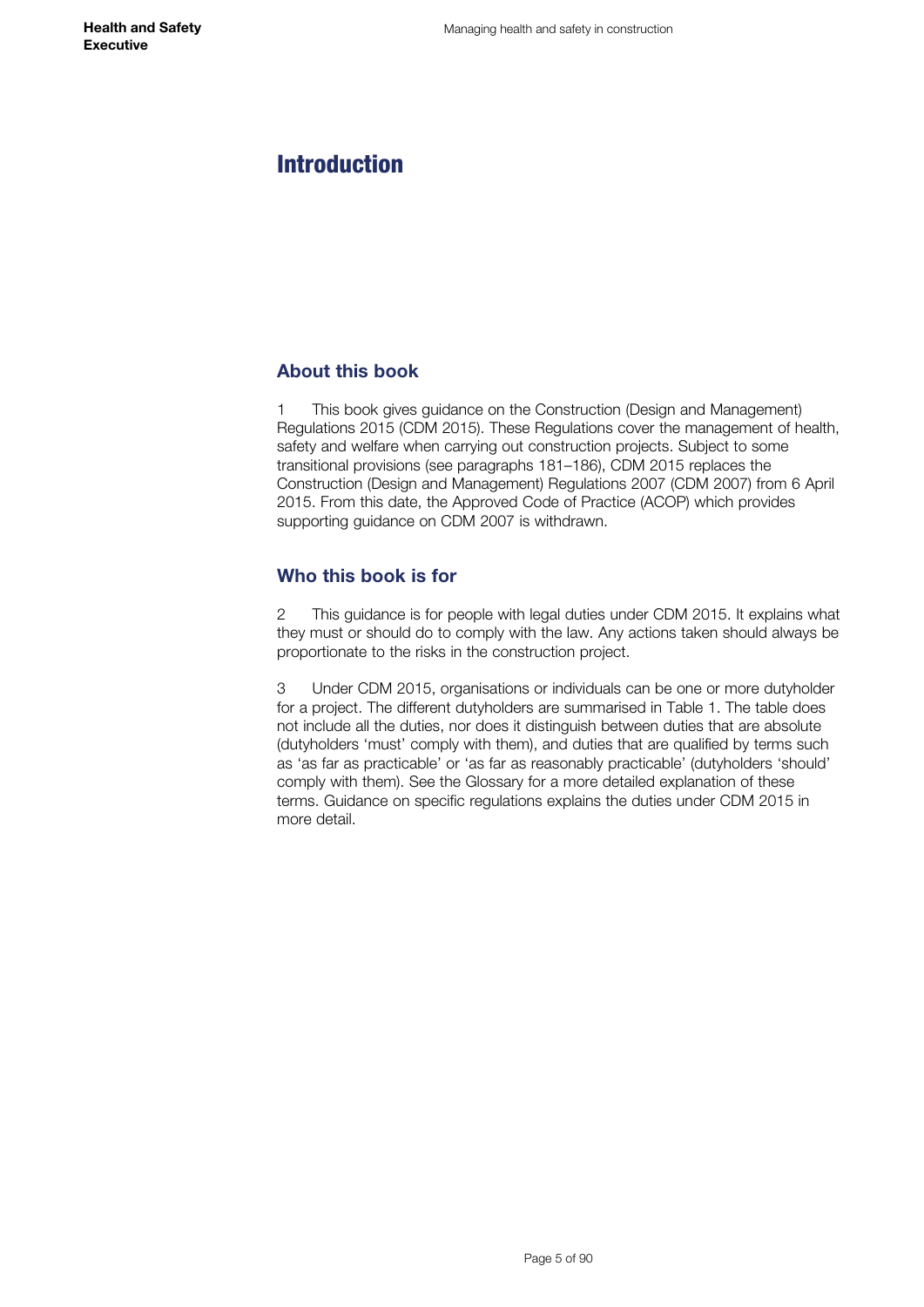| <b>Table 1</b> A summary of roles and duties under CDM 2015 |  |  |
|-------------------------------------------------------------|--|--|
|-------------------------------------------------------------|--|--|

| <b>CDM</b> dutyholders:*<br>Who are they?                                                                                                                                                                                                                    | <b>Summary of role/main duties</b>                                                                                                                                                                                                                                                                                                                                                                                                                                                                                                    |
|--------------------------------------------------------------------------------------------------------------------------------------------------------------------------------------------------------------------------------------------------------------|---------------------------------------------------------------------------------------------------------------------------------------------------------------------------------------------------------------------------------------------------------------------------------------------------------------------------------------------------------------------------------------------------------------------------------------------------------------------------------------------------------------------------------------|
| <b>Clients</b> are organisations<br>or individuals for whom a<br>construction project is<br>carried out.                                                                                                                                                     | Make suitable arrangements for managing a project.<br>This includes making sure:<br>other dutyholders are appointed;<br>÷,<br>sufficient time and resources are allocated.<br>÷,<br>Make sure:<br>relevant information is prepared and provided<br>H<br>to other dutyholders;<br>the principal designer and principal contractor<br>m.<br>carry out their duties;<br>welfare facilities are provided.<br><b>College</b><br>See paragraphs 23-52 for more guidance.                                                                    |
| <b>Domestic clients are</b><br>people who have<br>construction work carried<br>out on their own home, or<br>the home of a family<br>member that is <b>not</b> done<br>as part of a business,<br>whether for profit or not.                                   | Domestic clients are in scope of CDM 2015, but<br>their duties as a client are normally transferred to:<br>the contractor, on a single contractor project;<br>H<br>or;<br>the principal contractor, on a project involving<br>F.<br>more than one contractor.<br>However, the domestic client can choose to have a<br>written agreement with the principal designer to<br>carry out the client duties.<br>See paragraphs 53-56 for more guidance.                                                                                     |
| <b>Designers</b> are those, who<br>as part of a business,<br>prepare or modify designs<br>for a building, product or<br>system relating to<br>construction work.                                                                                             | When preparing or modifying designs, to eliminate,<br>reduce or control foreseeable risks that may arise<br>during:<br>construction; and<br>H.<br>the maintenance and use of a building once it<br>H<br>is built.<br>Provide information to other members of the project<br>team to help them fulfil their duties.<br>See paragraphs 72-93 for more guidance.                                                                                                                                                                         |
| Principal designers** are<br>designers appointed by<br>the client in projects<br>involving more than one<br>contractor. They can be<br>an organisation or an<br>individual with sufficient<br>knowledge, experience<br>and ability to carry out the<br>role. | Plan, manage, monitor and coordinate health and<br>safety in the pre-construction phase of a project.<br>This includes:<br>identifying, eliminating or controlling foreseeable<br>H<br>risks;<br>ensuring designers carry out their duties.<br>H<br>Prepare and provide relevant information to other<br>dutyholders.<br>Provide relevant information to the principal<br>contractor to help them plan, manage, monitor and<br>coordinate health and safety in the construction<br>phase.<br>See paragraphs 94-115 for more guidance. |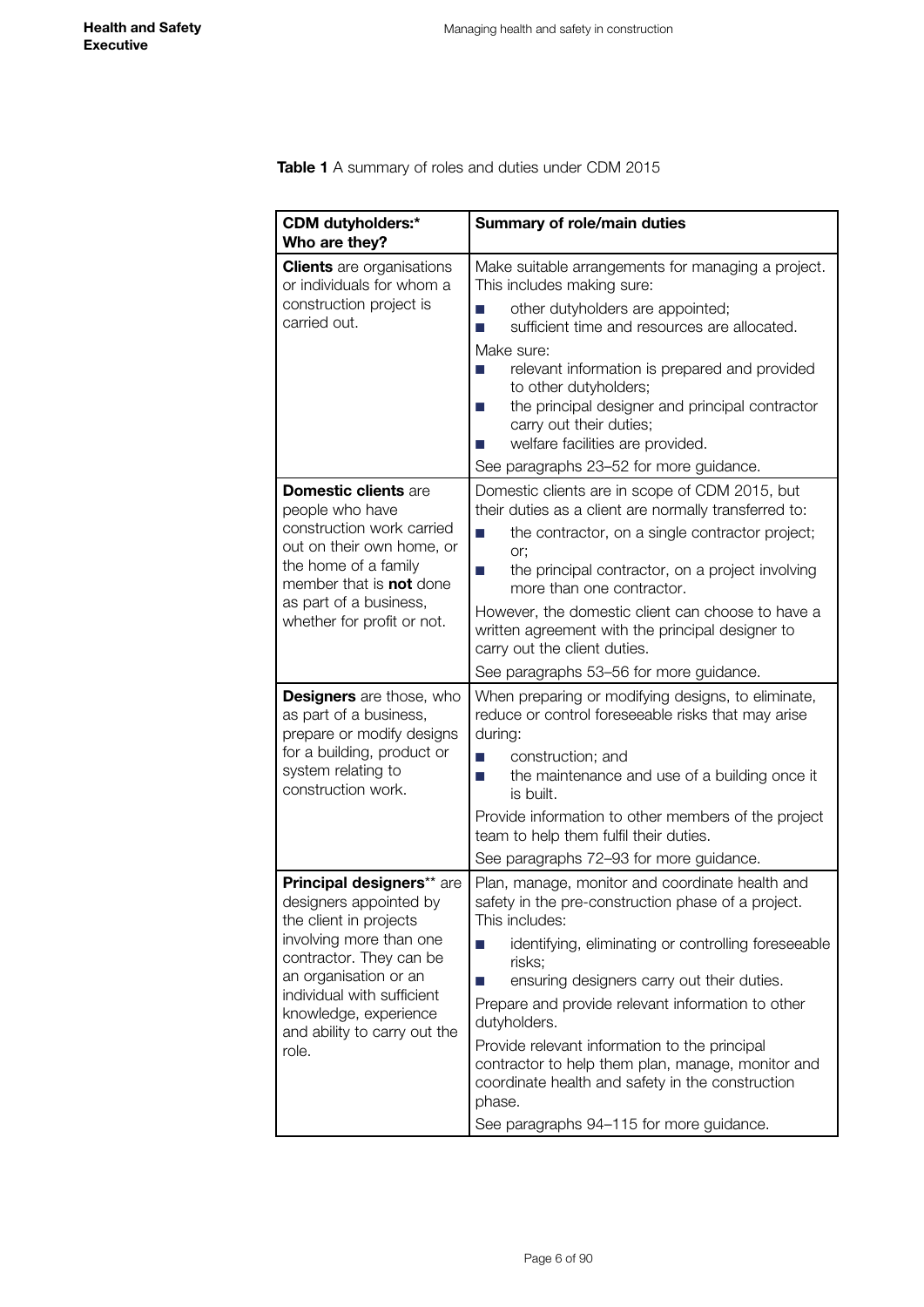┑

| <b>Principal contractors</b><br>are contractors appointed<br>by the client to coordinate<br>the construction phase of<br>a project where it involves<br>more than one contractor. | Plan, manage, monitor and coordinate health and<br>safety in the construction phase of a project. This<br>includes:<br>liaising with the client and principal designer;<br>×.<br>preparing the construction phase plan;<br>m.<br>organising cooperation between contractors<br>п<br>and coordinating their work.<br>Ensure:<br>suitable site inductions are provided;<br>m.<br>reasonable steps are taken to prevent<br>m.<br>unauthorised access;<br>workers are consulted and engaged in securing<br>H.<br>their health and safety; and<br>welfare facilities are provided.<br>m.<br>See paragraphs 110-146 for more guidance. |
|-----------------------------------------------------------------------------------------------------------------------------------------------------------------------------------|----------------------------------------------------------------------------------------------------------------------------------------------------------------------------------------------------------------------------------------------------------------------------------------------------------------------------------------------------------------------------------------------------------------------------------------------------------------------------------------------------------------------------------------------------------------------------------------------------------------------------------|
| <b>Contractors</b> are those<br>who do the actual<br>construction work and can<br>be either an individual or a<br>company.                                                        | Plan, manage and monitor construction work under<br>their control so that it is carried out without risks to<br>health and safety.<br>For projects involving more than one contractor,<br>coordinate their activities with others in the project<br>team – in particular, comply with directions given to<br>them by the principal designer or principal<br>contractor.<br>For single-contractor projects, prepare a<br>construction phase plan.<br>See paragraphs 147-179 for more guidance.                                                                                                                                    |
| <b>Workers</b> are the people<br>who work for or under the<br>control of contractors on a<br>construction site.                                                                   | They must:<br>be consulted about matters which affect their<br>×.<br>health, safety and welfare;<br>take care of their own health and safety and<br>×.<br>others who may be affected by their actions;<br>report anything they see which is likely to<br>m.<br>endanger either their own or others' health and<br>safety;<br>cooperate with their employer, fellow workers,<br>F.<br>contractors and other dutyholders.                                                                                                                                                                                                          |

\*Organisations or individuals can carry out the role of more than one dutyholder, provided they have the skills, knowledge, experience and (if an organisation) the organisational capability to carry out those roles in a way that secures health and safety.

\*\* Principal designers are **not** a direct replacement for CDM co-ordinators. The range of duties they carry out is different to those undertaken by CDM co-ordinators under CDM 2007 (see paragraphs 181–186 for information about transitional arrangements).

### **Key elements to securing construction health and safety**

- 4 The key elements, include:
- (a) managing the risks by applying the **general principles of prevention**;
- (b) **appointing** the right people and organisations at the right time;
- (c) making sure everyone has the **information, instruction, training and**  supervision they need to carry out their jobs in a way that secures health and safety;
- (d) dutyholders **cooperating and communicating** with each other and **coordinating** their work; and
- (e) **consulting workers and engaging** with them to promote and develop effective measures to secure health, safety and welfare.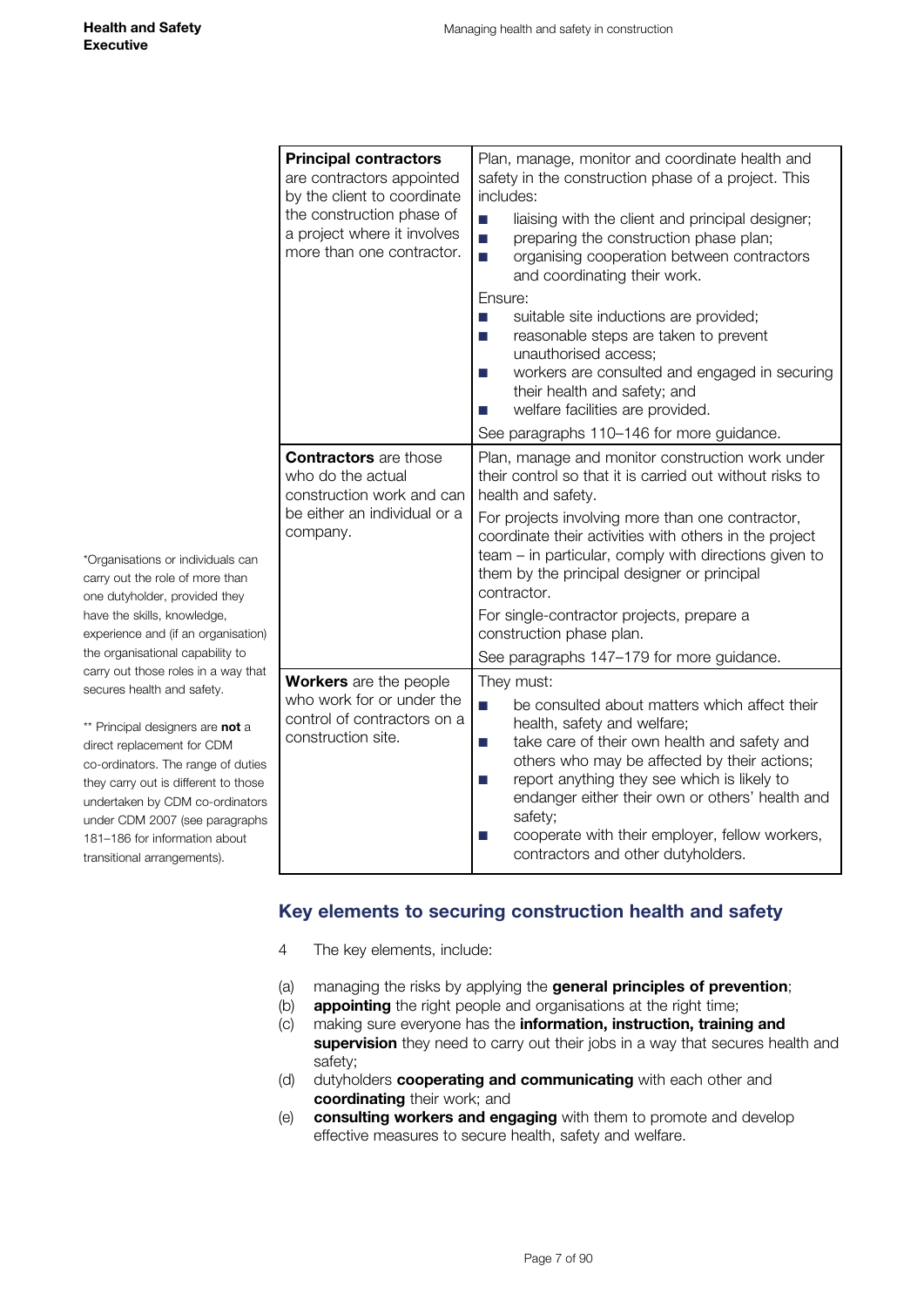#### *General principles of prevention*

5 These set out the principles dutyholders should use in their approach to identifying the measures they should take to control the risks to health and safety in a particular project. The general principles of prevention are set out in full in Appendix 1, but in summary they are to:

- (a) avoid risks where possible;
- (b) evaluate those risks that cannot be avoided; and
- (c) put in place proportionate measures that control them at source.

CDM 2015 requires designers, principal designers, principal contractors and contractors to take account of the principles in carrying out their duties.

#### *Appointing the right organisations and people at the right time*

6 Appointing the right organisations and individuals to complete a particular project is fundamental to its success, including health and safety performance.

#### *Appointing designers and contractors*

7 Anyone responsible for appointing designers (including principal designers) or contractors (including principal contractors) to work on a project must ensure that those appointed have the skills, knowledge and experience to carry out the work in a way that secures health and safety. If those appointed are an organisation, they must also have the appropriate organisational capability. Those making the appointments must establish that those they appoint have these qualities **before** appointing them. Similarly, any designers or contractors seeking appointment as individuals must ensure they have the necessary skills, knowledge and experience.

8 Dutyholders should be appointed at the right time. For example, clients must appoint principal designers and principal contractors as soon as practicable and **before** the start of the construction phase, so they have enough time to carry out their duties to plan and manage the pre-construction and construction phases respectively. See paragraphs 35–40 and 58–65 for guidance on making these appointments and their timing.

#### *Contractors appointing anyone for work on a construction site*

9 When contractors appoint anyone to carry out work on a construction site, they must make sure that those they appoint have, or are in the process of gaining, the right skills, knowledge, training and experience (see paragraphs 162–168). Not everyone will have these qualities and, if they do not, appointments should be made on the basis that they are capable of gaining them.

#### *Supervision, instructions and information*

10 The level of supervision, instructions and information required will depend on the risks involved in the project and the level of skills, knowledge, training and experience of the workforce. Contractors (including principal contractors) must make sure supervision is effective and suitable site inductions are provided along with other information – such as the procedures to be followed in the event of serious and imminent danger to health and safety (see paragraphs 169–173).

#### *Cooperating, communicating and coordinating*

11 Dutyholders must cooperate with each other and coordinate their work to ensure health and safety. They must also communicate with each other to make sure everyone understands the risks and the measures to control those risks. For example, through regular dialogue between the client, the principal designer and principal contractor to ensure they have the time and resources to plan, manage, monitor and coordinate the pre-construction and construction phases (see paragraphs 66–67).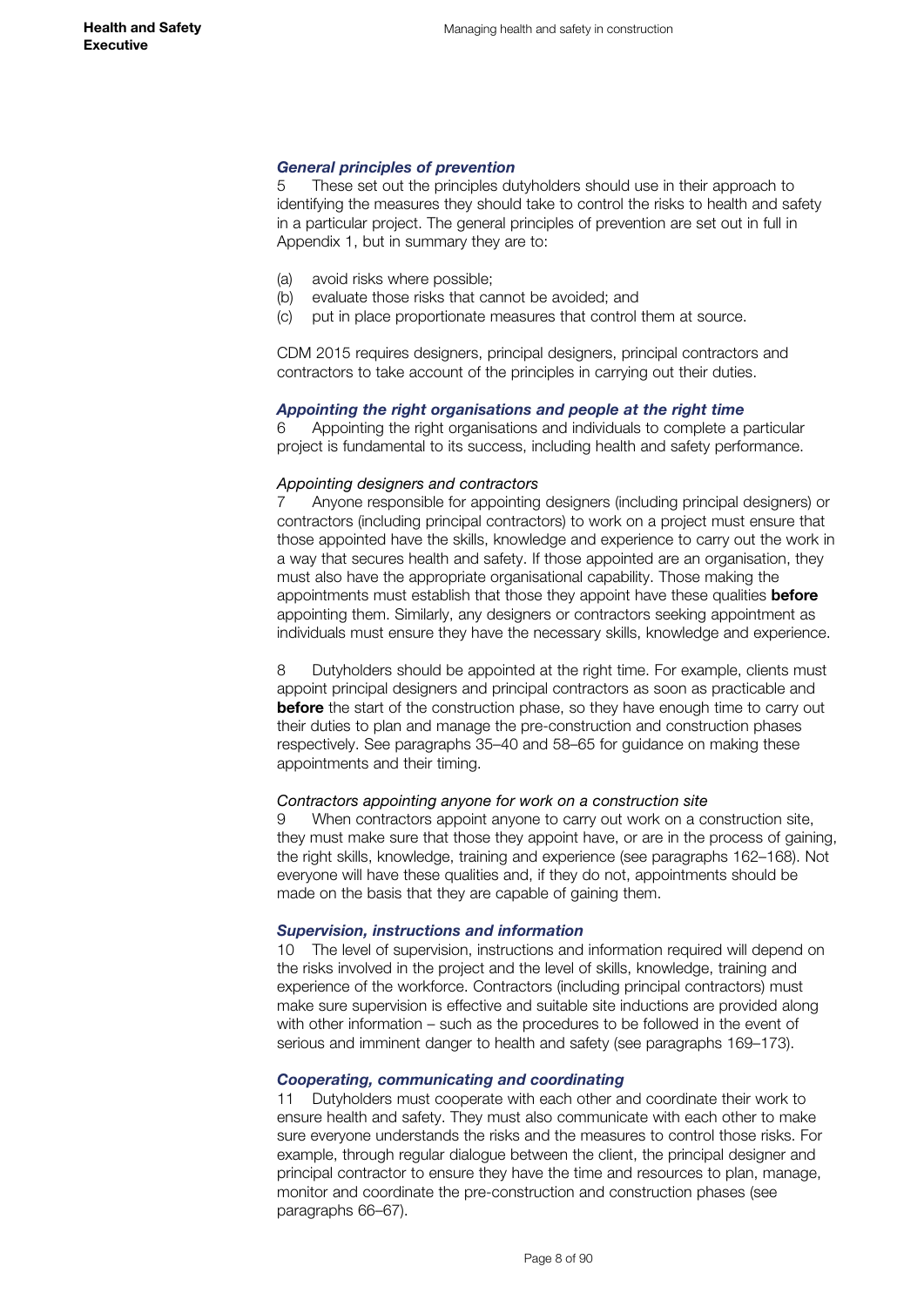#### *Consulting and engaging with workers*

12 Workplaces where workers are consulted and engaged in decisions about health and safety measures are safer and healthier. Consultation about health and safety is two way. It involves giving information to workers, listening to them and taking account of what they say before decisions are made by the dutyholder. For example, hold meetings before work starts to discuss the work planned for the day, identify risks and agree appropriate control measures. Involving workers helps those responsible for health and safety to manage it in a practical way by:

- (a) helping spot workplace risks and knowing what to do about them;
- (b) making sure health and safety controls are appropriate;
- (c) increasing the level of commitment to working in a safe and healthy way.
- 13 Workers must be consulted in good time. The:
- (a) Safety Representatives and Safety Committees Regulations 1977; and
- (b) Health and Safety (Consultation with Employees) Regulations 1996

require employers to consult their workforce about health and safety (see *Consulting employees on health and safety: A brief guide to the law*1 and [www.hse.gov.uk/involvement/](http://www.hse.gov.uk/involvement/) for more information). In workplaces where a trade union is recognised, consultation should be through union health and safety representatives. In non-unionised workplaces, consultation should be either direct with workers or through other elected representatives.

14 In addition, CDM 2015 places a specific duty on principal contractors to consult and engage with workers (see paragraphs 143–146).

15 To help managers build worker engagement into the everyday running of their businesses and sites, HSE and the industry's Leadership and Worker Engagement Forum have produced the free online *Leadership and Worker Involvement Toolkit* (LWIT). It includes useful resources, such as case studies and videos and can be found at [www.hse.gov.uk/construction](http://www.hse.gov.uk/construction).

#### **Other regulations that apply to construction**

16 Other health and safety regulations also apply to construction. For example, the Work at Height Regulations 2005 and the Control of Asbestos Regulations 2012 (see [www.hse.gov.uk/construction](http://www.hse.gov.uk/construction) for more information).

#### **Presentation**

17 The text of the Regulations is set out in *italics* and the accompanying guidance is in normal type. Some of the Regulations are preceded by a short boxed summary of the main duties imposed by that regulation or regulations to help the reader navigate the document.

18 Where this guidance refers to a building, it means any structure as defined in regulation 2(1). Other terms and acronyms are explained in the Glossary.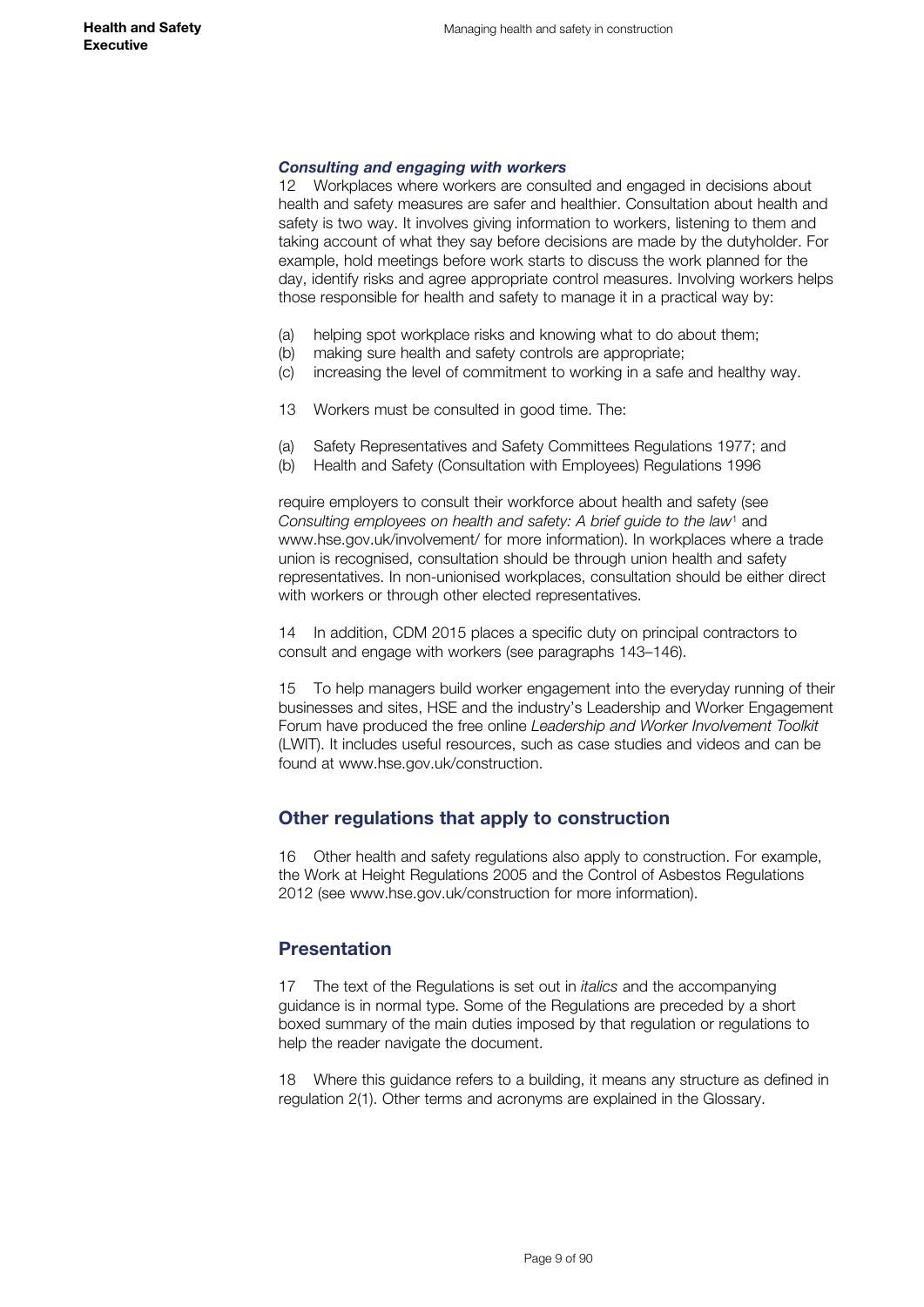### <span id="page-9-0"></span>PART 1 Commencement, interpretation and application

### Regulation 1 Citation and commencement

*These Regulations may be cited as the Construction (Design and Management) Regulations 2015 and come into force on 6th April 2015 immediately after the Mines Regulations 2014.*

**Guidance 1**

**Regulation 1**

19 The Regulations come into force on 6 April 2015 and replace CDM 2007.

20 The Regulations are subject to certain transitional provisions which recognise there will be projects that started before CDM 2015 comes into force. Guidance on these is set out in paragraphs 181–186, and, in particular, recognises that any CDM co-ordinator appointed under CDM 2007 may continue to carry out the duties they had under CDM 2007 for up to six months after CDM 2015 comes into force. This will allow a principal designer to be appointed and replace the CDM co-ordinator within that period.

**Regulations 2 and 3** define the terms used and the scope of CDM 2015.

### Regulation 2 Interpretation

| $\overline{2}$<br><b>Regulation</b> | In these Regulations-<br>(1)                                                                                                                                                                                                                  |
|-------------------------------------|-----------------------------------------------------------------------------------------------------------------------------------------------------------------------------------------------------------------------------------------------|
|                                     | "the 1974 Act" means the Health and Safety at Work etc. Act 1974;                                                                                                                                                                             |
|                                     | "the 2007 Regulations" means the Construction (Design and Management)<br>Regulations 2007;                                                                                                                                                    |
|                                     | "the Management Regulations" means the Management of Health and Safety at<br>Work Regulations 1999;                                                                                                                                           |
|                                     | "business" means a trade, business or other undertaking (whether for profit or not);                                                                                                                                                          |
|                                     | "client" means any person for whom a project is carried out;                                                                                                                                                                                  |
|                                     | "construction phase" means the period of time beginning when construction work<br>in a project starts and ending when construction work in that project is completed;                                                                         |
|                                     | "construction phase plan" means a plan drawn up under regulations 12 or 15;                                                                                                                                                                   |
|                                     | "construction site" includes any place where construction work is being carried out<br>or to which the workers have access, but does not include a workplace within the<br>site which is set aside for purposes other than construction work; |
|                                     | "construction work" means the carrying out of any building, civil engineering or<br>engineering construction work and includes -                                                                                                              |

#### Page 10 of 90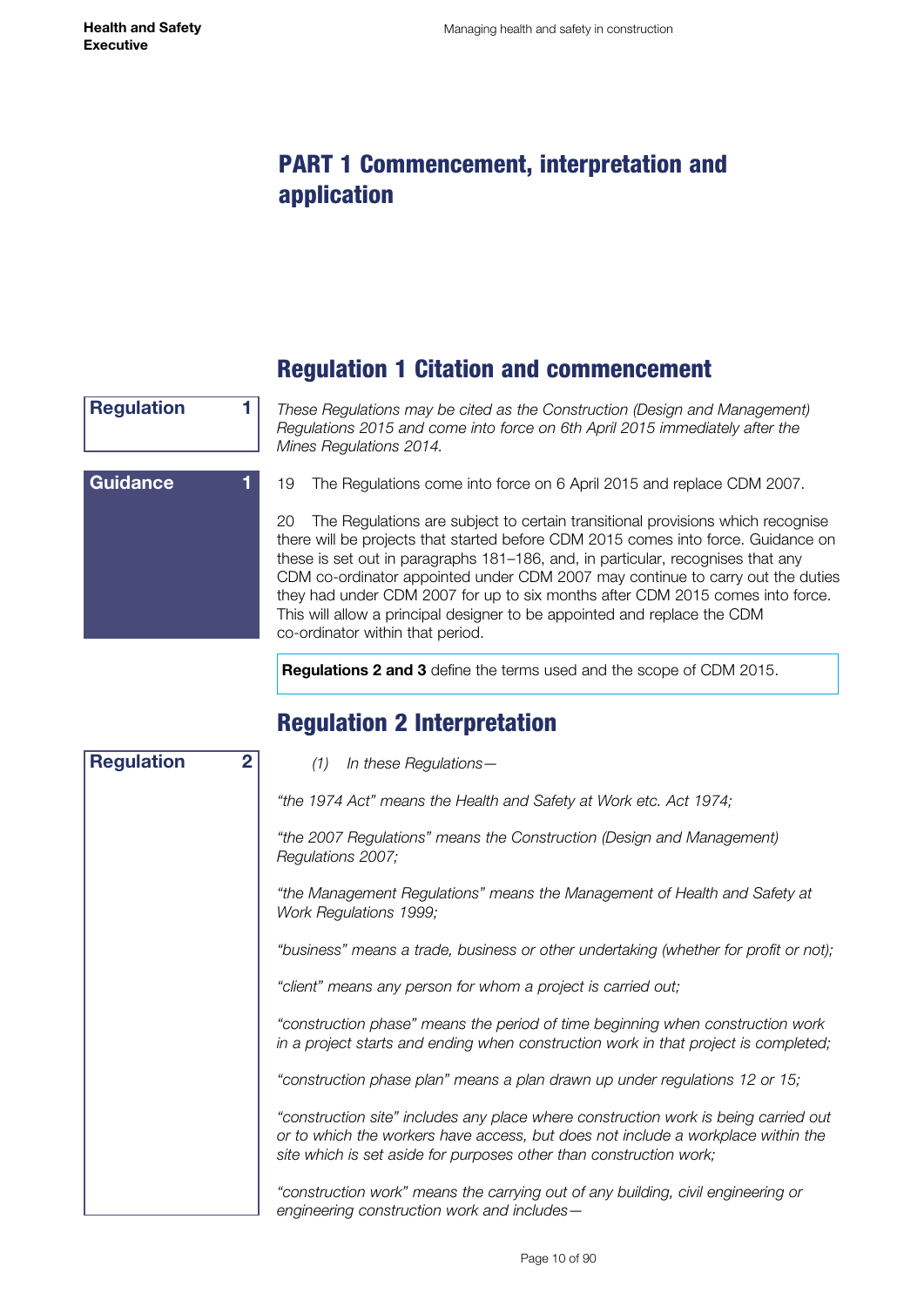| <b>Regulation</b> | $\overline{2}$ | the construction, alteration, conversion, fitting out, commissioning,<br>(a)<br>renovation, repair, upkeep, redecoration or other maintenance (including<br>cleaning which involves the use of water or an abrasive at high pressure,<br>or the use of corrosive or toxic substances), de-commissioning,<br>demolition or dismantling of a structure;<br>the preparation for an intended structure, including site clearance,<br>(b)<br>exploration, investigation (but not site survey) and excavation (but not<br>pre-construction archaeological investigations), and the clearance or<br>preparation of the site or structure for use or occupation at its<br>conclusion;<br>the assembly on site of prefabricated elements to form a structure or the<br>(C)<br>disassembly on site of the prefabricated elements which, immediately<br>before such disassembly, formed a structure;<br>the removal of a structure, or of any product or waste resulting from<br>(d)<br>demolition or dismantling of a structure, or from disassembly of<br>prefabricated elements which immediately before such disassembly<br>formed such a structure;<br>the installation, commissioning, maintenance, repair or removal of<br>(e)<br>mechanical, electrical, gas, compressed air, hydraulic,<br>telecommunications, computer or similar services which are normally<br>fixed within or to a structure,<br>but does not include the exploration for, or extraction of, mineral resources, or<br>preparatory activities carried out at a place where such exploration or extraction is<br>carried out;<br>"contractor" means any person (including a non-domestic client) who, in the course<br>or furtherance of a business, carries out, manages or controls construction work; |
|-------------------|----------------|--------------------------------------------------------------------------------------------------------------------------------------------------------------------------------------------------------------------------------------------------------------------------------------------------------------------------------------------------------------------------------------------------------------------------------------------------------------------------------------------------------------------------------------------------------------------------------------------------------------------------------------------------------------------------------------------------------------------------------------------------------------------------------------------------------------------------------------------------------------------------------------------------------------------------------------------------------------------------------------------------------------------------------------------------------------------------------------------------------------------------------------------------------------------------------------------------------------------------------------------------------------------------------------------------------------------------------------------------------------------------------------------------------------------------------------------------------------------------------------------------------------------------------------------------------------------------------------------------------------------------------------------------------------------------------------------------------------------------------------------------------------------------|
|                   |                | (including specification of articles or substances) relating to a structure, and<br>calculations prepared for the purpose of a design;                                                                                                                                                                                                                                                                                                                                                                                                                                                                                                                                                                                                                                                                                                                                                                                                                                                                                                                                                                                                                                                                                                                                                                                                                                                                                                                                                                                                                                                                                                                                                                                                                                   |
|                   |                | "designer" means any person (including a client, contractor or other person referred<br>to in these Regulations) who in the course or furtherance of a business-                                                                                                                                                                                                                                                                                                                                                                                                                                                                                                                                                                                                                                                                                                                                                                                                                                                                                                                                                                                                                                                                                                                                                                                                                                                                                                                                                                                                                                                                                                                                                                                                         |
|                   |                | (a) prepares or modifies a design; or<br>arranges for, or instructs, any person under their control to do so,<br>(D)                                                                                                                                                                                                                                                                                                                                                                                                                                                                                                                                                                                                                                                                                                                                                                                                                                                                                                                                                                                                                                                                                                                                                                                                                                                                                                                                                                                                                                                                                                                                                                                                                                                     |
|                   |                | relating to a structure, or to a product or mechanical or electrical system intended<br>for a particular structure, and a person is deemed to prepare a design where a<br>design is prepared by a person under their control;                                                                                                                                                                                                                                                                                                                                                                                                                                                                                                                                                                                                                                                                                                                                                                                                                                                                                                                                                                                                                                                                                                                                                                                                                                                                                                                                                                                                                                                                                                                                            |
|                   |                | "domestic client" means a client for whom a project is being carried out which is<br>not in the course or furtherance of a business of that client;                                                                                                                                                                                                                                                                                                                                                                                                                                                                                                                                                                                                                                                                                                                                                                                                                                                                                                                                                                                                                                                                                                                                                                                                                                                                                                                                                                                                                                                                                                                                                                                                                      |
|                   |                | "excavation" includes any earthwork, trench, well, shaft, tunnel or underground<br>working;                                                                                                                                                                                                                                                                                                                                                                                                                                                                                                                                                                                                                                                                                                                                                                                                                                                                                                                                                                                                                                                                                                                                                                                                                                                                                                                                                                                                                                                                                                                                                                                                                                                                              |
|                   |                | "the general principles of prevention" means the general principles of prevention<br>specified in Schedule 1 to the Management Regulations;                                                                                                                                                                                                                                                                                                                                                                                                                                                                                                                                                                                                                                                                                                                                                                                                                                                                                                                                                                                                                                                                                                                                                                                                                                                                                                                                                                                                                                                                                                                                                                                                                              |
|                   |                | "health and safety file" means a file prepared under regulation 12(5);                                                                                                                                                                                                                                                                                                                                                                                                                                                                                                                                                                                                                                                                                                                                                                                                                                                                                                                                                                                                                                                                                                                                                                                                                                                                                                                                                                                                                                                                                                                                                                                                                                                                                                   |
|                   |                | "inspector for the Executive" means an inspector within the meaning given in<br>section 53(1) of the 1974 Act;                                                                                                                                                                                                                                                                                                                                                                                                                                                                                                                                                                                                                                                                                                                                                                                                                                                                                                                                                                                                                                                                                                                                                                                                                                                                                                                                                                                                                                                                                                                                                                                                                                                           |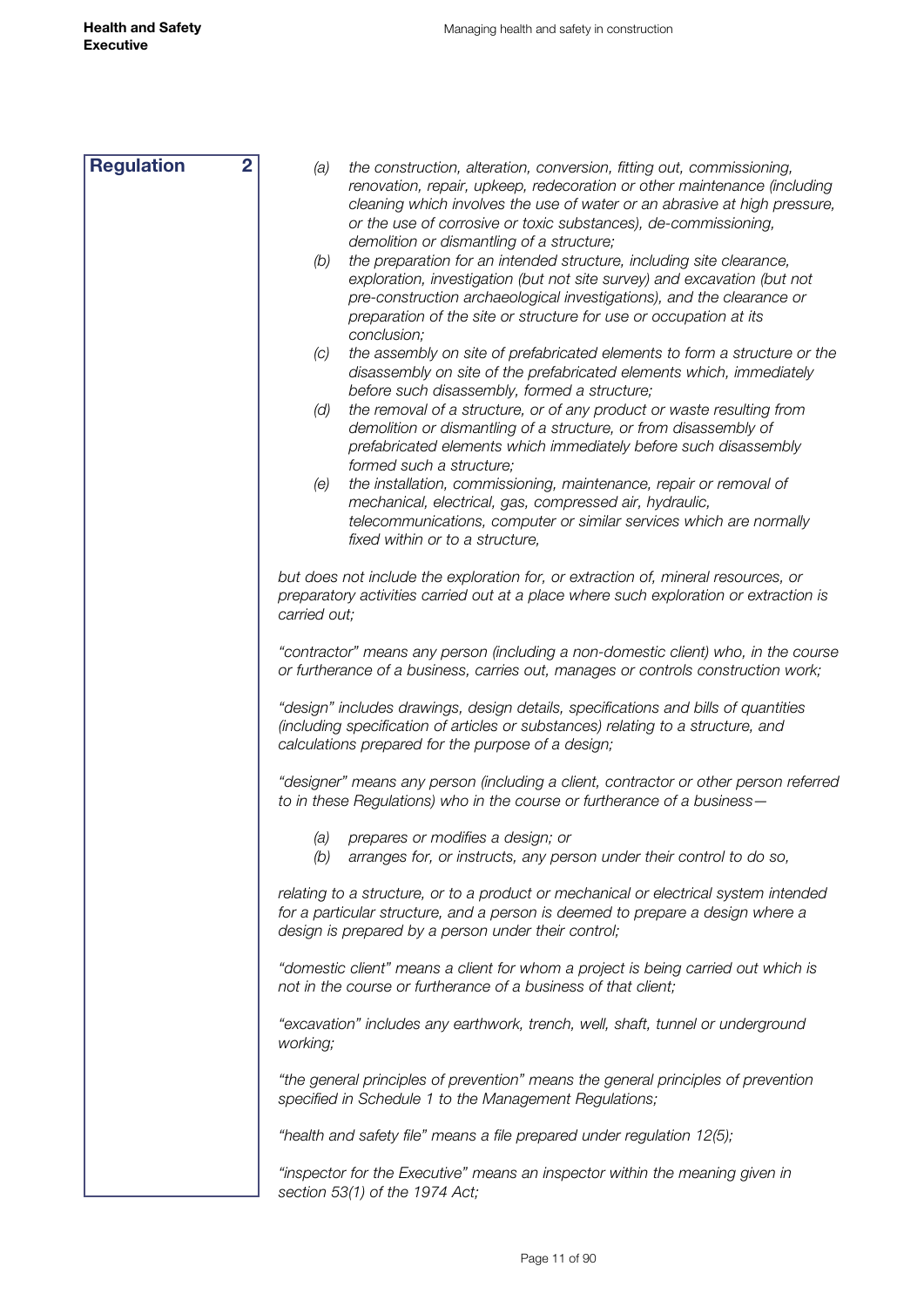| <b>Regulation</b> | $\overline{2}$<br>"loading bay" means any facility for loading or unloading;                                                                                                                                                                                                                                                                                                                                                                                                                                                                                                                                                                                                                                                                                                             |
|-------------------|------------------------------------------------------------------------------------------------------------------------------------------------------------------------------------------------------------------------------------------------------------------------------------------------------------------------------------------------------------------------------------------------------------------------------------------------------------------------------------------------------------------------------------------------------------------------------------------------------------------------------------------------------------------------------------------------------------------------------------------------------------------------------------------|
|                   | "place of work" means any place which is used by any person at work for the<br>purposes of construction work or for the purposes of any activity arising out of or in<br>connection with construction work;                                                                                                                                                                                                                                                                                                                                                                                                                                                                                                                                                                              |
|                   | "pre-construction information" means information in the client's possession or<br>which is reasonably obtainable by or on behalf of the client, which is relevant to the<br>construction work and is of an appropriate level of detail and proportionate to the<br>risks involved, including-                                                                                                                                                                                                                                                                                                                                                                                                                                                                                            |
|                   | information about-<br>(a)<br>the project;<br>(i)<br>planning and management of the project;<br>(ii)<br>(iii) health and safety hazards, including design and construction<br>hazards and how they will be addressed; and<br>information in any existing health and safety file;<br>(b)                                                                                                                                                                                                                                                                                                                                                                                                                                                                                                   |
|                   | "pre-construction phase" means any period of time during which design or<br>preparatory work is carried out for a project and may continue during the<br>construction phase;                                                                                                                                                                                                                                                                                                                                                                                                                                                                                                                                                                                                             |
|                   | "principal contractor" means the contractor appointed under regulation 5(1)(b) to<br>perform specified duties in regulations 12 to 14;                                                                                                                                                                                                                                                                                                                                                                                                                                                                                                                                                                                                                                                   |
|                   | "principal designer" means the designer appointed under regulation 5(1)(a) to<br>perform specified duties in regulations 11 and 12;                                                                                                                                                                                                                                                                                                                                                                                                                                                                                                                                                                                                                                                      |
|                   | "project" means a project which includes or is intended to include construction<br>work and includes all planning, design, management or other work involved in a<br>project until the end of the construction phase;                                                                                                                                                                                                                                                                                                                                                                                                                                                                                                                                                                    |
|                   | "site rules" means rules which are drawn up for a particular construction site and<br>are necessary for health or safety purposes;                                                                                                                                                                                                                                                                                                                                                                                                                                                                                                                                                                                                                                                       |
|                   | "structure" means-                                                                                                                                                                                                                                                                                                                                                                                                                                                                                                                                                                                                                                                                                                                                                                       |
|                   | (a)<br>any building, timber, masonry, metal or reinforced concrete structure,<br>railway line or siding, tramway line, dock, harbour, inland navigation,<br>tunnel, shaft, bridge, viaduct, waterworks, reservoir, pipe or pipeline,<br>cable, aqueduct, sewer, sewage works, gasholder, road, airfield, sea<br>defence works, river works, drainage works, earthworks, lagoon, dam,<br>wall, caisson, mast, tower, pylon, underground tank, earth retaining<br>structure or structure designed to preserve or alter any natural feature,<br>and fixed plant;<br>any structure similar to anything specified in paragraph (a);<br>(b)<br>any formwork, falsework, scaffold or other structure designed or used to<br>(C)<br>provide support or means of access during construction work, |
|                   | and any reference to a structure includes part of a structure;                                                                                                                                                                                                                                                                                                                                                                                                                                                                                                                                                                                                                                                                                                                           |
|                   | "traffic route" means a route for pedestrian traffic or for vehicles and includes any<br>doorway, gateway, loading bay or ramp;                                                                                                                                                                                                                                                                                                                                                                                                                                                                                                                                                                                                                                                          |
|                   | "vehicle" includes any mobile work equipment;                                                                                                                                                                                                                                                                                                                                                                                                                                                                                                                                                                                                                                                                                                                                            |
|                   | "work equipment" means any machinery, appliance, apparatus, tool or installation                                                                                                                                                                                                                                                                                                                                                                                                                                                                                                                                                                                                                                                                                                         |

*for use at work (whether exclusively or not);*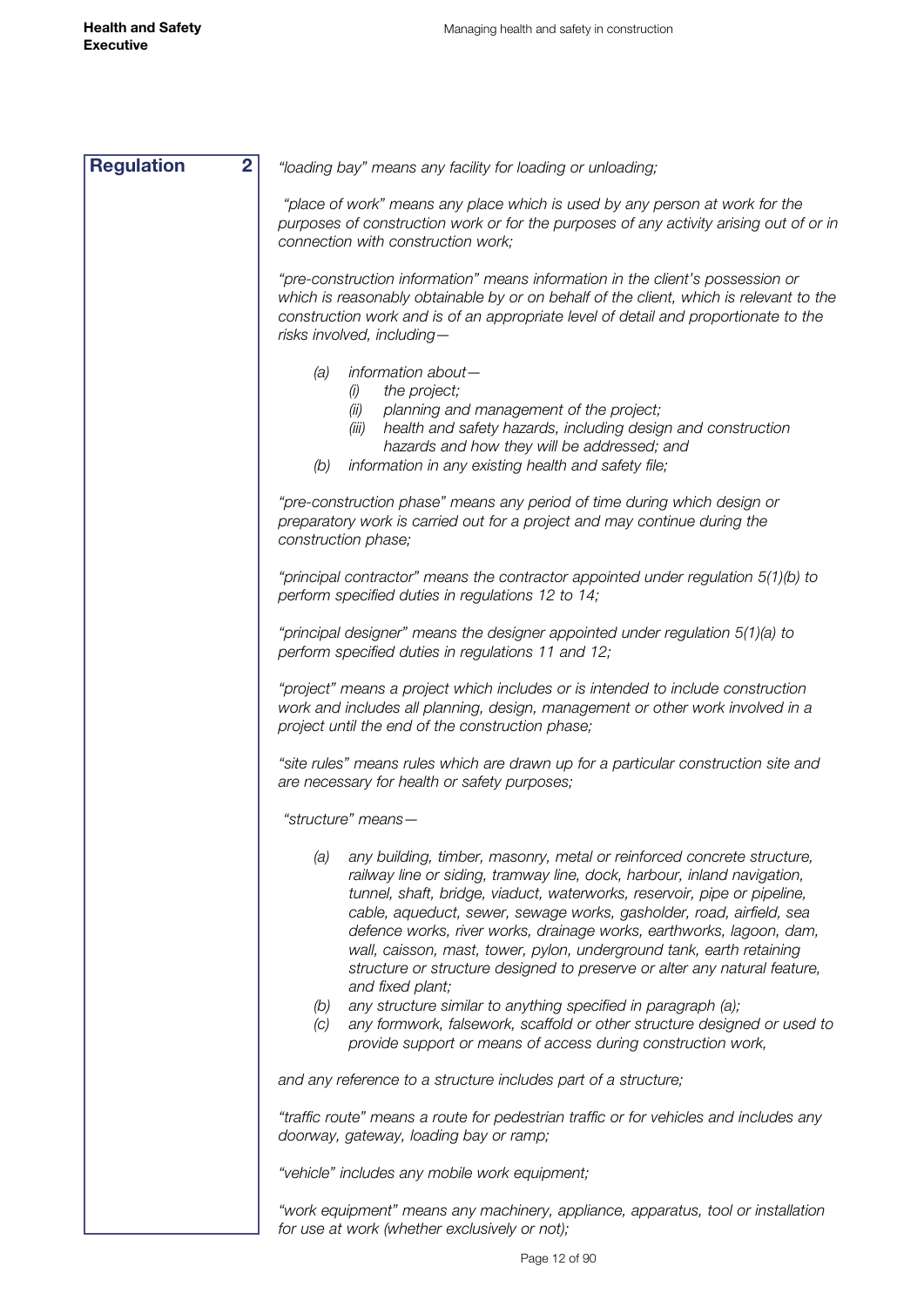<span id="page-12-0"></span>

| <b>Regulation</b> | 2 | "working day" means any day on which construction work takes place;                                                                                                      |
|-------------------|---|--------------------------------------------------------------------------------------------------------------------------------------------------------------------------|
|                   |   | "workplace" means a workplace within the meaning of regulation 2(1) of the<br>Workplace (Health, Safety and Welfare) Regulations 1992 other than a construction<br>site. |
|                   |   | Any reference in these Regulations to a plan, rule, document, report or<br>(2)<br>copy includes a copy or electronic version which is $-$                                |
|                   |   | capable of being retrieved or reproduced when required; and<br>(a)<br>secure from loss or unauthorised interference.<br>(b,                                              |

# Regulation 3 Application in and outside Great Britain

| 3<br><b>Regulation</b> | These Regulations apply-<br>in Great Britain; and<br>(a)<br>(b)<br>to premises and activities outside Great Britain to which sections 1 to 59<br>and 80 to 82 of the 1974 Act apply by virtue of articles 9 and $11(1)(a)$ of<br>the Health and Safety at Work etc. Act 1974 (Application outside Great                                                                                          |
|------------------------|--------------------------------------------------------------------------------------------------------------------------------------------------------------------------------------------------------------------------------------------------------------------------------------------------------------------------------------------------------------------------------------------------|
| <b>Guidance</b><br>3   | Britain) Order 2013.<br>CDM 2015 applies to all construction projects in Great Britain. Through the<br>21<br>Health and Safety at Work etc Act 1974 (Application outside Great Britain) Order<br>2013, it also applies to construction work carried out in:<br>the territorial sea (see Glossary); and<br>(a)<br>connection with, or preparatory to, construction of any renewable energy<br>(b) |
|                        | structure in the renewable energy zone (see Glossary).<br>22<br>Other than Part 4, the Regulations apply to construction projects as a whole -<br>that is, the whole construction process from concept to completion. Part 4 sets out<br>a number of provisions that only relate to work carried out on construction sites.                                                                      |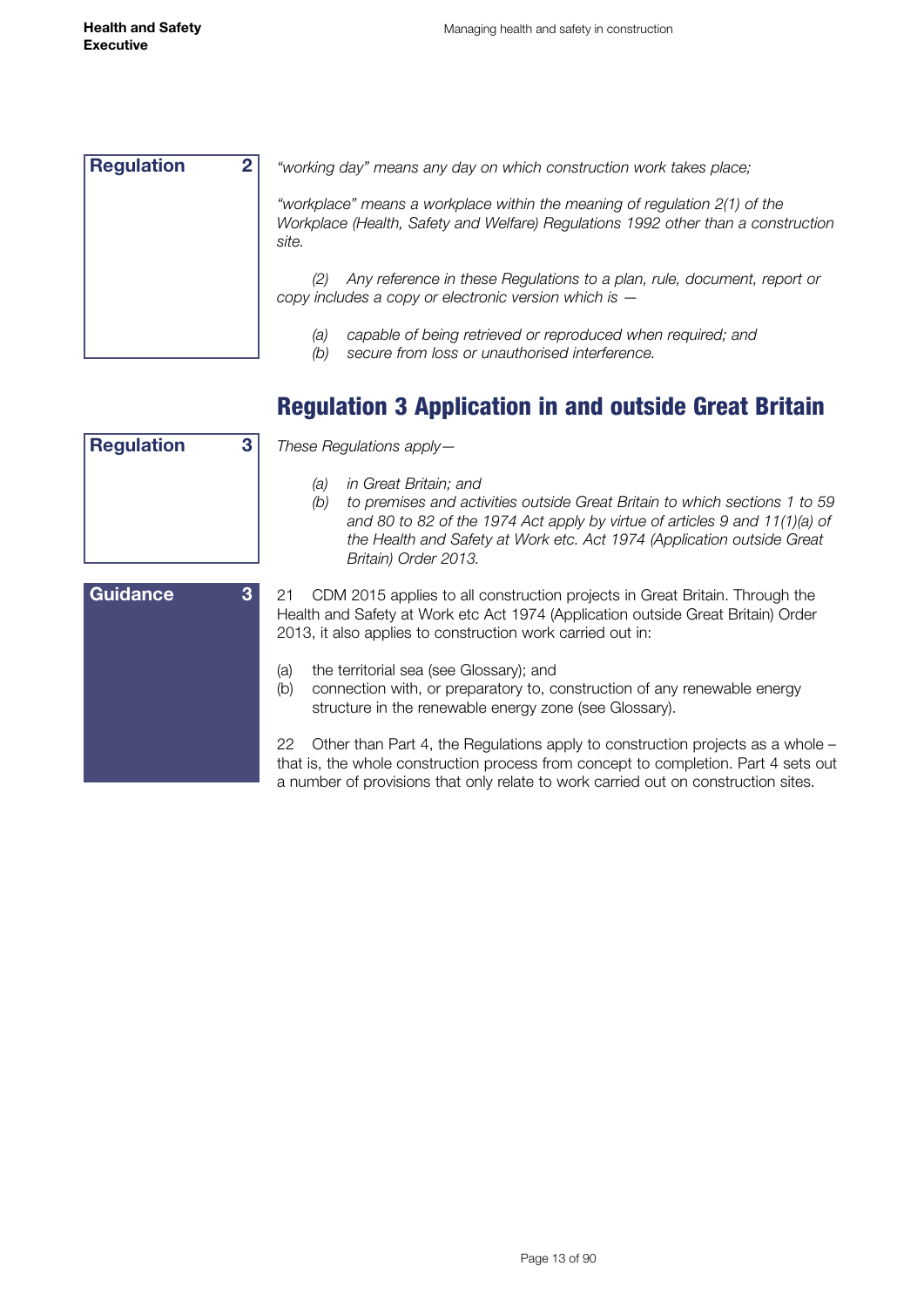### <span id="page-13-0"></span>PART 2 Client duties

**Regulations 4 and 5** set out the client's duty to make suitable arrangements for managing a project and maintaining and reviewing these arrangements throughout, so the project is carried out in a way that manages the health and safety risks. For projects involving more than one contractor, these regulations require the client to appoint a principal designer and a principal contractor and make sure they carry out their duties.

### Regulation 4 Client duties in relation to managing projects

| <b>Regulation</b><br>4 | A client must make suitable arrangements for managing a project,<br>(1)<br>including the allocation of sufficient time and other resources.                                             |
|------------------------|-----------------------------------------------------------------------------------------------------------------------------------------------------------------------------------------|
|                        | Arrangements are suitable if they ensure that-<br>(2)                                                                                                                                   |
|                        | the construction work can be carried out, so far as is reasonably<br>(a)<br>practicable, without risks to the health or safety of any person affected<br>by the project; and            |
|                        | the facilities required by Schedule 2 are provided in respect of any<br>(b)<br>person carrying out construction work.                                                                   |
|                        | A client must ensure that these arrangements are maintained and<br>(3)<br>reviewed throughout the project.                                                                              |
|                        | (4) A client must provide pre-construction information as soon as is<br>practicable to every designer and contractor appointed, or being considered for<br>appointment, to the project. |
|                        | (5)<br>A client must ensure that-                                                                                                                                                       |
|                        | before the construction phase begins, a construction phase plan is<br>(a)<br>drawn up by the contractor if there is only one contractor, or by the<br>principal contractor; and         |
|                        | the principal designer prepares a health and safety file for the project,<br>(b)<br>$which -$                                                                                           |
|                        | complies with the requirements of regulation 12(5);<br>(i)<br>is revised from time to time as appropriate to incorporate any<br>(ii)<br>relevant new information; and                   |
|                        | is kept available for inspection by any person who may need it to<br>(iii)<br>comply with the relevant legal requirements.                                                              |
|                        | (6)<br>A client must take reasonable steps to ensure that-                                                                                                                              |
|                        | the principal designer complies with any other principal designer duties in<br>(a)<br>regulations 11 and 12; and                                                                        |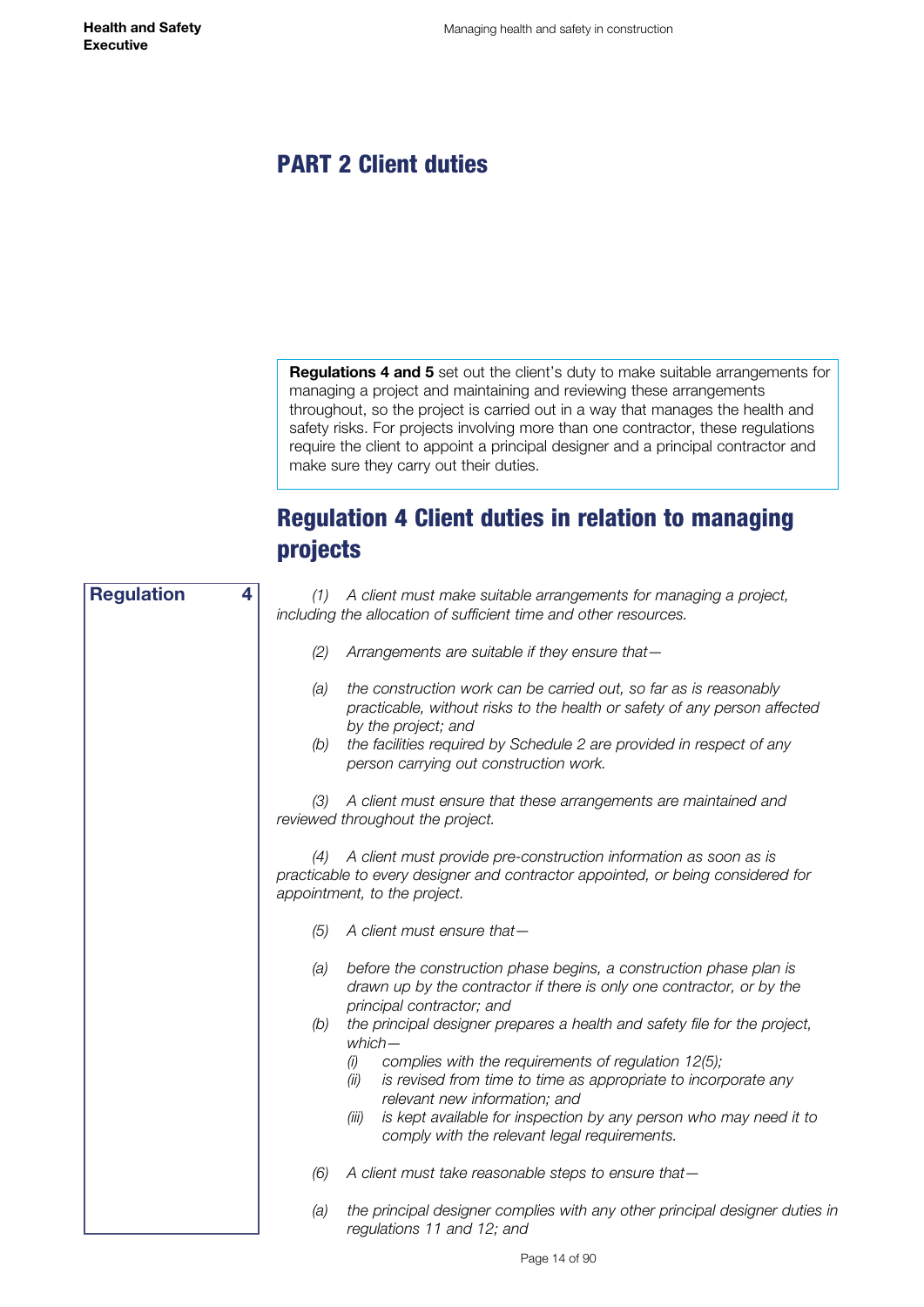<span id="page-14-0"></span>

| <b>Regulation</b> | the principal contractor complies with any other principal contractor<br>(b)<br>duties in regulations 12 to 14;                                                                                                                                                                                                                    |
|-------------------|------------------------------------------------------------------------------------------------------------------------------------------------------------------------------------------------------------------------------------------------------------------------------------------------------------------------------------|
|                   | If a client disposes of the client's interest in the structure, the client<br>(7)<br>complies with the duty in paragraph (5)(b)(iii) by providing the health and safety file<br>to the person who acquires the client's interest in the structure and ensuring that<br>that person is aware of the nature and purpose of the file. |
|                   | (8)<br>Where there is more than one client in relation to a project-                                                                                                                                                                                                                                                               |
|                   | one or more of the clients may agree in writing to be treated for the<br>(a)<br>purposes of these Regulations as the only client or clients; and<br>except for the duties specified in sub-paragraph (c) only the client or<br>(b)<br>clients agreed in paragraph (a) are subject to the duties owed by a client                   |
|                   | under these Regulations;<br>the duties in the following provisions are owed by all clients-<br>(C)<br>regulation $8(4)$ ; and<br>(i)<br>paragraph $(4)$ and regulation $8(6)$ to the extent that those duties<br>(ii)<br>relate to information in the possession of the client.                                                    |

### Regulation 5 Appointment of the principal designer and the principal contractor

| <b>Regulation</b> | 5 |
|-------------------|---|
|                   |   |
|                   |   |
|                   |   |
|                   |   |
|                   |   |
|                   |   |
|                   |   |
|                   |   |

*(1) Where there is more than one contractor, or if it is reasonably*  foreseeable that more than one contractor will be working on a project at any time, *the client must appoint in writing—*

- *(a) a designer with control over the pre-construction phase as principal designer; and*
- *(b) a contractor as principal contractor.*

*(2) The appointments must be made as soon as is practicable, and in any event, before the construction phase begins.* 

*(3) If the client fails to appoint a principal designer, the client must fulfil the duties of the principal designer in regulations 11 and 12.* 

*(4) If the client fails to appoint a principal contractor, the client must fulfil the duties of the principal contractor in regulations12 to 14.*

| Guidance | $\overline{4,}5$ |
|----------|------------------|
|          |                  |
|          |                  |
|          |                  |
|          |                  |
|          |                  |

#### **Who is a client?**

23 CDM 2015 defines a client as anyone for whom a construction project is carried out (see regulation 2(1)). This definition includes both non-domestic (or **'commercial'**) clients and **'domestic'** clients (ie clients for whom a construction project is carried out which is **not** done in connection with a business). The Regulations apply in full to commercial clients, but for domestic clients, the effect of regulation 7 is to pass the client duties on to other dutyholders. This includes the principal designer and principal contractor duties falling to the designer and contractor in control of the pre-construction and construction phases, where the domestic client does not make these appointments. Further guidance on how the Regulations apply to domestic clients is set out in paragraphs 53–56.

24 The guidance in paragraphs 25–52 applies to commercial clients, and any reference to 'clients' elsewhere in this book should be read as referring to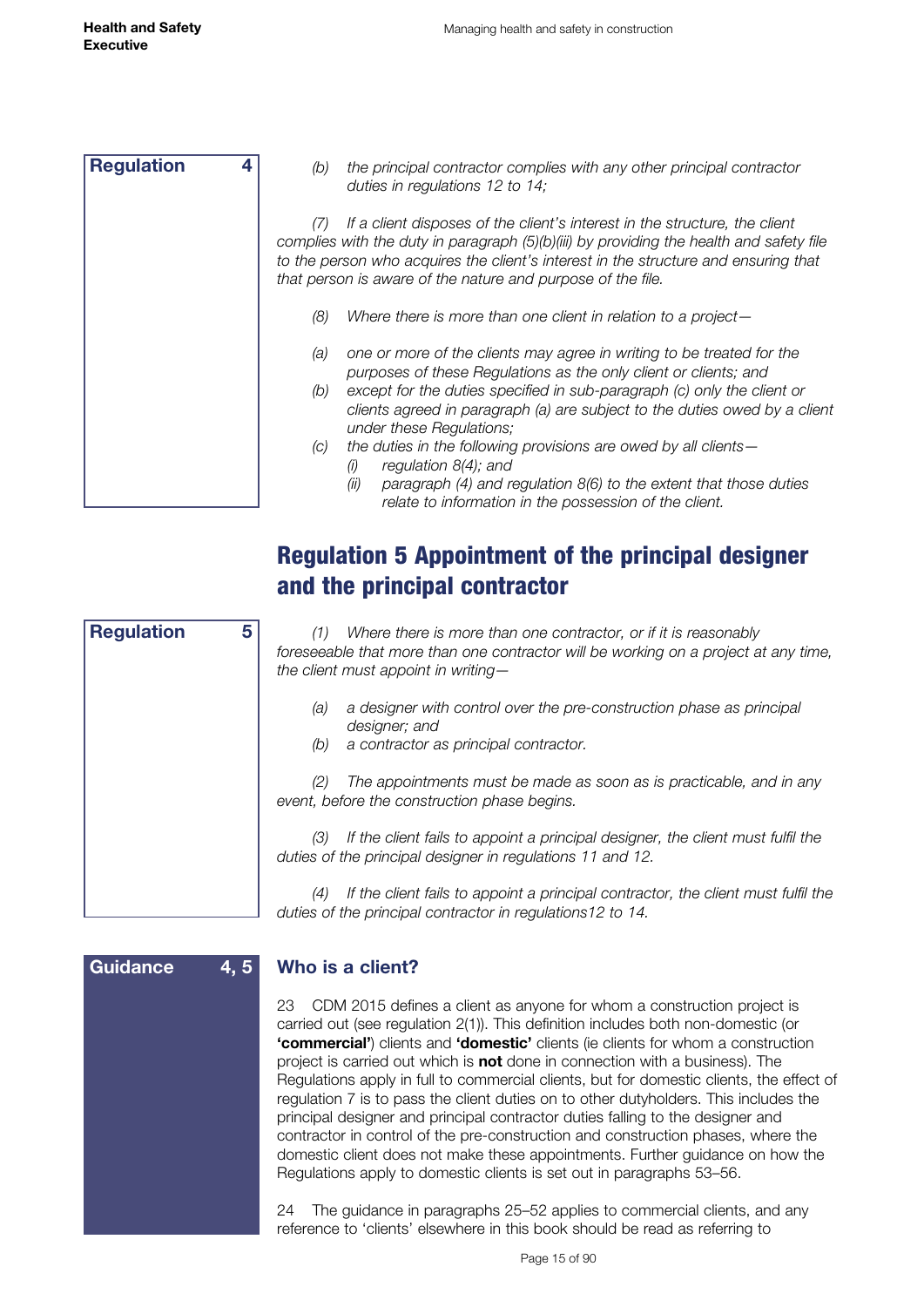| <b>Guidance</b><br>4, 5 | commercial clients only, unless specific reference to domestic clients is made.<br>Commercial clients are organisations or individuals for whom a construction project<br>is carried out in connection with a business, whether the business operates for<br>profit or not. This includes clients based overseas who commission construction<br>projects in Great Britain.                                  |
|-------------------------|-------------------------------------------------------------------------------------------------------------------------------------------------------------------------------------------------------------------------------------------------------------------------------------------------------------------------------------------------------------------------------------------------------------|
|                         | In any project there may be more than one client. Regulation 4(8) may be<br>25<br>used where there is more than one client, but all agree that only one of them<br>should be responsible for carrying out the requirements of CDM 2015.                                                                                                                                                                     |
|                         | In some circumstances, it may not be clear who the client or clients are. Any<br>26<br>uncertainty should be resolved as early as possible by considering who:                                                                                                                                                                                                                                              |
|                         | ultimately decides what is to be constructed, where, when and by whom;<br>(a)<br>commissions the design and construction work (the employer in contract<br>(b)<br>terminology);<br>initiates the work;<br>$\left( c\right)$<br>(d)<br>is at the head of the procurement chain; and<br>appoints contractors (including the principal contractor) and designers<br>(e)<br>(including the principal designer). |
|                         | If there is still doubt about who the client or clients are, all the possible clients<br>should agree that one or more of them is treated as the client for the purposes of<br>CDM 2015. It is in the interests of all those involved to identify and agree who the<br>client or clients are. If not, they may all be considered to have client duties under<br>CDM 2015.                                   |
|                         | Those clients who have not been identified as the client for the purposes of<br>27<br>CDM 2015 will still have duties. These are to:                                                                                                                                                                                                                                                                        |
|                         | provide any information in their possession that may be relevant to help pull<br>(a)<br>together the pre-construction information; and<br>(b)<br>cooperate with anyone involved in the project.                                                                                                                                                                                                             |
|                         | Why is the client important?                                                                                                                                                                                                                                                                                                                                                                                |
|                         | 28<br>The client has a major influence over the way a project is procured and<br>managed. Regardless of the size of the project, the client has contractual control,<br>appoints designers and contractors, and determines the money, time and other<br>resources available.                                                                                                                                |
|                         | What must a client do?                                                                                                                                                                                                                                                                                                                                                                                      |
|                         | CDM 2015 makes the client accountable for the impact their decisions and<br>29<br>approach have on health, safety and welfare on the project. This section provides<br>guidance on client duties under regulations 4 and 5. See guidance on the other<br>duties a client has under regulation 6 (notification – paragraphs 47–52) and<br>regulation 8 (general duties – paragraphs 57–71).                  |
|                         | Making suitable arrangements for managing a project<br>Most clients, particularly those who only occasionally commission construction<br>30<br>work, will not be experts in the construction process. For this reason, they are not<br>required to take an active role in managing the work. However, the client is                                                                                         |

required to make suitable arrangements for managing the project so that health, safety and welfare is secured.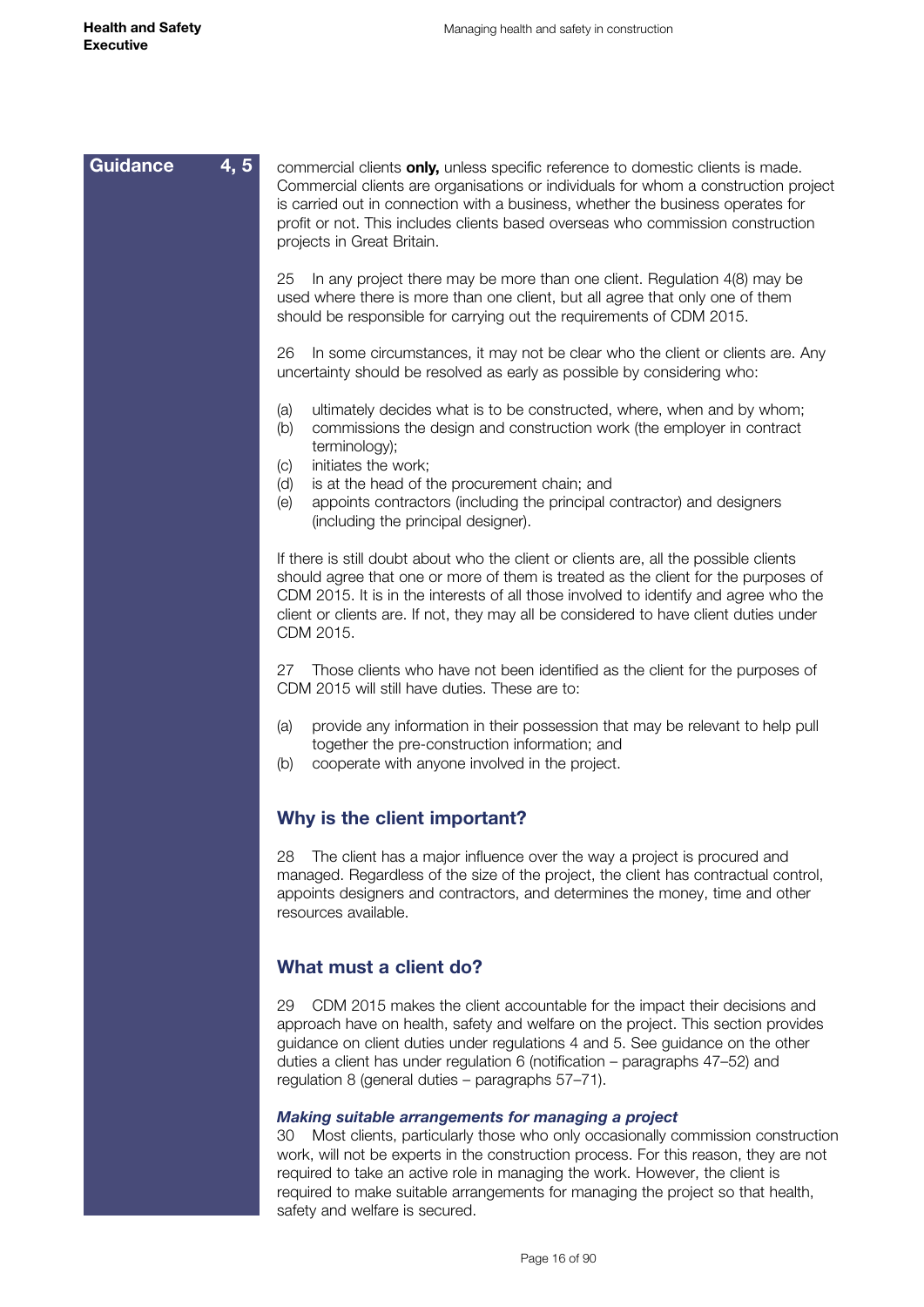| 4,5<br><b>Guidance</b> | 31<br>To be suitable, the arrangements should focus on the needs of the particular<br>project and be proportionate to the size of the project and risks involved in the<br>work. Arrangements should include:                                                                                                                                                                                                                                                                                                                                                                                |
|------------------------|----------------------------------------------------------------------------------------------------------------------------------------------------------------------------------------------------------------------------------------------------------------------------------------------------------------------------------------------------------------------------------------------------------------------------------------------------------------------------------------------------------------------------------------------------------------------------------------------|
|                        | assembling the project team - appointing designers (including a principal<br>(a)<br>designer) and contractors (including a principal contractor). See paragraphs<br>35-40 for more guidance;<br>ensuring the roles, functions and responsibilities of the project team are clear;<br>(b)<br>ensuring sufficient resources and time are allocated for each stage of the<br>(c)<br>project – from concept to completion;<br>(d)<br>ensuring effective mechanisms are in place for members of the project team<br>to communicate and cooperate with each other and coordinate their activities; |
|                        | how the client will take reasonable steps to ensure that the principal designer<br>(e)<br>and principal contractor comply with their separate duties. This could take<br>place at project progress meetings or via written updates;<br>setting out the means to ensure that the health and safety performance of<br>(f)<br>designers and contractors is maintained throughout;<br>ensuring that workers are provided with suitable welfare facilities for the<br>(g)<br>duration of construction work.                                                                                       |
|                        | 32<br>Clients should take ownership of these arrangements and ensure they<br>communicate them clearly to other dutyholders. Clients could prepare a clear<br>'client's brief' as a way of setting out the arrangements. The client brief normally:                                                                                                                                                                                                                                                                                                                                           |
|                        | sets out the main function and operational requirements of the finished project;<br>(a)<br>outlines how the project is expected to be managed including its health and<br>(b)<br>safety risks;<br>sets a realistic timeframe and budget; and<br>(C)<br>covers other relevant matters, such as establishing design direction and a<br>(d)<br>single point of contact in the client's organisation.                                                                                                                                                                                            |
|                        | 33<br>Where the range and nature of risks involved in the work warrants it, the<br>management arrangements should also include:                                                                                                                                                                                                                                                                                                                                                                                                                                                              |
|                        | the expected standards of health and safety, including safe working practices,<br>(a)<br>and the means by which these standards will be maintained throughout;<br>what is expected from the design team in terms of the steps they should<br>(b)<br>reasonably take to ensure their designs help manage foreseeable risks during the<br>construction phase and when maintaining and using the building once it is built;<br>the arrangements for commissioning the new building and a well-planned<br>(C)<br>handover procedure to the new user.                                             |
|                        | 34<br>If a client needs help in making these arrangements, the principal designer<br>should be in a position to help with this. Clients could also draw on the advice of a<br>competent person if they are required to appoint such a person under the<br>Management of Health and Safety at Work Regulations 1999 ('the Management<br>Regulations' - see www.hse.gov.uk/toolbox/managing/managingtherisks.htm for<br>more information). The HSE leaflet Getting specialist help with health and safety<br>provides more guidance on this. <sup>2</sup>                                      |
|                        | <b>Assembling the project team</b><br>35<br>The management arrangements must cover what clients will do to ensure that<br>the people and organisations they appoint have the skills, knowledge, experience<br>and (if an organisation) the organisational capability to manage health and safety<br>risks (see paragraphs 58-65 for further guidance). This applies to both:                                                                                                                                                                                                                 |

(a) single contractor projects where the client will appoint the contractor and/or designers directly; and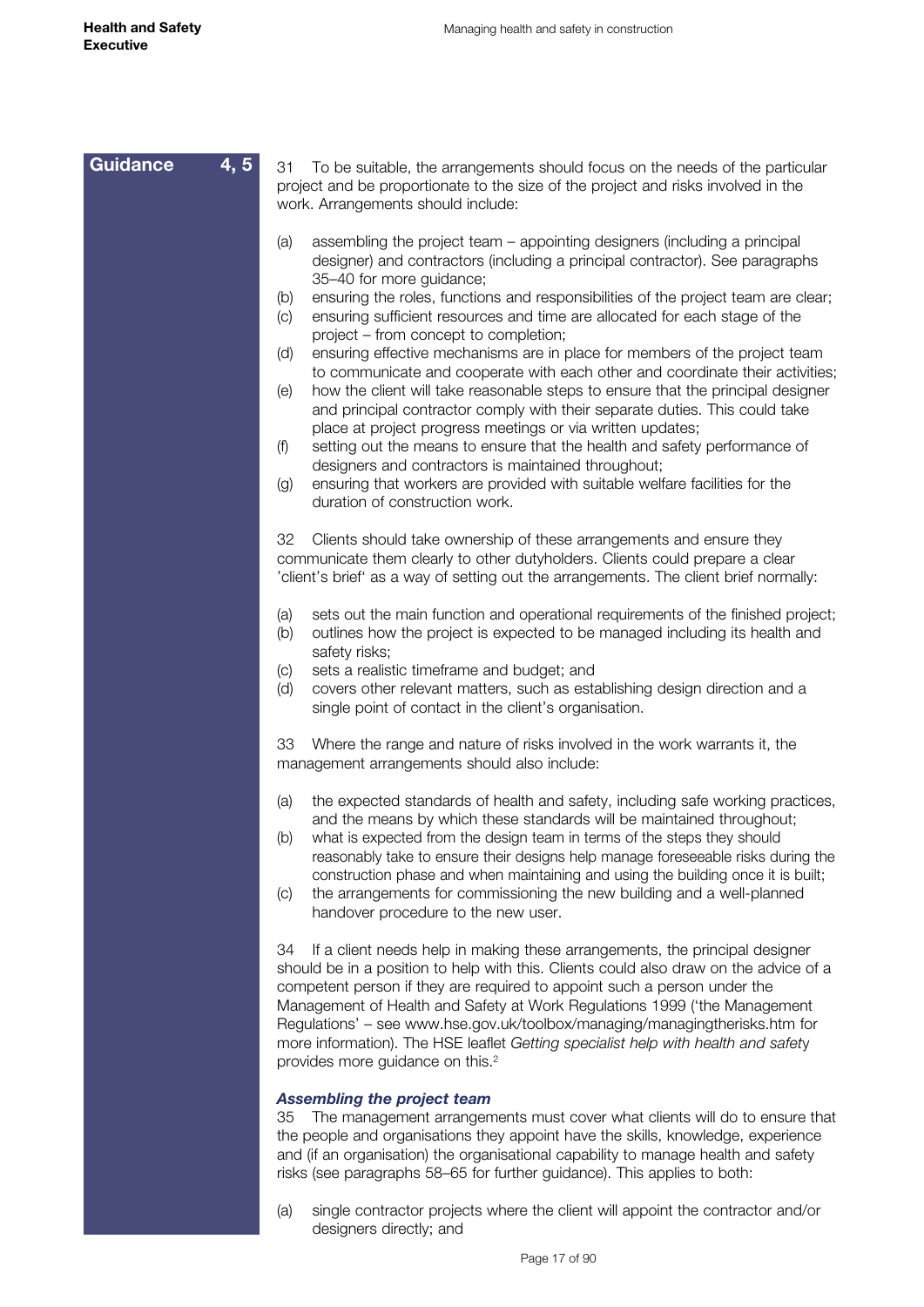| <b>Guidance</b><br>4, 5 | projects involving more than one contractor where the client is required to<br>(b)<br>appoint, in writing, a principal designer and a principal contractor.                                                                                                                                                                                                                                                                                                                                                                                                                                                                                                                                                                                                                                                                                                                                                                                                                                                                                      |
|-------------------------|--------------------------------------------------------------------------------------------------------------------------------------------------------------------------------------------------------------------------------------------------------------------------------------------------------------------------------------------------------------------------------------------------------------------------------------------------------------------------------------------------------------------------------------------------------------------------------------------------------------------------------------------------------------------------------------------------------------------------------------------------------------------------------------------------------------------------------------------------------------------------------------------------------------------------------------------------------------------------------------------------------------------------------------------------|
|                         | 36<br>The extent of the checks a client must make into the capabilities of<br>dutyholders they appoint will depend on the complexity of the project and the range<br>and nature of the risks involved. See paragraphs 58-62 for further guidance on the<br>help available to clients in selecting the right dutyholder.                                                                                                                                                                                                                                                                                                                                                                                                                                                                                                                                                                                                                                                                                                                          |
|                         | Appointing principal designers and principal contractors<br>The principal designer should be appointed as early as possible in the design<br>37<br>process, if practicable at the concept stage. Appointing the principal designer early<br>will provide the client with help in matters such as pulling together the pre-<br>construction information (see paragraphs 42-43) and giving the principal designer<br>enough time to carry out their duties. The duration of the principal designer's<br>appointment should take into account any design work which may continue into the<br>construction phase or any issues that may arise during construction involving the<br>need to make suitable modifications to the designs. For projects involving early<br>work by a concept architect or project management company where a design and<br>build contractor or novated designer is subsequently involved, it may be appropriate<br>for the initial principal designer appointment to be ended and a new principal<br>designer appointed. |
|                         | 38<br>The principal contractor should be appointed early enough in the pre-<br>construction phase to help the client meet their duty to ensure a construction<br>phase plan is drawn up before the construction phase starts. This also gives the<br>principal contractor time to carry out their duties, such as preparing the<br>construction phase plan and liaising with the principal designer in sharing any<br>relevant information for health and safety.                                                                                                                                                                                                                                                                                                                                                                                                                                                                                                                                                                                |
|                         | The principal designer should be in place for as long as there is a need for<br>39<br>their role to be performed. But where a principal designer's appointment finishes<br>before the end of the project, the client should ensure that the principal contractor<br>is fully briefed on matters arising from designs relevant to any subsequent<br>construction work. The client should also make sure that the principal designer<br>passes the health and safety file to the principal contractor so it can be revised<br>during the remainder of the project if necessary.                                                                                                                                                                                                                                                                                                                                                                                                                                                                    |
|                         | If a client fails to appoint either a principal designer or a principal contractor,<br>40<br>the client must carry out their duties.                                                                                                                                                                                                                                                                                                                                                                                                                                                                                                                                                                                                                                                                                                                                                                                                                                                                                                             |
|                         | <b>Maintaining and reviewing the management arrangements</b><br>The client must maintain and review their arrangements to ensure they remain<br>41<br>relevant throughout the life of the project. Some projects do not go smoothly and<br>clients may experience difficulties and delays as they progress. Examples of actions<br>the client can take to maintain and review their arrangements are:                                                                                                                                                                                                                                                                                                                                                                                                                                                                                                                                                                                                                                            |
|                         | establishing key milestones so they can assess the progress of the project<br>(a)<br>and determine whether health and safety standards are being met;<br>where necessary, seeking advice. On larger projects, the client may value an<br>(b)<br>independent review of standards;<br>ensuring arrangements for handing over the building to a new user are<br>$\left( $<br>sufficient to protect anyone (including members of the public) who may be<br>affected by risks arising from any ongoing construction work, eg snagging<br>work.                                                                                                                                                                                                                                                                                                                                                                                                                                                                                                        |
|                         | <b>Pre-construction information</b>                                                                                                                                                                                                                                                                                                                                                                                                                                                                                                                                                                                                                                                                                                                                                                                                                                                                                                                                                                                                              |

42 Pre-construction information is information already in the client's possession (such as an existing health and safety file, an asbestos survey, structural drawings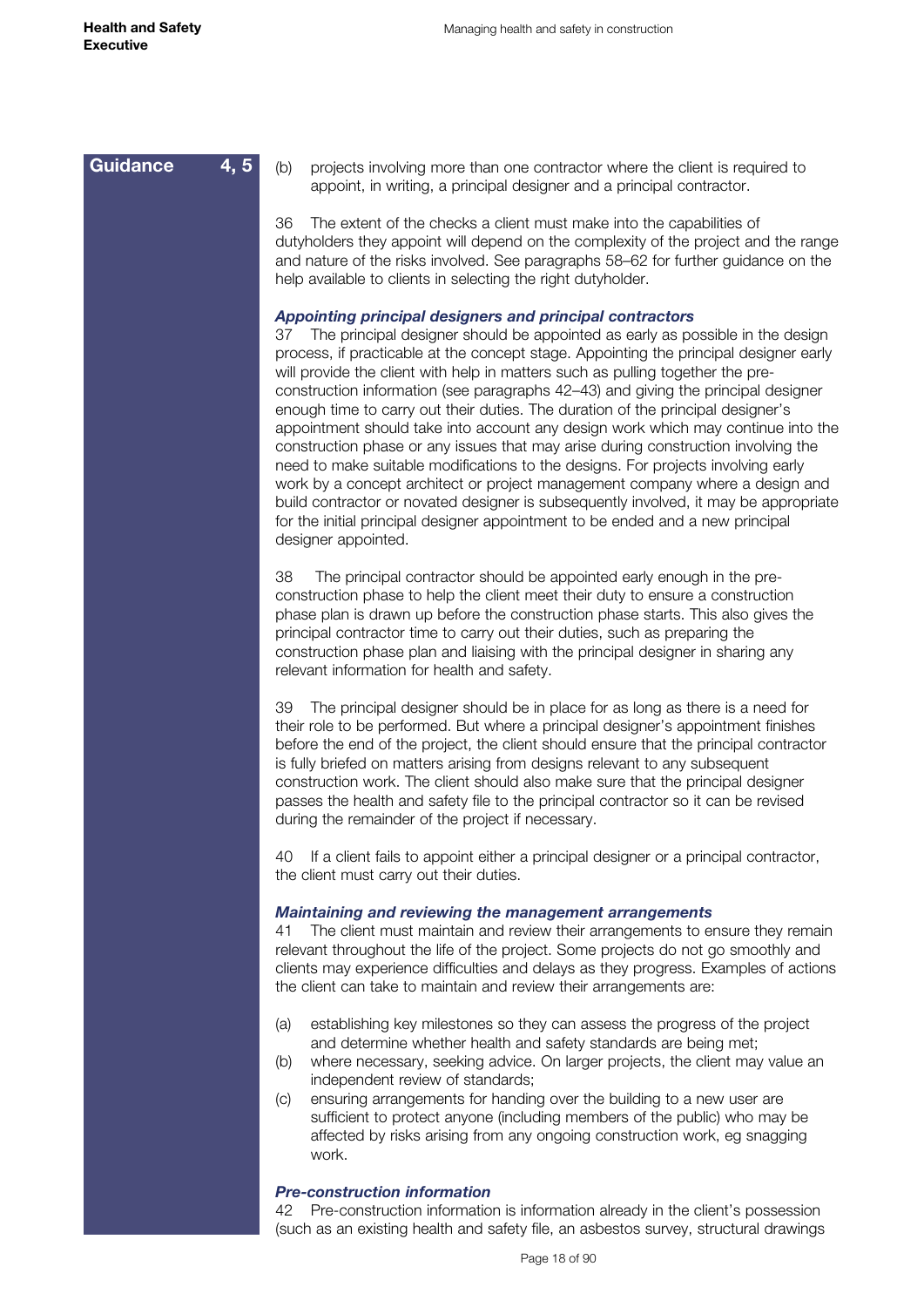#### etc) or which is reasonable to obtain through sensible enquiry (regulation 2(1)). The information must be relevant to the project, have an appropriate level of detail and be proportionate to the nature of the risks. **Guidance 4, 5**

43 The client has the main duty for providing pre-construction information. This must be provided as soon as practicable to each designer (including the principal designer) and contractor (including the principal contractor) who is bidding for work on the project or has already been appointed. For projects involving more than one contractor, the client should expect the principal designer to help bring the pre-construction information together and provide it to the designers and contractors involved. Appendix 2 gives further guidance on the requirements relating to pre-construction information. Appendix 5 shows how pre-construction information relates to and influences other types of information during a construction project involving more than one contractor.

#### *The construction phase plan*

44 The client must ensure that a construction phase plan for the project is prepared before the construction phase begins. The plan outlines the health and safety arrangements, site rules and specific measures concerning any work involving the particular risks listed in Schedule 3 of CDM 2015. For singlecontractor projects, the contractor must ensure the plan is prepared. For projects involving more than one contractor, it is the principal contractor's duty. See Appendix 3 for further guidance on the requirements relating to construction phase plans and Appendix 5 for how a construction phase plan relates to and influences other types of information during a construction project involving more than one contractor.

#### *The health and safety file*

45 **A health and safety file is only required for projects involving more than one contractor.** The client must ensure that the principal designer prepares a health and safety file for their project. Its purpose is to ensure that, at the end of the project, the client has information that anyone carrying out subsequent construction work on the building will need to know about in order to be able to plan and carry out the work safely and without risks to health.

46 To ensure that an appropriate health and safety file is produced at the end of the project, the client must:

- (a) provide the principal designer with any existing file produced as part of an earlier project so the information it contains can be used to plan the preconstruction phase of the current project;
- (b) ensure the principal designer prepares a new file (or revises any existing one);
- (c) ensure the principal designer reviews and revises the file regularly and passes the completed file back at the end of the project;
- (d) ensure the file is handed to the principal contractor if the principal designer's appointment finishes before the end of the project;
- (e) ensure the file is kept available for anyone who needs it to comply with relevant legal requirements; and
- (f) pass the file to whoever takes over the building and takes on the client duties if the client decides to dispose of their interest in it.

Appendix 4 gives further guidance on the requirements relating to the health and safety file. Appendix 5 shows how the health and safety file relates to and influences other types of information during a construction project involving more than one contractor.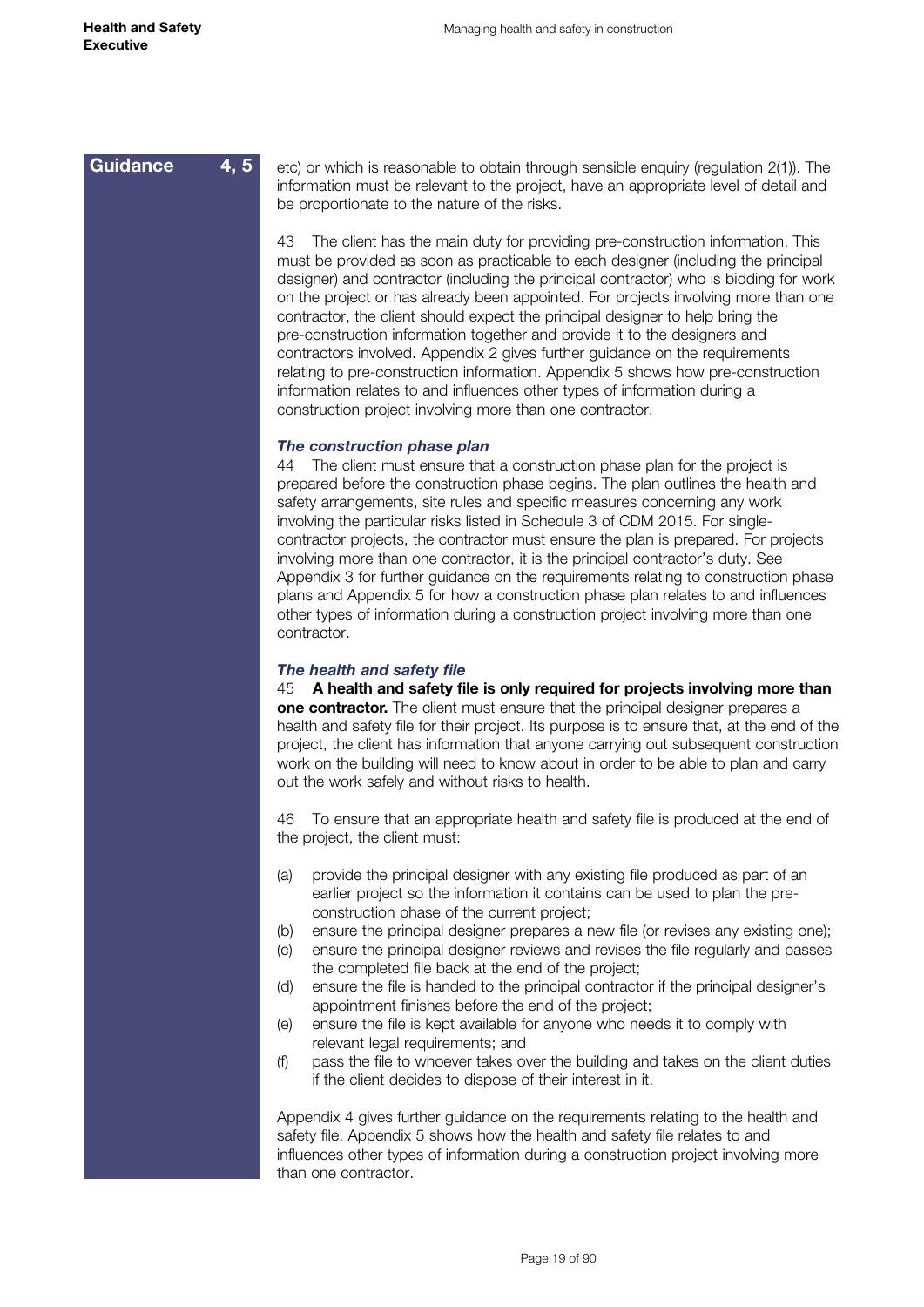**Regulation 6** sets out the duty that a client has to notify the relevant enforcing authority of certain construction projects.

### Regulation 6 Notification

<span id="page-19-0"></span>

| <b>Regulation</b> | 6<br>A project is notifiable if the construction work on a construction site is<br>(1)<br>scheduled to-                                                                                                                                                                                                                                                                             |
|-------------------|-------------------------------------------------------------------------------------------------------------------------------------------------------------------------------------------------------------------------------------------------------------------------------------------------------------------------------------------------------------------------------------|
|                   | last longer than 30 working days and have more than 20 workers<br>(a)<br>working simultaneously at any point in the project; or<br>exceed 500 person days.<br>(b)                                                                                                                                                                                                                   |
|                   | Where a project is notifiable, the client must give notice in writing to the<br>(2)<br>Executive as soon as is practicable before the construction phase begins.                                                                                                                                                                                                                    |
|                   | (3)<br>The notice must-                                                                                                                                                                                                                                                                                                                                                             |
|                   | (a)<br>contain the particulars specified in Schedule 1;<br>be clearly displayed in the construction site office in a comprehensible<br>(b)<br>form where it can be read by any worker engaged in the construction<br>work; and                                                                                                                                                      |
|                   | if necessary, be periodically updated.<br>(C)                                                                                                                                                                                                                                                                                                                                       |
|                   | Where a project includes construction work of a description for which the<br>(4)<br>Office of Rail Regulation is the enforcing authority by virtue of regulation 3 of the<br>Health and Safety (Enforcing Authority for Railways and Other Guided Transport<br>Systems) Regulations 2006, the client must give notice to the Office of Rail<br>Regulation instead of the Executive. |
|                   | Where a project includes construction work on premises which are or are<br>(5)<br>$on-$                                                                                                                                                                                                                                                                                             |
|                   | a GB nuclear site (within the meaning given in section 68 of the Energy<br>(a)<br>Act 2013);<br>an authorised defence site (within the meaning given in regulation $2(1)$ or<br>(b)<br>the Health and Safety (Enforcing Authority) Regulations 1998); or<br>a new nuclear build site (within the meaning given in regulation 2A of<br>(C)<br>those Regulations),                    |
|                   | the client must give notice to the Office for Nuclear Regulation instead of the<br>Executive.                                                                                                                                                                                                                                                                                       |

**Guidance 6**

#### **Responsibility for notification**

47 Where a construction project must be notified, the client must submit a notice in writing to the relevant enforcing authority (HSE, Office of Rail Regulation (ORR) or Office for Nuclear Regulation (ONR) – see paragraph 50). Every day construction work is likely to take place (including weekends and bank holidays) counts towards the period of construction work.

48 If a construction project is not notifiable at first, but there are subsequent changes to its scope so that it fits the criteria for notification, the client must notify the work to the relevant enforcing authority as soon as possible.

49 The client must submit the notice as soon as practicable before the construction phase begins. In practice, the client may request someone else do this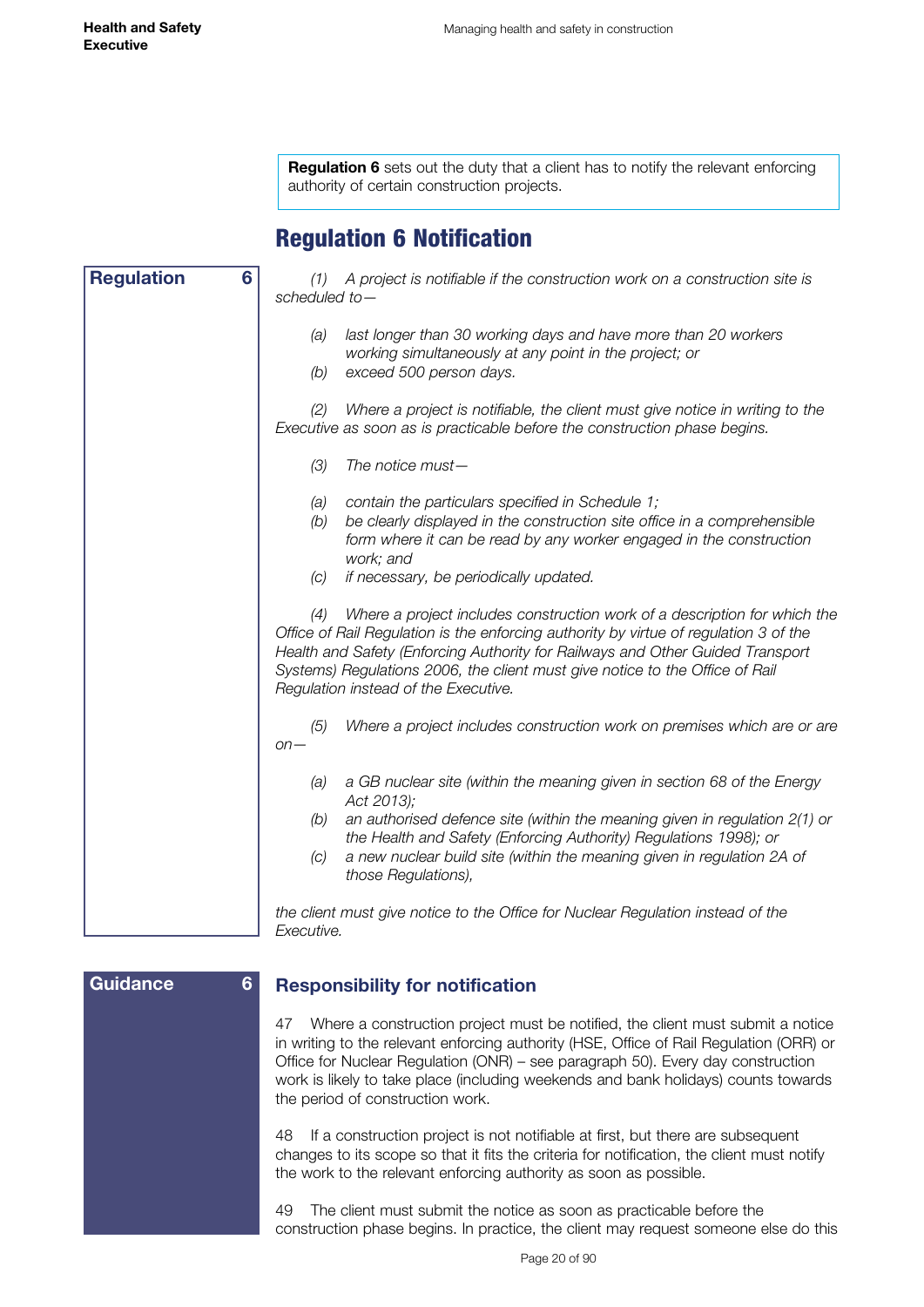<span id="page-20-0"></span>

| <b>Guidance</b><br>6 | on their behalf. Any modifications or updates to the notification should be sent,<br>making clear that they relate to an earlier notification.                                                                                                                                                                             |
|----------------------|----------------------------------------------------------------------------------------------------------------------------------------------------------------------------------------------------------------------------------------------------------------------------------------------------------------------------|
|                      | Details about the information that should be notified are set out in Schedule1<br>50<br>of CDM 2015. The easiest way to notify any project (to HSE, ORR or ONR) is to<br>use the electronic F10 notification form at www.hse.gov.uk/forms/notification/f10.htm.                                                            |
|                      | The client must ensure that an up-to-date copy of the notice is displayed in<br>51<br>the construction site office, so it is accessible to anyone working on the site and in<br>a form that can be easily understood. The client can either do this themselves, or<br>ask the principal contractor or contractor to do so. |
|                      | Remember – the requirements of CDM 2015 apply whether or not the<br>52<br>project is notifiable.                                                                                                                                                                                                                           |

**Regulation 7** sets out provisions which limit the extent to which domestic clients must carry out the client duties in CDM 2015. Most of the duties are passed to other dutyholders.

### Regulation 7 Application to domestic clients

| <b>Regulation</b> | Where the client is a domestic client the duties in regulations $4(1)$ to $(7)$<br>(1)<br>and 6 must be carried out by-                                                 |
|-------------------|-------------------------------------------------------------------------------------------------------------------------------------------------------------------------|
|                   | the contractor for a project where there is only one contractor;<br>(a)<br>the principal contractor for a project where there is more than one<br>(b)<br>contractor; or |
|                   | the principal designer where there is a written agreement that the<br>(C)<br>principal designer will fulfil those duties.                                               |
|                   | If a domestic client fails to make the appointments required by<br>(2)<br>regulation $5-$                                                                               |
|                   | the designer in control of the pre-construction phase of the project is the<br>(a)<br>principal designer;                                                               |
|                   | the contractor in control of the construction phase of the project is the<br>(b)<br>principal contractor.                                                               |
|                   | Regulation 5(3) and (4) does not apply to a domestic client.<br>(3)                                                                                                     |

**Who is a domestic client? Guidance 7**

#### 53 A domestic client is someone who has construction work done on their own home, or the home of a family member, which is **not** done in connection with a business. Local authorities, housing associations, charities, landlords and other businesses may own domestic properties, but they are not a domestic client for the purposes of CDM 2015. If the work is in connection with a business attached to domestic premises, such as a shop, the client is not a domestic client.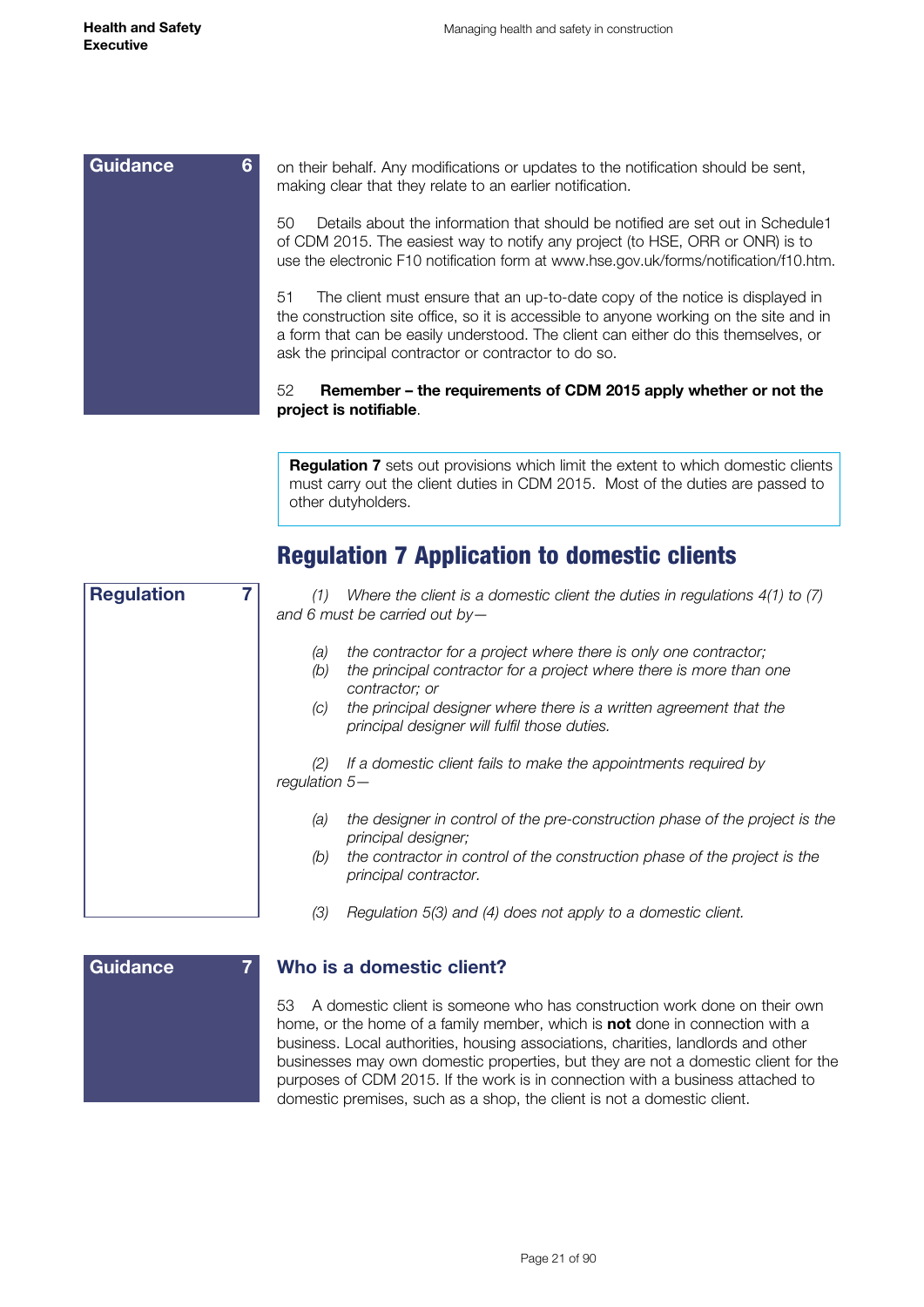| <b>Guidance</b> | $\overline{7}$<br>What should a domestic client do?                                                                                                                                                                                                                                                                                                                                                                                                                                                                                                                                                                                                                                                                                                     |  |
|-----------------|---------------------------------------------------------------------------------------------------------------------------------------------------------------------------------------------------------------------------------------------------------------------------------------------------------------------------------------------------------------------------------------------------------------------------------------------------------------------------------------------------------------------------------------------------------------------------------------------------------------------------------------------------------------------------------------------------------------------------------------------------------|--|
|                 | A domestic client is not required to carry out the duties placed on commercial<br>54<br>clients in regulations 4 (Client duties for managing projects), 6 (Notification) and 8<br>(General duties) – see also paragraph 23. Where the project involves:                                                                                                                                                                                                                                                                                                                                                                                                                                                                                                 |  |
|                 | only one contractor, the contractor must carry out the client duties as well<br>(a)<br>as the duties they already have as contractor (see paragraphs 147-179). In<br>practice, this should involve doing little more to manage the work to ensure<br>health and safety;                                                                                                                                                                                                                                                                                                                                                                                                                                                                                 |  |
|                 | more than one contractor, the principal contractor must carry out the client<br>(b)<br>duties as well as the duties they already have as principal contractor (see<br>paragraphs 110-146). If the domestic client has not appointed a principal<br>contractor, the duties of the client must be carried out by the contractor in<br>control of the construction work.                                                                                                                                                                                                                                                                                                                                                                                   |  |
|                 | In some situations, domestic clients wishing to extend, refurbish or demolish<br>55<br>parts of their own property will, in the first instance, engage an architect or other<br>designer to produce possible designs for them. It is also recognised that<br>construction work does not always follow immediately after design work is<br>completed. If they so wish, a domestic client has the flexibility of agreeing (in<br>writing) with their designer that the designer coordinates and manages the project,<br>rather than this role automatically passing to the principal contractor. Where no<br>such agreement is made, the principal contractor will automatically take over the<br>project management responsibilities (see paragraph 54). |  |
|                 | See Appendix 6 for guidance for dutyholders who work for domestic clients.<br>56<br>This also includes a flow chart in Figure 1 showing the transfer of the client duties<br>from a domestic client to other dutyholders involved.                                                                                                                                                                                                                                                                                                                                                                                                                                                                                                                      |  |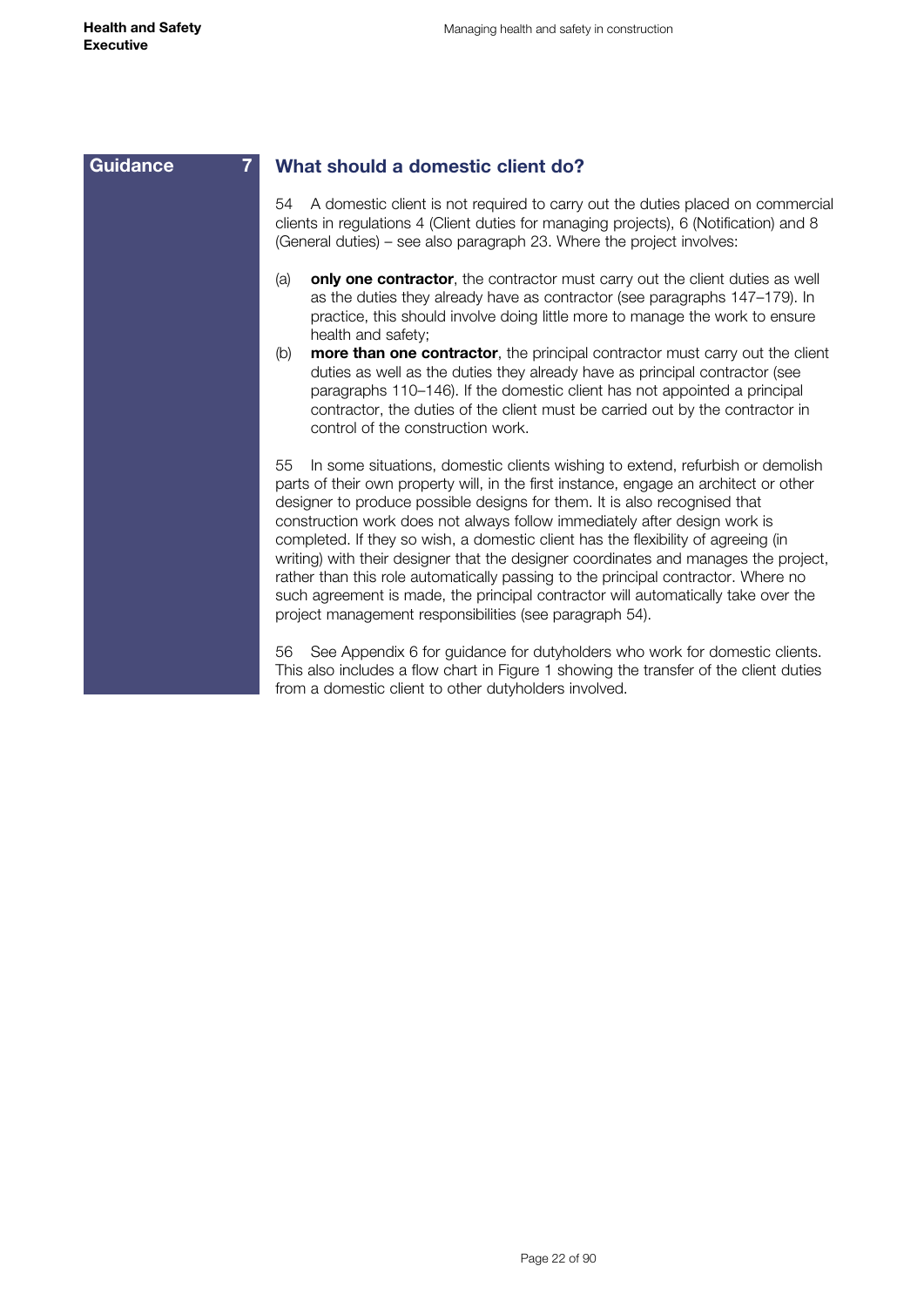### <span id="page-22-0"></span>PART 3 Health and safety duties and roles

**Regulation 8** sets out a number of requirements on anyone working on a project with certain responsibilities. They relate to appointing designers and contractors, the need for cooperation between dutyholders, reporting anything likely to endanger health and safety and ensuring information and instruction is understandable.

### Regulation 8 General duties

### *(1) A designer (including a principal designer) or contractor (including a principal contractor) appointed to work on a project must have the skills, knowledge and experience and, if they are an organisation, the organisational capability, necessary to fulfil the role that they are appointed to undertake, in a manner that secures the health and safety of any person affected by the project. (2) A designer or contractor must not accept an appointment to a project unless they fulfil the conditions in paragraph (1). (3) A person who is responsible for appointing a designer or contractor to carry out work on a project must take reasonable steps to satisfy themselves that the designer or contractor fulfils the conditions in paragraph (1). (4) A person with a duty or function under these Regulations must cooperate with any other person working on or in relation to a project, at the same or an adjoining construction site to the extent necessary to enable any person with a duty or function to fulfil that duty or function. (5) A person working on a project under the control of another must report to that person anything they are aware of in relation to the project which is likely to endanger their own health or safety or that of others. (6) Any person who is required by these Regulations to provide information or instruction must ensure the information or instruction is comprehensible and provided as soon as is practicable. (7) To the extent that they are applicable to a domestic client, the duties in paragraphs (3), (4) and (6) must be carried out by the person specified in regulation 7(1).* 57 Regulation 8 applies to anyone working on a project. **Appointment of designers and contractors Regulation 8 Guidance 8**

#### *Appointing designers and contractors*

58 Anyone appointing a designer or contractor to work on a project must take reasonable steps to satisfy themselves that those who will carry out the work have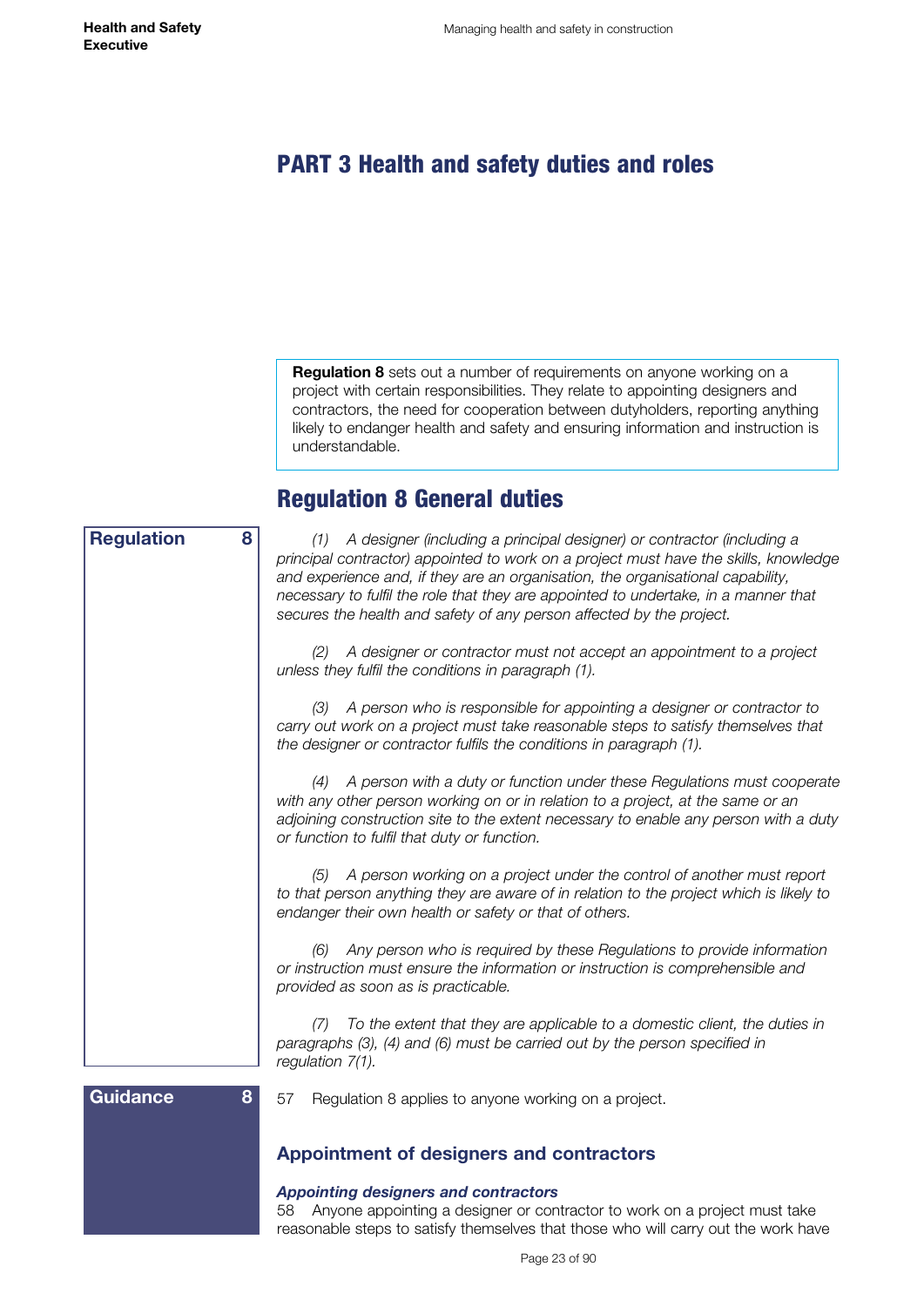| 8<br><b>Guidance</b> | the skills, knowledge, experience, and, where they are an organisation, the<br>organisational capability to carry out the work in a way that secures health and<br>safety. Reasonable steps will depend on the complexity of the project and the<br>range and nature of the risks involved.                                                                                                                                                                                                                                                                                                                                                                                                                                                                                                                                       |
|----------------------|-----------------------------------------------------------------------------------------------------------------------------------------------------------------------------------------------------------------------------------------------------------------------------------------------------------------------------------------------------------------------------------------------------------------------------------------------------------------------------------------------------------------------------------------------------------------------------------------------------------------------------------------------------------------------------------------------------------------------------------------------------------------------------------------------------------------------------------|
|                      | Organisational capability means the policies and systems an organisation has<br>59<br>in place to set acceptable health and safety standards which comply with the law,<br>and the resources and people to ensure the standards are delivered.                                                                                                                                                                                                                                                                                                                                                                                                                                                                                                                                                                                    |
|                      | When appointing a designer or a contractor, sensible and proportionate<br>60<br>enquiries should be made about their organisational capability to carry out the<br>work. Only enquiries for information that will address the anticipated risks and<br>capability of the supplier should be made - excessive or duplicated paperwork<br>should be avoided because it can distract attention from the practical management<br>of risks. Those making appointments will find the standard health and safety<br>questions in PAS 91:2013 (Publicly Available Specification) Construction related<br>procurement. Prequalification questionnaires <sup>3</sup> a useful aid. Using PAS 91 standard<br>questions is one way of helping to assess organisational capability.                                                            |
|                      | As well as carrying out pre-qualification checks on organisations, those<br>61<br>responsible for making appointments should also check that the designer or<br>contractor has enough experience and a good record in managing the risks<br>involved in projects. These checks should ideally be carried out at the final stage<br>after pre-qualification checks have been completed and before appointments are<br>made.                                                                                                                                                                                                                                                                                                                                                                                                        |
|                      | When considering the requirements for designers and other construction<br>62<br>professionals, due weight should also be given to membership of an established<br>professional institution or body. For example, do these bodies have arrangements<br>in place which provide some reassurance that health and safety is part of the route<br>to membership of their profession? However, questions should also be asked of<br>individuals to ensure that they have sufficient skills, knowledge, and experience to<br>carry out the work involved, and that they keep those capabilities up to date.                                                                                                                                                                                                                              |
|                      | <b>Designers and contractors seeking appointment</b><br>Designers and contractors (including individuals and sole traders) must be able<br>63<br>to demonstrate they have the health and safety skills, knowledge and experience to<br>carry out the work for which they are seeking appointment. This is the case for<br>individuals working for larger organisations or for themselves - in particular, self-<br>employed designers.                                                                                                                                                                                                                                                                                                                                                                                            |
|                      | Designers or contractors can use the services of an independent (third party)<br>64<br>assessor to assess their organisational capability. If they do, there are companies<br>that provide pre-qualification assessment services, including those who are<br>members of the Safety Schemes in Procurement (SSIP) Forum. The SSIP Forum is<br>an umbrella body with binding agreements to ensure member schemes recognise<br>each other's pre-qualification assessments. The website (www.ssip.org.uk) provides<br>a free search facility for any business that has undergone an SSIP assessment and<br>gives further information about SSIP. SSIP assessment is one way a designer or<br>contractor can demonstrate organisational capability at the pre-qualification stage<br>of the appointment process, but not the only way. |
|                      | The law does not require any business or individual to use the services of a<br>65<br>third party to help them bid for work. Rather than use the services of a third party, it<br>is equally acceptable for a business or individual to assess their own capability and<br>supply relevant documentation to a client in support of a bid for work. The standard                                                                                                                                                                                                                                                                                                                                                                                                                                                                   |

health and safety pre-qualification questions in PAS 91 may be helpful in carrying

out a self-assessment (see paragraph 60).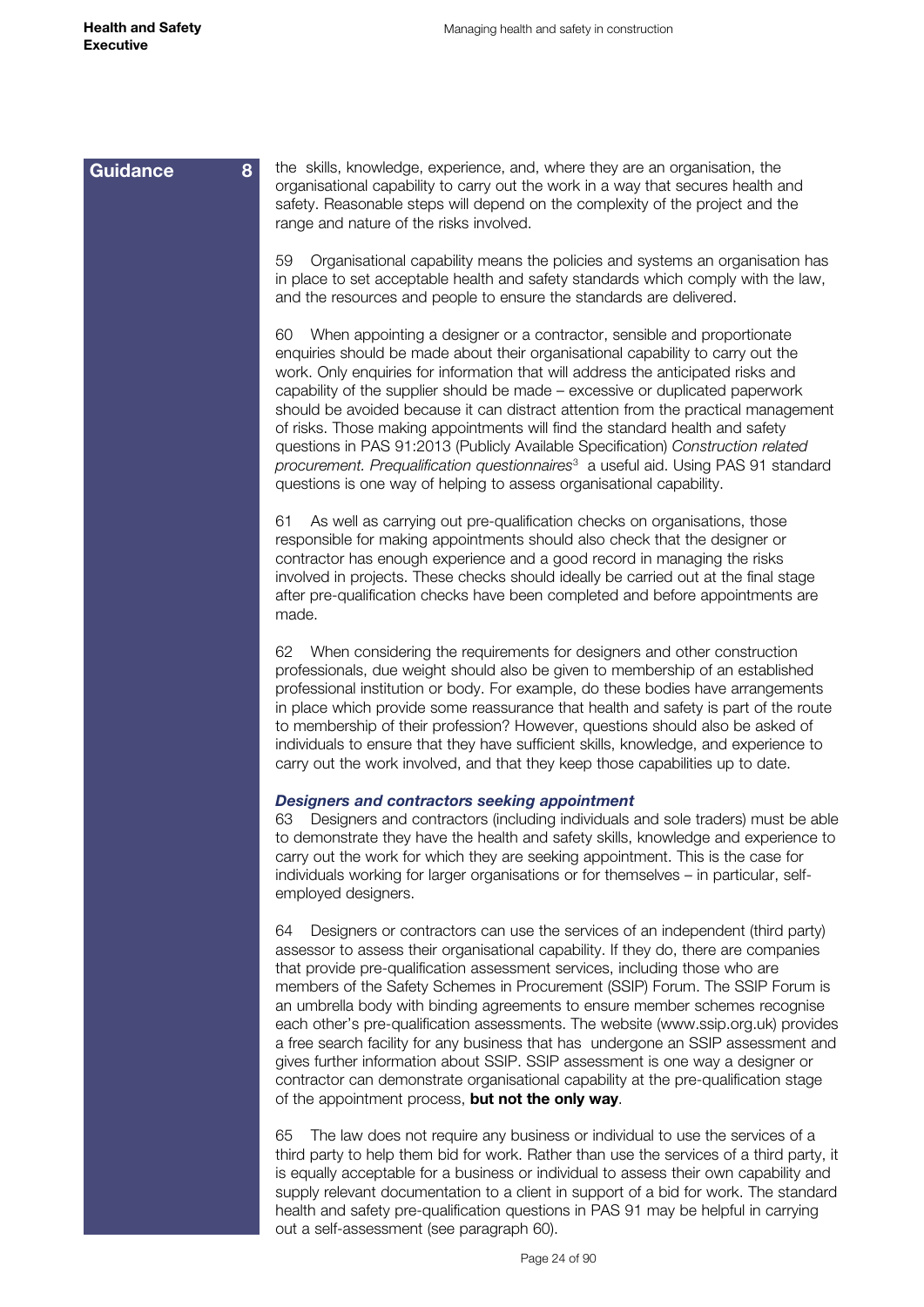#### **Co-operating with each other Guidance 8**

66 Everyone with duties under CDM 2015 must cooperate with others involved with the project or any project on an adjoining site. This means working with each other to ensure health and safety for all concerned. This should involve communicating with others and understanding what they are doing and in what sequence, eg by holding regular coordination and progress meetings.

67 For lower-risk projects involving more than one contractor, a low-key approach will be sufficient. In higher risk projects, a more rigorous approach to cooperation, coordination and planning will be needed. There must also be effective communications between different organisations where they work in close proximity on the same site or on adjoining sites, eg daily updates to make sure there is a common understanding of the work being planned. In all cases, action taken should be in proportion to the risks the construction work activity presents.

#### **Reporting dangerous conditions**

68 Everyone involved in a project (including workers) has a duty to report instances where they or others are working in a way that puts them or anyone else in danger. Any instances must be reported to the person in control of the work. The person in control should encourage workers to stop work and report dangerous conditions when they see them.

#### **Providing clear information or instructions**

69 Anyone with a duty under CDM 2015 to provide health and safety information or instructions to anyone else must ensure that it is easy to understand. **Information** about hazards is essential to all project workers and managers to make sure they understand the risks involved with the work. **Instructions** are those agreed actions that must be followed to prevent or minimise those risks.

70 Any information or instruction provided should be in simple, clear English (and/ or other languages where appropriate). It should also be set out in a logical order and have illustrations where appropriate. The use of photographs or diagrams in written communication can be very helpful. The amount of detail provided should be proportionate to the scale and complexity of the project, the risks and the nature and purpose of the messages. Only information that is necessary to help prevent harm should be provided – unnecessary information can prevent the clear communication of key messages. Examples of types of information include the:

- (a) pre-construction information the client is required to provide to designers and contractors;
- (b) health and safety information about the design that designers are required to provide to other dutyholders;
- (c) information the principal designer must provide to enable preparation of the construction phase plan;
- (d) site rules that are part of the construction phase plan; and
- (e) information that principal contractors must provide to workers (or workers' representatives).

71 Information or instructions must be provided in good time – before the work begins, so that the recipients can understand and take account of it in carrying out their duties. Wherever possible, it should be made available directly to the people carrying out the work. Where this is not possible, dutyholders and workers need to know what information is available and where it can be found.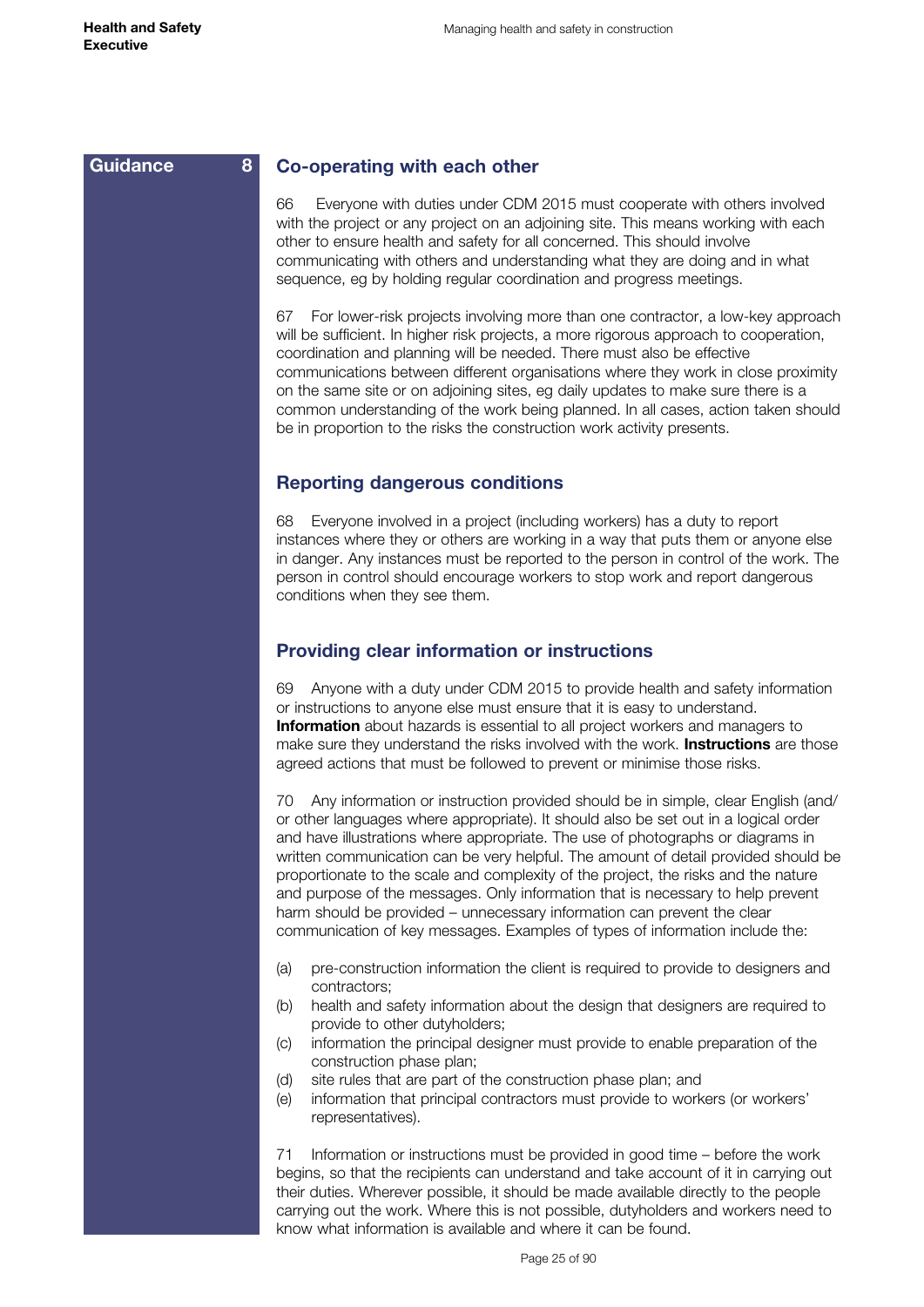**Regulations 9 and 10** set out the duties placed on designers. These include the duty to eliminate, reduce or control foreseeable health and safety risks through the design process, such as those that may arise during construction work or in maintaining and using the building once it is built.

### Regulation 9 Duties of designers

<span id="page-25-0"></span>

| 9<br><b>Regulation</b> | A designer must not commence work in relation to a project unless<br>(1)<br>satisfied that the client is aware of the duties owed by the client under these                                                                                                                    |
|------------------------|--------------------------------------------------------------------------------------------------------------------------------------------------------------------------------------------------------------------------------------------------------------------------------|
|                        | Regulations.                                                                                                                                                                                                                                                                   |
|                        | When preparing or modifying a design the designer must take into<br>(2)<br>account the general principles of prevention and any pre-construction information<br>to eliminate, so far as is reasonably practicable, foreseeable risks to the health or<br>safety of any person- |
|                        | carrying out or liable to be affected by construction work;<br>(a)<br>(b)<br>maintaining or cleaning a structure; or<br>using a structure designed as a workplace.<br>(C)                                                                                                      |
|                        | If it is not possible to eliminate these risks, the designer must, so far as is<br>(3)<br>reasonably practicable-                                                                                                                                                              |
|                        | take steps to reduce or, if that is not possible, control the risks through<br>(a)<br>the subsequent design process;<br>provide information about those risks to the principal designer; and<br>(b)                                                                            |
|                        | ensure appropriate information is included in the health and safety file.<br>(C)                                                                                                                                                                                               |
|                        | A designer must take all reasonable steps to provide, with the design,<br>(4)<br>sufficient information about the design, construction or maintenance of the<br>structure, to adequately assist the client, other designers and contractors to                                 |

### Regulation 10 Designs prepared or modified outside Great Britain

| <b>Regulation</b> | 10 |
|-------------------|----|
|                   |    |
|                   |    |
|                   |    |
|                   |    |

*(1) Where a design is prepared or modified outside Great Britain for use in construction work to which these Regulations apply—*

- *(a) the person who commissions it, if established within Great Britain; or*
- *(b) if that person is not so established, the client for the project,*

*must ensure that regulation 9 is complied with.*

*comply with their duties under these Regulations.*

*(2) This regulation does not apply to a domestic client.*

| Guidance | 9, 10 |  |
|----------|-------|--|
|          |       |  |
|          |       |  |
|          |       |  |

#### **Who is a designer?**

- 72 A designer is an organisation or individual, who:
- (a) prepares or modifies a design for a construction project (including the design of temporary works); or
- (b) arranges for, or instructs someone else to do so.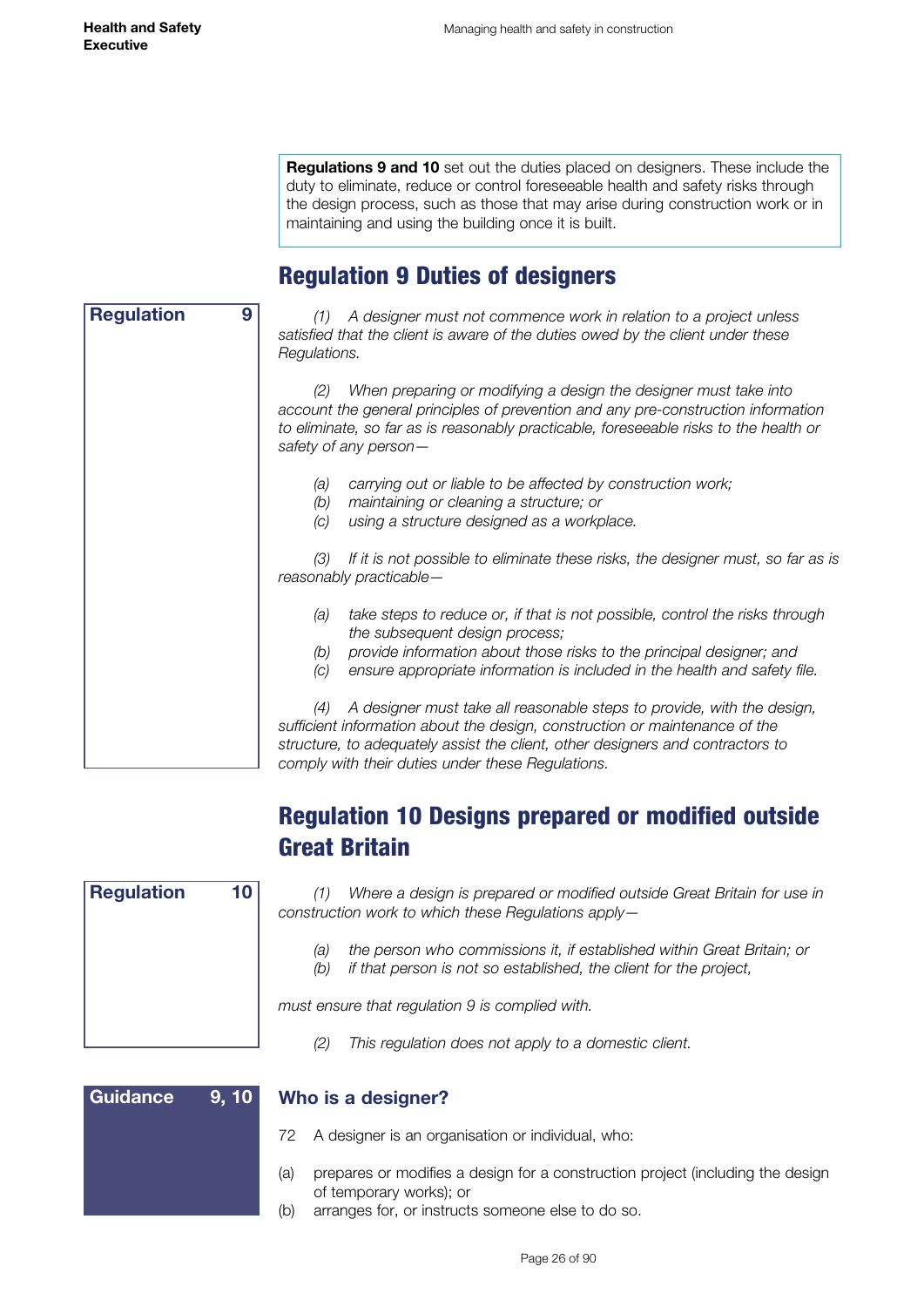The term 'design' includes drawings, design details, specifications, bills of quantity and calculations prepared for the purpose of a design. Designers include architects, architectural technologists, consulting engineers, quantity surveyors, interior designers, temporary work engineers, chartered surveyors, technicians or anyone who specifies or alters a design. They can include others if they carry out design work, such as principal contractors, and specialist contractors, eg an engineering contractor providing design, procurement and construction management services. Where commercial clients become actively involved in designing in relation to their project, they may also be considered to be designers. **Guidance 9, 10**

> 73 Local authority or government officials may give advice and instruction on designs meeting statutory requirements (eg the Building Regulations), but this does not make them designers. A designer may have no choice but to comply with these requirements, which are a 'design constraint'. However, if statutory bodies ask for particular features to be included or excluded which go beyond what the law requires (eg stipulating the absence of edge protection on flat roofs if there is no basis in planning law or policies to do so), they may become designers under CDM 2015 and must comply with its requirements.

> 74 The person who selects products for use in construction is a designer and must take account of health and safety issues arising from their use. If a product is purpose-built, the person who prepares the specification is a designer and so are manufacturers, if they develop a detailed design.

#### **Why is a designer important?**

75 A designer has a strong influence during the concept and feasibility stage of a project. The earliest decisions can fundamentally affect the health and safety of those who will construct, maintain, repair, clean, refurbish and eventually demolish a building. The health and safety of those who use a building as a workplace may also be affected. Decisions such as selecting materials that are lighter to handle or windows that can be cleaned from the inside can avoid or reduce the risks involved in constructing the building and maintaining it after construction. Although it is understood that residual risks may well remain, decisions such as these have an important influence on the overall health and safety performance of the project and the use and maintenance of the building once it is built.

76 **A designer should address health and safety issues from the very start.** Where issues are not addressed early on, projects can be delayed and it can become significantly harder for contractors to devise safe ways of working once they are on site. The client may also be forced to make costly late changes, so the building can be used and maintained safely once it is built.

### **When do a designer's duties apply?**

77 The designer's duties apply as soon as designs which may be used in construction work in Great Britain are started. This includes concept design, competitions, bids for grants, modification of existing designs and relevant work carried out as part of feasibility studies. It does not matter whether planning permission or funds have been secured, or the client is a domestic client.

78 If a design is prepared or modified outside Great Britain, the designer duties apply to the person or organisation who commissions it if they are established in Great Britain, or if not, the client (but not a domestic client).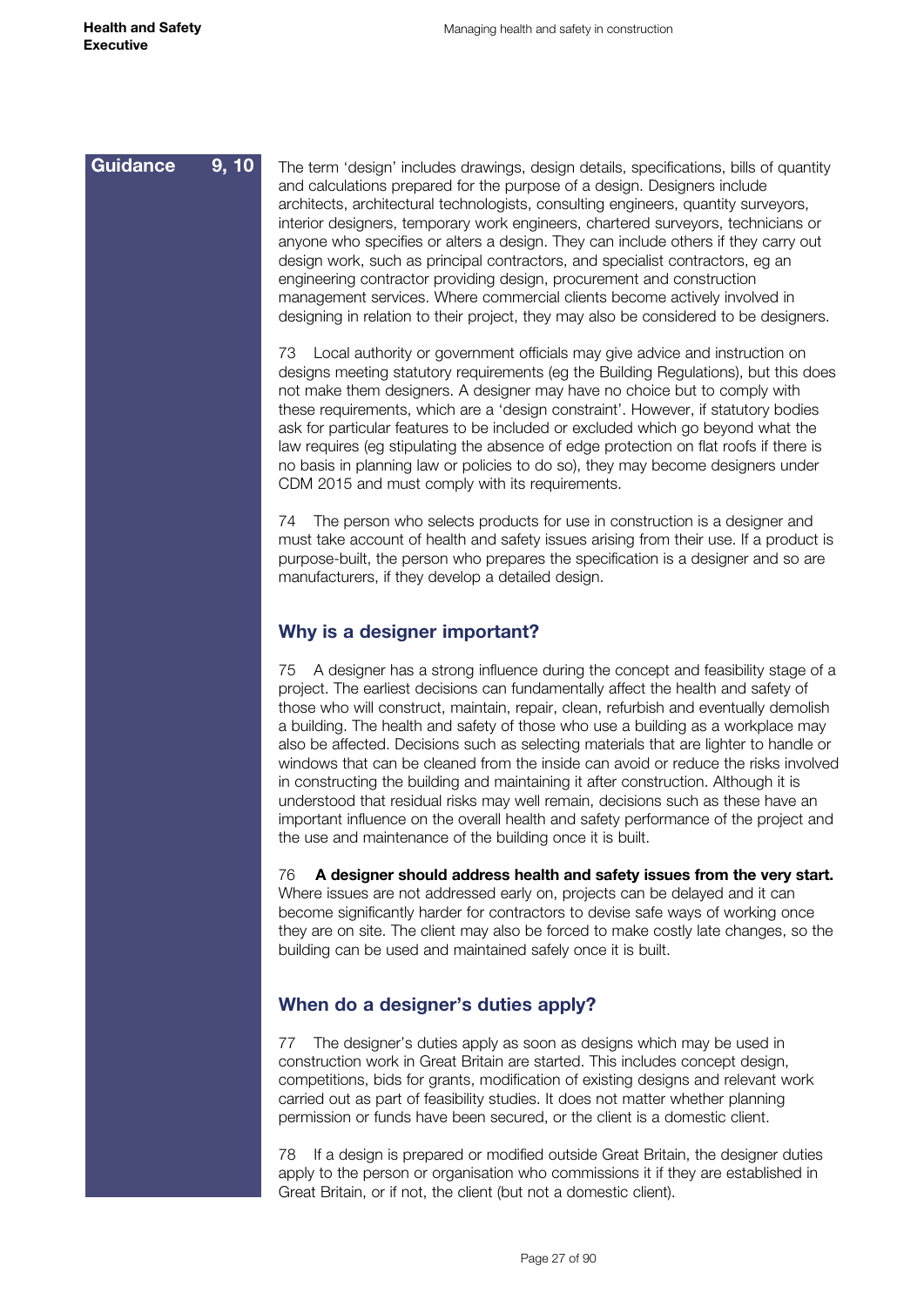#### **What must a designer do? Guidance 9, 10**

#### *Making clients aware of their duties*

79 A designer must not start any design work unless they are satisfied the client is aware of the duties clients have under CDM 2015. This duty can be fulfilled as part of routine business, eg in early meetings or liaison with the client to discuss the project. A designer should have a sufficient knowledge of client duties to give sufficient advice about the project. The level of advice will depend on the knowledge and experience of the client and the complexities of the project.

80 On projects involving more than one contractor, the task of informing the client of their duties should normally fall to the principal designer. Any other designers appointed can seek confirmation from the principal designer that the client has been made aware of their duties.

#### *Preparing or modifying designs*

81 When preparing or modifying designs, a designer must take account of the general principles of prevention, and the pre-construction information provided to them, with the aim, as far as reasonably practicable, of **eliminating** foreseeable risks. Where this is not possible they must take reasonably practicable steps to **reduce** the risks or **control** them through the design process, and provide information about the remaining risks to other dutyholders. See paragraphs 82–90 for further quidance.

#### *Taking account of the general principles of prevention in design work*

82 The general principles of prevention are set out in Appendix 1 and provide a framework within which designers must consider their designs and any potential risks which may affect:

- (a) workers or anyone else (eg members of the public) who may be affected during construction;
- (b) those who may maintain or clean the building once it is built; or
- (c) those who use the building as a workplace.

Designs prepared for places of work also need to comply with the Workplace (Health, Safety and Welfare) Regulations 1992 (the Workplace Regulations),4 taking account of factors such as lighting and the layout of traffic routes.

83 Health and safety risks need to be considered alongside other factors that influence the design, such as cost, fitness for purpose, aesthetics and environmental impact. Working with contractors (including principal contractors) involved in the project can help identify the potential risks and ways they may be controlled.

84 Once the risks have been considered, the level of detail in the information provided to those who need it should be proportionate to the risks remaining. Insignificant risks can usually be ignored, as can those arising from routine construction activities, unless the design worsens or significantly alters these risks.

#### *Taking account of pre-construction information*

85 A designer must take account of pre-construction information the client or principal designer provides when making decisions about the extent to which they can eliminate foreseeable risks through the designs they produce; and, where these risks cannot be eliminated, the steps they take to reduce or control them. Appendix 2 gives further guidance on the requirements relating to pre-construction information. Appendix 5 shows how pre-construction information relates to and influences other types of information during a construction project involving more than one contractor.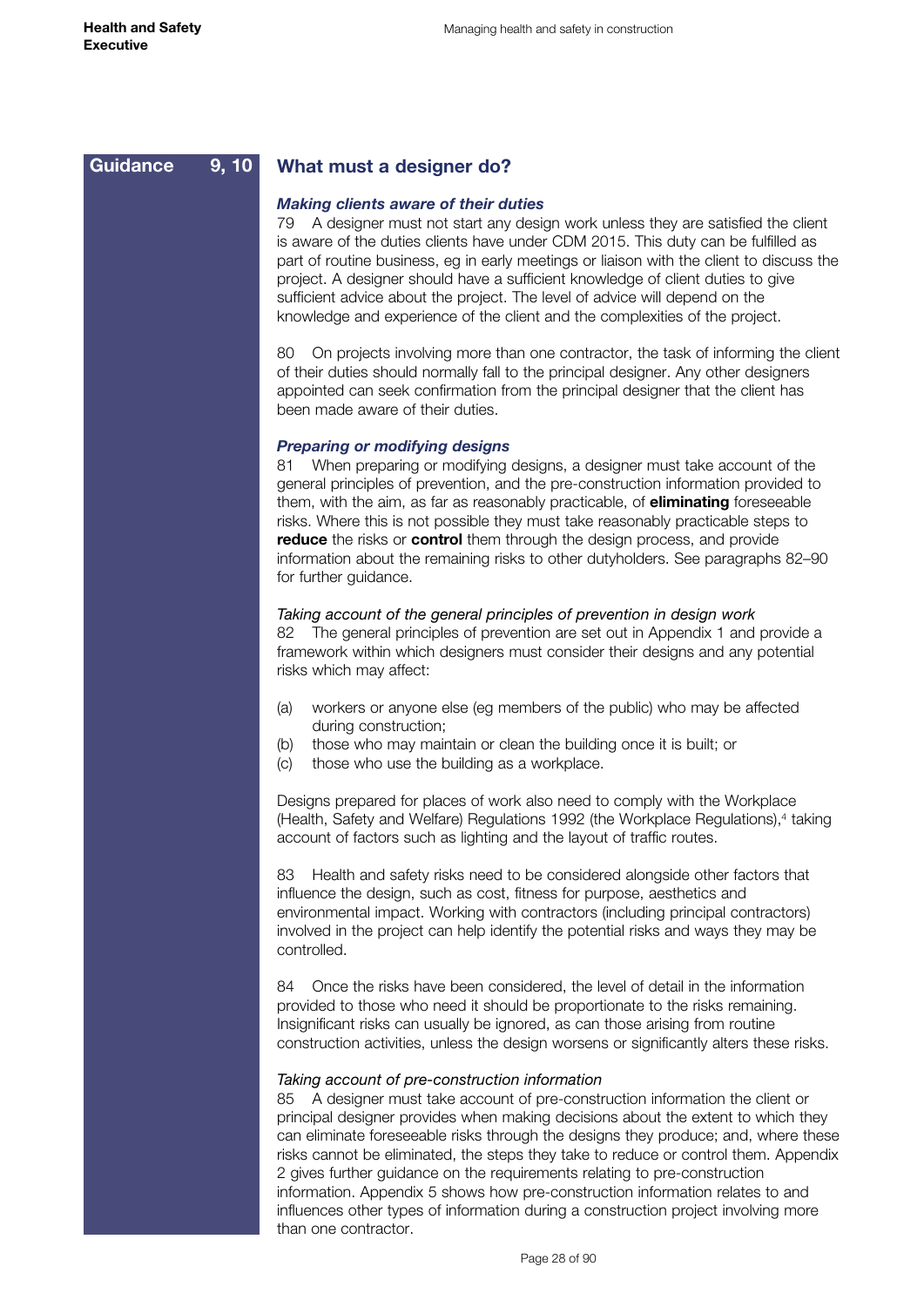| 9, 10<br><b>Guidance</b> | Eliminating, reducing or controlling foreseeable risks through design<br>When designing, a designer must consider the risks people may be exposed<br>86<br>to through the course of both constructing a building and using it once it is<br>constructed. Designing is a process that often continues throughout the project<br>and the following questions should be considered when design is carried out:                                                                                                                                                                                                                                                                                                                                                           |
|--------------------------|-----------------------------------------------------------------------------------------------------------------------------------------------------------------------------------------------------------------------------------------------------------------------------------------------------------------------------------------------------------------------------------------------------------------------------------------------------------------------------------------------------------------------------------------------------------------------------------------------------------------------------------------------------------------------------------------------------------------------------------------------------------------------|
|                          | Can I get rid of the problem (or hazard) altogether? For example, can air-<br>(a)<br>conditioning plant on a roof be moved to ground level, so work at height is not<br>required for either installation or maintenance?<br>If not, how can I reduce or control the risks, so that harm is unlikely or the<br>(b)<br>potential consequences less serious? For example, can I place the plant within<br>a building on the roof, or provide a barrier around the roof?                                                                                                                                                                                                                                                                                                  |
|                          | If risks cannot be eliminated altogether, a designer should apply the principles<br>87<br>below in deciding how to reduce or control the remaining risks - if possible, in the<br>following order:                                                                                                                                                                                                                                                                                                                                                                                                                                                                                                                                                                    |
|                          | provide a less risky option, eg switch to using paving lighter in weight, to<br>(a)<br>reduce musculoskeletal disorders such as back problems;<br>make provisions so the work can be organised to reduce exposure to<br>(b)<br>hazards, eg make provision for traffic routes so barriers can be provided<br>between pedestrians and traffic;<br>ensure that those responsible for planning and managing the work are given<br>$\left( $<br>the information they will need to manage remaining risks, eg tell them about<br>loads that will be particularly heavy or elements of the building that could<br>become unstable. This can be achieved through providing key information on<br>drawings or within models, eg by using Building Information Modelling (BIM). |
|                          | 88<br>When addressing risks, a designer is expected to do as much as is<br>reasonable at the time the design is prepared. Risks that cannot be addressed at<br>the initial stage of a project may need to be reviewed later on during detailed<br>design. On projects involving more than one contractor, the principal designer will<br>lead in managing the review process. Further information on eliminating, reducing<br>or controlling foreseeable risks is available on HSE's construction web pages<br>www.hse.gov.uk/construction/areyou/designer.                                                                                                                                                                                                           |
|                          | <b>Providing design information</b><br>A designer must provide information to other dutyholders using or<br>89<br>implementing the design. This includes information for:                                                                                                                                                                                                                                                                                                                                                                                                                                                                                                                                                                                             |
|                          | (a)<br>the principal designer:<br>about significant risks (see Glossary) associated with the design that<br>(i)<br>cannot be eliminated, so it can form part of the pre-construction<br>information (see Appendices 2 and 5 for further guidance);<br>to take into account in preparing or revising the health and safety file (see<br>(ii)<br>Appendix 4 for further guidance);<br>other designers;<br>(b)<br>the principal contractor (or the contractor on a single-contractor project) who<br>$\left( $<br>has responsibility for preparing, reviewing and revising the construction phase<br>plan for the project (see Appendix 3 for further guidance); and<br>contractors who construct the design.<br>(d)                                                     |
|                          | The designer should agree with the principal designer the arrangements for<br>90<br>sharing information to avoid omissions or duplicated effort. Those who need the<br>information should be given it at the right time. For example, in preparing the<br>construction phase plan, the information should be provided well before the<br>construction phase begins.                                                                                                                                                                                                                                                                                                                                                                                                   |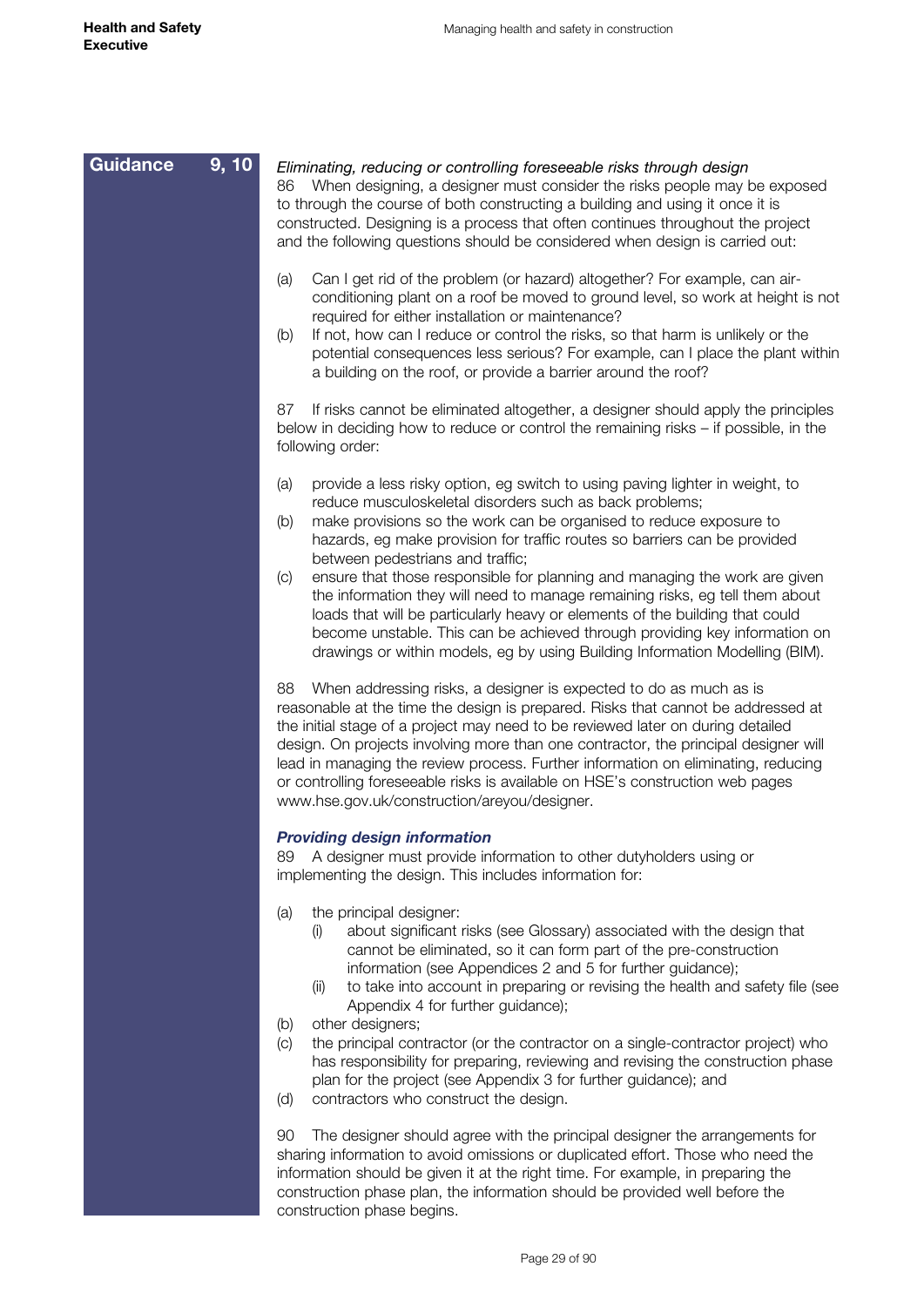<span id="page-29-0"></span>

#### *Cooperating with other dutyholders*

91 Designers should liaise with any other designers, including the principal designer, so that work can be coordinated to establish how different aspects of designs interact and influence health and safety. This includes temporary and permanent works designers. Designers must also cooperate with contractors and principal contractors so that their knowledge and experience about, eg the practicalities of building the design, is taken into account.

92 Depending on the nature and extent of design work, there may be a need to carry out design reviews. Reviews enable the project team to focus on health and safety matters alongside other key aspects of the project. This can be done as part of the normal design process. The need for such reviews is likely to continue throughout the project although their frequency and the level of detail covered should remain proportionate to the scale and complexity of the design work.

#### *Working for domestic clients*

93 A designer's role on a project for a domestic client is no different to the role undertaken for commercial clients. The designer must still carry out their duties to the extent necessary given the risks involved in the project. However, regulation 7 transfers the duties of the domestic client to another dutyholder (which dutyholder depends on the nature of the project) and designers will work to that dutyholder as 'client' for the project. Further guidance is at Appendix 6.

**Regulation 11** sets out the duties a principal designer has during the pre-construction phase. They include requirements to plan, manage, monitor and coordinate health and safety during this phase and to liaise with the principal contractor in providing information relevant for the planning, management and monitoring of the construction phase.

### Regulation 11 Duties of a principal designer in relation to health and safety at the pre-construction phase

| <b>Regulation</b> | 11 | The principal designer must plan, manage and monitor the<br>(1)<br>pre-construction phase and coordinate matters relating to health and safety during<br>the pre-construction phase to ensure that, so far as is reasonably practicable, the<br>project is carried out without risks to health or safety. |
|-------------------|----|-----------------------------------------------------------------------------------------------------------------------------------------------------------------------------------------------------------------------------------------------------------------------------------------------------------|
|                   |    | In fulfilling the duties in paragraph (1), and in particular when-<br>(2)                                                                                                                                                                                                                                 |
|                   |    | design, technical and organisational aspects are being decided in order<br>(a)<br>to plan the various items or stages of work which are to take place<br>simultaneously or in succession; and<br>estimating the period of time required to complete such work or work<br>(b)<br>stages,                   |
|                   |    | the principal designer must take into account the general principles of prevention<br>and, where relevant, the content of any construction phase plan and health and<br>safety file.                                                                                                                      |
|                   |    | In fulfilling the duties in paragraph (1), the principal designer must identify<br>(3)<br>and eliminate or control, so far as is reasonably practicable, foreseeable risks to the<br>health or safety of any person-                                                                                      |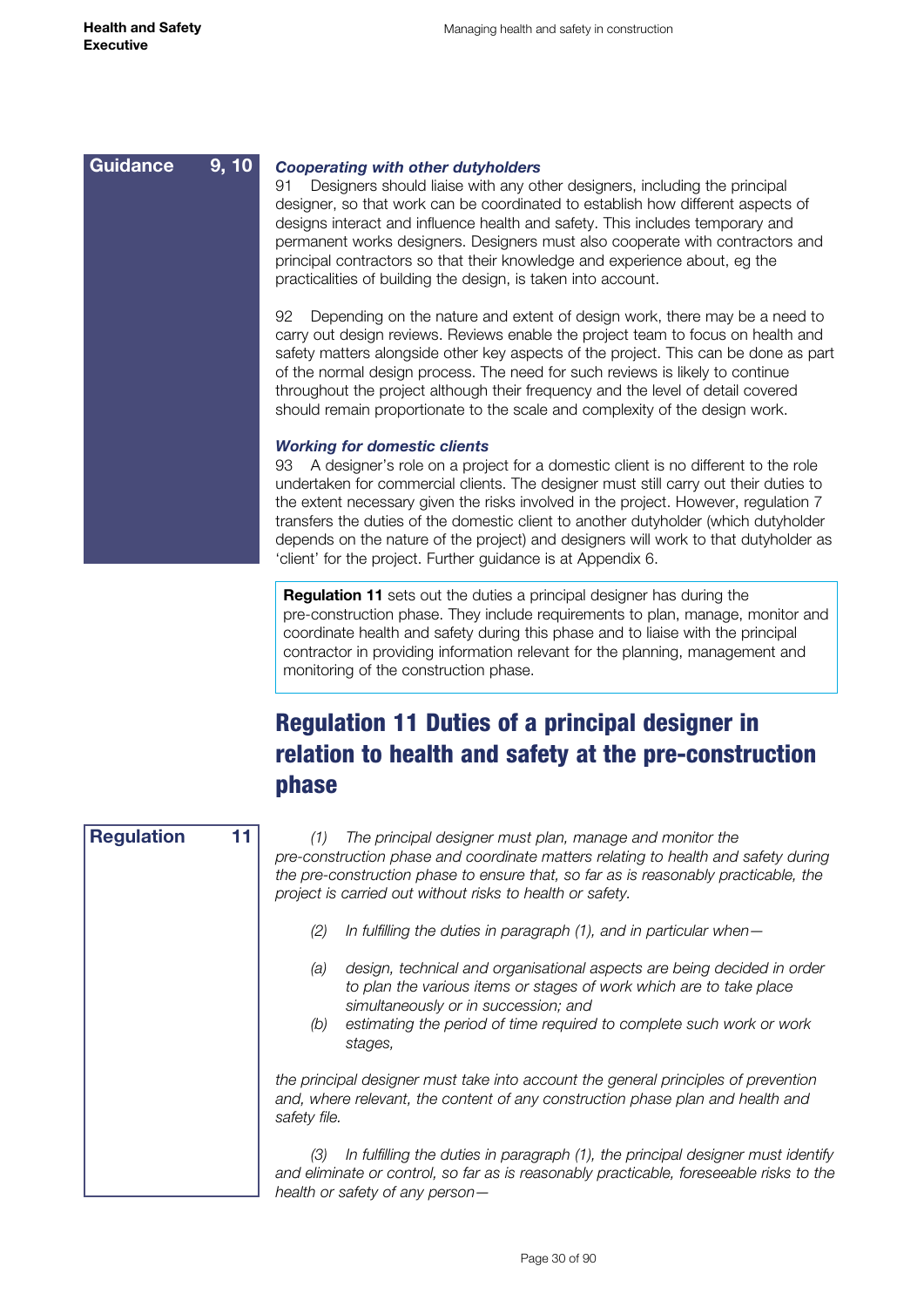**Guidance 11**

| <b>Regulation</b> | carrying out or liable to be affected by construction work;<br>(a)<br>(b)<br>maintaining or cleaning a structure; or<br>(C)<br>using a structure designed as a workplace.<br>In fulfilling the duties in paragraph (1), the principal designer must ensure<br>(4)<br>all designers comply with their duties in regulation 9.                                            |
|-------------------|-------------------------------------------------------------------------------------------------------------------------------------------------------------------------------------------------------------------------------------------------------------------------------------------------------------------------------------------------------------------------|
|                   | In fulfilling the duty to coordinate health and safety matters in paragraph<br>(5)<br>(1), the principal designer must ensure that all persons working in relation to the<br>pre-construction phase cooperate with the client, the principal designer and each<br>other.                                                                                                |
|                   | (6)<br>The principal designer must-                                                                                                                                                                                                                                                                                                                                     |
|                   | assist the client in the provision of the pre-construction information<br>(a)<br>required by regulation 4(4); and<br>so far as it is within the principal designer's control, provide pre-construction<br>(b)<br>information, promptly and in a convenient form, to every designer and<br>contractor appointed, or being considered for appointment, to the<br>project. |
|                   | The principal designer must liaise with the principal contractor for the<br>(7)<br>duration of the principal designer's appointment and share with the principal<br>contractor information relevant to the planning, management and monitoring of the<br>construction phase and the coordination of health and safety matters during the<br>construction phase.         |

### **Who is a principal designer?**

94 A principal designer is the designer as defined in Regulation 2(1) (see also paragraphs 72–74) with control over the pre-construction phase of the project. This is the very earliest stage of a project from concept design through to planning the delivery of the construction work. The principal designer must be appointed in writing by the client.

- 95 The principal designer can be an organisation or an individual that has:
- (a) the technical knowledge of the construction industry relevant to the project;
- (b) the skills, knowledge and experience to understand, manage and coordinate the pre-construction phase, including any design work carried out after construction begins.

Where the principal designer is an organisation, it must have the organisational capability to carry out the role.

96 Principal designers may have separate duties as designers (see paragraphs 79–93).

### **Why is the principal designer important?**

97 In liaison with the client and principal contractor, the principal designer has an important role in influencing how the risks to health and safety should be managed and incorporated into the wider management of a project. Decisions about the design taken during the pre-construction phase can have a significant effect on whether the project is delivered in a way that secures health and safety. The principal designer's role involves coordinating the work of others in the project team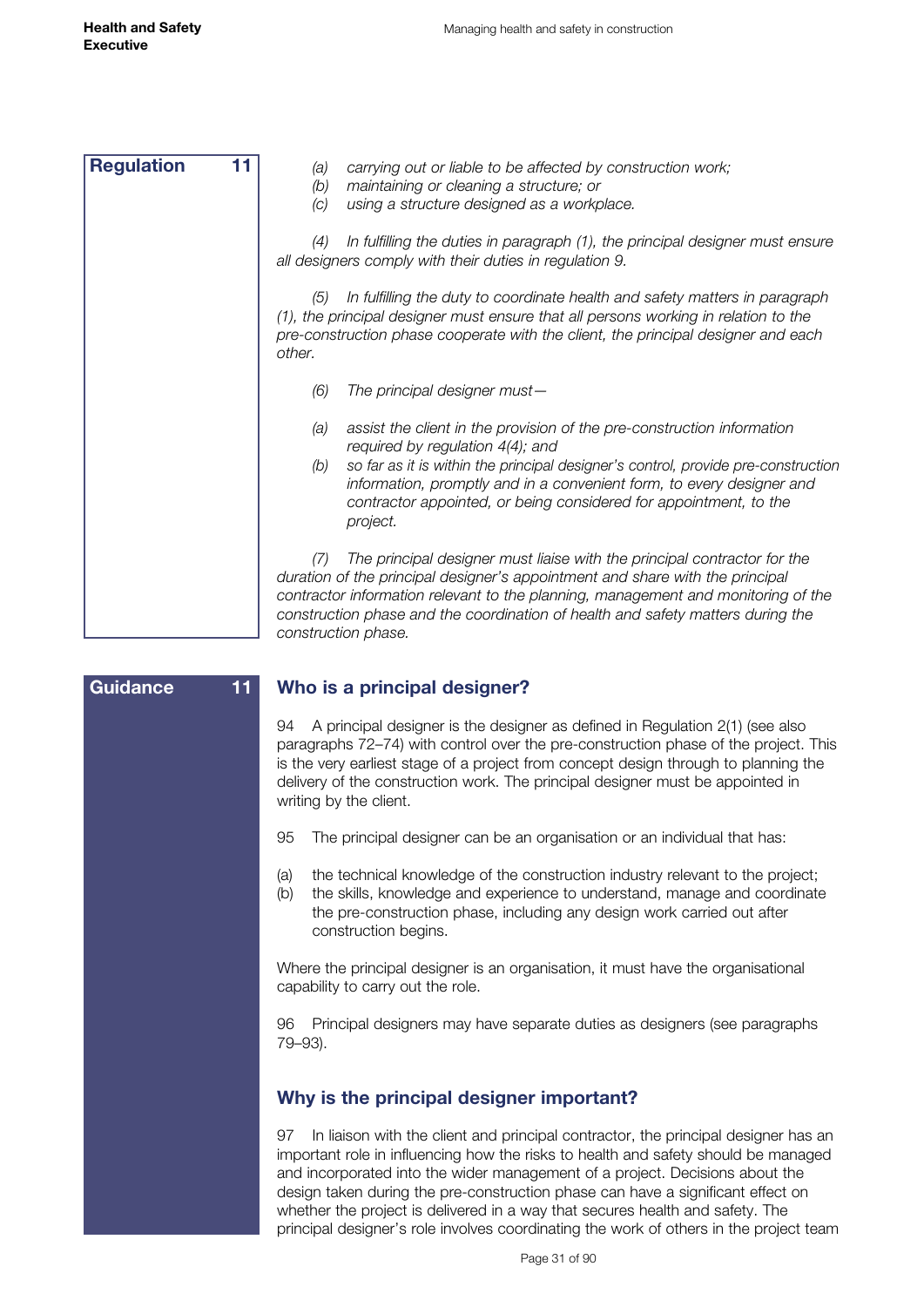| <b>Guidance</b><br>11 | to ensure that significant and foreseeable risks are managed throughout the design<br>process.                                                                                                                                                                                                                                                                                                                                                                                                                                                                                                                                                |
|-----------------------|-----------------------------------------------------------------------------------------------------------------------------------------------------------------------------------------------------------------------------------------------------------------------------------------------------------------------------------------------------------------------------------------------------------------------------------------------------------------------------------------------------------------------------------------------------------------------------------------------------------------------------------------------|
|                       | What must a principal designer do?                                                                                                                                                                                                                                                                                                                                                                                                                                                                                                                                                                                                            |
|                       | Planning, managing, monitoring and coordinating the pre-construction<br>phase                                                                                                                                                                                                                                                                                                                                                                                                                                                                                                                                                                 |
|                       | 98<br>In carrying out the duty to plan, manage, monitor and coordinate the pre-<br>construction phase, principal designers must take account of the general principles<br>of prevention (see paragraph 5 and Appendix 1) and, where relevant, the content of:                                                                                                                                                                                                                                                                                                                                                                                 |
|                       | (a)<br>pre-construction information (see Appendix 2);<br>(b)<br>any construction phase plan (see Appendix 3). This will be relevant when the<br>plan has implications for design work carried out after the construction phase<br>has started, eg ground contamination discovered affecting the choice of piling<br>method; and<br>any existing health and safety file (see Appendix 4). In cases where a health and<br>(C)<br>safety file has been prepared as part of previous construction work on the<br>building, it should have information which will help the planning, management<br>and coordination of the pre-construction phase. |
|                       | This information should be taken into account particularly when decisions are being<br>taken about design, technical and organisational issues to plan which items or<br>stages of work can take place at the same time or in what sequence; and when<br>estimating the time needed to complete certain items or stages of work.                                                                                                                                                                                                                                                                                                              |
|                       | The principal designer's work should focus on ensuring the design work in the<br>99<br>pre-construction phase contributes to the delivery of positive health and safety<br>outcomes. Bringing together designers as early as possible in the project, and then<br>on a regular basis, to ensure everyone carries out their duties, will help to achieve<br>this. This can be done as part of the normal design process. Regular design<br>meetings chaired by the principal designer are an effective way to:                                                                                                                                 |
|                       | discuss the risks that should be addressed during the pre-construction phase;<br>(a)<br>(b)<br>decide on the control measures to be adopted; and<br>(c)<br>agree the information that will help prepare the construction phase plan.                                                                                                                                                                                                                                                                                                                                                                                                          |
|                       | 100 If the principal designer appoints any designers they must check they have<br>sufficient skills, knowledge, experience and (if they are an organisation) the<br>organisational capability to carry out the work. These checks should be carried out<br>before appointment (see paragraphs 58-62 for further guidance).                                                                                                                                                                                                                                                                                                                    |
|                       | 101 The principal designer's role continues into the construction phase when design<br>work is carried out and when gathering and preparing information for the health and<br>safety file.                                                                                                                                                                                                                                                                                                                                                                                                                                                    |
|                       | Identifying, eliminating or controlling foreseeable risks<br>102 Principal designers must ensure, as far as is reasonably practicable, that<br>foreseeable risks to health and safety are identified. In practice, this will involve the<br>principal designer working with other designers involved with the project. The risks<br>that should be identified are the significant ones and which are likely to arise:                                                                                                                                                                                                                         |
|                       | (a)<br>while carrying out construction work; or<br>(b)<br>during maintenance, cleaning or using the building as a workplace once it is built.                                                                                                                                                                                                                                                                                                                                                                                                                                                                                                 |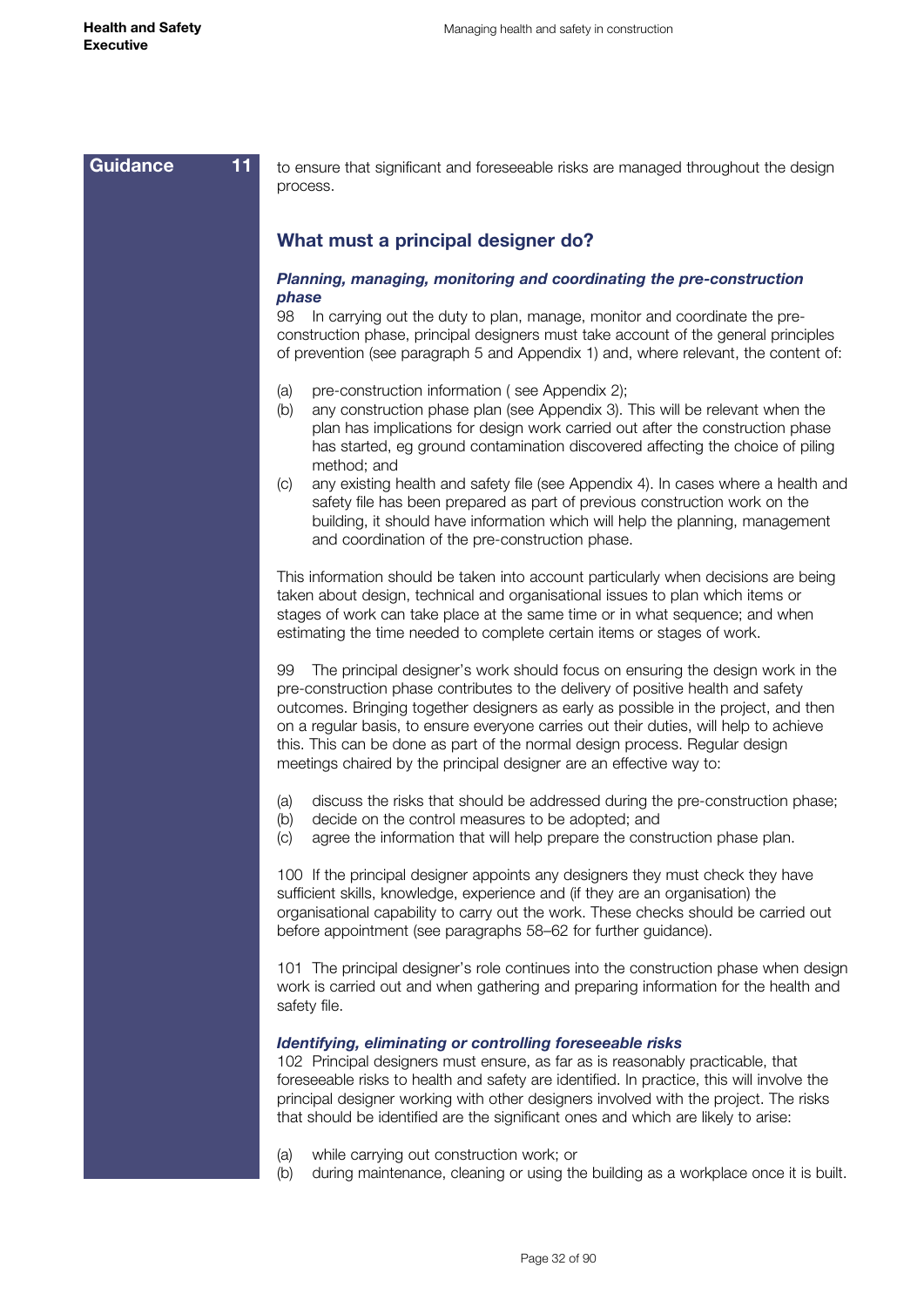| <b>Guidance</b><br>11 | Identifying insignificant risks is not an effective way of alerting other dutyholders to<br>the important design issues they need to know about. Designers should be able to<br>demonstrate they have addressed only the significant risks.                                                                                                                                                                                                                                        |
|-----------------------|------------------------------------------------------------------------------------------------------------------------------------------------------------------------------------------------------------------------------------------------------------------------------------------------------------------------------------------------------------------------------------------------------------------------------------------------------------------------------------|
|                       | 103 Once the risks have been identified, principal designers must follow the<br>approach to managing them set out in the general principles of prevention (see<br>Appendix 1). The principal designer must, as far as reasonably practicable, ensure<br>that the design team:                                                                                                                                                                                                      |
|                       | eliminate the risks associated with design elements.<br>(a)                                                                                                                                                                                                                                                                                                                                                                                                                        |
|                       | If this is not possible (for instance because of competing design considerations such<br>as planning restrictions, specifications, disproportionate costs or aesthetics):                                                                                                                                                                                                                                                                                                          |
|                       | reduce any remaining risks; or<br>(b)<br>(c)<br>control them,                                                                                                                                                                                                                                                                                                                                                                                                                      |
|                       | to an acceptable level. This relies on exercising judgement in considering how to<br>manage the risks. The focus should be on those design elements where there is a<br>significant risk of injury or ill health.                                                                                                                                                                                                                                                                  |
|                       | <b>Ensuring coordination and cooperation</b><br>104 Principal designers must ensure as far as reasonably practicable that:                                                                                                                                                                                                                                                                                                                                                         |
|                       | everyone involved in working on the pre-construction phase cooperates with<br>(a)<br>each other. They must establish that effective communication is occurring and<br>that information is shared within the project team. This could involve holding<br>meetings with others in the design team. Progress meetings with the client and<br>the principal contractor also provide a way of ensuring work on the project is<br>properly coordinated;                                  |
|                       | designers comply with their duties. Appropriate checks should be made to<br>(b)<br>ensure designers are dealing with design risks appropriately. This can be done<br>as part of the design process and through regular progress meetings;                                                                                                                                                                                                                                          |
|                       | designers provide information about elements of the design which present<br>(C)<br>significant risks that cannot be eliminated. This should include information about<br>unusual or complex risks that are more likely to be missed or misunderstood by<br>contractors or others on the project rather than risks that are well known and<br>understood.                                                                                                                           |
|                       | <b>Providing pre-construction information</b><br>105 Pre-construction information is information already in the client's possession or<br>which is reasonably obtainable. It must be relevant, have an appropriate level of detail<br>and be proportionate to the nature of risks involved in the project.                                                                                                                                                                         |
|                       | 106 The client has responsibility for pre-construction information (see paragraphs<br>42-43). The principal designer must help the client bring together the information the<br>client already holds (such as any existing health and safety file or asbestos survey).<br>The principal designer should then:                                                                                                                                                                      |
|                       | assess the adequacy of existing information to identify any gaps in the<br>(a)<br>information which it is necessary to fill;<br>provide advice to the client on how the gaps can be filled and help them in<br>(b)<br>gathering the necessary additional information; and<br>provide, as far as they are able to, the additional information promptly and in a<br>(C)<br>convenient form to help designers and contractors who:<br>are being considered for appointment; or<br>(i) |
|                       | have already been appointed, to carry out their duties.<br>(ii)                                                                                                                                                                                                                                                                                                                                                                                                                    |

(ii) have already been appointed, to carry out their duties.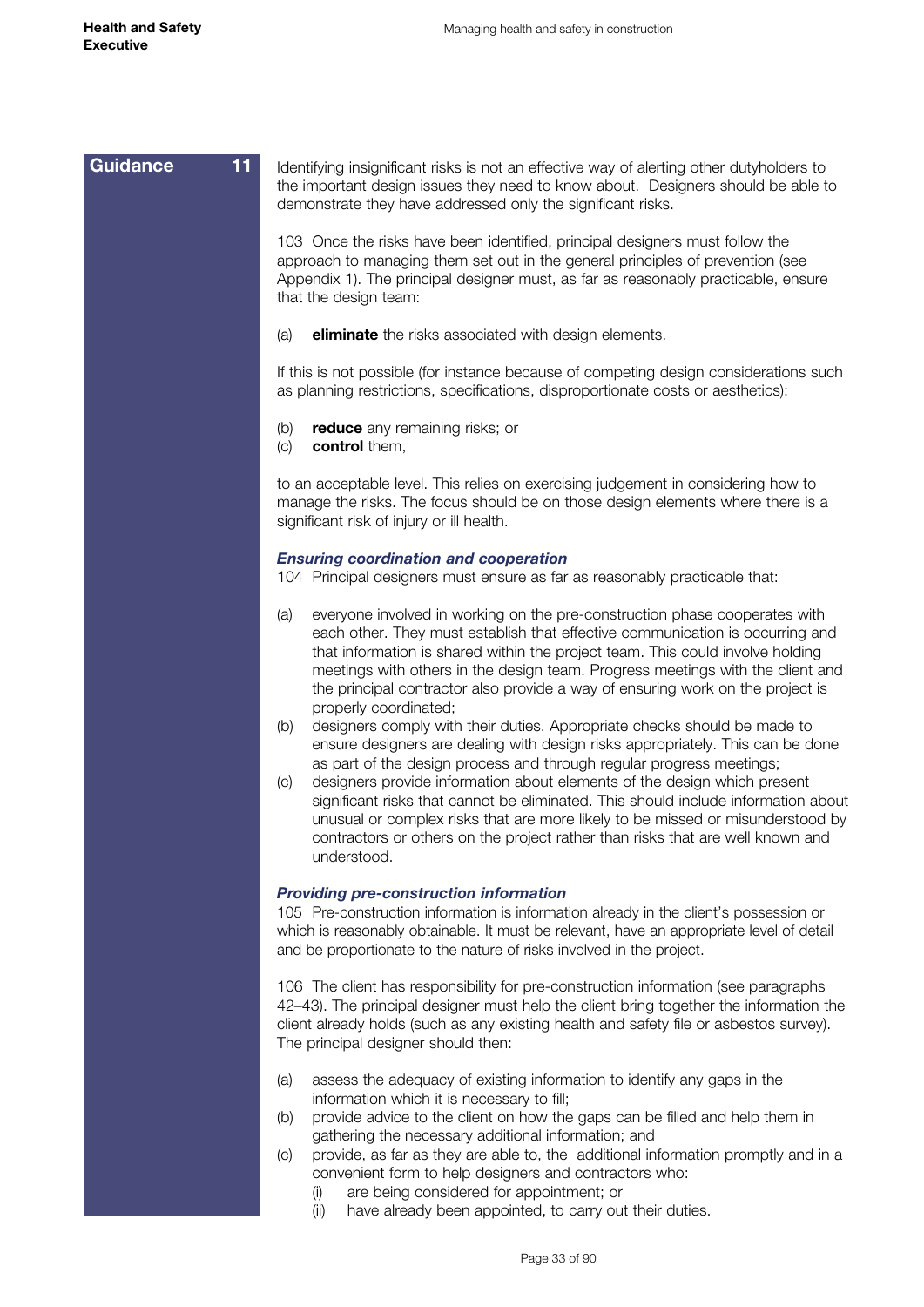<span id="page-33-0"></span>

| <b>Guidance</b> | 11<br>Appendix 2 gives further guidance on the requirements relating to pre-construction<br>information. Appendix 5 shows how pre-construction information relates to and<br>influences other types of information during a construction project involving more<br>than one contractor.                                                                                                                                                                                                                                                                                                                                                                                                                                                        |
|-----------------|------------------------------------------------------------------------------------------------------------------------------------------------------------------------------------------------------------------------------------------------------------------------------------------------------------------------------------------------------------------------------------------------------------------------------------------------------------------------------------------------------------------------------------------------------------------------------------------------------------------------------------------------------------------------------------------------------------------------------------------------|
|                 | Liaising with the principal contractor<br>107 The principal designer must liaise with the principal contractor for the duration<br>of their appointment. During the pre-construction phase this must cover sharing<br>information that may affect the planning, management, monitoring and coordination<br>of the construction phase – in particular, the information needed by the principal<br>contractor to prepare the construction phase plan (see Appendix 3). Liaison should<br>also extend into the construction phase to deal with ongoing design and obtaining<br>information for the health and safety file. This could be done by holding regular<br>progress meetings with the principal contractor.                              |
|                 | 108 If the principal designer's appointment finishes before the end of the project,<br>they must ensure that the principal contractor has all the relevant information so<br>that the principal contractor:                                                                                                                                                                                                                                                                                                                                                                                                                                                                                                                                    |
|                 | is aware of the risks which have not been eliminated in the designs;<br>(a)<br>understands the means employed to reduce or control those risks; and<br>(b)<br>understands the implications for implementing the design work for the rest of<br>(c)<br>the project.                                                                                                                                                                                                                                                                                                                                                                                                                                                                             |
|                 | The principal designer should also arrange a handover of the health and safety file<br>to the principal contractor and make them aware of any issues to take into account<br>when reviewing, updating and completing it.                                                                                                                                                                                                                                                                                                                                                                                                                                                                                                                       |
|                 | <b>Working for domestic clients</b><br>109 A principal designer's role when working on a project for a domestic client is<br>no different to their role when carrying out work for a commercial client. They must<br>still carry out the duties set out in regulations 8, 11 and 12 in proportion to the risks<br>involved in the project. But, the effect of regulation 7 is to transfer the duties of the<br>domestic client to another dutyholder. This can be the principal designer when the<br>domestic client chooses to enter into a written agreement with the principal<br>designer to transfer the client duties to them. See Appendix 6 for guidance on how<br>this affects what principal designers must do on domestic projects. |
|                 | Regulation 12 sets out the duties on either the principal designer or principal<br>contractor for the preparation, review, revision and updating of construction<br>phase plans and health and safety files.                                                                                                                                                                                                                                                                                                                                                                                                                                                                                                                                   |
|                 | <b>Regulation 12 Construction phase plan and health</b>                                                                                                                                                                                                                                                                                                                                                                                                                                                                                                                                                                                                                                                                                        |

# and safety file

#### **Regulation 12**

*(1) During the pre-construction phase, and before setting up a construction site, the principal contractor must draw up a construction phase plan or make arrangements for a construction phase plan to be drawn up.*

*(2) The construction phase plan must set out the health and safety arrangements and site rules taking account, where necessary, of the industrial activities taking place on the construction site and, where applicable, must include specific measures concerning work which falls within one or more of the categories set out in Schedule 3.*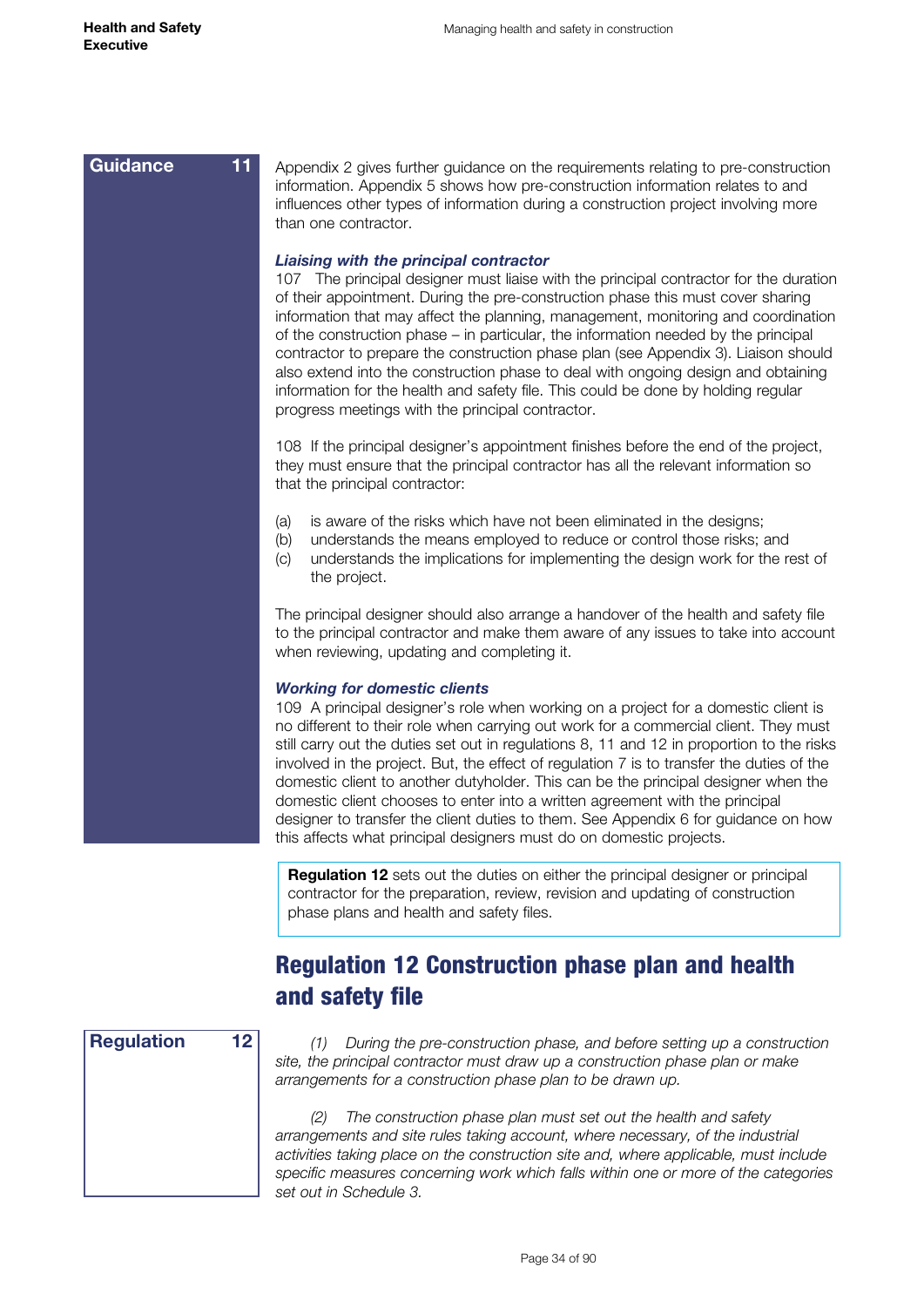*(3) The principal designer must assist the principal contractor in preparing the construction phase plan by providing to the principal contractor all information the principal designer holds that is relevant to the construction phase plan including— (a) pre-construction information obtained from the client; (b) any information obtained from designers under regulation 9(3)(b). (4) Throughout the project the principal contractor must ensure that the construction phase plan is appropriately reviewed, updated and revised from time to time so that it continues to be sufficient to ensure that construction work is carried out, so far as is reasonably practicable, without risks to health or safety. (5) During the pre-construction phase, the principal designer must prepare a*  health and safety file appropriate to the characteristics of the project which must *contain information relating to the project which is likely to be needed during any subsequent project to ensure the health and safety of any person. (6) The principal designer must ensure that the health and safety file is appropriately reviewed, updated and revised from time to time to take account of the work and any changes that have occurred. (7) During the project, the principal contractor must provide the principal designer with any information in the principal contractor's possession relevant to the health and safety file, for inclusion in the health and safety file. (8) If the principal designer's appointment concludes before the end of the project, the principal designer must pass the health and safety file to the principal contractor. (9) Where the health and safety file is passed to the principal contractor under paragraph (8), the principal contractor must ensure that the health and safety file is appropriately reviewed, updated and revised from time to time to take account of the work and any changes that have occurred. (10) At the end of the project, the principal designer, or where there is no principal designer the principal contractor, must pass the health and safety file to the client.* 110 Paragraphs 111–115 summarise the actions principal contractors and principal designers must take to ensure the preparation of the construction phase plan and health and safety file and to ensure they remain fit for purpose. See Appendices 3 and 4 for detailed guidance on the responsibilities of all dutyholders in relation to the plan and the file. See Appendix 5 for how the plan and the file relate to and influence other types of information during a construction project involving more than one contractor. **The construction phase plan** 111 The construction phase plan must set out the arrangements for securing health and safety during the period construction work is carried out. These arrangements include site rules and any specific measures put in place where work involves one or more of the risks listed in Schedule 3. **Regulation 12 Guidance 12**

> 112 For projects involving more than one contractor, the principal contractor must ensure the plan is drawn up during the pre-construction phase and **before** the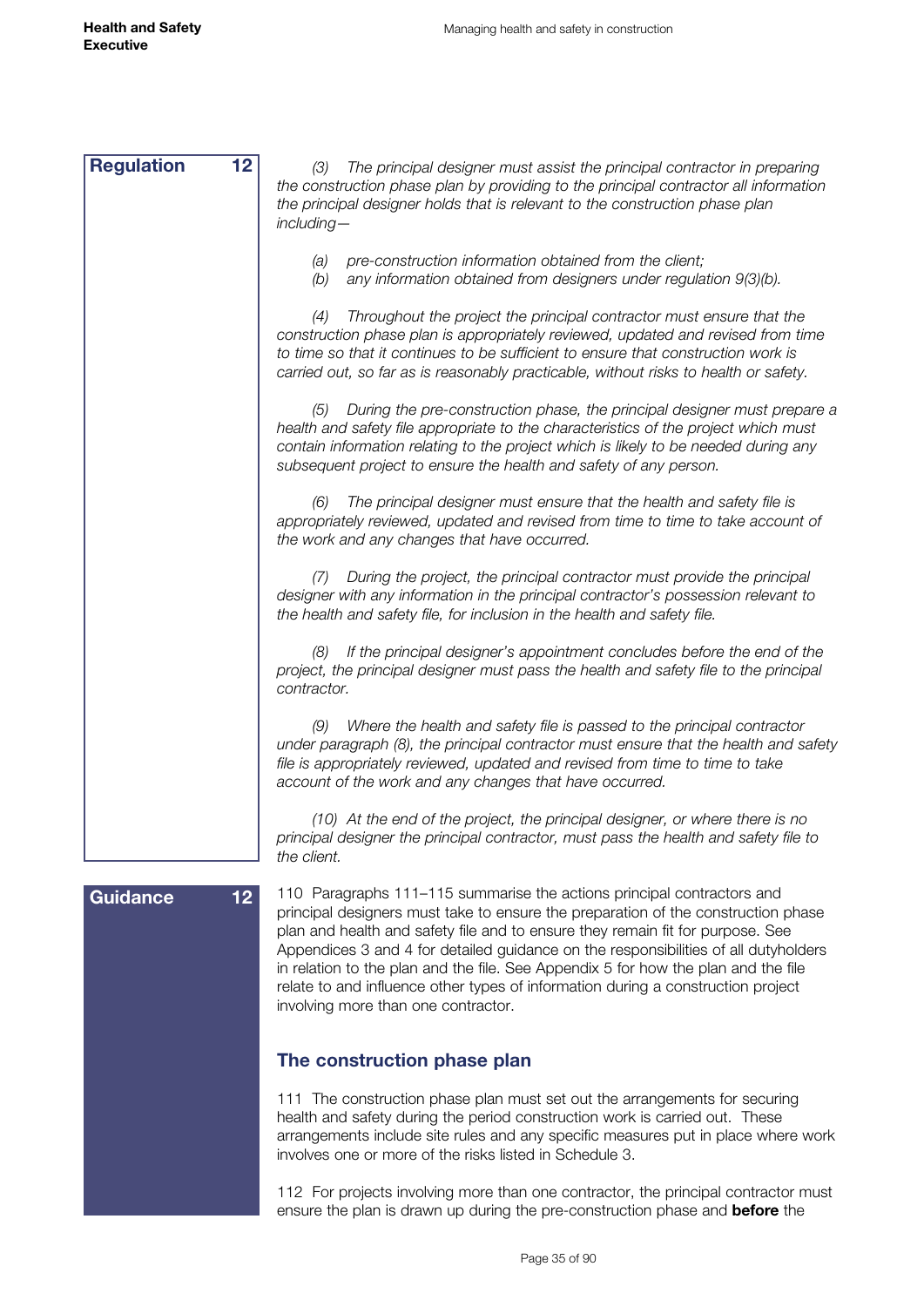<span id="page-35-0"></span>construction site is set up. It must take into account the information the principal designer holds, such as the pre-construction information (see Appendix 2) and any information obtained from designers. During the construction phase, the principal contractor must ensure the plan is appropriately reviewed, updated and revised, so it remains effective. **Guidance 12**

> 113 For single contractor projects, the contractor must ensure the construction phase plan is drawn up. Guidance on this can be found in paragraph 161 and Appendix 3.

### **The health and safety file**

114 **The health and safety file is only required for projects involving more than one contractor**. It must contain relevant information about the project which should be taken into account when any construction work is carried out on the building **after**  the current project has finished. Information included should only be that which is needed to plan and carry out future work safely and without risks to health.

115 The principal designer must prepare the file, and review, update and revise it as the project progresses. If their appointment continues to the end of the project they must also pass the completed file to the client to keep. If the principal designer's appointment finishes before the end of the project, the file must be passed to the principal contractor for the remainder of the project. The principal contractor must then take responsibility for reviewing, updating and revising it and passing it to the client when the project finishes.

**Regulation 13** sets out the principal contractor's duties during the construction phase. The main duty is to plan, manage, monitor and coordinate health and safety during this phase. Other duties include making sure suitable site inductions and welfare facilities are provided.

## Regulation 13 Duties of a principal contractor in relation to health and safety at the construction phase

| <b>Regulation</b> | 13 |
|-------------------|----|
|                   |    |
|                   |    |
|                   |    |
|                   |    |
|                   |    |
|                   |    |
|                   |    |
|                   |    |
|                   |    |
|                   |    |
|                   |    |

*(1) The principal contractor must plan, manage and monitor the construction phase and coordinate matters relating to health and safety during the construction phase to ensure that, so far as is reasonably practicable, construction work is carried out without risks to health or safety;*

- *(2) In fulfilling the duties in paragraph (1), and in particular when—*
- *(a) design, technical and organisational aspects are being decided in order to plan the various items or stages of work which are to take place simultaneously or in succession; and*
- *(b) estimating the period of time required to complete the work or work stages;*

*the principal contractor must take into account the general principles of prevention.*

- *(3) The principal contractor must—*
- *(a) organise cooperation between contractors (including successive contractors on the same construction site):*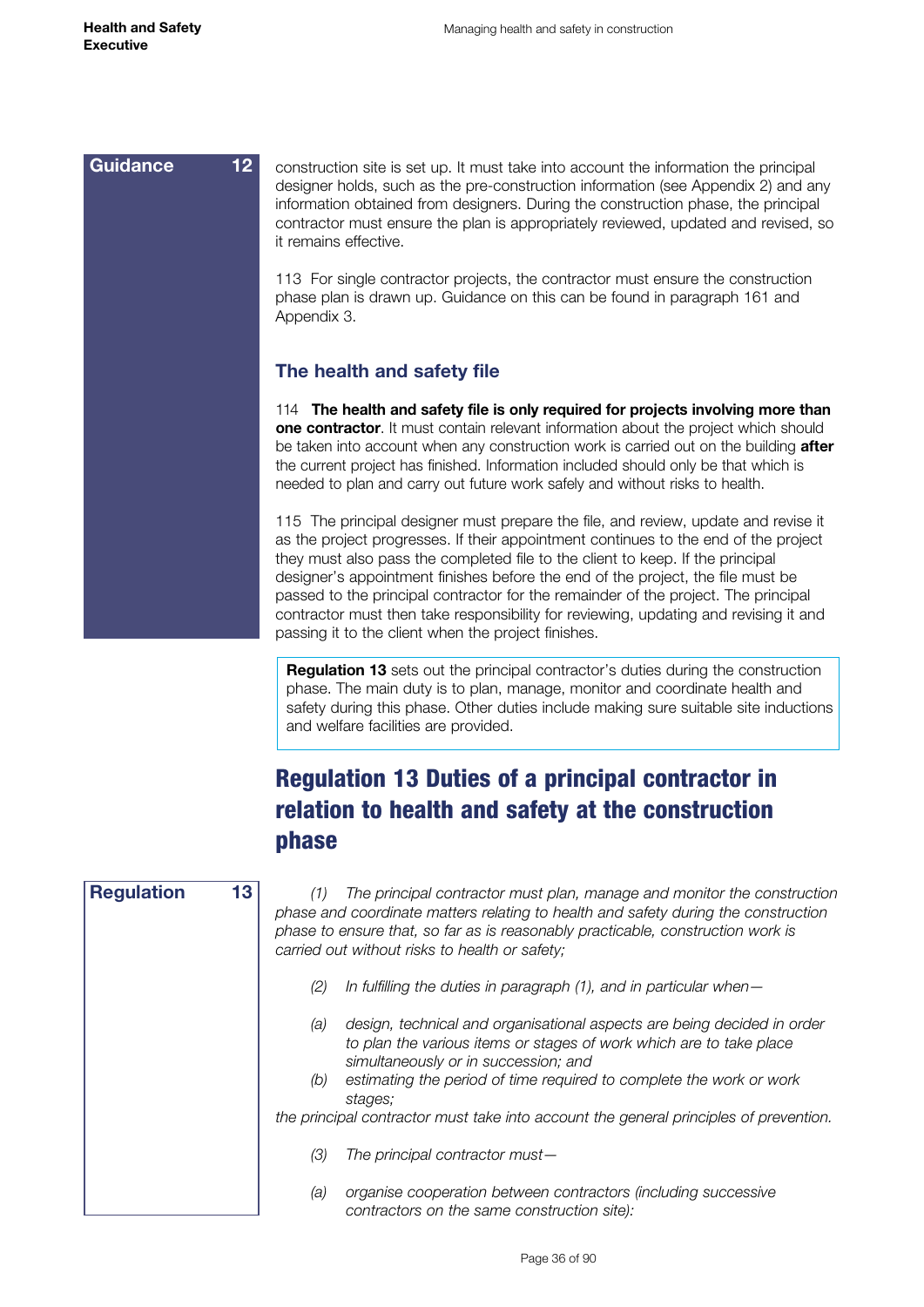| <b>Regulation</b> | 13 | (b)<br>(c)        | coordinate implementation by the contractors of applicable legal<br>requirements for health and safety; and<br>ensure that employers and, if necessary for the protection of workers,<br>self-employed persons-<br>apply the general principles of prevention in a consistent manner,<br>(i)<br>and in particular when complying with the provisions of Part 4;<br>where required, follow the construction phase plan.<br>(ii) |
|-------------------|----|-------------------|--------------------------------------------------------------------------------------------------------------------------------------------------------------------------------------------------------------------------------------------------------------------------------------------------------------------------------------------------------------------------------------------------------------------------------|
|                   |    | (4)               | The principal contractor must ensure that-                                                                                                                                                                                                                                                                                                                                                                                     |
|                   |    | (a)<br>(b)<br>(c) | a suitable site induction is provided;<br>the necessary steps are taken to prevent access by unauthorised<br>persons to the construction site; and<br>facilities that comply with the requirements of Schedule 2 are provided<br>throughout the construction phase.                                                                                                                                                            |
|                   |    | (5)               | The principal contractor must liaise with the principal designer for the<br>duration of the principal designer's appointment and share with the principal<br>designer information relevant to the planning, management and monitoring of the<br>pre-construction phase and the coordination of health and safety matters during<br>the pre-construction phase.                                                                 |

| <b>Guidance</b><br>13 | Who is a principal contractor?                                                                                                                                                                                                                                                                                                                                                                                                                                                                                                          |
|-----------------------|-----------------------------------------------------------------------------------------------------------------------------------------------------------------------------------------------------------------------------------------------------------------------------------------------------------------------------------------------------------------------------------------------------------------------------------------------------------------------------------------------------------------------------------------|
|                       | 116 A principal contractor is the organisation or person that coordinates the work<br>of the construction phase of a project involving more than one contractor, so it is<br>carried out in a way that secures health and safety. They are appointed by the<br>client and must possess the skills, knowledge, and experience, and (if an<br>organisation) the organisational capability to carry out their role effectively given the<br>scale and complexity of the project and the nature of the health and safety risks<br>involved. |
|                       | 117 There may be occasions where two or more projects are taking place on the<br>same site at the same time, but are run independently of one another. Whatever<br>the circumstances, it is essential that there is clarity over who is in control<br>during the construction phase in any part of the site at any given time. Where<br>it is not possible for one principal contractor to be in overall control, those principal<br>contractors involved must:                                                                         |
|                       | cooperate with one another;<br>(a)<br>coordinate their work; and<br>(b)<br>take account of any shared interfaces between the activities of each project<br>(c)<br>(eg shared traffic routes).                                                                                                                                                                                                                                                                                                                                           |
|                       | Why is a principal contractor important?                                                                                                                                                                                                                                                                                                                                                                                                                                                                                                |
|                       | 118 Good management of health and safety on site is crucial to the successful<br>delivery of a construction project. In liaison with the client and principal designer,<br>principal contractors have an important role in managing the risks of the<br>construction work and providing strong leadership to ensure standards are<br>understood and followed.                                                                                                                                                                           |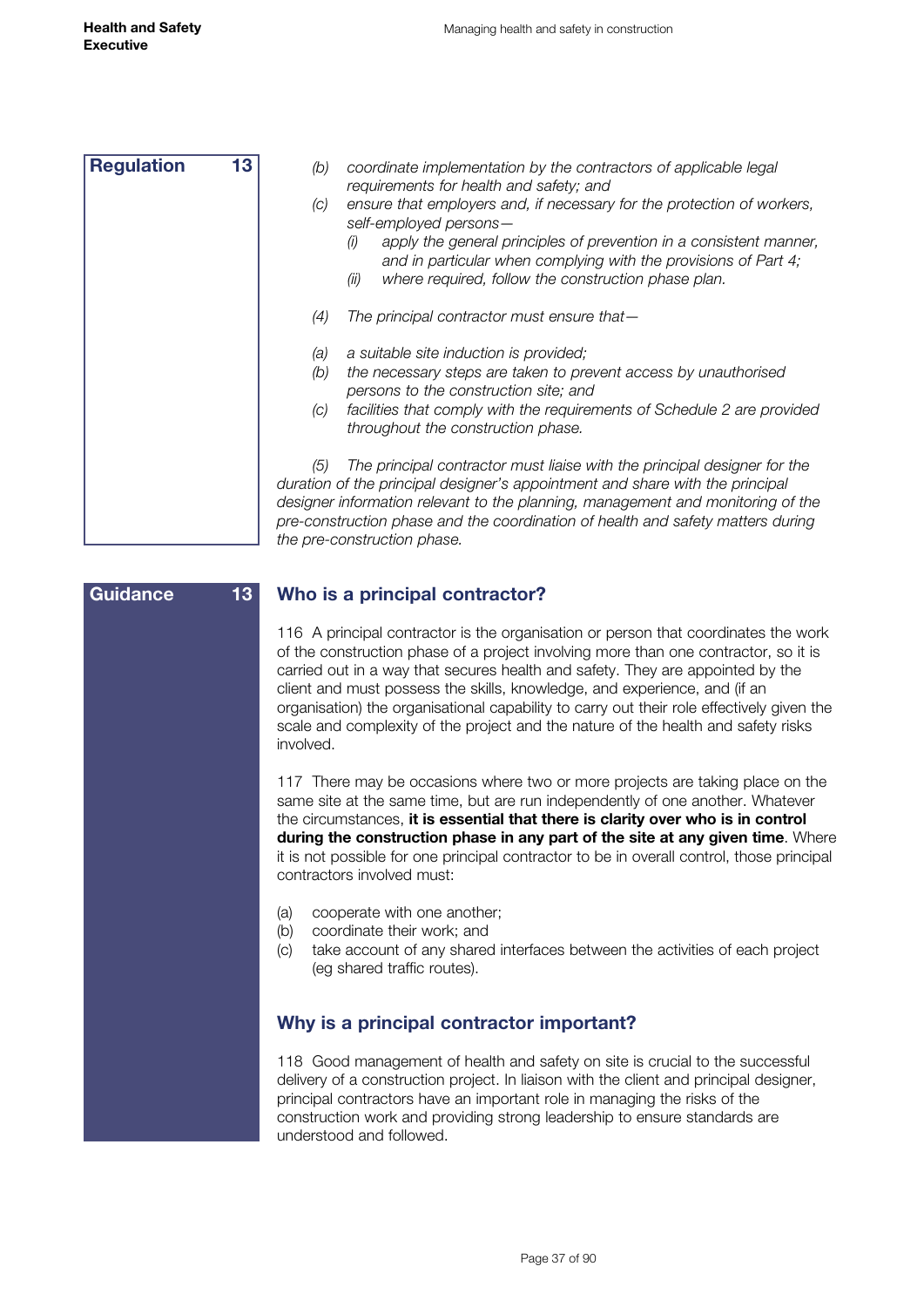| 13<br><b>Guidance</b> | What must a principal contractor do?                                                                                                                                                                                                                                                                                                                                                                                                                         |
|-----------------------|--------------------------------------------------------------------------------------------------------------------------------------------------------------------------------------------------------------------------------------------------------------------------------------------------------------------------------------------------------------------------------------------------------------------------------------------------------------|
|                       | Planning, managing, monitoring and coordinating the construction phase<br>General                                                                                                                                                                                                                                                                                                                                                                            |
|                       | 119 In planning, managing, monitoring and coordinating the construction phase, a<br>principal contractor must take account of the general principles of prevention (see<br>Appendix 1). They must take account of these principles when:                                                                                                                                                                                                                     |
|                       | decisions are being taken to plan which items or stages of work can take<br>(a)<br>place at the same time or in sequence; and<br>estimating the time certain items or stages of work will take to complete.<br>(b)                                                                                                                                                                                                                                           |
|                       | 120 The principal contractor should be appointed by the client before the<br>construction phase begins to allow them to work closely with:                                                                                                                                                                                                                                                                                                                   |
|                       | the client for the life of the project; and<br>(a)<br>the principal designer for the remainder of their appointment.<br>(b)                                                                                                                                                                                                                                                                                                                                  |
|                       | This work must include liaising with the principal designer for the purposes of<br>planning, managing, monitoring and coordinating the pre-construction phase. As<br>the project moves into the construction phase, the principal contractor should take<br>the lead in planning, managing, monitoring and coordinating the project while<br>continuing to liaise with the client and principal designer.                                                    |
|                       | 121 The effort the principal contractor devotes to carrying out their duties should<br>be in proportion to the size and complexity of the project and the risks involved.<br>The principal contractor should expect and receive help from other dutyholders in<br>identifying the risks associated with the work and determining the controls that<br>need to be put in place. In particular:                                                                |
|                       | the client must provide (with help from the principal designer) the<br>(a)<br>pre-construction information (see Appendix 2); and<br>the principal designer must provide any other information needed for the<br>(b)<br>preparation of the construction phase plan (see Appendix 3).                                                                                                                                                                          |
|                       | 122 A principal contractor must also ensure anyone they appoint has the skills,<br>knowledge, and experience and, where they are an organisation, the organisational<br>capability to carry out the work in a way that secures health and safety (see<br>paragraphs 58-62).                                                                                                                                                                                  |
|                       | Planning<br>123 Planning must take into account the risks to all those affected - workers,<br>members of the public and the client's employees, if working in an occupied<br>premises. It must cover:                                                                                                                                                                                                                                                        |
|                       | the risks likely to arise during construction work;<br>(a)<br>(b)<br>the measures needed to protect those affected by planning to provide:<br>and maintain the right plant and equipment;<br>(i)<br>the necessary information, instruction and training; and<br>(ii)<br>the right level of supervision;<br>(iii)<br>the resources (including time) needed to organise and deliver the work,<br>(c)<br>including its management, monitoring and coordination. |
|                       | 124 The pre-construction information (see Appendix 2) and any key design<br>information, identifying risks that need to be managed during construction work, will<br>be helpful in planning the construction phase and drawing up the construction                                                                                                                                                                                                           |

phase plan (see Appendix 3). Appendix 5 shows how pre-construction information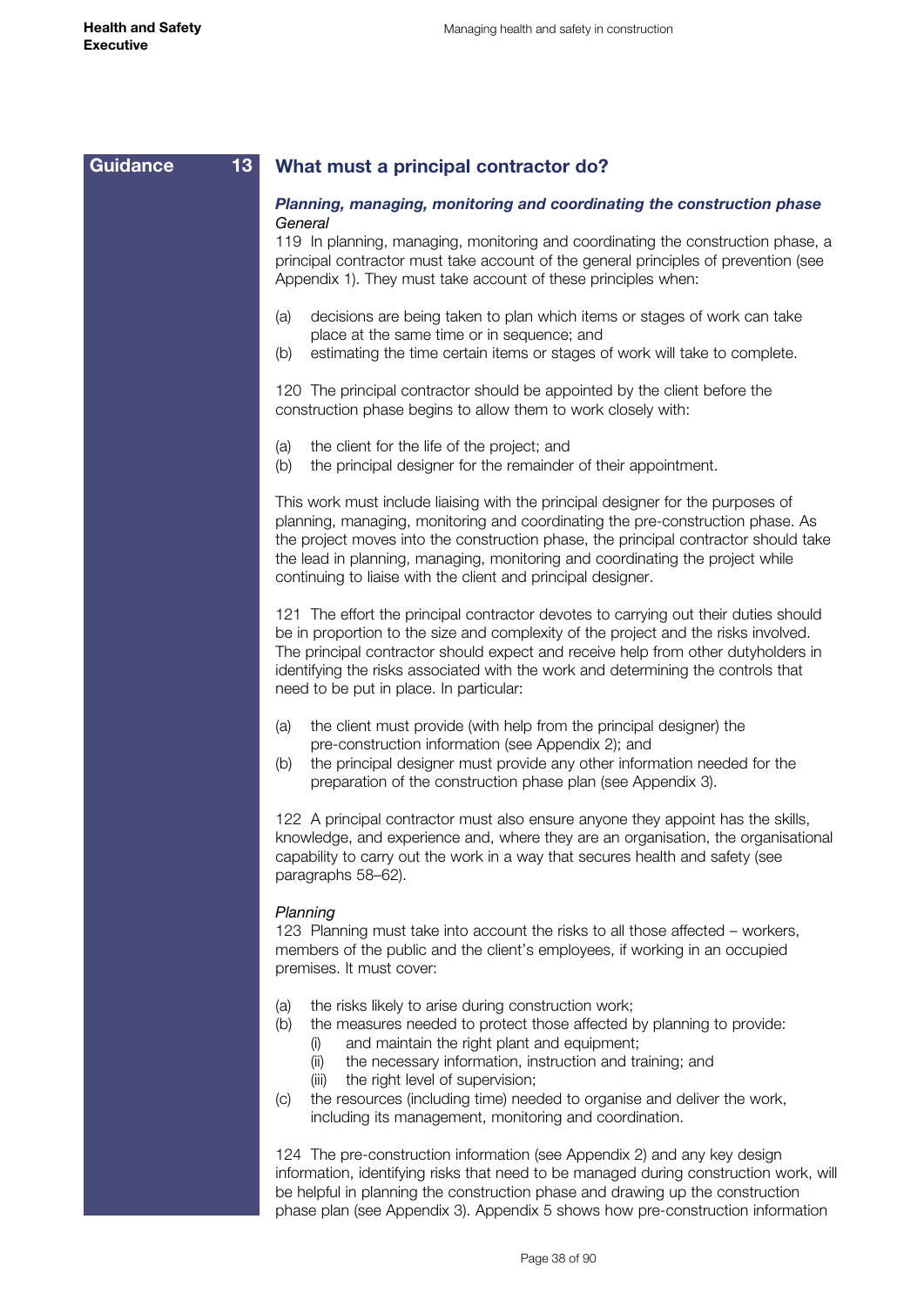| 13<br><b>Guidance</b> | and the construction phase plan relate to and influence other types of information<br>during a construction project involving more than one contractor.                                                                                                                                                                                                                                                                                                     |
|-----------------------|-------------------------------------------------------------------------------------------------------------------------------------------------------------------------------------------------------------------------------------------------------------------------------------------------------------------------------------------------------------------------------------------------------------------------------------------------------------|
|                       | Managing<br>125 To manage the construction phase, principal contractors must ensure that:                                                                                                                                                                                                                                                                                                                                                                   |
|                       | those engaged to carry out the work are capable of doing so;<br>(a)<br>effective, preventative and protective measures are put in place to control the<br>(b)<br>risks; and                                                                                                                                                                                                                                                                                 |
|                       | the right plant, equipment and tools are provided to carry out the work<br>(C)<br>involved.                                                                                                                                                                                                                                                                                                                                                                 |
|                       | 126 Managing people to prevent and control risk requires leadership. Principal<br>contractors can demonstrate visible leadership through the actions of their<br>managers. These actions include setting standards for working practices and<br>providing an example by following them. Leaders in health and safety should have a<br>strong grasp of what is needed in a given situation, make clear decisions, and be<br>able to communicate effectively. |
|                       | 127 A systematic approach to managing should be taken to ensure workers<br>understand:                                                                                                                                                                                                                                                                                                                                                                      |
|                       | the risks and control measures on the project;<br>(a)<br>who has responsibility for health and safety;<br>(b)<br>that consistent standards apply throughout the project and will be checked<br>(c)<br>frequently;<br>where they can locate health and safety information which is easily<br>(d)<br>understandable, well organised and relevant to the site; and<br>that incidents will be investigated and lessons learned.<br>(e)                          |
|                       | 128 Good supervision is part of showing leadership in health and safety. It:                                                                                                                                                                                                                                                                                                                                                                                |
|                       | focuses workers' attention on risks, and how to prevent them;<br>(a)<br>shows commitment to establishing and maintaining the control measures;<br>(b)<br>involves consulting effectively with workers, taking into account their views;<br>(c)<br>and                                                                                                                                                                                                       |
|                       | challenges unsafe conditions and working practices when they arise.<br>(d)                                                                                                                                                                                                                                                                                                                                                                                  |
|                       | Principal contractors do not have to undertake detailed supervision of contractors'<br>work.                                                                                                                                                                                                                                                                                                                                                                |
|                       | Monitoring<br>129 Standards should be checked regularly given the rapidly changing nature of a<br>construction site. Effective monitoring involves:                                                                                                                                                                                                                                                                                                         |
|                       | time and effort (with sufficient resource having been set aside for this at the<br>(a)<br>planning stage - see paragraph 123);<br>treating health and safety in the same way as other important aspects of the<br>(b)<br>business;                                                                                                                                                                                                                          |
|                       | taking prompt action where necessary; and<br>(C)<br>using a mix of performance measures - both active and reactive in nature, eg:<br>(d)<br>routine checks of site access and work areas and plant and equipment,<br>(i)                                                                                                                                                                                                                                    |

or health risk management to prevent harm **(active)**; (ii) investigating near-miss incidents and injuries as well as monitoring cases of ill health **(reactive)**.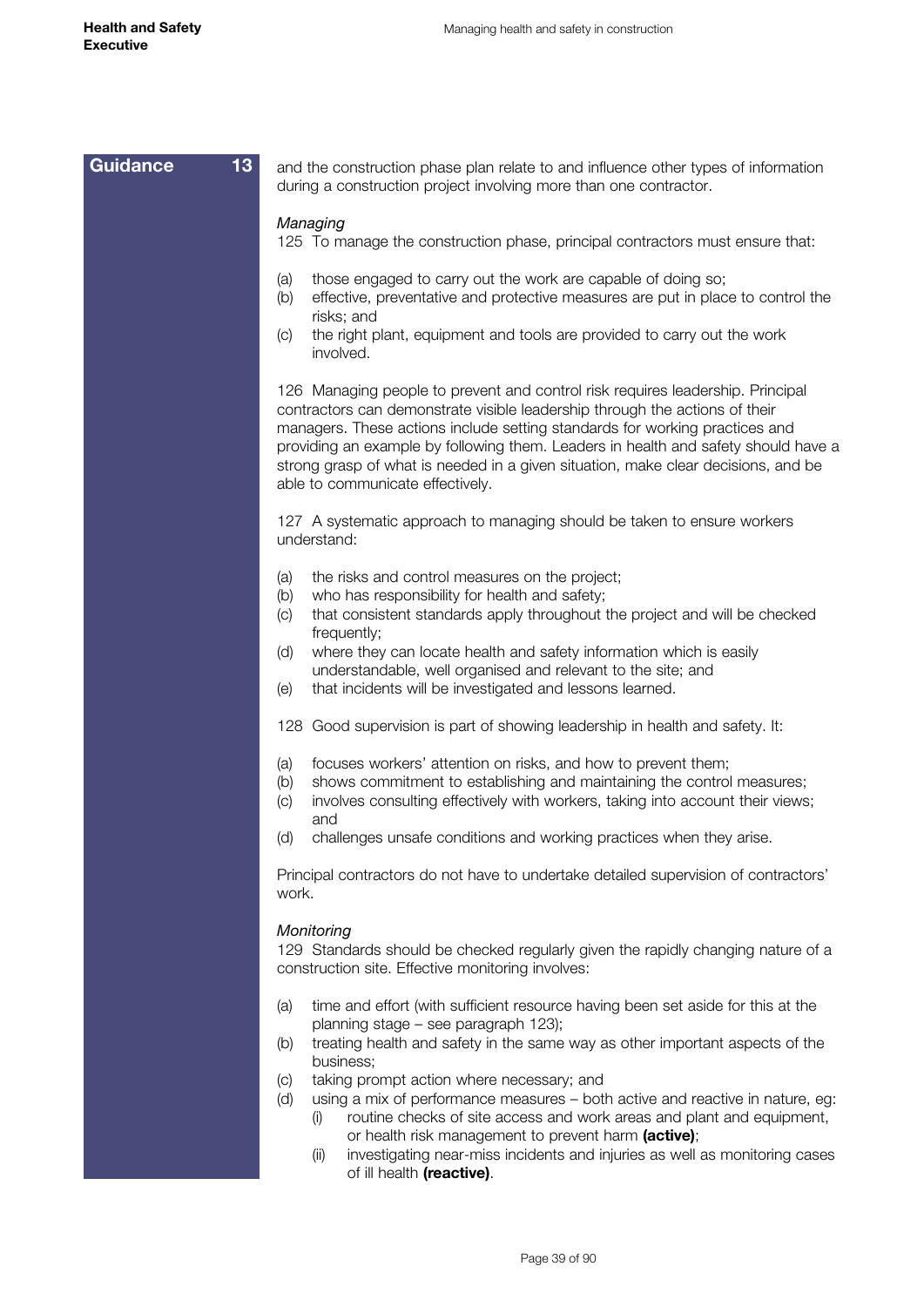| 13<br>Guidance | Coordinating<br>130 A principal contractor has a specific duty to ensure that contractors under<br>their control cooperate with each other so the risks to themselves and others<br>affected by the work are managed effectively. This includes ensuring contractors<br>who start work at different stages of the construction phase cooperate with each<br>other so any information and instruction relevant for a new contractor to carry out<br>their work safely is provided to them. Regular planning meetings between the<br>principal contractor and contractors are an effective way of ensuring this. |
|----------------|----------------------------------------------------------------------------------------------------------------------------------------------------------------------------------------------------------------------------------------------------------------------------------------------------------------------------------------------------------------------------------------------------------------------------------------------------------------------------------------------------------------------------------------------------------------------------------------------------------------|
|                | 131 The need for coordination does not just apply when implementing the<br>requirements in CDM 2015 but also when complying with any other health and<br>safety requirements. In coordinating the work of employers and self-employed<br>under their control, principal contractors must ensure they:                                                                                                                                                                                                                                                                                                          |
|                | apply the general principles of prevention (see Appendix 1); and<br>(a)<br>where required, follow the construction phase plan (see Appendix 3).<br>(b)                                                                                                                                                                                                                                                                                                                                                                                                                                                         |
|                | This will involve the principal contractor liaising with those involved to establish a<br>common understanding of the health and safety standards expected and gaining<br>their cooperation in meeting these standards. The extent to which the principal<br>contractor should liaise will depend on the risks involved.                                                                                                                                                                                                                                                                                       |
|                | 132 The principal contractor should also work with the client to ensure there is<br>cooperation with others outside the construction site who may be affected by the<br>activities on site. This includes coordinating the activities of contractors on the<br>principal contractor's site with contractors on any neighbouring sites, particularly<br>where the activities on each site combine to create hazards outside the sites that<br>need to be addressed jointly.                                                                                                                                     |
|                | <b>Providing suitable site inductions</b><br>133 The principal contractor must ensure every site worker is given a suitable site<br>induction. The induction should be site specific and highlight any particular risks<br>(including those listed in Schedule 3) and control measures that those working on<br>the project need to know about. The following issues should be considered:                                                                                                                                                                                                                     |
|                | senior management commitment to health and safety;<br>(a)<br>(b)<br>outline of the project;<br>management of the project;<br>$\left( $<br>(d)<br>first-aid arrangements;<br>accident and incident reporting arrangements;<br>(e)<br>(f)<br>arrangements for briefing workers on an ongoing basis, eg toolbox talks;<br>arrangements for consulting the workforce on health and safety matters;<br>(g)<br>individual worker's responsibility for health and safety.<br>(h)                                                                                                                                      |
|                | 134 Site inductions should also be provided to those who do not regularly work on<br>the site, but who visit it on an occasional (eg architects) or once-only basis<br>(eg students). The inductions should be proportionate to the nature of the<br>visit. Inductions provided to escorted visitors need not have the detail that<br>unescorted visitors should have. Escorted visitors only need to be made aware of<br>the main hazards they may be exposed to and the control measures.                                                                                                                    |
|                | Preventing unauthorised access to the site<br>135 The principal contractor must ensure reasonable steps are taken to prevent<br>unauthorised access onto the construction site. They should liaise with the<br>contractors on site to physically define the site boundaries by using suitable barriers<br>which take account of the nature of the site and its surrounding environment. The<br>principal contractor should also take steps to ensure that only those authorised to                                                                                                                             |

access the site do so.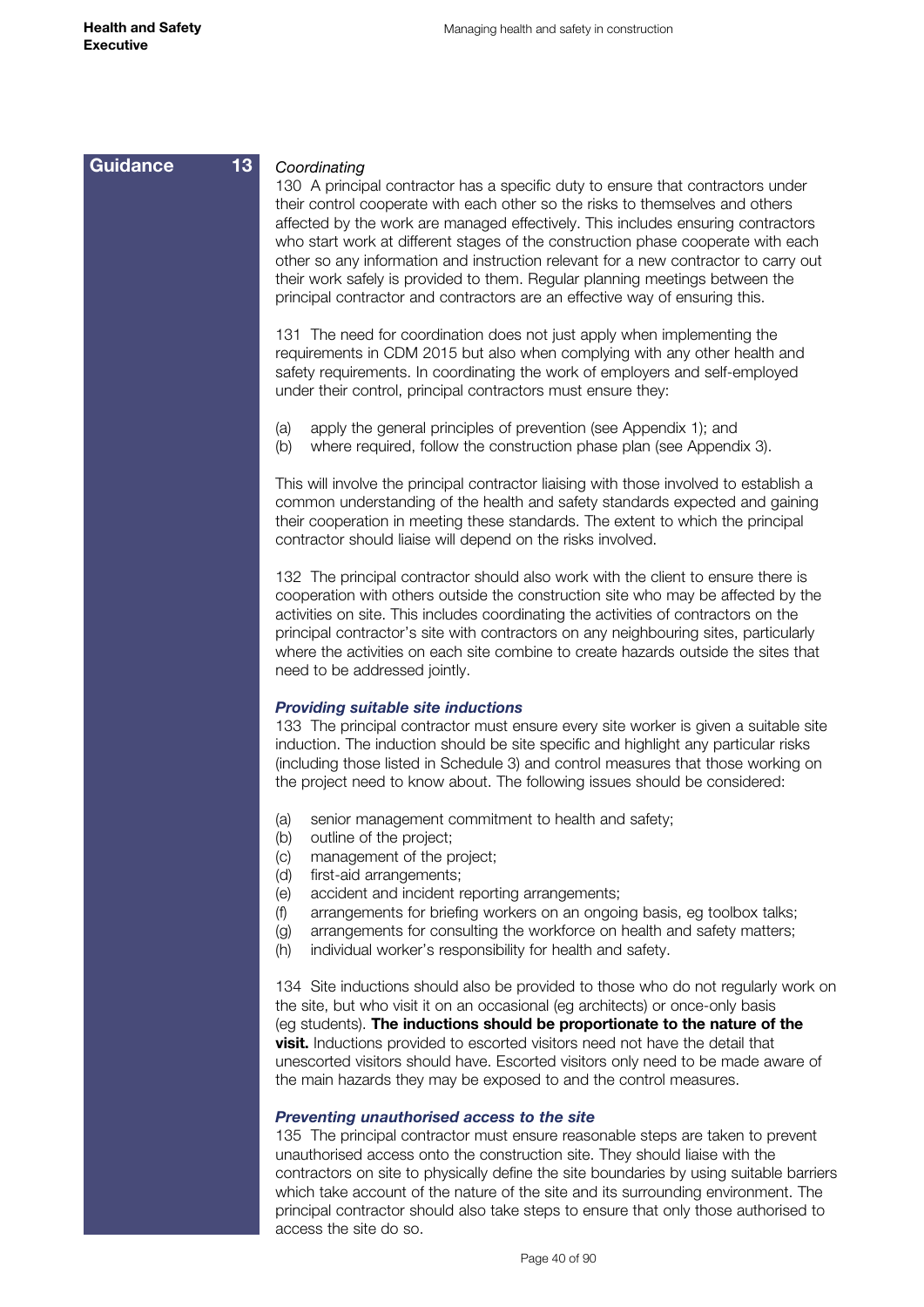| 13<br><b>Guidance</b> | 136 Special consideration will be required for sites that have:                                                                                                                                                                                                                                                                                                                                                                                                                                                                                                                                                                                                |
|-----------------------|----------------------------------------------------------------------------------------------------------------------------------------------------------------------------------------------------------------------------------------------------------------------------------------------------------------------------------------------------------------------------------------------------------------------------------------------------------------------------------------------------------------------------------------------------------------------------------------------------------------------------------------------------------------|
|                       | rights of way through them;<br>(a)<br>other work areas next to them, eg a shop refurbishment in a shopping centre;<br>(b)<br>occupied houses next to them, especially on new-build housing estates;<br>$\left( c\right)$<br>children or vulnerable people nearby, eg schools or care homes located near<br>(d)<br>the site.                                                                                                                                                                                                                                                                                                                                    |
|                       | <b>Providing welfare facilities</b><br>137 The principal contractor must ensure that suitable and sufficient welfare<br>facilities are provided and maintained throughout the construction phase. What is<br>suitable and sufficient will depend on the size and nature of the workforce involved<br>in the project. Facilities must be made available before any construction work starts<br>and should be maintained until the end of the project. See paragraphs 176-178<br>and HSE's construction web pages at www.hse.gov.uk/construction for more<br>guidance on welfare facilities.                                                                     |
|                       | 138 The principal contractor should liaise with other contractors involved with the<br>project to ensure appropriate welfare facilities are provided. Such liaison should<br>continue for the duration of the construction phase and take account of any<br>changes in the nature of the site which require, in turn, changes to the provision of<br>welfare facilities.                                                                                                                                                                                                                                                                                       |
|                       | <b>Liaising with the principal designer</b><br>139 The principal contractor must liaise with the principal designer for the duration<br>of the project. The early appointment of a principal contractor by the client will allow<br>their construction expertise to be used from the earliest stages of designing and<br>planning a project. They should also liaise with the principal designer throughout the<br>construction phase on matters such as changes to the designs and the implications<br>these changes may have for managing the health and safety risks.                                                                                       |
|                       | 140 Liaison should cover drawing together information the principal designer will<br>need:                                                                                                                                                                                                                                                                                                                                                                                                                                                                                                                                                                     |
|                       | to prepare the health and safety file (see Appendix 4); or<br>(a)<br>that may affect the planning and management of the pre-construction phase.<br>(b)<br>The pre-construction information is important for planning and managing this<br>phase and the subsequent development of the construction phase plan (see<br>Appendix 3). Appendix 2 contains further guidance on pre-construction<br>information, including the information principal contractors should consider<br>providing to both the principal designer and the client.                                                                                                                        |
|                       | <b>Other duties</b><br>141 The principal contractor also has additional duties they must comply with.<br>These include the duty to consult and engage with workers (see paragraphs<br>$143 - 146$ ).                                                                                                                                                                                                                                                                                                                                                                                                                                                           |
|                       | <b>Working for domestic clients</b><br>142 A principal contractor's role when working on a project for a domestic client is<br>no different to their role when carrying out work for a commercial client. They must<br>still carry out the duties set out in regulations 8, 12, 13 and 14 in proportion to the<br>risks involved in the project. But, the effect of regulation 7 is to transfer in certain<br>circumstances (see paragraphs 53–56) the duties of the domestic client to another<br>dutyholder, including the principal contractor. See Appendix 6 for guidance on how<br>this affects what principal contractors must do on domestic projects. |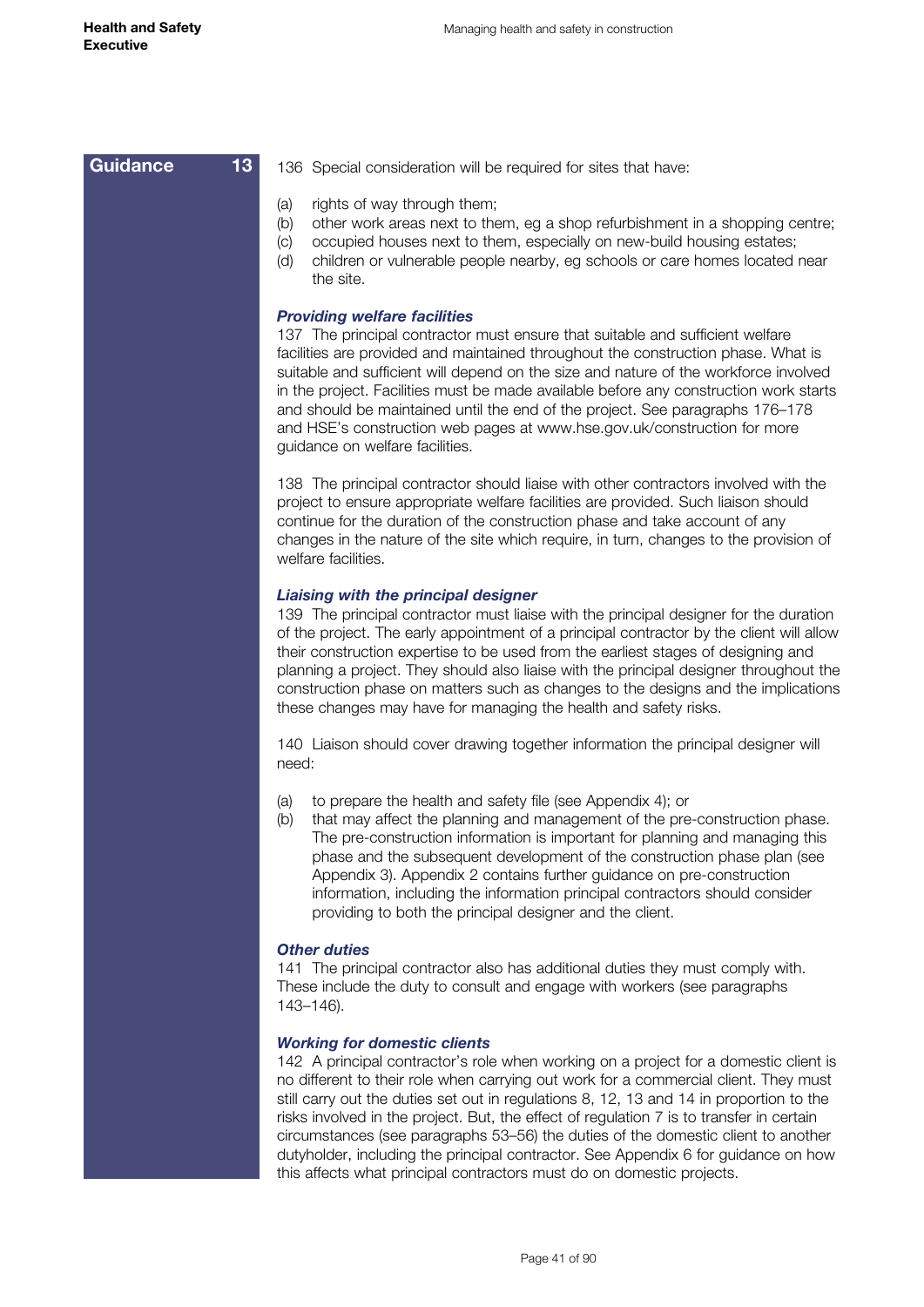**Regulation 14** places duties on the principal contractor to consult and engage with workers or their representatives. These duties are in addition to those in separate legislation which requires employers to consult with their employees (or their representatives) – see paragraph 13.

# Regulation 14 Principal contractor's duties to consult and engage with workers

| <b>Regulation</b><br>14 | The principal contractor must-                                                                                                                                                                                                                                                                                                                                                                                                                                                                                                                                                                                                                                                                                           |
|-------------------------|--------------------------------------------------------------------------------------------------------------------------------------------------------------------------------------------------------------------------------------------------------------------------------------------------------------------------------------------------------------------------------------------------------------------------------------------------------------------------------------------------------------------------------------------------------------------------------------------------------------------------------------------------------------------------------------------------------------------------|
|                         | make and maintain arrangements which will enable the principal<br>(a)<br>contractor and workers engaged in construction work to cooperate<br>effectively in developing, promoting and checking the effectiveness of<br>measures to ensure the health, safety and welfare of the workers;<br>(b)<br>consult those workers or their representatives in good time on matters<br>connected with the project which may affect their health, safety or<br>welfare, in so far as they or their representatives have not been similarly                                                                                                                                                                                          |
|                         | consulted by their employer;<br>(C)<br>ensure that those workers or their representatives can inspect and take<br>copies of any information which the principal contractor has, or which<br>these Regulations require to be provided to the principal contractor,<br>which relate to the health, safety or welfare of workers at the site, except<br>any information-<br>the disclosure of which would be against the interests of national<br>(i)<br>security;<br>(ii)<br>which the principal contractor could not disclose without<br>contravening a prohibition imposed by or under an enactment;<br>(iii)<br>relating specifically to an individual, unless that individual has<br>consented to its being disclosed; |
|                         | (iv)<br>the disclosure of which would, for reasons other than its effect on<br>health, safety or welfare at work, cause substantial injury to the<br>principal contractor's undertaking or, where the information was<br>supplied to the principal contractor by another person, to the<br>undertaking of that other person;<br>(V)<br>obtained by the principal contractor for the purpose of bringing,<br>prosecuting or defending any legal proceedings.                                                                                                                                                                                                                                                              |
| <b>Guidance</b><br>14   | 143 The importance of involving workers in decisions about health and safety is a<br>vital element to securing health and safety in the construction industry. A principal<br>contractor has a duty under CDM 2015 to involve the workforce in matters of<br>health, safety and welfare. This is in addition to the duty on all employers to consult<br>with their employees (or their representatives) on health and safety matters under<br>separate legislation (see paragraphs 12–15). Further guidance on involving<br>workers can be found in the free Leadership and Worker Involvement Toolkit<br>(see paragraph 15).                                                                                            |
|                         | 144 The principal contractor must consult and engage with the workforce to<br>ensure that measures for their health, safety and welfare are developed, promoted<br>and checked for effectiveness. Consultation must be carried out in a timely manner.<br>If consultation has already taken place through a direct employer, it is not required<br>again.                                                                                                                                                                                                                                                                                                                                                                |
|                         | 145 Effective worker involvement will develop from effective consultation and<br>cooperation between the principal contractor and other contractors on site. The<br>following techniques help in achieving this:                                                                                                                                                                                                                                                                                                                                                                                                                                                                                                         |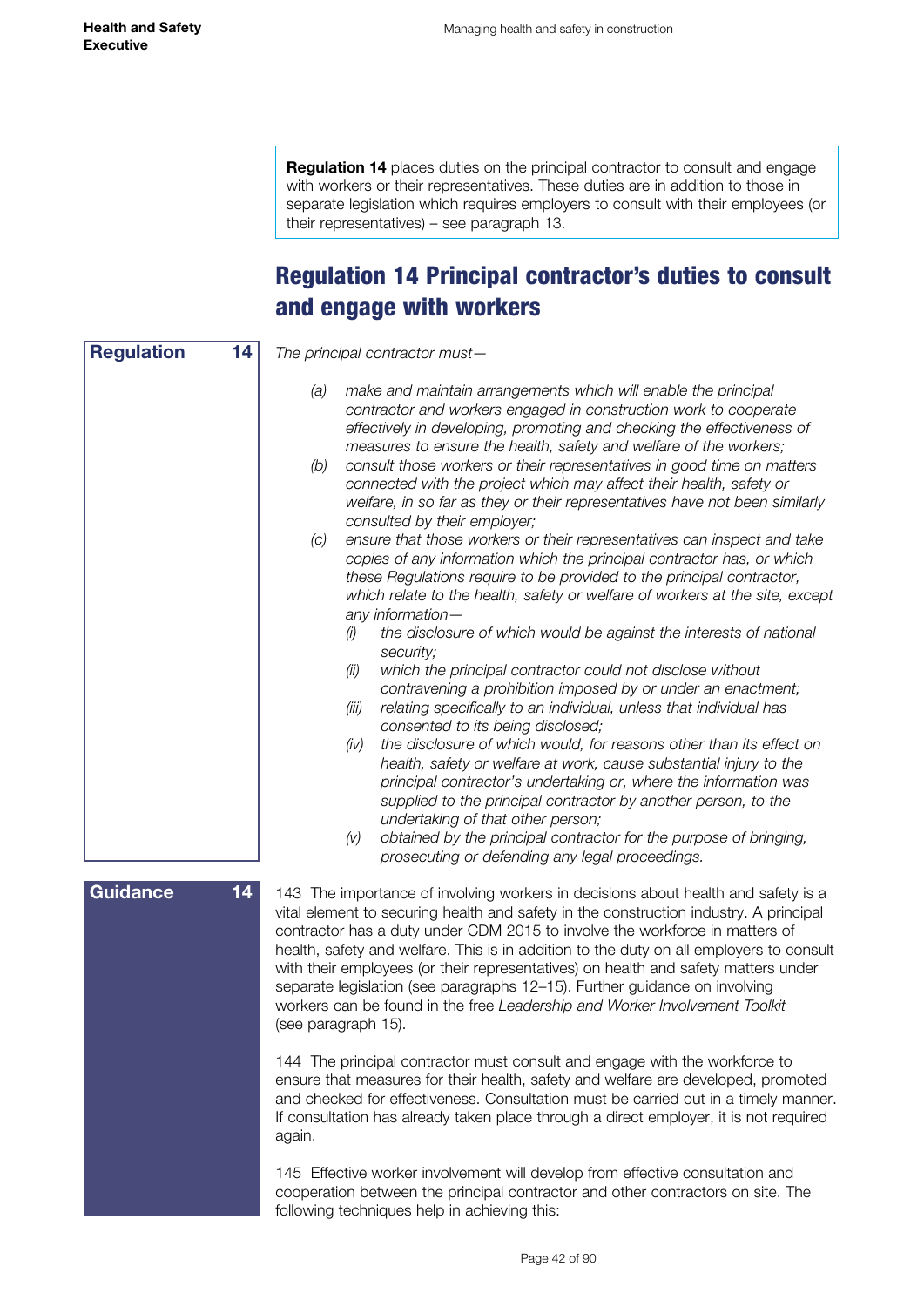**Guidance 14**

(a) commitment by managers to lead by example, to provide the resources and

|                                       | set the standards of health and safety expected;<br>(b)<br>implementation of a range of ways to communicate, ensure cooperation with<br>and consult the workforce in managing health and safety; and<br>collecting evidence that worker involvement is effective and that cooperation<br>(c)<br>between contractors is effective. |
|---------------------------------------|-----------------------------------------------------------------------------------------------------------------------------------------------------------------------------------------------------------------------------------------------------------------------------------------------------------------------------------|
|                                       | 146 The construction workforce should also have access to, and be able to take<br>copies of, any information the principal contractor has which may affect their health,<br>safety and welfare. The exceptions to this are set out in regulation 14(c).                                                                           |
|                                       | <b>Regulation 15</b> places duties on contractors. The main duty is to plan, manage<br>and monitor the work under their control. Other duties include:                                                                                                                                                                            |
|                                       | complying with directions given to them by either the principal designer or<br>(a)<br>principal contractor on sites where there is more than one contractor; and<br>preparing a construction phase plan on sites where they are the only<br>(b)<br>contractor.                                                                    |
|                                       | <b>Regulation 15 Duties of contractors</b>                                                                                                                                                                                                                                                                                        |
| <b>Regulation</b><br>15 <sub>15</sub> | A contractor must not carry out construction work in relation to a project<br>(1)<br>unless satisfied that the client is aware of the duties owed by the client under these<br>Regulations.                                                                                                                                       |
|                                       | A contractor must plan, manage and monitor construction work carried<br>(2)<br>out either by the contractor or by workers under the contractor's control, to ensure<br>that, so far as is reasonably practicable, it is carried out without risks to health and<br>safety.                                                        |
|                                       | Where there is more than one contractor working on a project, a<br>(3)<br>contractor must comply with-                                                                                                                                                                                                                            |
|                                       | any directions given by the principal designer or the principal contractor;<br>(a)<br>and                                                                                                                                                                                                                                         |
|                                       | the parts of the construction phase plan that are relevant to that<br>(b)<br>contractor's work on the project.                                                                                                                                                                                                                    |
|                                       | If there is only one contractor working on the project, the contractor must<br>(4)<br>take account of the general principles of prevention when-                                                                                                                                                                                  |
|                                       | design, technical and organisational aspects are being decided in order<br>(a)<br>to plan the various items or stages of work which are to take place<br>simultaneously or in succession; and                                                                                                                                     |
|                                       | estimating the period of time required to complete the work or work<br>(b)<br>stages.                                                                                                                                                                                                                                             |
|                                       | If there is only one contractor working on the project, the contractor must<br>(5)<br>draw up a construction phase plan, or make arrangements for a construction phase<br>plan to be drawn up, as soon as is practicable prior to setting up a construction<br>site.                                                              |

*(6) The construction phase plan must fulfil the requirements of regulation 12(2).*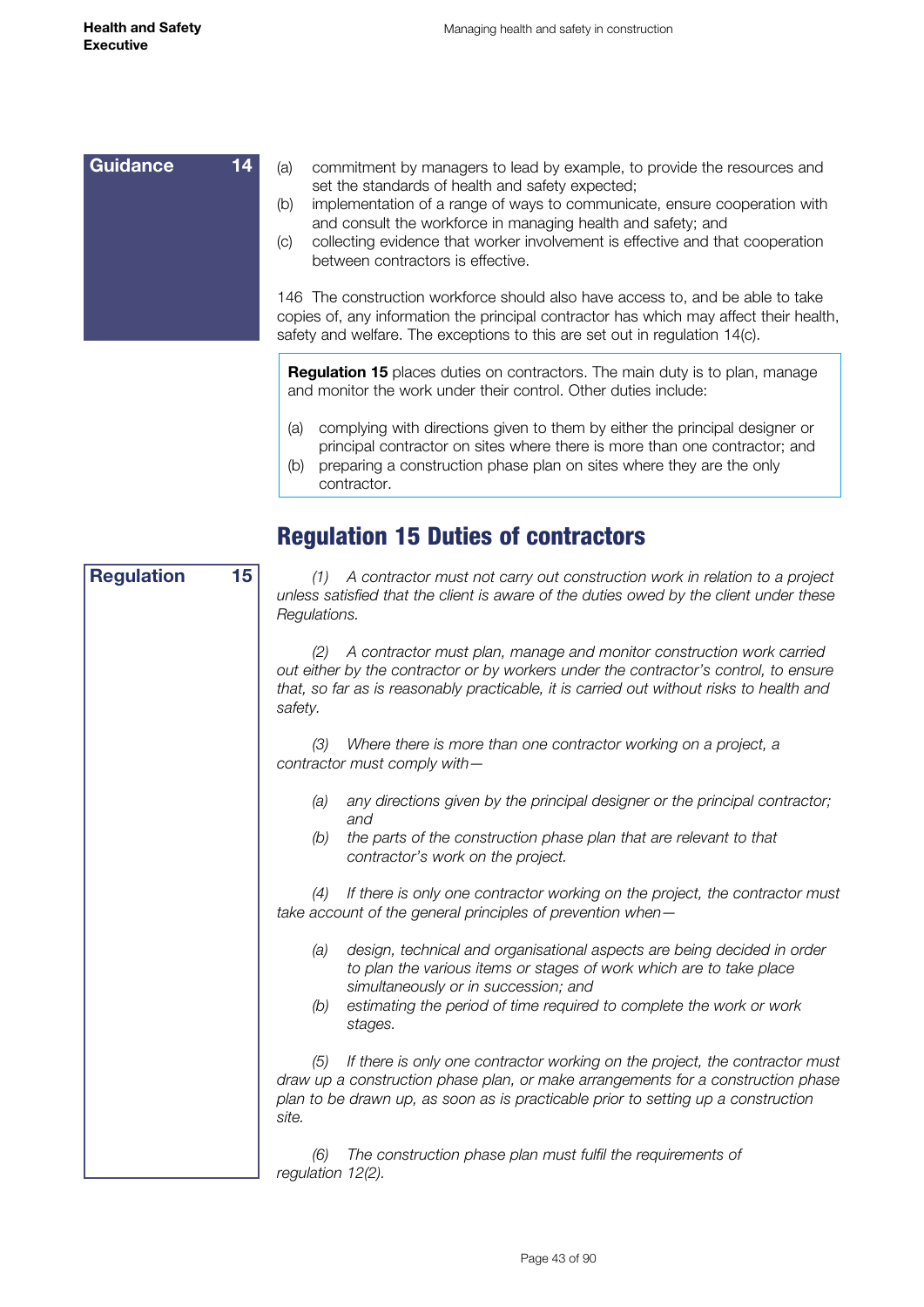| <b>Regulation</b> | 15 <sub>15</sub><br>A contractor must not employ or appoint a person to work on a<br>(7)<br>construction site unless that person has, or is in the process of obtaining, the<br>necessary skills, knowledge, training and experience to carry out the tasks allocated<br>to that person in a manner that secures the health and safety of any person<br>working on the construction site.<br>A contractor must provide each worker under their control with<br>(8)<br>appropriate supervision, instructions and information so that construction work can<br>be carried out, so far as is reasonably practicable, without risks to health and                                                                                                                                                                                                                                                   |
|-------------------|-------------------------------------------------------------------------------------------------------------------------------------------------------------------------------------------------------------------------------------------------------------------------------------------------------------------------------------------------------------------------------------------------------------------------------------------------------------------------------------------------------------------------------------------------------------------------------------------------------------------------------------------------------------------------------------------------------------------------------------------------------------------------------------------------------------------------------------------------------------------------------------------------|
|                   | safety.<br>The information provided must include-<br>(9)<br>a suitable site induction, where not already provided by the principal<br>(a)<br>contractor;<br>the procedures to be followed in the event of serious and imminent<br>(b)<br>danger to health and safety;<br>information on risks to health and safety-<br>(C)<br>identified by the risk assessment under regulation 3 of the<br>(i)<br>Management Regulations, or<br>arising out of the conduct of another contractor's undertaking and<br>(ii)<br>of which the contractor in control of the worker ought reasonably to<br>be aware; and<br>(d)<br>any other information necessary to enable the worker to comply with the<br>relevant statutory provisions.<br>(10) A contractor must not begin work on a construction site unless<br>reasonable steps have been taken to prevent access by unauthorised persons to<br>that site. |
|                   | (11) A contractor must ensure, so far as is reasonably practicable, that the<br>requirements of Schedule 2 are complied with so far as they affect the contractor                                                                                                                                                                                                                                                                                                                                                                                                                                                                                                                                                                                                                                                                                                                               |

| <b>Guidance</b> | 15 | Who is a                                                                                                 |
|-----------------|----|----------------------------------------------------------------------------------------------------------|
|                 |    | 147 Anyone<br>constructior<br>sole trader,<br>constructior<br>their own wo<br>contractors<br>employed or |
|                 |    | 148 Where<br>they also ha                                                                                |
|                 |    | Why is a                                                                                                 |
|                 |    | 149 Contra<br>and ill health<br>health and s<br>planning, ma                                             |

#### **contractor?**

*or any worker under that contractor's control.*

e who directly employs or engages construction workers or manages is a contractor. Contractors include sub-contractors, any individual, self-employed worker, or business that carries out, manages or controls i work as part of their business. This also includes companies that use orkforce to do construction work on their own premises. The duties on apply whether the workers under their control are employees, selfr agency workers.

contractors are involved in design work, including for temporary works, ive duties as designers (see paragraphs 79–93).

#### **contractor important?**

ctors and the workers under their control are those most at risk of injury n. They can influence the way work is carried out to secure their own safety and that of others affected. They have an important role in anaging and monitoring the work (in liaison with the principal contractor, where appropriate) to ensure risks are properly controlled. The key to this is the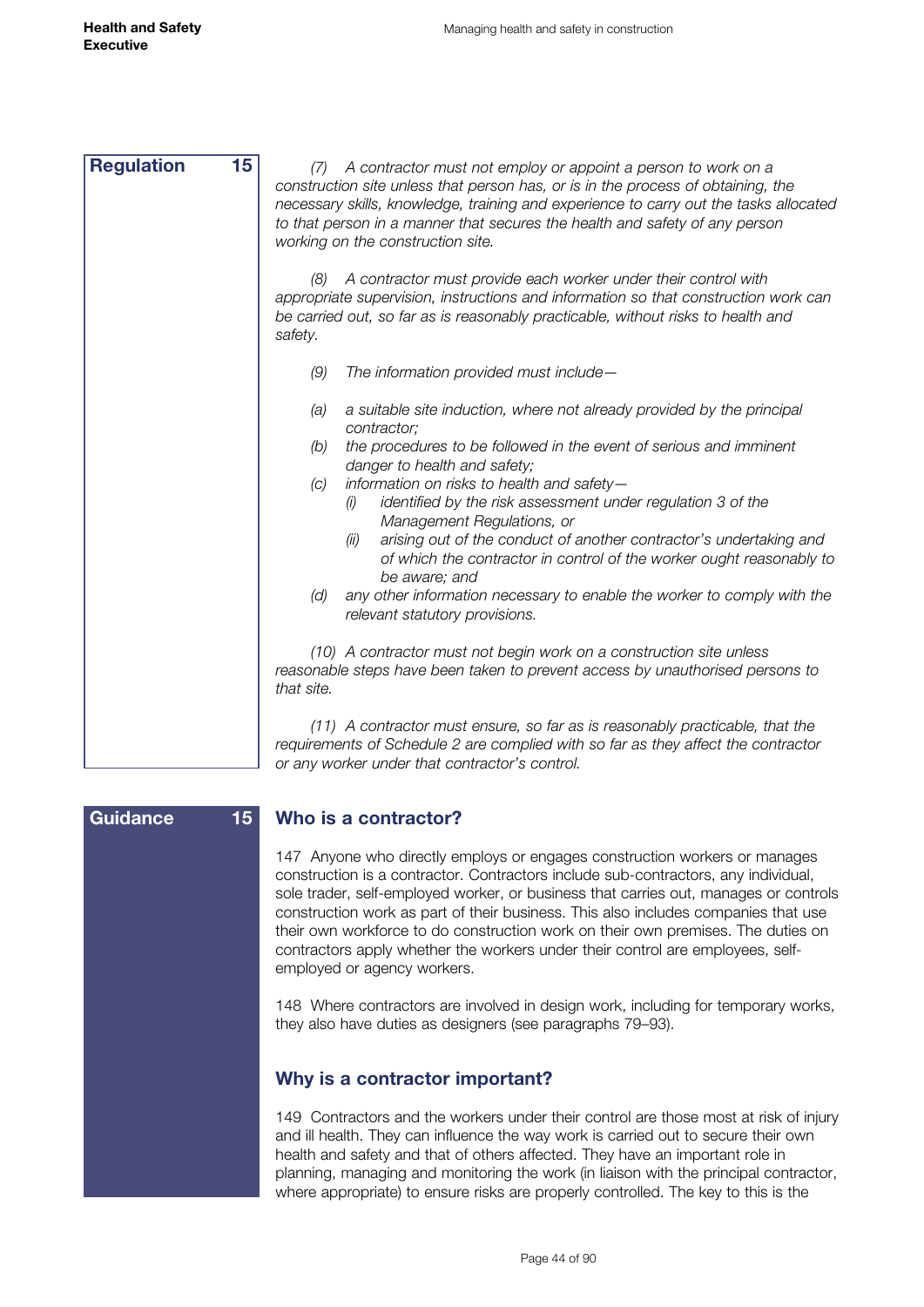**Guidance 15**

proper coordination of the work, underpinned by good communication and cooperation with others involved.

#### **What must a contractor do?**

150 Contractors have a number of specific duties. They must also comply with the requirements of regulation 8 as they apply to contractors (see paragraphs 57–71). These include the requirements:

- (a) on anyone appointing a designer or contractor (such as the contractor appointing a sub-contractor) to ensure the designer or contractor has the skills, knowledge and experience and, where relevant, organisational capability to carry out the work for which they are being appointed; and
- (b) to cooperate with other dutyholders.

#### *Making clients aware of their duties*

151 Contractors must not carry out any construction work on a project unless they are satisfied that the client is aware of the duties the client has under CDM 2015. In cases where the contractor is the only one involved, they must liaise directly with the client to establish this. Liaison can be done as part of routine business during early meetings with the client to discuss the project. Contractors should make sure they have a sufficient knowledge of client duties as they affect the project so they can give proper advice. The level of advice will depend on the knowledge and experience of the client and the complexities of the project.

#### *Planning, managing and monitoring construction work General*

152 Contractors are required to plan, manage and monitor the construction work under their control so it is carried out in a way that controls the risks to health and safety. The effort devoted to planning, managing and monitoring should be proportionate to the size and complexity of the project and the nature of risks involved.

153 On projects involving more than one contractor, this will involve the contractor coordinating the planning, management and monitoring of their own work with that of the principal contractor and other contractors, and where appropriate the principal designer. Such coordination could involve regular progress meetings with other dutyholders to ensure that the contractor's arrangements for planning, managing and monitoring their own work can feed into, and remain consistent with, the project-wide arrangements. For single contractor projects, the arrangements to plan, manage and monitor the construction phase will normally be simpler. Paragraphs 154–159 provide guidance in each circumstance.

#### *Planning*

154 In planning the work, the contractor must take into account the risks to those who may be affected, eg members of the public and those carrying out the construction work. Planning should cover the same considerations as those for the principal contractor (see paragraphs 123–124), including considering the risks and ensuring the measures needed to protect those affected are in place.

155 On projects involving more than one contractor, each contractor must plan their own work so it is consistent with the project-wide arrangements. Contractors should expect help from other dutyholders, eg the client who must provide the pre-construction information (Appendix 2 gives more guidance on the provision of pre-construction information).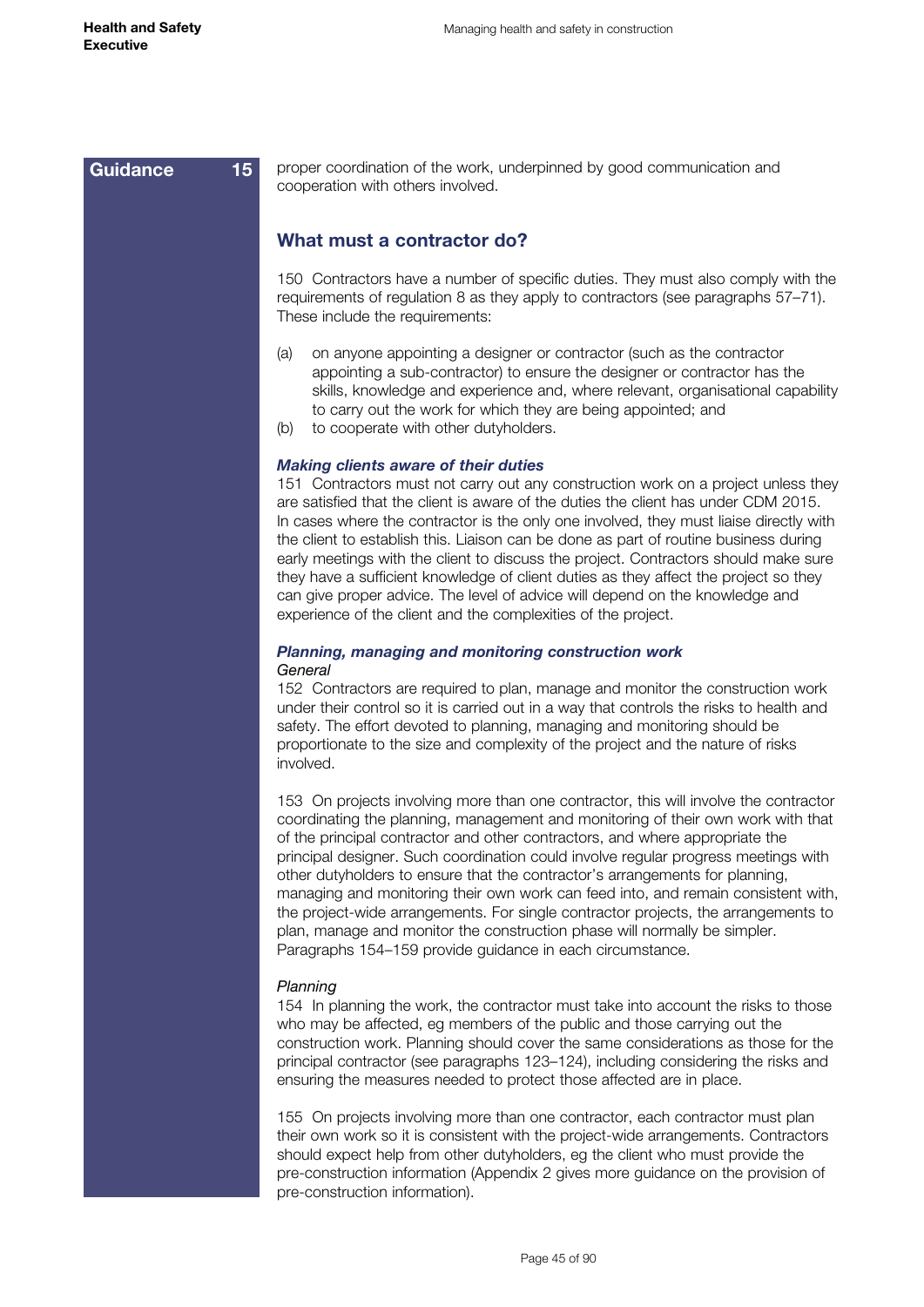| <b>Guidance</b> | 15 <sub>1</sub> | 156 On single contractor projects, the contractor is responsible for planning the<br>construction phase and for drawing up the construction phase plan before setting<br>up the construction site. The client must provide any relevant pre-construction<br>information they possess and the time and other resources to help the contractor<br>do this. See paragraph 161 and Appendix 3 for further guidance on drawing up the<br>construction phase plan.                                                                                                                                                                                                                                                                                                |  |
|-----------------|-----------------|-------------------------------------------------------------------------------------------------------------------------------------------------------------------------------------------------------------------------------------------------------------------------------------------------------------------------------------------------------------------------------------------------------------------------------------------------------------------------------------------------------------------------------------------------------------------------------------------------------------------------------------------------------------------------------------------------------------------------------------------------------------|--|
|                 |                 | Managing<br>157 The arrangements for managing construction work must take into account the<br>same issues that principal contractors must consider (see paragraphs 125–128).                                                                                                                                                                                                                                                                                                                                                                                                                                                                                                                                                                                |  |
|                 |                 | Monitoring<br>158 The contractor should monitor their work to ensure that the health and safety<br>precautions are appropriate, remain in place and are followed in practice. Effective<br>monitoring by the contractor must address the same issues principal contractors<br>must consider (see paragraph 129). This includes using a mix of measures to check<br>performance and taking prompt action when issues arise.                                                                                                                                                                                                                                                                                                                                  |  |
|                 |                 | 159 On projects involving more than one contractor, as part of the duty to<br>cooperate with other dutyholders, the contractor should provide the principal<br>contractor with any relevant information that stems from their own monitoring so<br>the principal contractor can monitor the management of health and safety at a<br>project-wide level.                                                                                                                                                                                                                                                                                                                                                                                                     |  |
|                 |                 | Complying with directions and the construction phase plan<br>160 For projects involving more than one contractor, the contractor is required to<br>comply with any directions to secure health and safety given to them by the<br>principal designer or principal contractor. They are also required to comply with the<br>parts of the construction phase plan that are relevant to their work, including the<br>site rules (see Appendix 3).                                                                                                                                                                                                                                                                                                              |  |
|                 |                 | Drawing up a construction phase plan<br>161 For single contractor projects, the contractor must ensure a construction<br>phase plan is drawn up as soon as practicable <b>before</b> the construction site is set<br>up. Guidance on contractors' duties in relation to the construction phase plan is set<br>out in Appendix 3. There is more guidance, including a template for a construction<br>phase plan, for contractors working on small-scale, routine and domestic projects<br>in the HSE leaflet Construction phase plan (CDM 2015): What you need to know as<br>a busy builder. <sup>5</sup> CDM wizard is a smartphone app template for a construction<br>phase plan produced by the Construction Industry Training Board (CITB). <sup>6</sup> |  |
|                 |                 | <b>Appointing and employing workers</b><br>Appointing workers<br>162 When a contractor employs or appoints an individual to work on a<br>construction site, they should make enquiries to make sure the individual:                                                                                                                                                                                                                                                                                                                                                                                                                                                                                                                                         |  |
|                 |                 | has the skills, knowledge, training and experience to carry out the work they<br>(a)<br>will be employed to do in a way that secures health and safety for anyone<br>working on the site; or                                                                                                                                                                                                                                                                                                                                                                                                                                                                                                                                                                |  |
|                 |                 | is in the process of obtaining them. Paragraphs 163-173 give guidance on<br>(b)<br>what a contractor should consider when appointing anyone who has gaps in<br>the skills, knowledge or experience necessary for the work.                                                                                                                                                                                                                                                                                                                                                                                                                                                                                                                                  |  |
|                 |                 | 163 Sole reliance should not be placed on industry certification cards or similar                                                                                                                                                                                                                                                                                                                                                                                                                                                                                                                                                                                                                                                                           |  |

being presented to them as evidence that a worker has the right qualities. Nationally recognised qualifications (such as National Vocational Qualifications (NVQs) and Scottish Vocational Qualifications (SVQs)) can provide contractors with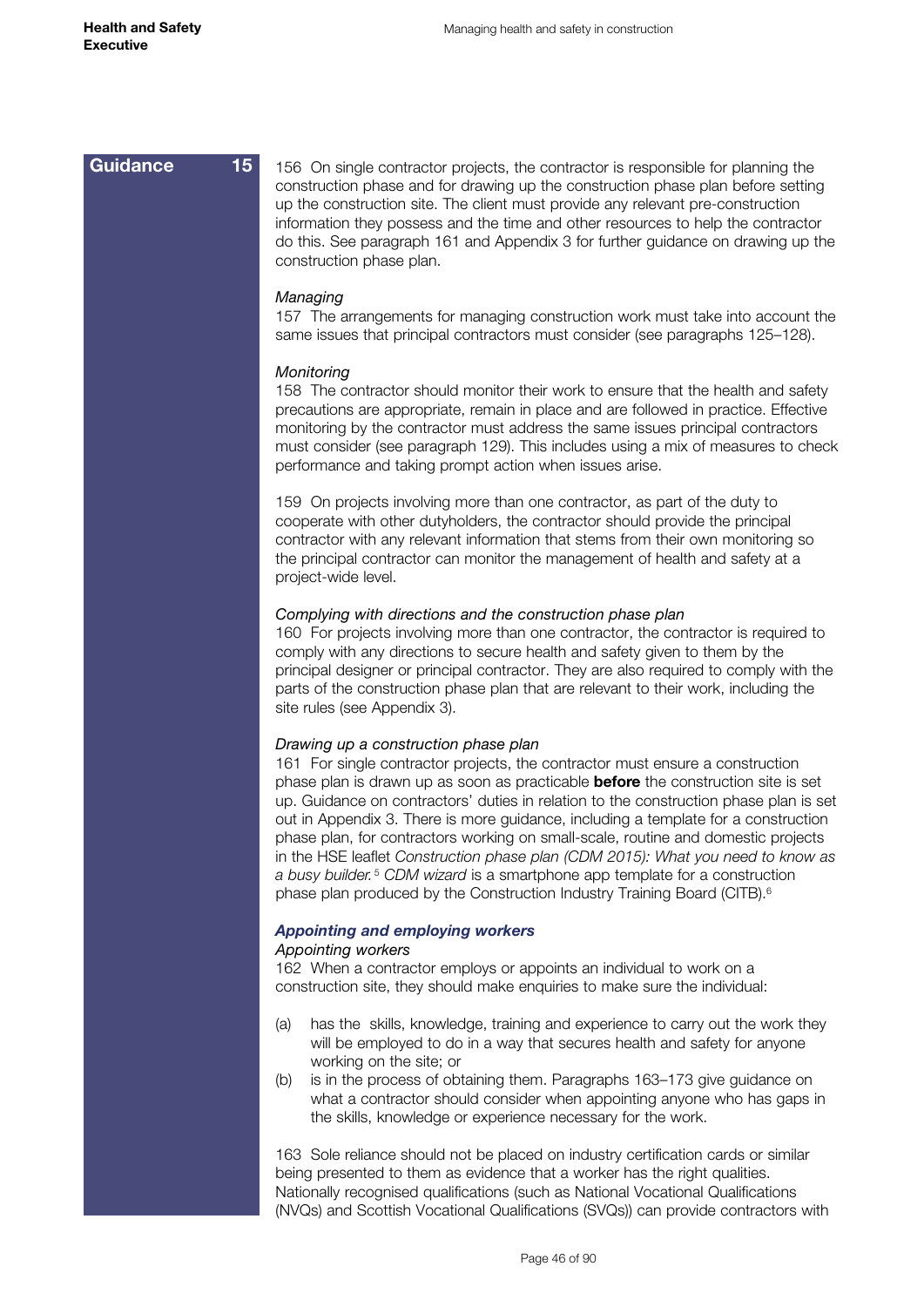| <b>Guidance</b><br>15 | assurance that the holder has the skills, knowledge, training and experience to<br>carry out the task(s) for which they are appointed. Contractors should recognise<br>that training on its own is not enough. Newly trained individuals need to be<br>supervised and given the opportunity to gain positive experience of working in a<br>range of conditions.                                                                                                                                                                                                                                                                        |
|-----------------------|----------------------------------------------------------------------------------------------------------------------------------------------------------------------------------------------------------------------------------------------------------------------------------------------------------------------------------------------------------------------------------------------------------------------------------------------------------------------------------------------------------------------------------------------------------------------------------------------------------------------------------------|
|                       | 164 When appointing individuals who may be skilled but who do not have any<br>formal qualifications, contractors may need to assess them in the working<br>environment.                                                                                                                                                                                                                                                                                                                                                                                                                                                                |
|                       | Training workers<br>165 To establish whether training is necessary for any worker, a contractor should:                                                                                                                                                                                                                                                                                                                                                                                                                                                                                                                                |
|                       | assess the existing health and safety skills, knowledge, training and<br>(a)<br>experience of their workers;<br>compare these existing attributes with the range of skills, knowledge, training<br>(b)<br>and experience they will need for the job; and<br>identify any shortfall between (a) and (b). The difference between the two will<br>(C)<br>be the 'necessary training'.                                                                                                                                                                                                                                                     |
|                       | As a general rule, if the person being assessed demonstrates the required qualities,<br>no further training should be needed.                                                                                                                                                                                                                                                                                                                                                                                                                                                                                                          |
|                       | 166 This assessment should take account of the training required by other health<br>and safety legislation (eg section 2 of HSWA) as well as that needed to meet the<br>requirements of CDM 2015.                                                                                                                                                                                                                                                                                                                                                                                                                                      |
|                       | 167 Assessing training needs should be an ongoing process throughout the<br>project. Further training may be required if:                                                                                                                                                                                                                                                                                                                                                                                                                                                                                                              |
|                       | the risks to which people are exposed alter due to a change in their working<br>(a)<br>tasks;<br>new technology or equipment is introduced; or<br>(b)<br>(c)<br>the system of work changes.                                                                                                                                                                                                                                                                                                                                                                                                                                            |
|                       | Skills can also decline if they are not used regularly. Particular attention should be<br>paid to people who deputise for others on an occasional basis – they may need<br>more frequent further training than those who do the work regularly.                                                                                                                                                                                                                                                                                                                                                                                        |
|                       | 168 Contractors should also consider 'softer skills', such as the ability to foresee<br>risk, maintain sensitivity to risk, anticipate mistakes others might make and to<br>communicate clearly, as well as the more technical skills workers require for their<br>work.                                                                                                                                                                                                                                                                                                                                                               |
|                       | <b>Providing supervision</b><br>169 A contractor who employs workers or manages workers under their control<br>must ensure that appropriate supervision is provided. The level of supervision<br>provided will depend on the risks to health and safety involved, and the skills,<br>knowledge, training and experience of the workers concerned.                                                                                                                                                                                                                                                                                      |
|                       | 170 Workers will require closer supervision if they are young, inexperienced, or<br>starting a new work activity. Other factors that should be considered when<br>assessing the level of supervision needed include the level of individuals' safety<br>awareness, education, physical agility, literacy and attitude. Even experienced<br>workers may need an appropriate level of supervision if they do not have some or<br>all of the skills, knowledge, training and experience required for the job and the<br>risks involved. Workers should always know how to get supervisory help, even<br>when a supervisor is not present. |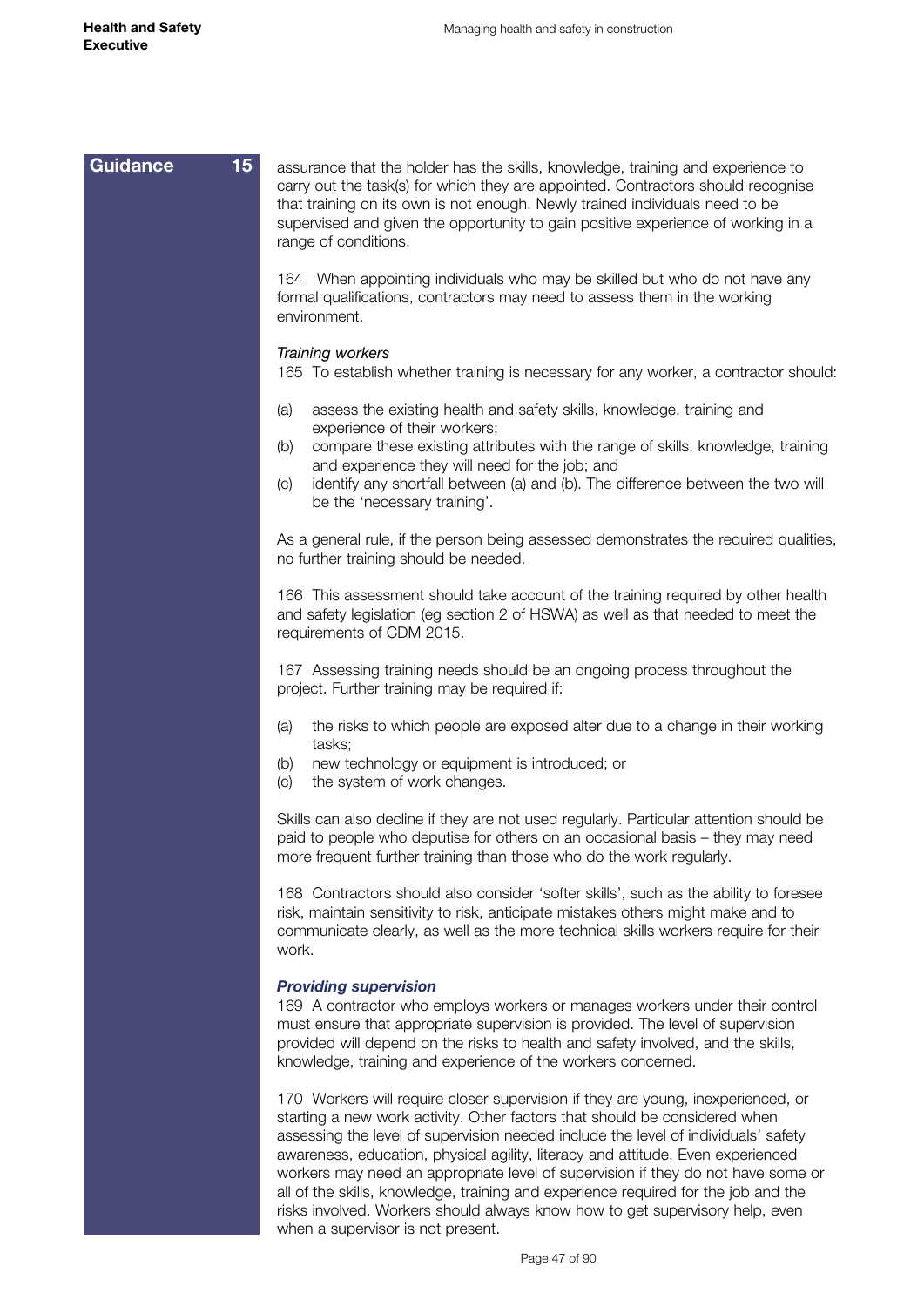| <b>Guidance</b><br>15 | 171 Supervisors are a vital part of effective management arrangements. Effective<br>supervisors are those who have the skills, knowledge, training, experience and<br>leadership qualities to suit the job in hand. Good communication and people<br>management skills on site are important qualities for supervisors. Where site<br>workers are promoted to a supervisory role, they should be provided with nationally<br>recognised site supervisor training which includes leadership and communication<br>skills.                                                                                                                                                                                                                                                                                                                                                                                                                                                                                                                                                                                   |
|-----------------------|-----------------------------------------------------------------------------------------------------------------------------------------------------------------------------------------------------------------------------------------------------------------------------------------------------------------------------------------------------------------------------------------------------------------------------------------------------------------------------------------------------------------------------------------------------------------------------------------------------------------------------------------------------------------------------------------------------------------------------------------------------------------------------------------------------------------------------------------------------------------------------------------------------------------------------------------------------------------------------------------------------------------------------------------------------------------------------------------------------------|
|                       | 172 The role of the supervisor may include team leading, briefing and carrying out<br>toolbox talks. It may also include coaching and encouragement of individual<br>workers and supporting other formal and informal means of engaging with workers.<br>The supervisor has a particularly important part to play as a front-line decision<br>maker in emergencies or when workers on site face immediate risks that may<br>require work to stop (see paragraph 68).                                                                                                                                                                                                                                                                                                                                                                                                                                                                                                                                                                                                                                      |
|                       | <b>Providing information and instructions</b><br>173 Contractors should provide their employees and workers under their control<br>with the information and instructions they need to carry out their work without risk<br>to health and safety. This must include:                                                                                                                                                                                                                                                                                                                                                                                                                                                                                                                                                                                                                                                                                                                                                                                                                                       |
|                       | suitable site induction where this has not been provided by the principal<br>(a)<br>contractor. In such cases, the guidance provided in paragraphs 133-134 for<br>principal contractors is relevant to contractors;<br>the procedures to be followed in the event of serious and imminent danger to<br>(b)<br>health and safety. These should make clear that any worker exposed to any<br>such danger should stop work immediately, report it to the contractor and go<br>to a place of safety. The procedures should:<br>include details of the person to whom such instances should be reported<br>(i)<br>and who has the authority to take whatever prompt action is needed;<br>(ii)<br>take account of the relevant requirements which set out provisions<br>relating to emergency procedures, emergency routes and exits and fire<br>detection and fire-fighting;<br>information on the hazards on site relevant to their work (eg site traffic), the<br>$\left( $<br>risks associated with those hazards and the control measures put in place (eg<br>the arrangements for managing site traffic). |
|                       | See paragraphs 69-71 for more guidance.                                                                                                                                                                                                                                                                                                                                                                                                                                                                                                                                                                                                                                                                                                                                                                                                                                                                                                                                                                                                                                                                   |
|                       | Preventing unauthorised access to the site<br>174 A contractor must not begin work on a construction site unless reasonable<br>steps have been taken to prevent unauthorised access to the site. For projects<br>involving more than one contractor that are:                                                                                                                                                                                                                                                                                                                                                                                                                                                                                                                                                                                                                                                                                                                                                                                                                                             |
|                       | small and straightforward, this can be carried out via a phone call or at an<br>(a)<br>early meeting with the principal contractor (who is required to ensure<br>reasonable steps are taken in this respect) before the contractor starts work<br>on site;                                                                                                                                                                                                                                                                                                                                                                                                                                                                                                                                                                                                                                                                                                                                                                                                                                                |
|                       | larger and more complex (eg where different contractors are authorised to<br>(b)<br>access different parts of the site), contractors should liaise with the principal<br>contractor to make sure they understand which parts of the site they are<br>authorised to access and when before they start work.                                                                                                                                                                                                                                                                                                                                                                                                                                                                                                                                                                                                                                                                                                                                                                                                |

175 For projects involving only one contractor, the contractor must do whatever is proportionate to prevent unauthorised access before starting work on the site. In these circumstances, the guidance provided for principal contractors is also relevant for contractors (see paragraphs 135–136).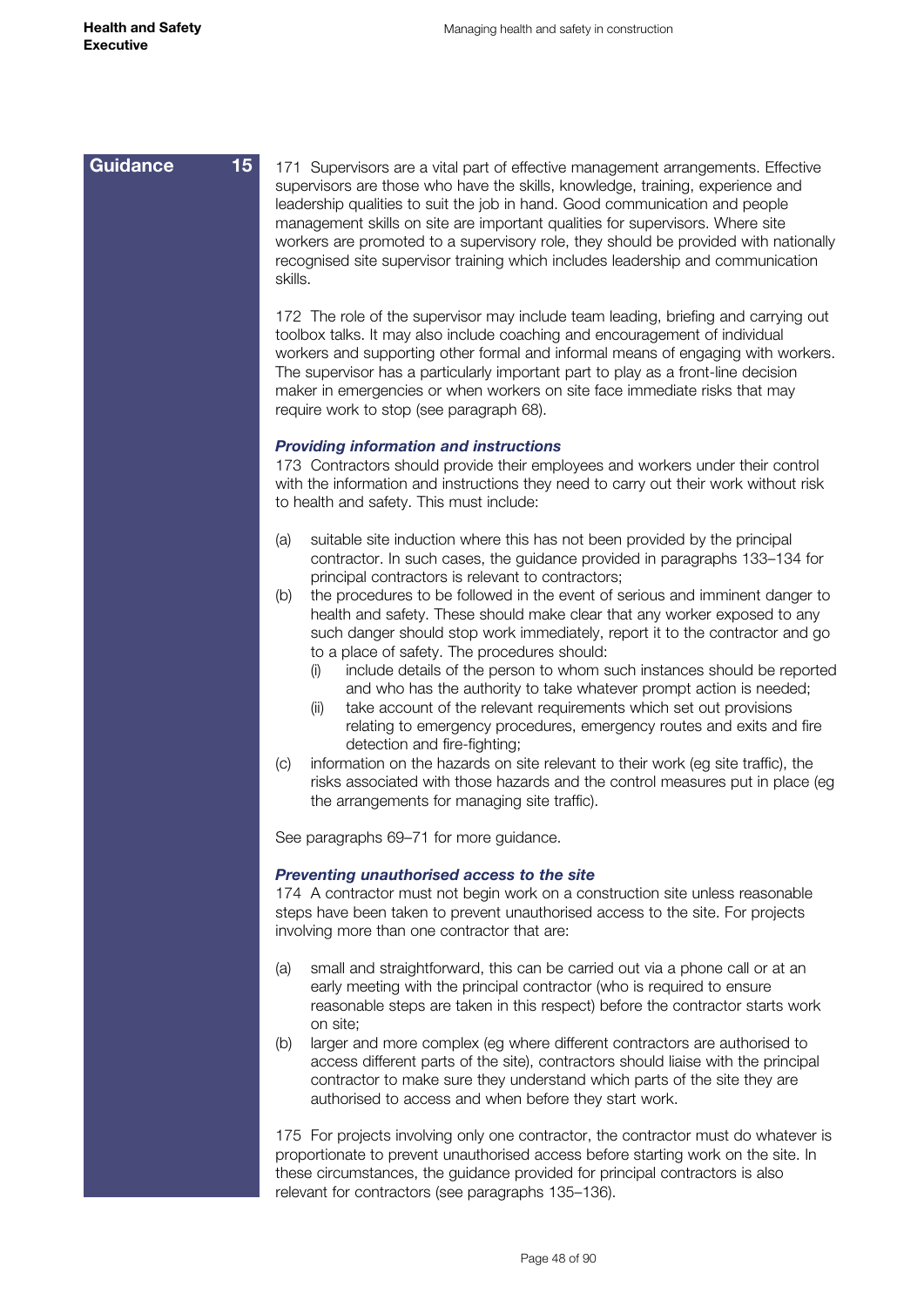| <b>Guidance</b> | 15 <sub>1</sub> | <b>Providing welfare facilities</b><br>176 Contractors are required to provide welfare facilities which meet the minimum<br>requirements set out in Schedule 2. This duty only extends to the provision of<br>welfare facilities for the contractor's own employees who are working on a<br>construction site or anyone else working under their control. Facilities must be<br>made available before any construction work starts and should be maintained until<br>the end of the project.                                                                                                      |
|-----------------|-----------------|---------------------------------------------------------------------------------------------------------------------------------------------------------------------------------------------------------------------------------------------------------------------------------------------------------------------------------------------------------------------------------------------------------------------------------------------------------------------------------------------------------------------------------------------------------------------------------------------------|
|                 |                 | 177 The duty is as far as is reasonably practicable, so contractors should do<br>whatever is proportionate in providing the welfare facilities set out in Schedule 2.<br>Guidance on what is proportionate in providing welfare facilities on construction<br>sites is contained in HSE's Construction Information Sheet, Provision of welfare<br>facilities during construction work. <sup>7</sup>                                                                                                                                                                                               |
|                 |                 | 178 On projects involving more than one contractor, meeting this duty will involve<br>discussing and agreeing with the principal contractor who has a similar duty to<br>provide welfare facilities (see paragraphs 137-138). For projects involving only one<br>contractor, the contractor themselves must ensure that suitable welfare facilities are<br>available.                                                                                                                                                                                                                             |
|                 |                 | <b>Working for domestic clients</b><br>179 A contractor's role when working on a project for a domestic client is no<br>different to their role when carrying out work for a commercial client. They must still<br>carry out the duties set out in regulations 8 and 15 in proportion to the risks<br>involved in the project. But, the effect of regulation 7 is to transfer the duties of the<br>domestic client to another dutyholder, including the contractor in certain<br>circumstances. See Appendix 6 for guidance on how this affects what contractors<br>must do on domestic projects. |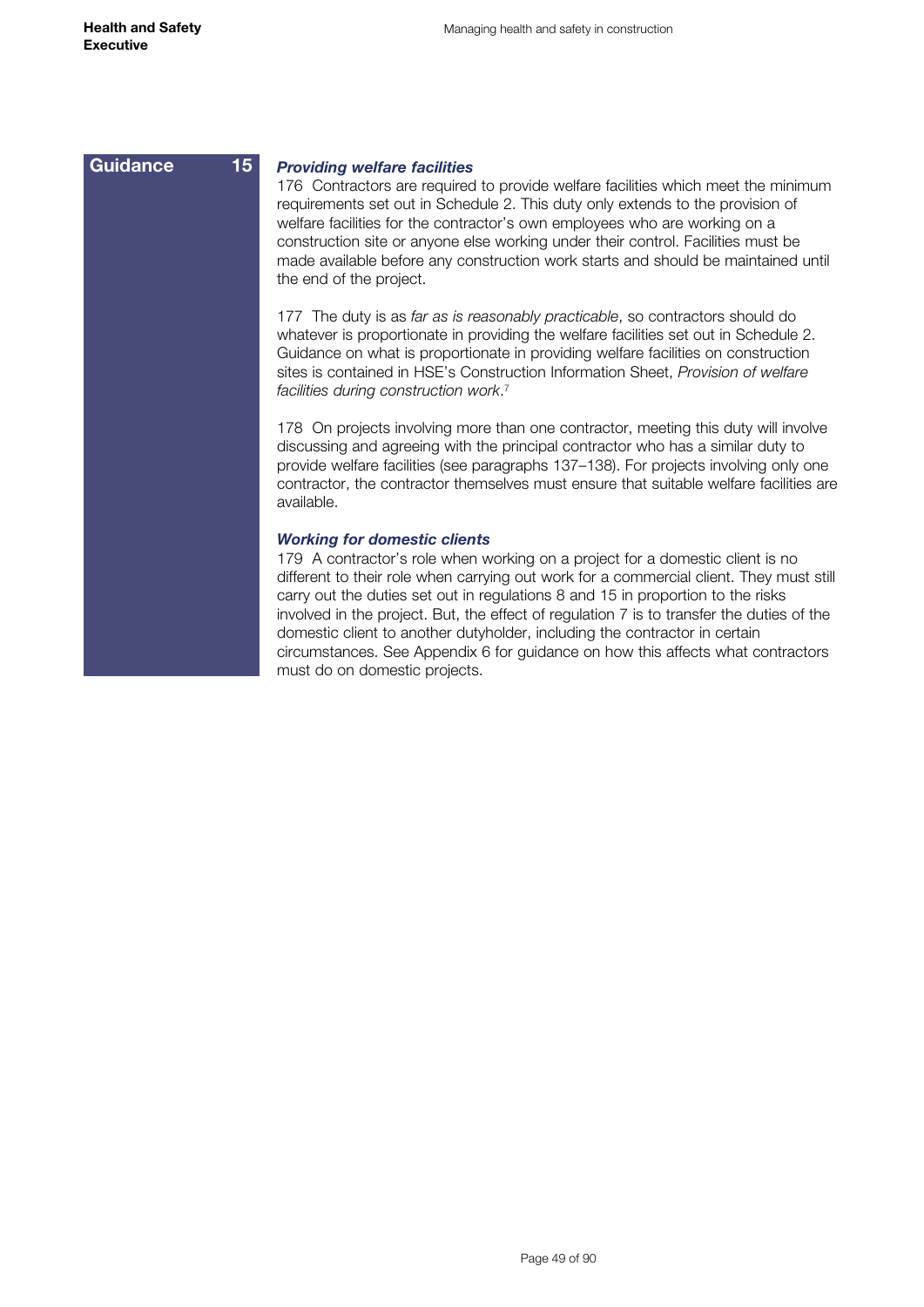### PART 4 General requirements for all construction sites

**Guidance** 

180 **Part 4** sets out a number of provisions that only relate to work carried out on the construction site. See HSE's construction web pages at [www.hse.gov.uk/construction](http://www.hse.gov.uk/construction) for guidance on these provisions.

# Regulation 16 Application of Part 4

| 16 |
|----|
|    |
|    |
|    |
|    |

*(1) This part applies only to a construction site.*

*(2) A contractor carrying out construction work must comply with the*  requirements of this Part so far as they affect the contractor or any worker under *the control of the contractor or relate to matters within the contractor's control.* 

*(3) A domestic client who controls the way in which any construction work is carried out by a person at work must comply with the requirements of this Part so far as they relate to matters within the client's control.* 

#### Regulation 17 Safe places of construction work

| <b>Regulation</b> | There must, so far as is reasonably practicable, be suitable and sufficient<br>safe access and egress from-                                                                                                                                                                               |
|-------------------|-------------------------------------------------------------------------------------------------------------------------------------------------------------------------------------------------------------------------------------------------------------------------------------------|
|                   | every construction site to every other place provided for the use of any<br>(a)<br>person whilst at work; and<br>every place construction work is being carried out to every other place to<br>(b)<br>which workers have access within a construction site.                               |
|                   | A construction site must be, so far as is reasonably practicable, made<br>(2)<br>and kept safe for, and without risks to, the health of any person at work there.                                                                                                                         |
|                   | Action must be taken to ensure, so far as is reasonably practicable, that<br>(3)<br>no person uses access to or egress from or gains access to any construction site<br>which does not comply with the requirements of paragraph (1) or (2).                                              |
|                   | A construction site must, so far as is reasonably practicable, have<br>(4)<br>sufficient working space and be arranged so that it is suitable for any person who is<br>working or who is likely to work there, taking account of any necessary work<br>equipment likely to be used there. |

## Regulation 18 Good order and site security

| <b>Regulation</b> | 18 |
|-------------------|----|
|                   |    |

*(1) Each part of a construction site must, so far as is reasonably practicable,*  be kept in good order and those parts in which construction work is being carried *out must be kept in a reasonable state of cleanliness.*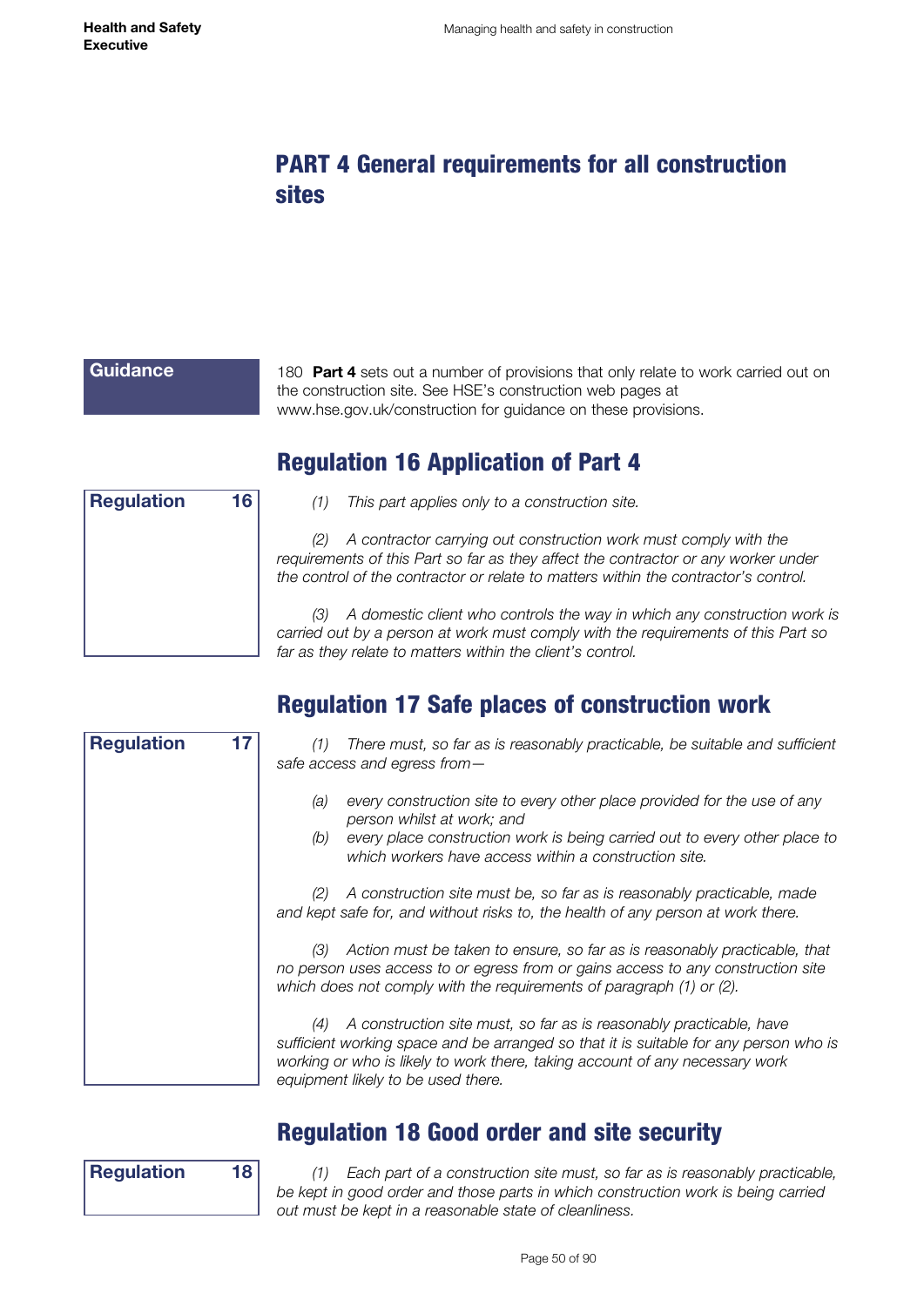| <b>Regulation</b> | 18 | Where necessary in the interests of health and safety, a construction site<br>(2)<br>must, so far as is reasonably practicable, and in accordance with the level of risk<br>posed, comply with either or both of the following- |
|-------------------|----|---------------------------------------------------------------------------------------------------------------------------------------------------------------------------------------------------------------------------------|
|                   |    | have its perimeter identified by suitable signs and be arranged so that its<br>(a)<br>extent is readily identifiable; or<br>be fenced off.<br>(b)                                                                               |
|                   |    | (3)<br>No timber or other material with projecting nails (or similar sharp object)<br>$must-$                                                                                                                                   |
|                   |    | be used in any construction work; or<br>(a)<br>be allowed to remain in any place,<br>(b)                                                                                                                                        |
|                   |    | if the nails (or similar sharp object) may be a source of danger to any person.                                                                                                                                                 |

# Regulation 19 Stability of structures

| <b>Regulation</b> | 19 | All practicable steps must be taken, where necessary to prevent danger<br>to any person, to ensure that any new or existing structure does not collapse if, due<br>to the carrying out of construction work, it $-$                      |
|-------------------|----|------------------------------------------------------------------------------------------------------------------------------------------------------------------------------------------------------------------------------------------|
|                   |    | may become unstable; or<br>(a)<br>is in a temporary state of weakness or instability.<br>(b)                                                                                                                                             |
|                   |    | Any buttress, temporary support or temporary structure must-<br>(2)                                                                                                                                                                      |
|                   |    | be of such design and installed and maintained so as to withstand any<br>(a)<br>foreseeable loads which may be imposed on it; and<br>only be used for the purposes for which it was designed, and installed<br>(b)<br>and is maintained. |
|                   |    | A structure must not be so loaded as to render it unsafe to any person.<br>(3)                                                                                                                                                           |

## Regulation 20 Demolition or dismantling

| <b>Regulation</b> | 20 |
|-------------------|----|
|                   |    |
|                   |    |
|                   |    |

*(1) The demolition or dismantling of a structure must be planned and carried out in such a manner as to prevent danger or, where it is not practicable to prevent it, to reduce danger to as low a level as is reasonably practicable.*

*(2) The arrangements for carrying out such demolition or dismantling must be recorded in writing before the demolition or dismantling work begins.*

#### Regulation 21 Explosives

**Regulation 21**

*(1) So far as is reasonably practicable, explosives must be stored, transported and used safely and securely.*

*(2) An explosive charge may be used or fired only if suitable and sufficient steps have been taken to ensure that no person is exposed to risk of injury from the explosion or from projected or flying material caused by the explosion.*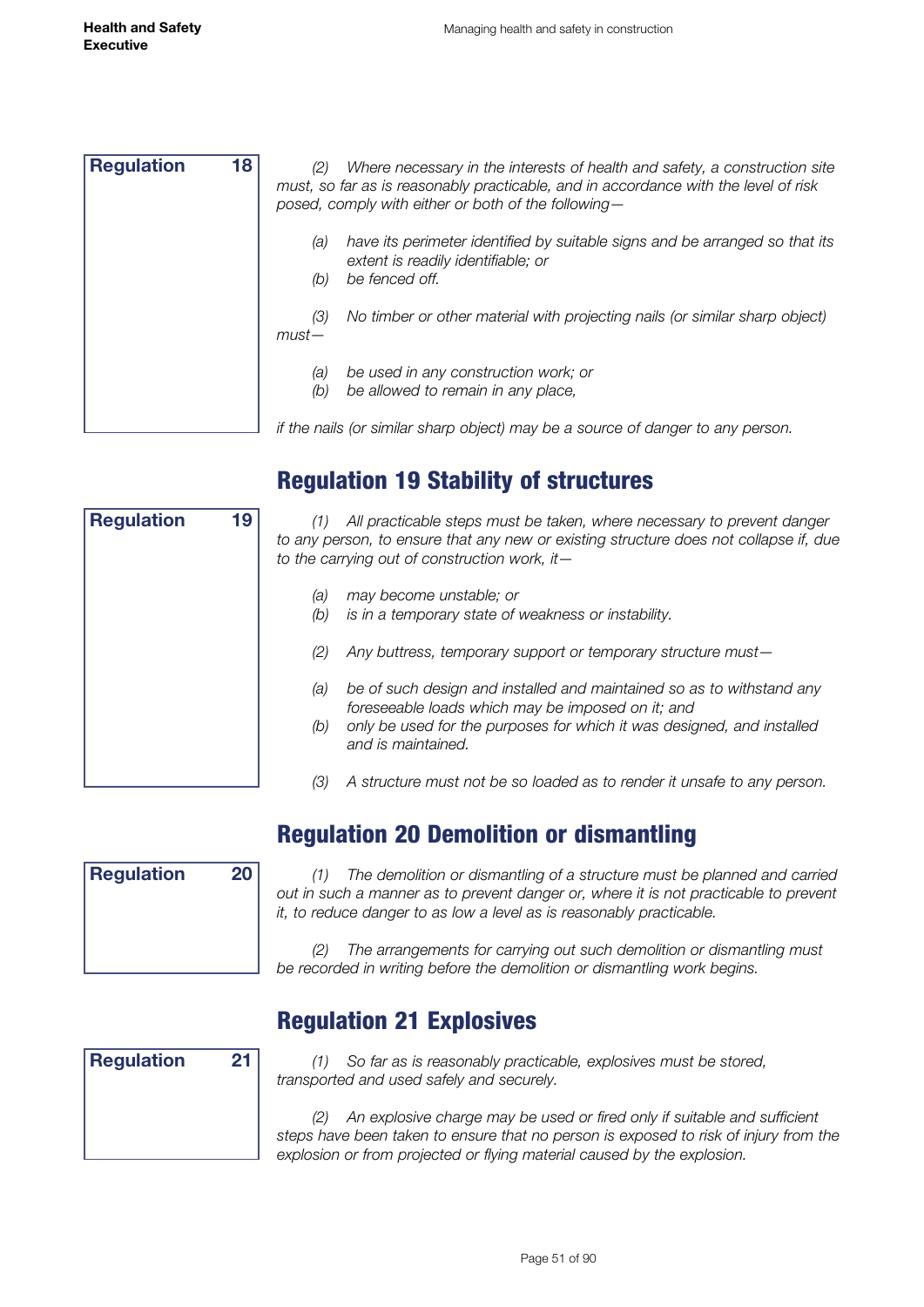**Regulation 23**

| <b>Regulation</b> | 22<br>All practicable steps must be taken to prevent danger to any person,<br>(1)<br>including, where necessary, the provision of supports or battering, to ensure that-                                                                                                                                                |
|-------------------|-------------------------------------------------------------------------------------------------------------------------------------------------------------------------------------------------------------------------------------------------------------------------------------------------------------------------|
|                   | no excavation or part of an excavation collapses;<br>(a)<br>no material forming the walls or roof of, or adjacent to, any excavation is<br>(b)<br>dislodged or falls; and                                                                                                                                               |
|                   | no person is buried or trapped in an excavation by material which is<br>(C)<br>dislodged or falls.                                                                                                                                                                                                                      |
|                   | Suitable and sufficient steps must be taken to prevent any person, work<br>(2)<br>equipment, or any accumulation of material from falling into any excavation.                                                                                                                                                          |
|                   | Suitable and sufficient steps must be taken, where necessary, to prevent<br>(3)<br>any part of an excavation or ground adjacent to it from being overloaded by work<br>equipment or material.                                                                                                                           |
|                   | Construction work must not be carried out in an excavation where any<br>(4)<br>supports or battering have been provided in accordance with paragraph (1)<br>$unless -$                                                                                                                                                  |
|                   | the excavation and any work equipment and materials which may affect<br>(a)<br>its safety have been inspected by a competent person-<br>at the start of the shift in which the work is to be carried out;<br>(i)<br>after any event likely to have affected the strength or stability of the<br>(ii)<br>excavation; and |
|                   | after any material unintentionally falls or is dislodged; and<br>(iii)<br>the person who carried out the inspection is satisfied that construction<br>(b)<br>work can be safely carried out there.                                                                                                                      |
|                   | Where the person carrying out an inspection has informs the person on<br>(5)<br>whose bobelf the ineppetien is corried out of any motter shout which they are not                                                                                                                                                       |

### Regulation 22 Excavations

*whose behalf the inspection is carried out of any matter about which they are not satisfied (under regulation 24(1)), construction work must not be carried out in the excavation until the matter has been satisfactorily remedied.*

## Regulation 23 Cofferdams and caissons

- *(1) A cofferdam or caisson must be—*
- *(a) of suitable design and construction;*
- *(b) appropriately equipped so that workers can gain shelter or escape if water or materials enter it; and*
- *(c) properly maintained.*

*(2) A cofferdam or caisson must not be used to carry out construction work unless—*

- *(a) the cofferdam or caisson and any work equipment and materials which may affect its safety have been inspected by a competent person—*
	- *(i) at the start of the shift in which the work is to be carried out; and*
		- *(ii) after any event likely to have affected the strength or stability of the cofferdam or caisson; and*
- *(b) the person who carried out the inspection is satisfied that construction work can be safely carried out there.*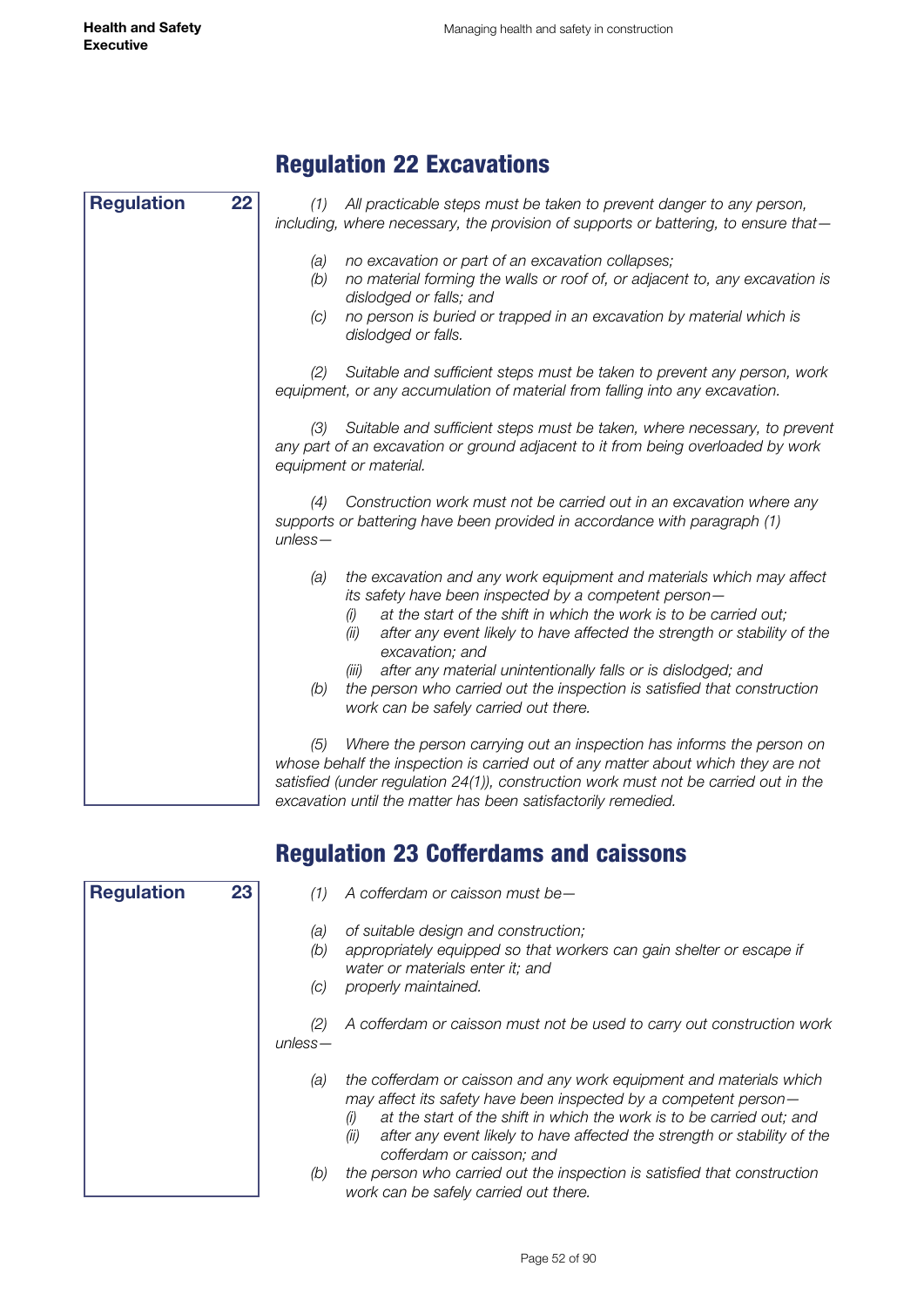**Regulation 23**

*(3) Where the person carrying out an inspection informs the person on*  whose behalf the inspection is carried out of any matter about which they are not *satisfied (under regulation 24(1)), construction work must not be carried out in the cofferdam or caisson until the matter has been satisfactorily remedied.*

# Regulation 24 Reports of inspections

| 24<br><b>Regulation</b> | (1) Where a person who carries out an inspection under regulation 22 or 23                                                                                                                                                                                           |
|-------------------------|----------------------------------------------------------------------------------------------------------------------------------------------------------------------------------------------------------------------------------------------------------------------|
|                         | is not satisfied that construction work can be carried out safely at the place                                                                                                                                                                                       |
|                         | inspected, that person must-                                                                                                                                                                                                                                         |
|                         | inform the person on whose behalf the inspection was carried out, before<br>(a)<br>the end of the shift within which the inspection is completed, of the<br>matters that could give rise to a risk to the safety of any person; and                                  |
|                         | (b)<br>prepare a report which must include-                                                                                                                                                                                                                          |
|                         | the name and address of the person on whose behalf the<br>(i)<br>inspection was carried out;                                                                                                                                                                         |
|                         | the location of the place of construction work inspected;<br>(ii)<br>a description of the place of construction work or part of that place<br>(iii)                                                                                                                  |
|                         | inspected (including any work equipment and materials);<br>the date and time of the inspection;<br>(iv)                                                                                                                                                              |
|                         | details of any matter identified that could give rise to a risk to the<br>(V)<br>safety of any person;                                                                                                                                                               |
|                         | details of any action taken as a result of any matter identified in<br>(Vi)<br>sub-paragraph (v);                                                                                                                                                                    |
|                         | (vii) details of any further action considered necessary; and                                                                                                                                                                                                        |
|                         | (viii) the name and position of the person making the report; and                                                                                                                                                                                                    |
|                         | (C)<br>provide the report, or a copy of it, to the person on whose behalf the<br>inspection was carried out, within 24 hours of completing the inspection<br>to which the report relates.                                                                            |
|                         | Where the person who carries out an inspection works under the control<br>(2)<br>of another (whether as an employee or otherwise) the person in control must<br>ensure the person who carries out the inspection complies with the requirements of<br>paragraph (1). |
|                         | (3)<br>The person on whose behalf the inspection was carried out must-                                                                                                                                                                                               |
|                         | (a)<br>keep the report or a copy of it available for inspection by an inspector for<br>the Executive-                                                                                                                                                                |
|                         | (i)<br>at the site where the inspection was carried out until the<br>construction work is completed; and                                                                                                                                                             |
|                         | after that for 3 months; and<br>(ii)<br>send to the inspector such extracts from or copies of it as the inspector<br>(b)                                                                                                                                             |
|                         | may from time to time require.                                                                                                                                                                                                                                       |
|                         | This regulation does not require the preparation of more than one report<br>(4)                                                                                                                                                                                      |
|                         | where more than one inspection is carried out under regulation $22(4)(a)(i)$ or                                                                                                                                                                                      |
|                         | 23(2)(a)(i) within a 7 day period.                                                                                                                                                                                                                                   |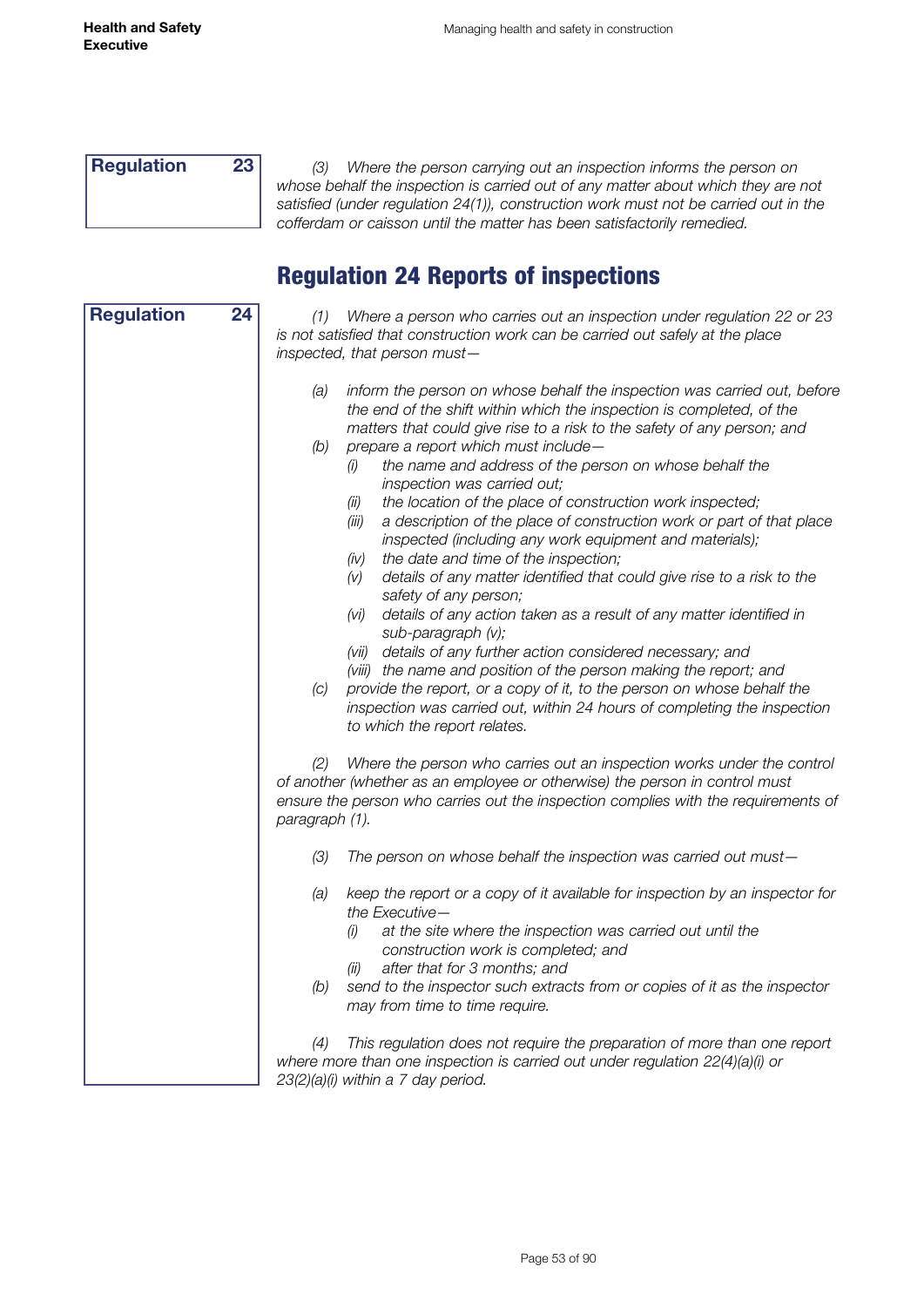#### Regulation 25 Energy distribution installations

| <b>Regulation</b> | $25\,$ | Where necessary to prevent danger, energy distribution installations must<br>be suitably located, periodically checked and clearly indicated.                                                                                                                                                                                                        |
|-------------------|--------|------------------------------------------------------------------------------------------------------------------------------------------------------------------------------------------------------------------------------------------------------------------------------------------------------------------------------------------------------|
|                   |        | Where there is a risk to construction work from overhead electric power<br>(2)<br>$cables-$                                                                                                                                                                                                                                                          |
|                   |        | they must be directed away from the area of risk; or<br>(a)<br>the power must be isolated and, where necessary, earthed.<br>(b)                                                                                                                                                                                                                      |
|                   |        | if it is not reasonably practicable to comply with paragraph $(2)(a)$ or $(b)$ ,<br>(3)<br>suitable warning notices must be provided together with one or more of the<br>following—                                                                                                                                                                  |
|                   |        | barriers suitable for excluding work equipment which is not needed;<br>(a)<br>suspended protections where vehicles need to pass beneath the cables;<br>(b)<br><b>or</b>                                                                                                                                                                              |
|                   |        | measures providing an equivalent level of safety.<br>(C)                                                                                                                                                                                                                                                                                             |
|                   |        | Construction work which is liable to create a risk to health or safety from<br>(4)<br>an underground service, or from damage to or disturbance of it, must not be<br>carried out unless suitable and sufficient steps (including any steps required by this<br>regulation) have been taken to prevent the risk, so far as is reasonably practicable. |

# Regulation 26 Prevention of drowning

| <b>Regulation</b> | 26 | Where, in the course of construction work, a person is at risk of falling<br>into water or other liquid with a risk of drowning, suitable and sufficient steps must<br>be taken to $-$                                                                                                                                |
|-------------------|----|-----------------------------------------------------------------------------------------------------------------------------------------------------------------------------------------------------------------------------------------------------------------------------------------------------------------------|
|                   |    | prevent, so far as is reasonably practicable, the person falling;<br>(a)<br>minimise the risk of drowning in the event of a fall; and<br>(b)<br>ensure that suitable rescue equipment is provided, maintained and, when<br>(C)<br>necessary, used so that a person may be promptly rescued in the event<br>of a fall. |
|                   |    | Suitable and sufficient steps must be taken to ensure the safe transport<br>of any person conveyed by water to or from a place of work.                                                                                                                                                                               |
|                   |    | Any vessel used to convey any person by water to or from a place of<br>(3)<br>work must not be overcrowded or overloaded.                                                                                                                                                                                             |

# Regulation 27 Traffic routes

| <b>Regulation</b> | 27 |
|-------------------|----|
|                   |    |
|                   |    |
|                   |    |
|                   |    |

*(1) A construction site must be organised in such a way that, so far as is reasonably practicable, pedestrians and vehicles can move without risks to health or safety.*

*(2) Traffic routes must be suitable for the persons or vehicles using them, sufficient in number, in suitable positions and of sufficient size.*

*(3) A traffic route does not satisfy paragraph (2) unless suitable and sufficient steps are taken to ensure that—*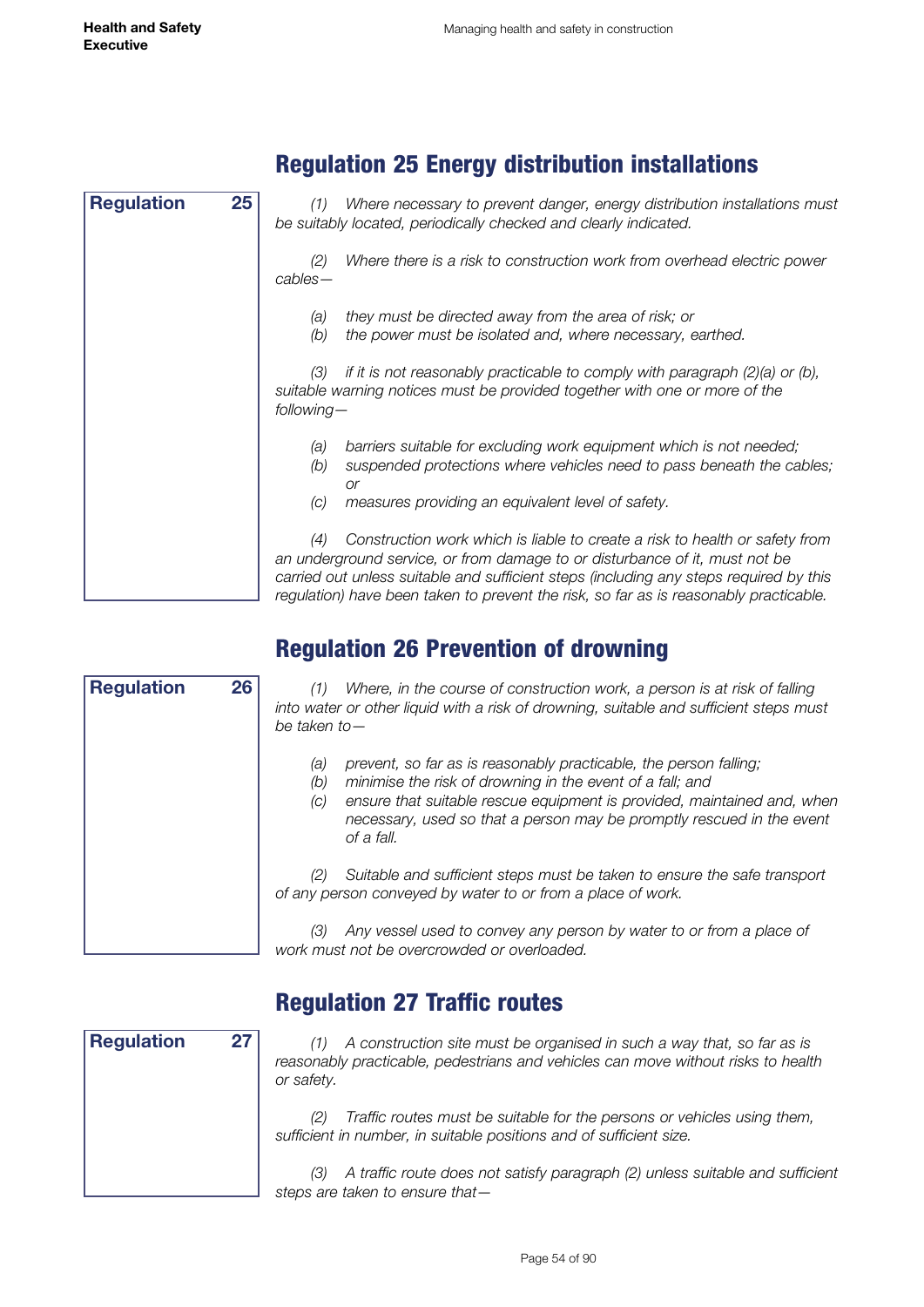| <b>Regulation</b> | 27 | (a)               | pedestrians or vehicles may use it without causing danger to the health                                                                                                                                                                                                                                                                           |
|-------------------|----|-------------------|---------------------------------------------------------------------------------------------------------------------------------------------------------------------------------------------------------------------------------------------------------------------------------------------------------------------------------------------------|
|                   |    |                   | or safety of persons near it;                                                                                                                                                                                                                                                                                                                     |
|                   |    | (b)               | any door or gate for pedestrians which leads onto a traffic route is<br>sufficiently separated from that traffic route to enable pedestrians to see<br>any approaching vehicle or plant from a place of safety;                                                                                                                                   |
|                   |    | (C)               | there is sufficient separation between vehicles and pedestrians to ensure<br>safety or, where this is not reasonably practicable -<br>other means for the protection of pedestrians are provided, and<br>(i)<br>effective arrangements are used for warning any person liable to be<br>(ii)<br>crushed or trapped by any vehicle of its approach; |
|                   |    | (d)               | any loading bay has at least one exit for the exclusive use of pedestrians;<br>and                                                                                                                                                                                                                                                                |
|                   |    | (e)               | where it is unsafe for pedestrians to use a gate intended primarily for<br>vehicles, at least one door for pedestrians is provided in the immediate<br>vicinity of the gate, is clearly marked and is kept free from obstruction.                                                                                                                 |
|                   |    | (4)               | Each traffic route must be-                                                                                                                                                                                                                                                                                                                       |
|                   |    | (a)<br>(b)<br>(c) | indicated by suitable signs where necessary for reasons of health or safety;<br>regularly checked; and<br>properly maintained.                                                                                                                                                                                                                    |
|                   |    | (5)               | No vehicle is to be driven on a traffic route unless, so far as is reasonably<br>practicable, that traffic route is free from obstruction and permits sufficient clearance.                                                                                                                                                                       |

# Regulation 28 Vehicles

| <b>Regulation</b> | 28 | Suitable and sufficient steps must be taken to prevent or control the<br>(1)<br>unintended movement of any vehicle.                                                                                                                                                 |
|-------------------|----|---------------------------------------------------------------------------------------------------------------------------------------------------------------------------------------------------------------------------------------------------------------------|
|                   |    | Where a person may be endangered by the movement of a vehicle,<br>(2)<br>suitable and sufficient steps to give warning to any person who is liable to be at risk<br>from the movement of the vehicle must be taken by either or both-                               |
|                   |    | the driver or operator of the vehicle, or<br>(a)<br>where another person is directing the driver or operator because, due to<br>(b)<br>the nature of the vehicle or task, the driver or operator does not have full<br>visibility, the person providing directions. |
|                   |    | A vehicle being used for the purposes of construction work must, when<br>(3)<br>being driven, operated or towed be-                                                                                                                                                 |
|                   |    | driven, operated or towed in such a manner as is safe in the<br>(a)<br>circumstances; and<br>loaded in such a way that it can be driven, operated or towed safely.<br>(b)                                                                                           |
|                   |    | A person must not ride, or be required or permitted to ride, on any<br>(4)<br>vehicle being used for the purposes of construction work otherwise than in a safe<br>place in that vehicle provided for that purpose.                                                 |
|                   |    | A person must not remain, or be required or permitted to remain, on any<br>(5)<br>vehicle during the loading or unloading of any loose material unless a safe place of<br>work is provided and maintained for that person.                                          |
|                   |    | Suitable and sufficient measures must be taken to prevent a vehicle from<br>(6)<br>falling into any excavation or pit, or into water, or overrunning the edge of any<br>embankment or earthwork.                                                                    |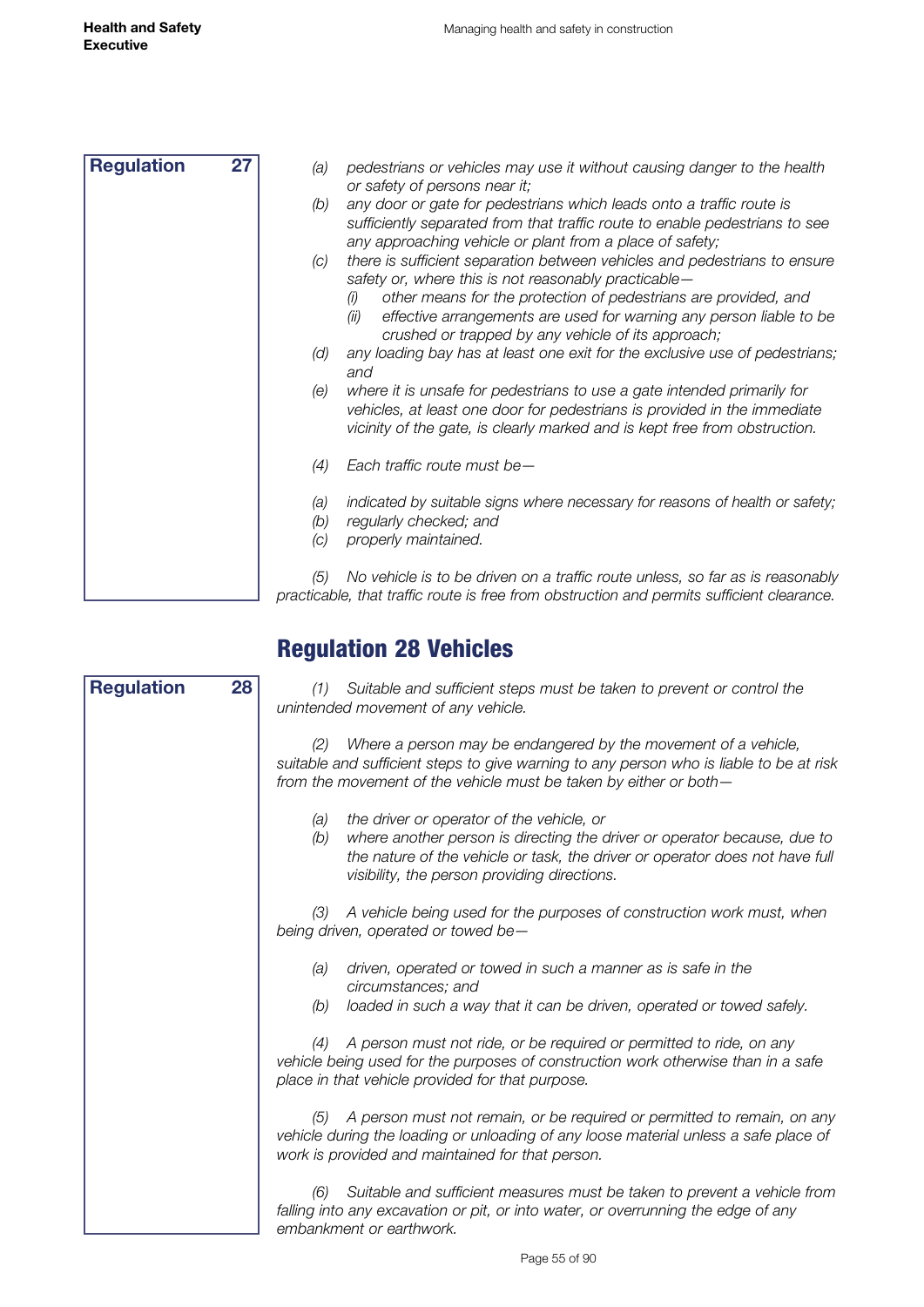# Regulation 29 Prevention of risk from fire, flooding or asphyxiation

| 29 |
|----|
|    |
|    |
|    |
|    |

**Regulation 31**

*(1) Suitable and sufficient steps must be taken to prevent, so far as is*  reasonably practicable, the risk of injury to a person during the carrying out of *construction work arising from—*

- *(a) fire or explosion;*
- *(b) flooding; or*
- *(c) any substance liable to cause asphyxiation.*

#### Regulation 30 Emergency procedures

| <b>Regulation</b> | 30 | Where necessary in the interests of the health or safety of a person on a<br>(1)<br>construction site, suitable and sufficient arrangements for dealing with any<br>foreseeable emergency must be made and, where necessary, implemented, and<br>those arrangements must include procedures for any necessary evacuation of the<br>site or any part of it.                                                                                              |
|-------------------|----|---------------------------------------------------------------------------------------------------------------------------------------------------------------------------------------------------------------------------------------------------------------------------------------------------------------------------------------------------------------------------------------------------------------------------------------------------------|
|                   |    | In making arrangements under paragraph (1), account must be taken<br>(2)<br>$of-$                                                                                                                                                                                                                                                                                                                                                                       |
|                   |    | the type of work for which the construction site is being used;<br>(a)<br>the characteristics and size of the construction site and the number and<br>(b)<br>location of places of work on that site;<br>the work equipment being used;<br>(C)<br>the number of persons likely to be present on the site at any one time; and<br>(d)<br>the physical and chemical properties of any substances or materials on,<br>(e)<br>or likely to be on, the site. |
|                   |    | Where arrangements are made under paragraph (1), suitable and<br>(3)<br>sufficient steps must be taken to ensure that-                                                                                                                                                                                                                                                                                                                                  |
|                   |    | each person to whom the arrangements extend is familiar with those<br>(a)<br>arrangements; and<br>the arrangements are tested by being put into effect at suitable intervals.<br>(b)                                                                                                                                                                                                                                                                    |

#### Regulation 31 Emergency routes and exits

*(1) Where necessary in the interests of the health or safety of a person on a construction site, a sufficient number of suitable emergency routes and exits must*  be provided to enable any person to reach a place of safety quickly in the event of *danger.*

*(2) The matters in regulation 30(2) must be taken into account when making provision under paragraph (1).*

*(3) An emergency route or exit must lead as directly as possible to an identified safe area.*

*(4) An emergency route or exit and any traffic route giving access to it must be kept clear and free from obstruction and, where necessary, provided with emergency lighting so that it may be used at any time.*

*(5) Each emergency route or exit must be indicated by suitable signs.*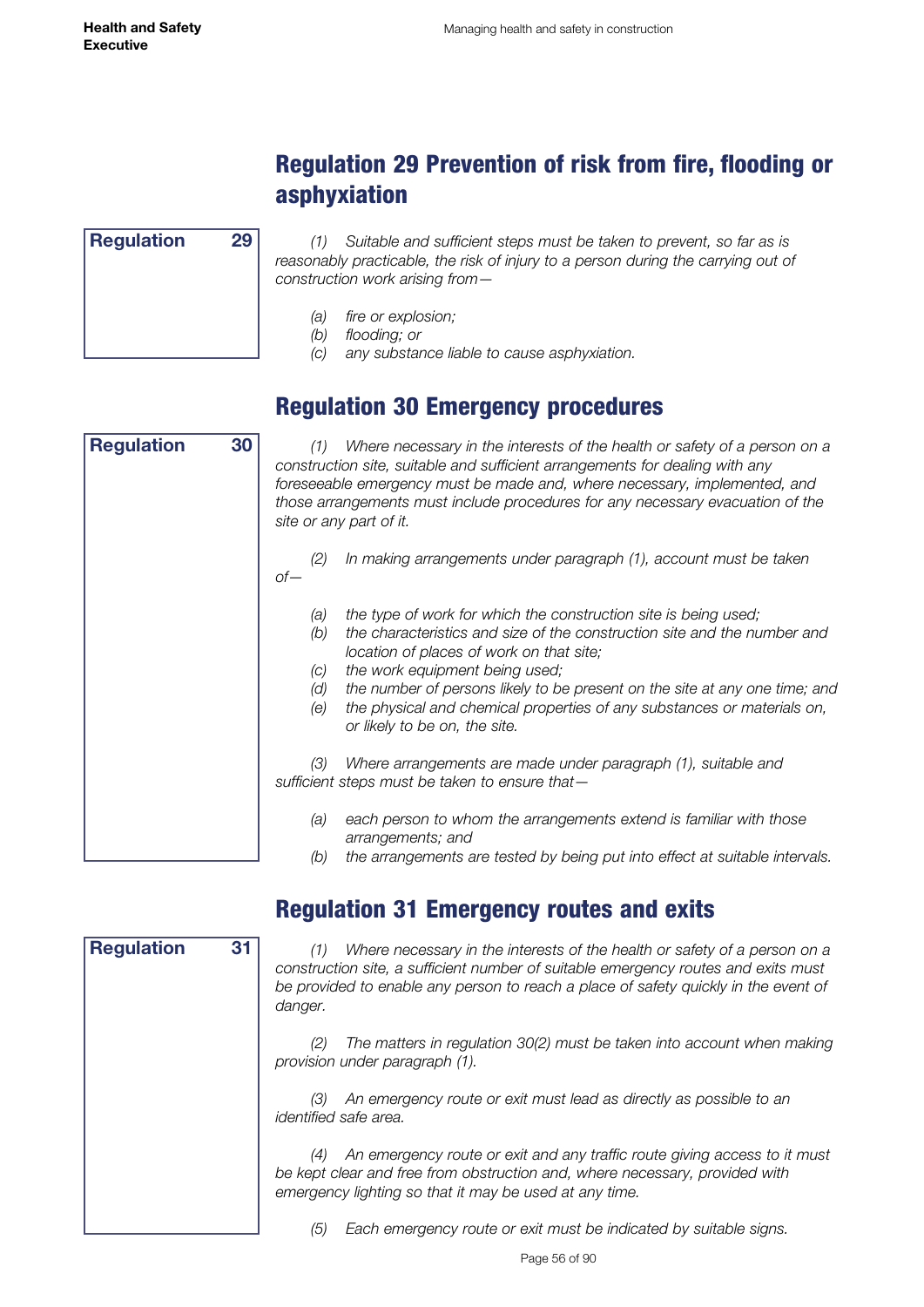Regulation 32 Fire detection and fire-fighting

| <b>Regulation</b> | 32 <sub>1</sub> | Where necessary in the interests of the health or safety of a person on a<br>(1)<br>construction site, suitable and sufficient fire-fighting equipment and fire detection<br>and alarm systems must be provided and located in suitable places. |
|-------------------|-----------------|-------------------------------------------------------------------------------------------------------------------------------------------------------------------------------------------------------------------------------------------------|
|                   |                 | The matters in regulation 30(2) must be taken into account when making<br>(2)<br>provision under paragraph (1).                                                                                                                                 |
|                   |                 | Fire-fighting equipment or fire detection and alarm systems must be<br>(3)<br>examined and tested at suitable intervals and properly maintained.                                                                                                |
|                   |                 | Fire-fighting equipment which is not designed to come into use<br>(4)<br>automatically must be easily accessible.                                                                                                                               |
|                   |                 | Each person at work on a construction site must, so far as is reasonably<br>(5)<br>practicable, be instructed in the correct use of fire-fighting equipment which it may<br>be necessary for the person to use.                                 |
|                   |                 | Where a work activity may give rise to a particular risk of fire, a person<br>(6)<br>must not carry out work unless suitably instructed.                                                                                                        |
|                   |                 |                                                                                                                                                                                                                                                 |

*(7) Fire-fighting equipment must be indicated by suitable signs.*

# Regulation 33 Fresh air

**Regulation 33**

*(1) Suitable and sufficient steps must be taken to ensure, so far as is reasonably practicable, that each construction site, or approach to a construction site, has sufficient fresh or purified air to ensure that the site or approach is safe and without risks to health or safety.*

*(2) Any plant used for the purpose of complying with paragraph (1) must, where necessary for reasons of health and safety, include an effective device to give visible or audible warning of any failure of the plant.*

| Regulation | 34 |
|------------|----|
|            |    |
|            |    |
|            |    |
|            |    |

Regulation 34 Temperature and weather protection

*(1) Suitable and sufficient steps must be taken to ensure, so far as reasonably practicable, that during working hours the temperature at a construction site that is indoors is reasonable having regard to the purpose for which that place is used.*

*(2) Where necessary to ensure the health or safety of persons at work on a construction site that is outdoors, the construction site must, so far as is reasonably practicable, be arranged to provide protection from adverse weather, having regard to—*

- *(a) the purpose for which the site is used; and*
- *(b) any protective clothing or work equipment provided for the use of any person at work there.*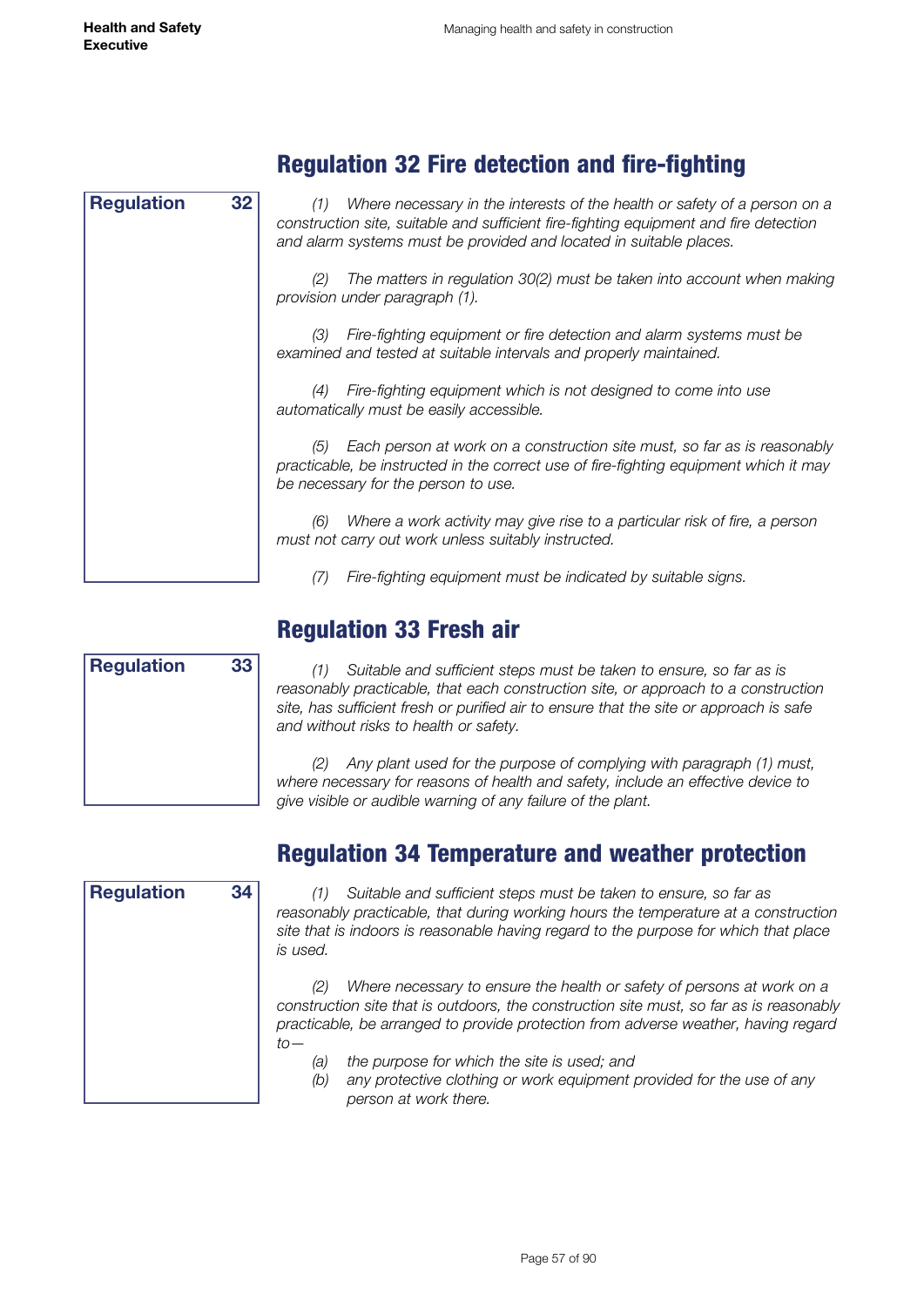#### Regulation 35 Lighting

**Regulation 35**

*(1) Each construction site and approach and traffic route to that site must be provided with suitable and sufficient lighting, which must be, so far as is reasonably practicable, by natural light.*

*(2) The colour of any artificial lighting provided must not adversely affect or change the perception of any sign or signal provided for the purposes of health or safety.*

*(3) Suitable and sufficient secondary lighting must be provided in any place where there would be a risk to the health or safety of a person in the event of the failure of primary artificial lighting.*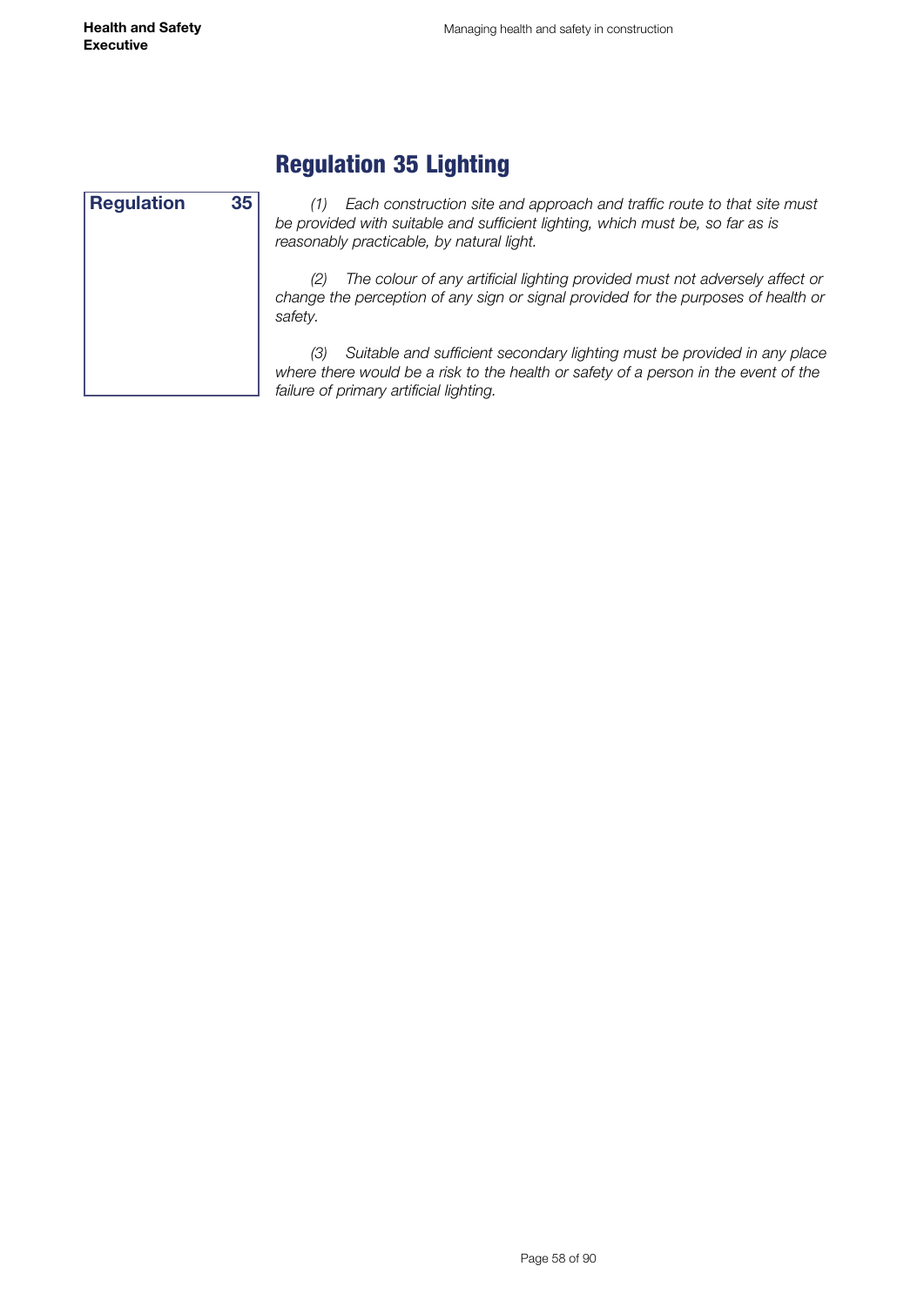### PART 5 General

| <b>Regulation</b> | 36 |
|-------------------|----|
|                   |    |
|                   |    |
|                   |    |
|                   |    |

*The enforcing authority for regulations 30 and 31 (so far as those regulations relate to fire) and regulation 32, in respect of a construction site which is contained within or forms part of premises occupied by persons other than those carrying out construction work, or any activity related to this work, is—*

Regulation 36 Enforcement in respect of fire

- *(a) in England and Wales the enforcing authority within the meaning of article 25 of the Regulatory Reform (Fire Safety) Order 2005 in respect of premises to which that Order applies; or*
- *(b) in Scotland the enforcing authority within the meaning of section 61 of the Fire (Scotland) Act 2005 in respect of premises to which Part 3 of that Act applies.*

## Regulation 37 Transitional and saving provisions

| <b>Regulation</b> | 37 | Schedule 4, which makes transitional and saving provisions, has effect.                                                                                                                                                                                                                                                                                                                                                                                              |
|-------------------|----|----------------------------------------------------------------------------------------------------------------------------------------------------------------------------------------------------------------------------------------------------------------------------------------------------------------------------------------------------------------------------------------------------------------------------------------------------------------------|
| <b>Guidance</b>   | 37 | 181 The provisions in Schedule 4 recognise that there will be projects that start<br>before CDM 2015 comes into force on 6 April 2015 and continue beyond that date.<br>For these projects, the following transitional arrangements apply.                                                                                                                                                                                                                           |
|                   |    | <b>Appointments</b>                                                                                                                                                                                                                                                                                                                                                                                                                                                  |
|                   |    | 182 Under CDM 2007, a client was required to appoint a CDM co-ordinator to<br>provide advice and assistance to the client; to make arrangements for the<br>coordination and implementation of health and safety measures during the pre-<br>construction phase and to identify and collect the pre-construction information.<br>CDM 2015 removes this role and replaces it with the principal designer role.                                                         |
|                   |    | 183 Schedule 4 provides transitional arrangements for projects which span 6 April<br>2015. For projects involving more than one contractor which started before 6 April<br>2015, where by that date the client has not appointed a CDM co-ordinator, the<br>client:                                                                                                                                                                                                  |
|                   |    | must appoint a principal designer, as soon as practicable, if the construction<br>(a)<br>phase has not started;                                                                                                                                                                                                                                                                                                                                                      |
|                   |    | is <b>not required</b> to appoint a principal designer if the construction phase has<br>(b)<br>started, but may do so if they wish. If they choose not to appoint a principal<br>designer, the principal contractor takes on the responsibility for the health and<br>safety file (see Appendix 4). In these circumstances, any designer involved<br>with the project should provide information about any residual risks in designs<br>to the principal contractor. |
|                   |    | Where on 6 April 2015 the client has appointed a CDM co-ordinator, they must<br>appoint a principal designer within six months - ie by 6 October 2015.                                                                                                                                                                                                                                                                                                               |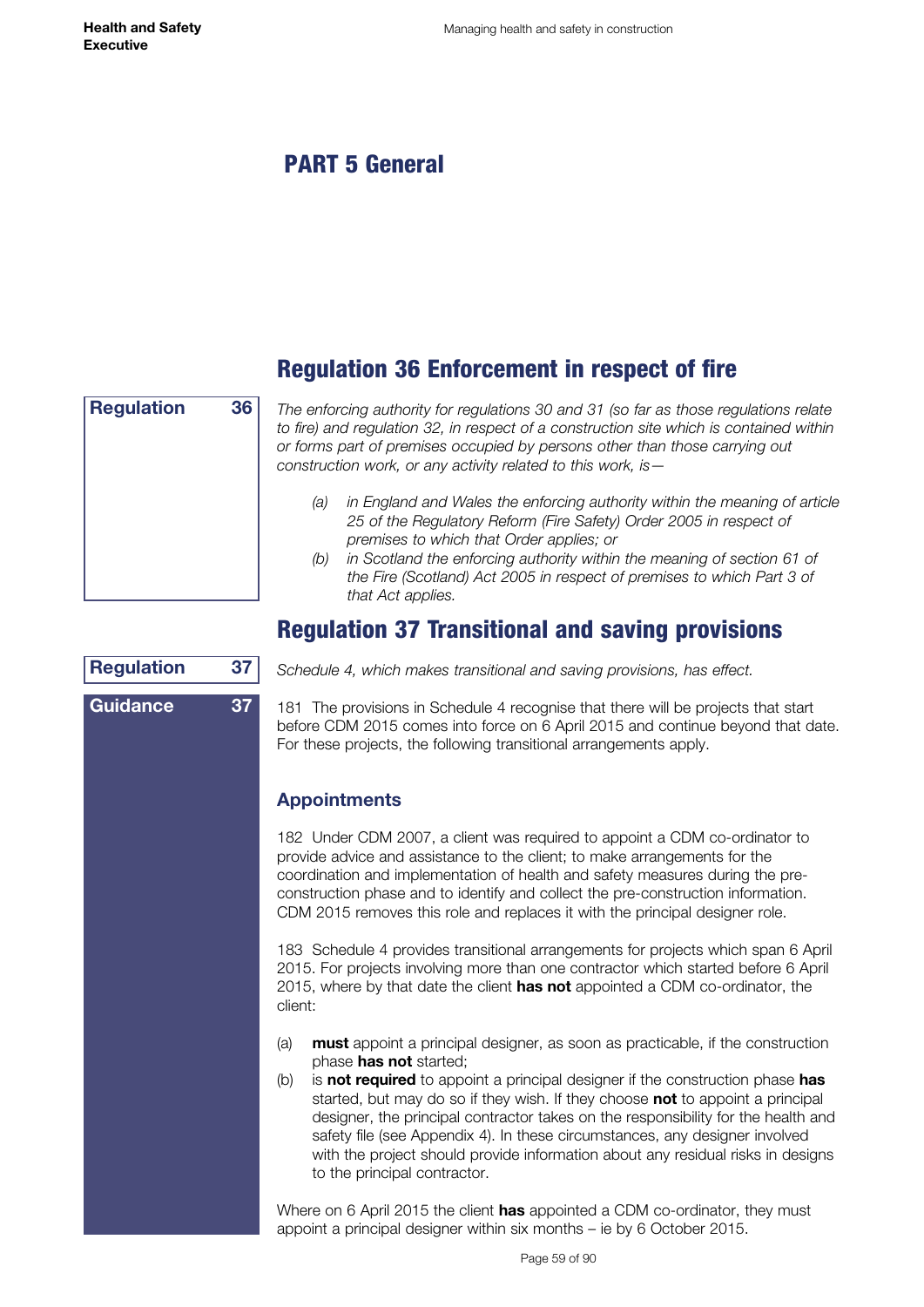| <b>Guidance</b> | 37  | 184 The CDM co-ordinator must then comply with the duties listed in paragraph 5<br>of Schedule 4 for the duration of their appointment. These duties broadly reflect the<br>duties of a CDM co-ordinator under CDM 2007, but also reflect the arrangements<br>under CDM 2015 relating to the construction phase plan (see Appendix 3) and the<br>health and safety file (see Appendix 4). |
|-----------------|-----|-------------------------------------------------------------------------------------------------------------------------------------------------------------------------------------------------------------------------------------------------------------------------------------------------------------------------------------------------------------------------------------------|
|                 |     | 185 During the transitional period, CDM co-ordinators do not have to satisfy the<br>criteria for a principal designer under regulation $5(1)(a)$ that they should be a<br>designer with control over the pre-construction phase of the project, nor do they<br>have to comply with the principal designer duties under regulation 11.                                                     |
|                 |     | <b>Other transitional provisions</b>                                                                                                                                                                                                                                                                                                                                                      |
|                 |     | 186 These are as follows:                                                                                                                                                                                                                                                                                                                                                                 |
|                 | (a) | any pre-construction information, construction phase plan or health and safety<br>file provided in accordance with the requirements of CDM 2007 are<br>recognised as meeting the requirements of the equivalent provisions in<br>CDM 2015;                                                                                                                                                |
|                 | (b) | notification of a project in accordance with CDM 2007 is recognised as a<br>notification for the purposes of CDM 2015; and                                                                                                                                                                                                                                                                |
|                 | (c) | a principal contractor appointed under CDM 2007 will be considered to be a<br>principal contractor for the purposes of CDM 2015.                                                                                                                                                                                                                                                          |

# Regulation 38 Revocation and consequential amendments

| <b>Regulation</b> | 38 |
|-------------------|----|
|                   |    |

**Regulation 39**

- *(1) The 2007 Regulations are revoked.*
- *(2) The amendments in Schedule 5 have effect.*

#### Regulation 39 Review

- *(1) The Secretary of State must from time to time—*
- *(a) carry out a review of regulations 1 to 36;*
- *(b) set out the conclusions of the review in a report; and*
- *(c) publish the report.*

*(2) In carrying out the review the Secretary of State must, so far as is reasonable, have regard to how Council Directive 92/57/EEC on the implementation of minimum safety and health requirements at temporary or mobile construction sites (which is implemented by means of regulations 1 to 36), is implemented in other Member States.*

- *(3) The report must in particular—*
- *(a) set out the objectives intended to be achieved by the regulatory system established by those regulations;*
- *(b) assess the extent to which those objectives are achieved; and*
- *(c) assess whether those objectives remain appropriate and, if so, the extent to which they could be achieved with a system that imposes less regulation.*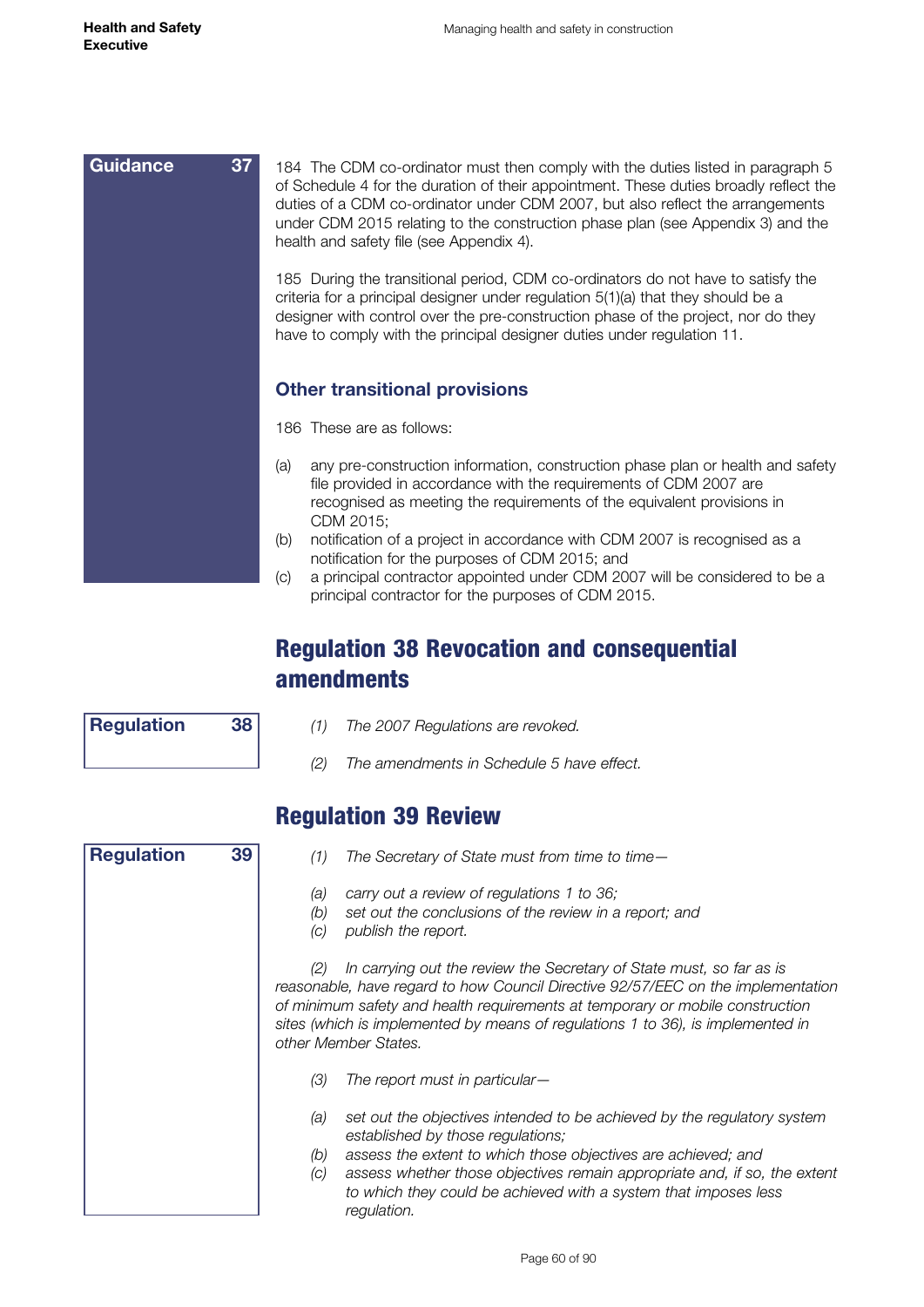**Regulation 39**

*(4) The first report under this regulation must be published before the end of the period of five years beginning with the day on which these Regulations come into force.*

*(5) Reports under this regulation are afterwards to be published at intervals not exceeding five years.*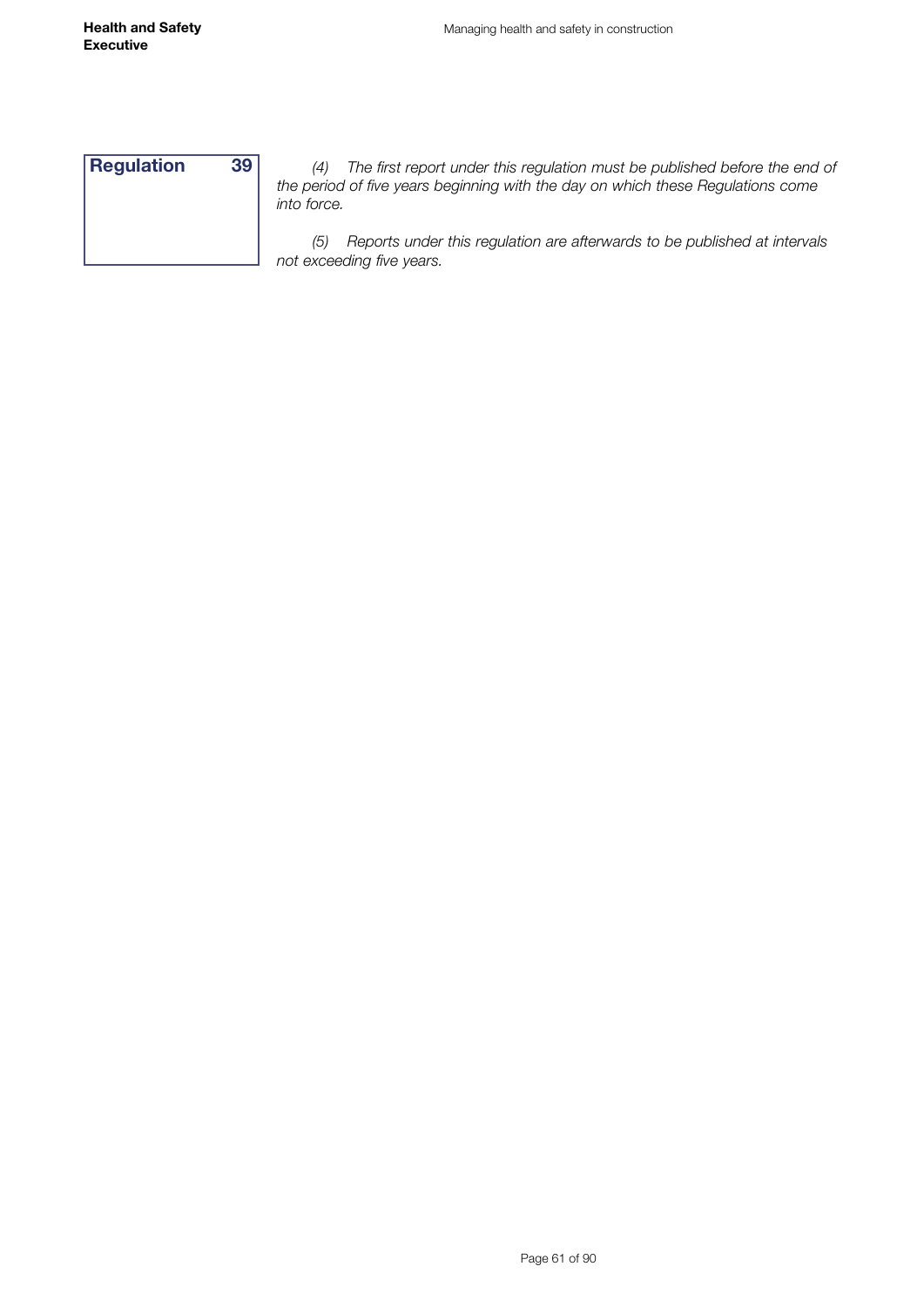# SCHEDULE 1 Particulars to be notified under regulation 6

| <b>Schedule</b><br>1 | <b>Regulation 6</b>                                                                                                                  |
|----------------------|--------------------------------------------------------------------------------------------------------------------------------------|
|                      | 1 The date of forwarding the notice.                                                                                                 |
|                      | 2 The address of the construction site or precise description of its location.                                                       |
|                      | 3 The name of the local authority where the construction site is located.                                                            |
|                      | 4 A brief description of the project and the construction work that it entails.                                                      |
|                      | 5 The following contact details of the client: name, address, telephone number and<br>(if available) an email address.               |
|                      | 6 The following contact details of the principal designer: name, address, telephone<br>number and (if available) an email address.   |
|                      | 7 The following contact details of the principal contractor: name, address,<br>telephone number and (if available) an email address. |
|                      | 8 The date planned for the start of the construction phase.                                                                          |
|                      | 9 The time allocated by the client under regulation 4(1) for the construction work.                                                  |
|                      | 10 The planned duration of the construction phase.                                                                                   |
|                      | 11 The estimated maximum number of people at work on the construction site.                                                          |
|                      | 12. The planned number of contractors on the construction site.                                                                      |
|                      | 13. The name and address of any contractor already appointed.                                                                        |
|                      | 14 The name and address of any designer already appointed.                                                                           |
|                      | 15 A declaration signed by or on behalf of the client that the client is aware of the<br>client duties under these Regulations.      |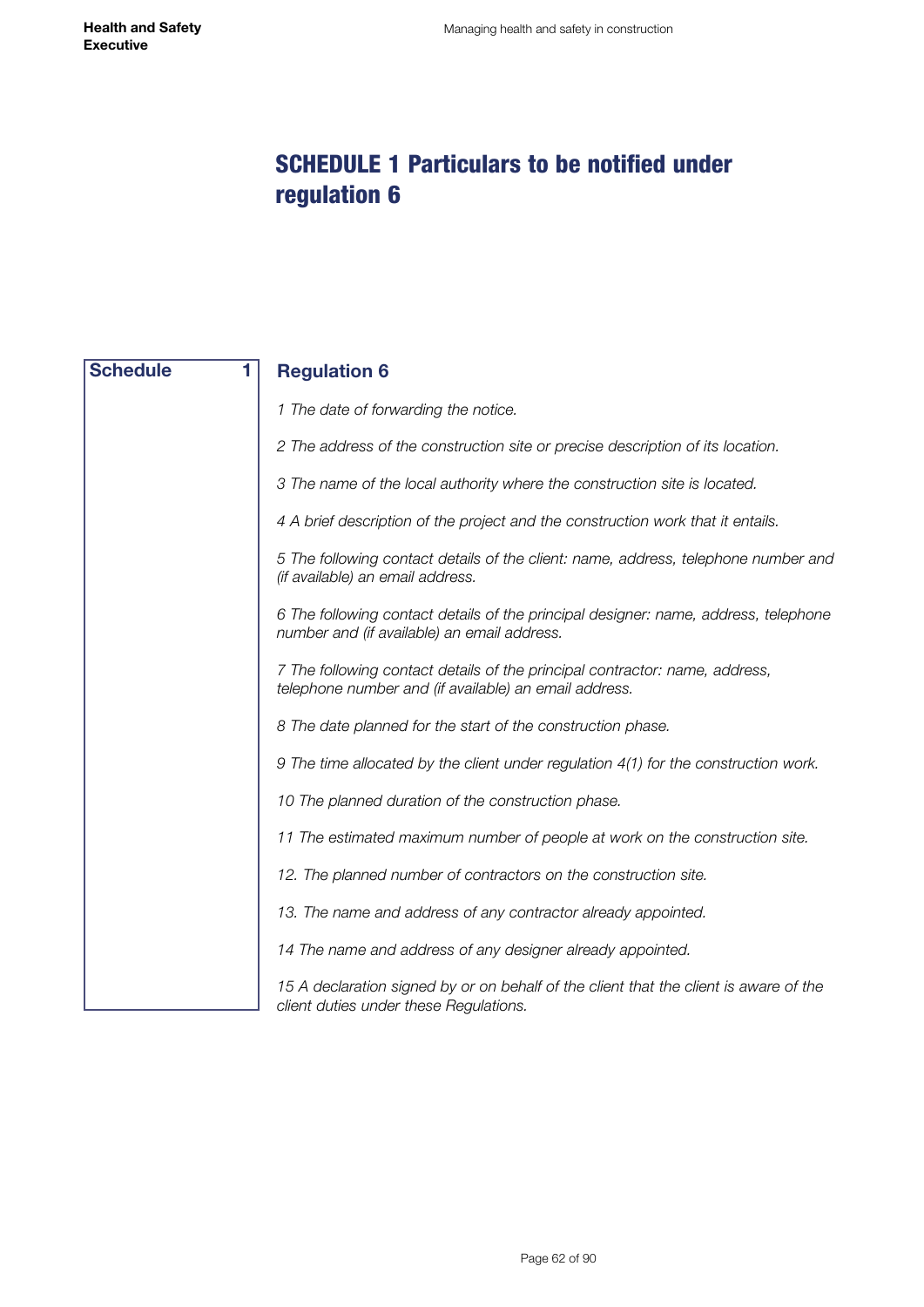# SCHEDULE 2 Minimum welfare facilities required for construction sites

| <b>Schedule</b><br>$\overline{2}$ | Regulation 4(2)(b), 13(4)(c) and 15(11)                                                                                                                                                                                                                   |  |  |  |  |
|-----------------------------------|-----------------------------------------------------------------------------------------------------------------------------------------------------------------------------------------------------------------------------------------------------------|--|--|--|--|
|                                   | <b>Sanitary conveniences</b>                                                                                                                                                                                                                              |  |  |  |  |
|                                   | $1 - (1)$ Suitable and sufficient sanitary conveniences must be provided or made<br>available at readily accessible places.                                                                                                                               |  |  |  |  |
|                                   | (2) So far as is reasonably practicable, rooms containing sanitary<br>conveniences must be adequately ventilated and lit.                                                                                                                                 |  |  |  |  |
|                                   | (3) So far as is reasonably practicable, sanitary conveniences and the rooms<br>containing them must be kept in a clean and orderly condition.                                                                                                            |  |  |  |  |
|                                   | (4) Separate rooms containing sanitary conveniences must be provided for<br>men and women, except where and so far as each convenience is in a separate<br>room, the door of which is capable of being secured from the inside.                           |  |  |  |  |
|                                   | <b>Washing facilities</b>                                                                                                                                                                                                                                 |  |  |  |  |
|                                   | $2 - (1)$ Suitable and sufficient washing facilities, including showers if required by<br>the nature of the work or for health reasons, must, so far as is reasonably<br>practicable, be provided or made available at readily accessible places.         |  |  |  |  |
|                                   | Washing facilities must be provided-<br>(2)                                                                                                                                                                                                               |  |  |  |  |
|                                   | in the immediate vicinity of every sanitary convenience, whether or not<br>(a)<br>also provided elsewhere; and                                                                                                                                            |  |  |  |  |
|                                   | in the vicinity of any changing rooms required by paragraph 4, whether or<br>(b)<br>not provided elsewhere.                                                                                                                                               |  |  |  |  |
|                                   | (3)<br>Washing facilities must include-                                                                                                                                                                                                                   |  |  |  |  |
|                                   | a supply of clean hot and cold, or warm, water (which must be running<br>(a)<br>water so far as is reasonably practicable);                                                                                                                               |  |  |  |  |
|                                   | (b) soap or other suitable means of cleaning; and<br>towels or other suitable means of drying.<br>(C)                                                                                                                                                     |  |  |  |  |
|                                   | Rooms containing washing facilities must be sufficiently ventilated and lit.<br>(4)                                                                                                                                                                       |  |  |  |  |
|                                   | Washing facilities and the rooms containing them must be kept in a clean<br>(5)<br>and orderly condition.                                                                                                                                                 |  |  |  |  |
|                                   | Subject to paragraph (7), separate washing facilities must be provided for<br>(6)<br>men and women, except where they are provided in a room the door of which is<br>capable of being secured from inside and the facilities in each room are intended to |  |  |  |  |

*be used by only one person at a time.*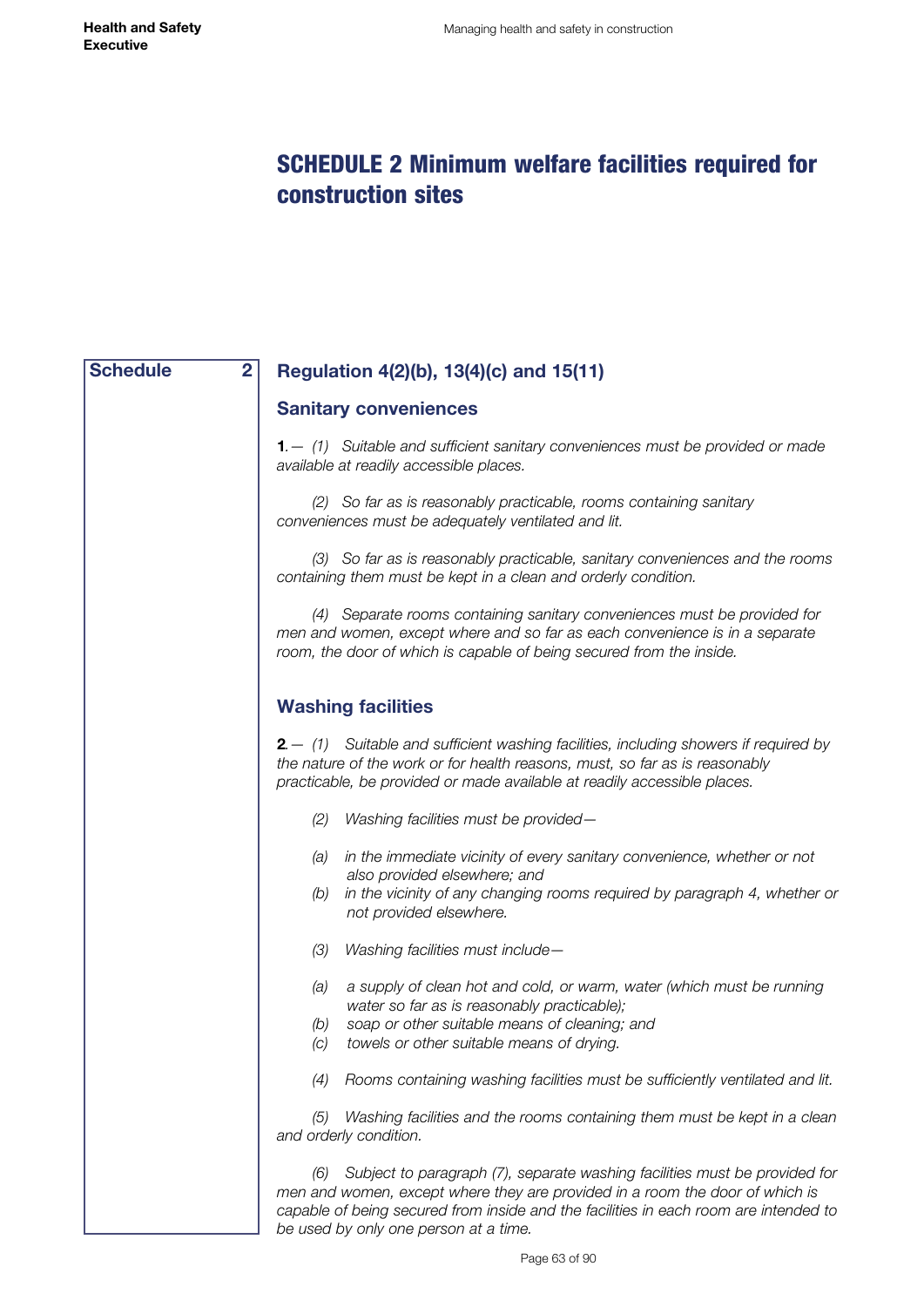| $\overline{2}$<br><b>Schedule</b> | Sub-paragraph (6) does not apply to facilities which are provided for<br>(7)<br>washing hands, forearms and the face only.                                                                                                         |
|-----------------------------------|------------------------------------------------------------------------------------------------------------------------------------------------------------------------------------------------------------------------------------|
|                                   | <b>Drinking water</b>                                                                                                                                                                                                              |
|                                   | $3 - (1)$ An adequate supply of wholesome drinking water must be provided or<br>made available at readily accessible and suitable places.                                                                                          |
|                                   | (2) Where necessary for reasons of health or safety, every supply of drinking<br>water must be conspicuously marked by an appropriate sign.                                                                                        |
|                                   | (3) Where a supply of drinking water is provided, a sufficient number of<br>suitable cups or other drinking vessels must also be provided, unless the supply of<br>drinking water is in a jet from which persons can drink easily. |
|                                   | <b>Changing rooms and lockers</b>                                                                                                                                                                                                  |
|                                   | 4. - (1) Suitable and sufficient changing rooms must be provided or made<br>available at readily accessible places if a worker-                                                                                                    |
|                                   | has to wear special clothing for the purposes of construction work; and<br>(a)<br>(b)<br>cannot, for reasons of health or propriety, be expected to change<br>elsewhere.                                                           |
|                                   | (2) Where necessary for reasons of propriety, there must be separate<br>changing rooms for, or separate use of rooms by, men and women.                                                                                            |
|                                   | (3)<br>Changing rooms must-                                                                                                                                                                                                        |
|                                   | be provided with seating; and<br>(a)<br>include, where necessary, facilities to enable a person to dry any special<br>(b)<br>clothing and any personal clothing or effects.                                                        |
|                                   | (4) Suitable and sufficient facilities must, where necessary, be provided or<br>made available at readily accessible places to enable persons to lock away-                                                                        |
|                                   | any special clothing which is not taken home;<br>(a)<br>their own clothing which is not worn during working hours; and<br>(b)<br>their personal effects.<br>(C)                                                                    |
|                                   | <b>Facilities for rest</b>                                                                                                                                                                                                         |
|                                   | $5 - (1)$ Suitable and sufficient rest rooms or rest areas must be provided or<br>made available at readily accessible places.                                                                                                     |
|                                   | Rest rooms and rest areas must-<br>(2)                                                                                                                                                                                             |
|                                   | be equipped with an adequate number of tables and adequate seating<br>(a)<br>with backs for the number of persons at work likely to use them at any<br>one time;                                                                   |
|                                   | where necessary, include suitable facilities for any woman at work who is<br>(b)<br>pregnant or who is a nursing mother to rest lying down;                                                                                        |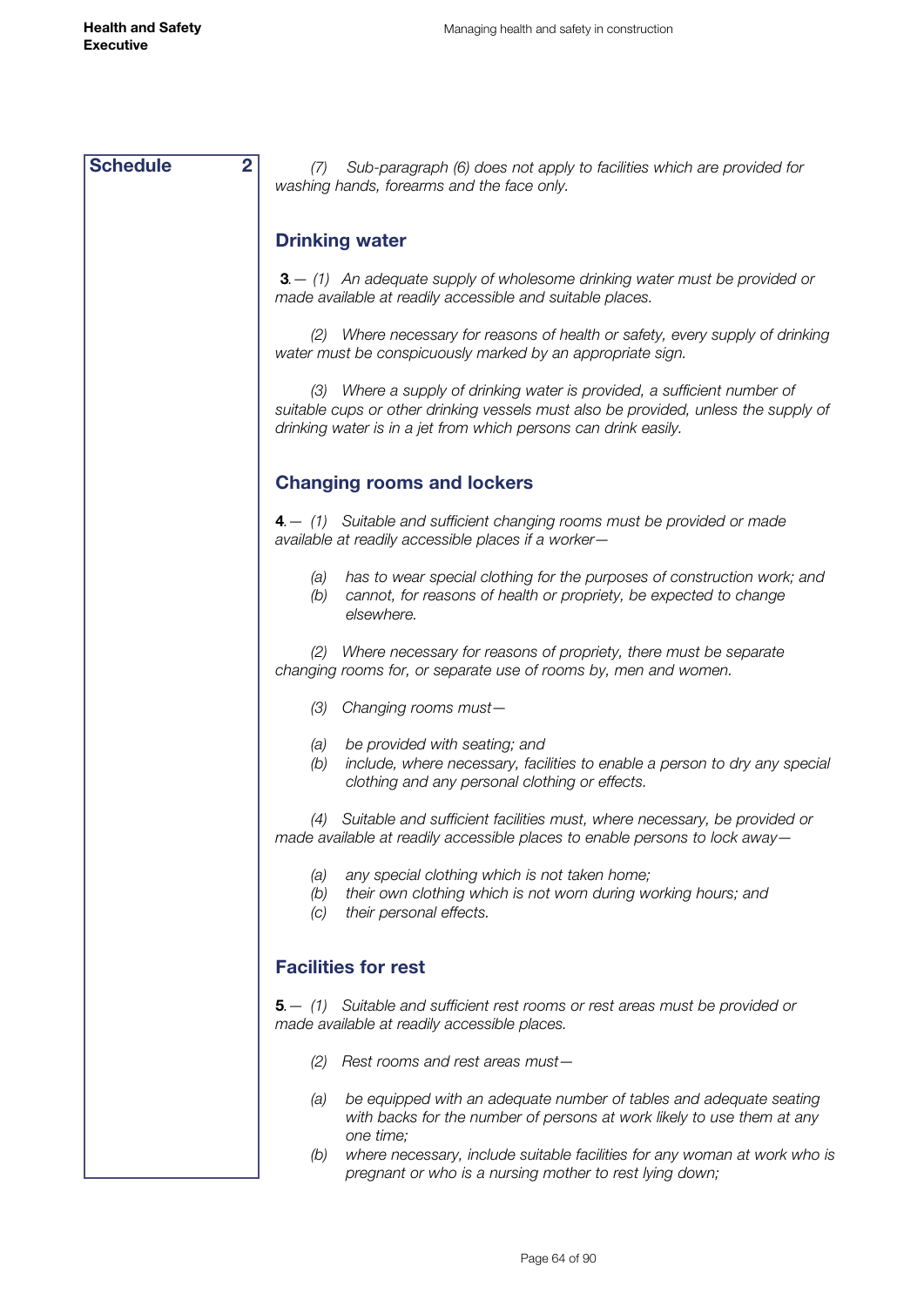| 2 |
|---|
|   |
|   |
|   |

- *(c) include suitable arrangements to ensure that meals can be prepared and eaten;*
- *(d) include the means for boiling water; and*
- *(e) be maintained at an appropriate temperature.*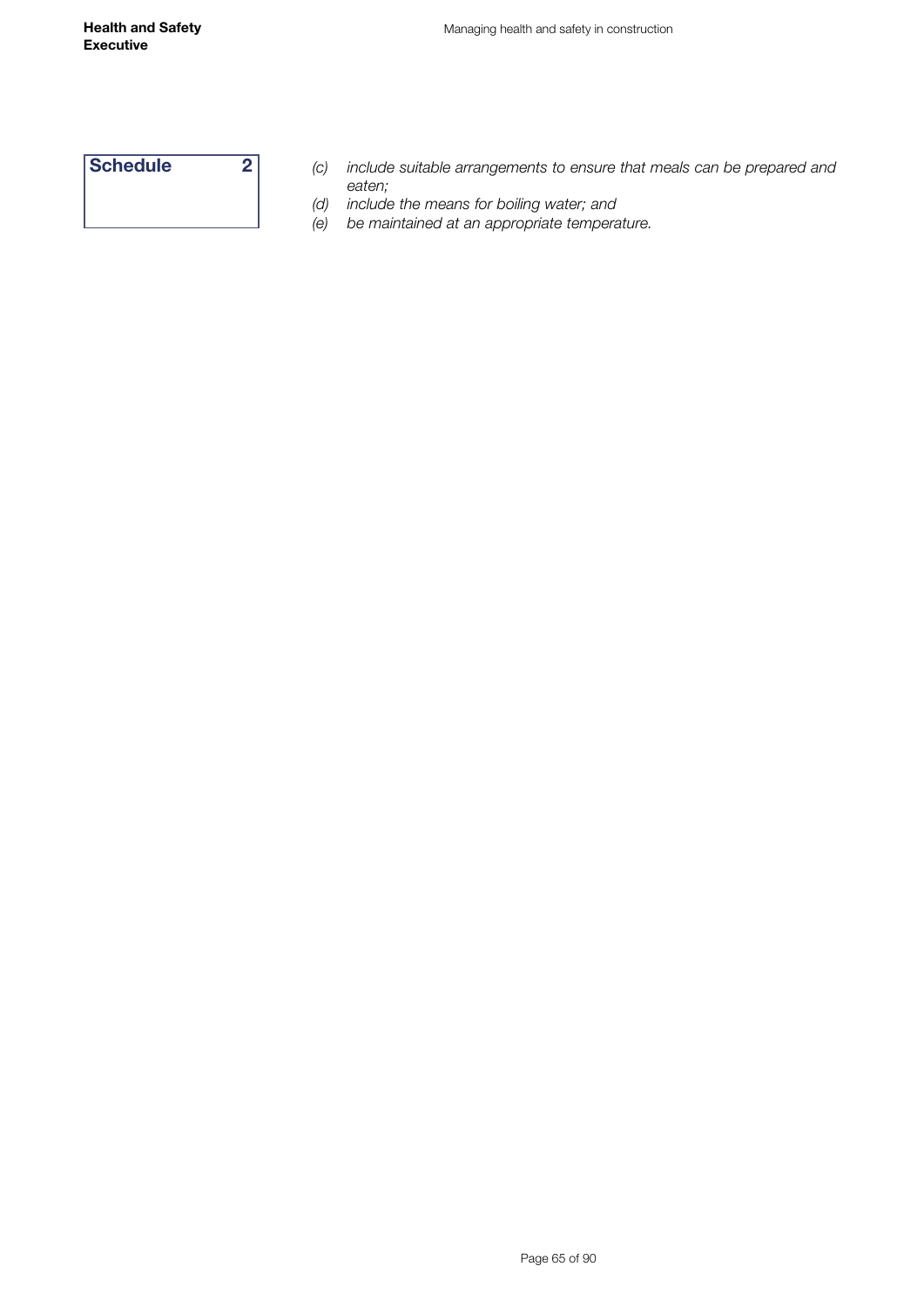# SCHEDULE 3 Work involving particular risks

| <b>Schedule</b><br>3 | <b>Regulation 12(2)</b>                                                                                                                                                                                                                                             |  |  |  |
|----------------------|---------------------------------------------------------------------------------------------------------------------------------------------------------------------------------------------------------------------------------------------------------------------|--|--|--|
|                      | 1. Work which puts workers at risk of burial under earthfalls, engulfment in<br>swampland or falling from a height, where the risk is particularly aggravated by the<br>nature of the work or processes used or by the environment at the place of work or<br>site. |  |  |  |
|                      | 2. Work which puts workers at risk from chemical or biological substances<br>constituting a particular danger to the safety or health of workers or involving a legal<br>requirement for health monitoring.                                                         |  |  |  |
|                      | 3. Work with ionizing radiation requiring the designation of controlled or supervised<br>areas under regulation 16 of the Ionising Radiations Regulations 1999.                                                                                                     |  |  |  |
|                      | 4. Work near high voltage power lines.                                                                                                                                                                                                                              |  |  |  |
|                      | 5. Work exposing workers to the risk of drowning.                                                                                                                                                                                                                   |  |  |  |
|                      | 6. Work on wells, underground earthworks and tunnels.                                                                                                                                                                                                               |  |  |  |
|                      | 7. Work carried out by divers having a system of air supply.                                                                                                                                                                                                        |  |  |  |
|                      | 8. Work carried out by workers in caissons with a compressed air atmosphere.                                                                                                                                                                                        |  |  |  |
|                      | 9. Work involving the use of explosives.                                                                                                                                                                                                                            |  |  |  |
|                      | 10. Work involving the assembly or dismantling of heavy prefabricated components.                                                                                                                                                                                   |  |  |  |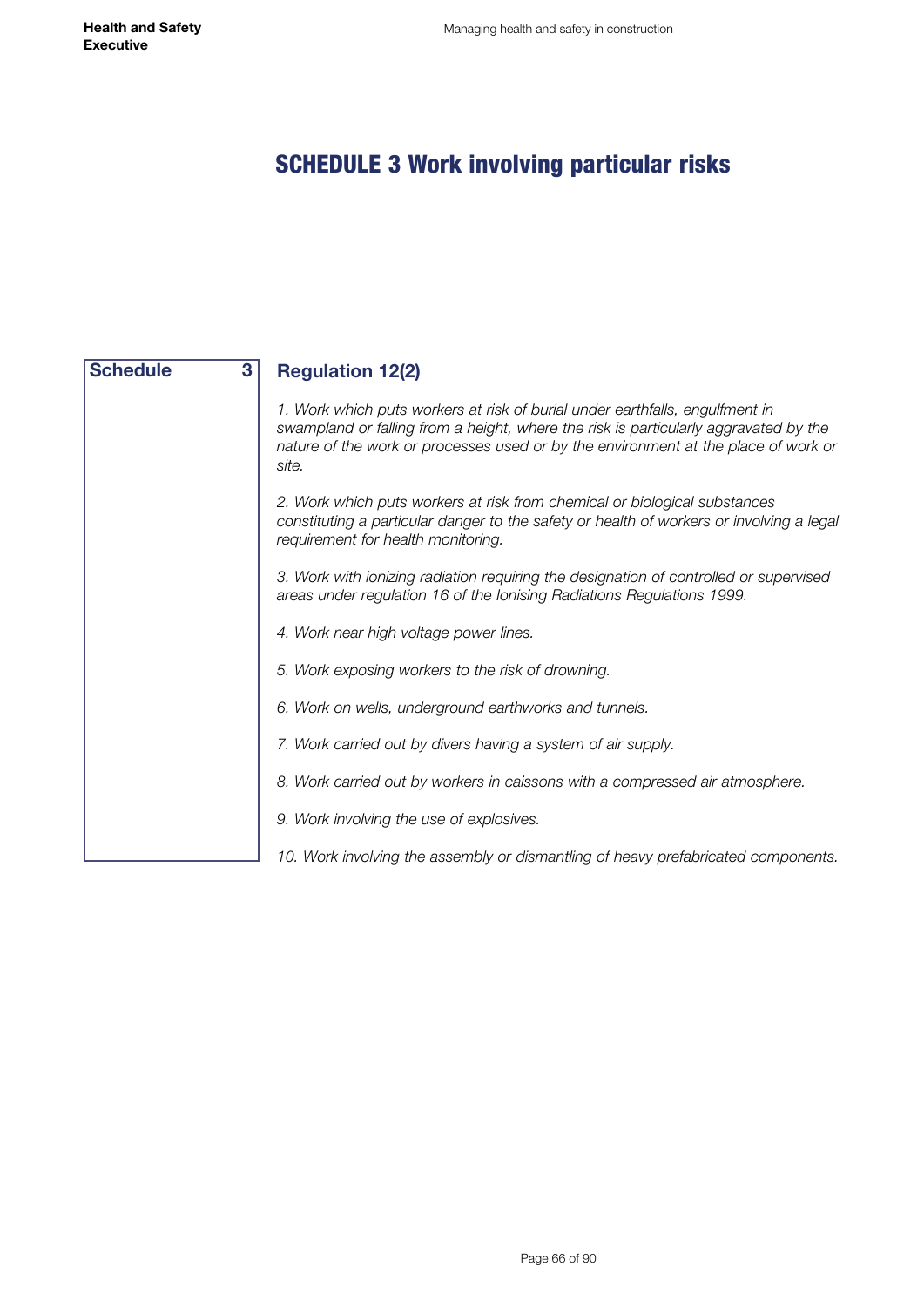# SCHEDULE 4 Transitional and saving provisions

| <b>Schedule</b><br>4 | <b>Regulation 37</b>                                                                                                                                                                                                                                                                                                                                                             |  |  |  |
|----------------------|----------------------------------------------------------------------------------------------------------------------------------------------------------------------------------------------------------------------------------------------------------------------------------------------------------------------------------------------------------------------------------|--|--|--|
|                      | 1. In this Schedule-                                                                                                                                                                                                                                                                                                                                                             |  |  |  |
|                      | "CDM co-ordinator" means a person appointed under regulation 14(1) of the 2007<br>Regulations;                                                                                                                                                                                                                                                                                   |  |  |  |
|                      | "competent" means competent to perform any requirement and avoid contravening<br>any prohibition imposed on a person by or under any of the relevant statutory<br>provisions;                                                                                                                                                                                                    |  |  |  |
|                      | "relevant project" means a project which began before 6th April 2015.                                                                                                                                                                                                                                                                                                            |  |  |  |
|                      | <b>2.</b> These Regulations apply to a relevant project with the modifications specified in<br>this Schedule.                                                                                                                                                                                                                                                                    |  |  |  |
|                      | Projects with no existing CDM co-ordinator or principal<br>contractor                                                                                                                                                                                                                                                                                                            |  |  |  |
|                      | $3 - (1)$ This paragraph modifies the application of these Regulations in relation to<br>a relevant project where, immediately before 6th April 2015-                                                                                                                                                                                                                            |  |  |  |
|                      | no CDM co-ordinator or principal contractor is appointed for the project<br>(a)<br>under the 2007 Regulations;<br>there is more than one contractor, or it is reasonably foreseeable that<br>(b)<br>more than one contractor will be working on a project; and<br>the construction phase has started.<br>(C)                                                                     |  |  |  |
|                      | (2)<br>Regulation 5 does not apply to the project.                                                                                                                                                                                                                                                                                                                               |  |  |  |
|                      | (3)<br>The client may appoint in writing a designer as principal designer                                                                                                                                                                                                                                                                                                        |  |  |  |
|                      | The client must appoint in writing a contractor as principal contractor as<br>(4)<br>soon as is practicable after 6th April 2015.                                                                                                                                                                                                                                                |  |  |  |
|                      | The principal contractor must draw up a construction phase plan or make<br>(5)<br>arrangements for a construction phase plan to be drawn up under regulation 12(1)<br>and (2) as soon as is practicable after 6th April 2015 and the requirement that the<br>plan must be drawn up during the pre-construction phase and before setting up a<br>construction site is disapplied. |  |  |  |
|                      | The client, other than a domestic client, must ensure that the principal<br>(6)<br>contractor complies with sub-paragraph (5) and the client duty in regulation 4(5)(a)<br>is disapplied.                                                                                                                                                                                        |  |  |  |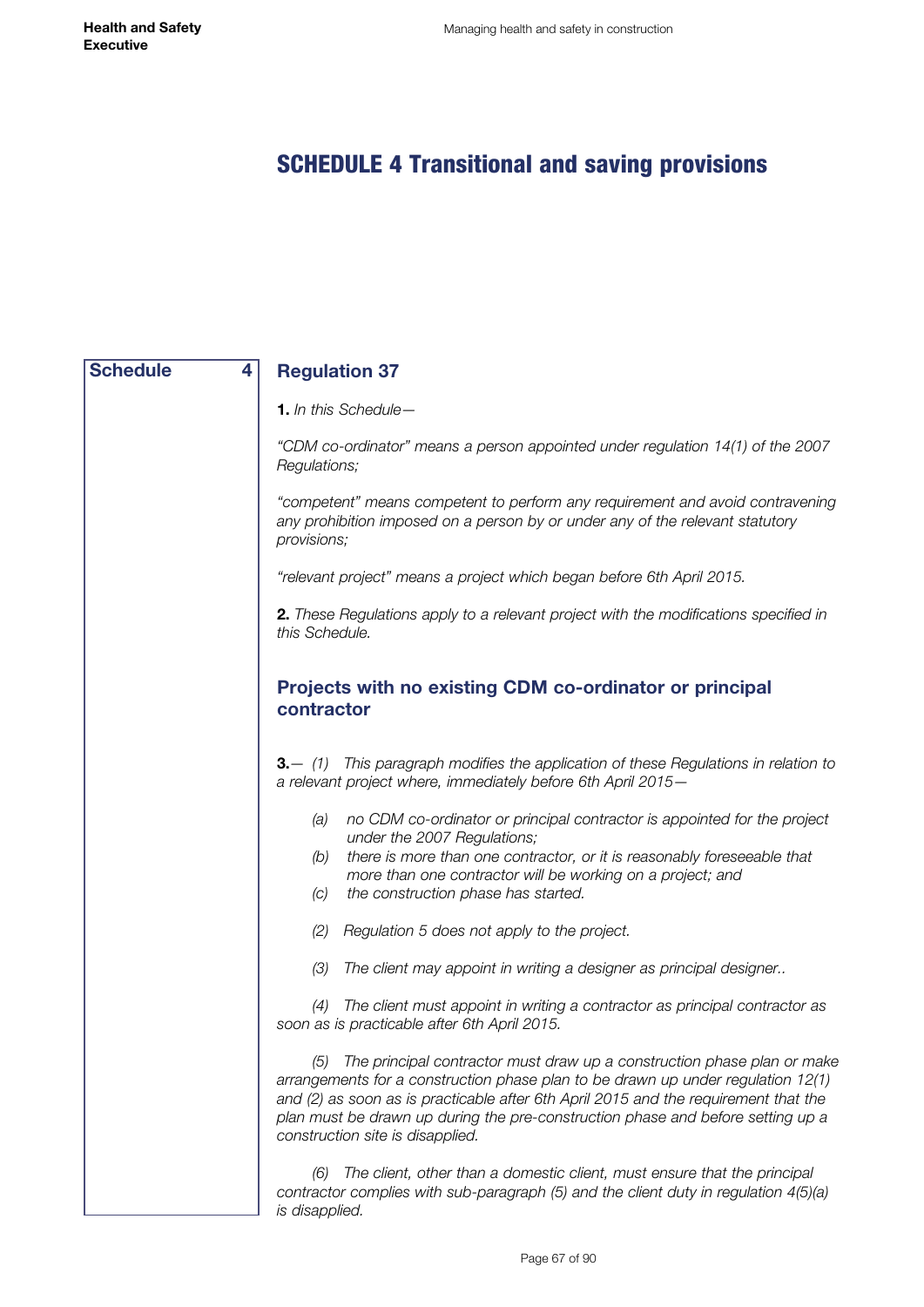| <b>Schedule</b> | 4 | If the client does not appoint a principal designer, the principal contractor<br>$($ / $)$<br>$must-$                                                                                                                                                                                                                                                                                                        |
|-----------------|---|--------------------------------------------------------------------------------------------------------------------------------------------------------------------------------------------------------------------------------------------------------------------------------------------------------------------------------------------------------------------------------------------------------------|
|                 |   | prepare a health and safety file under regulation 12(5) as soon as is<br>(a)<br>practicable after 6th April 2015 and the requirement for the file to be<br>prepared during the pre-construction phase is disapplied; and<br>ensure that the health and safety file is reviewed, updated and revised<br>(b)<br>from time to time under regulation 12(6).                                                      |
|                 |   | (8)<br>If the client does not appoint a principal designer-                                                                                                                                                                                                                                                                                                                                                  |
|                 |   | the references to the principal designer in regulations $4(5)(b)$ and $9(3)(b)$<br>(a)<br>are treated as references to the principal contractor;<br>the client duty in regulation 4(6)(a) does not apply; and<br>(b)<br>the principal contractor duties in regulations 12(7) and 13(5) do not apply.<br>(C)                                                                                                  |
|                 |   | (9) Where a client, other than a domestic client, fails to appoint a principal<br>contractor under sub-paragraph (4) the client must fulfil the duties of the principal<br>contractor specified in these Regulations, as modified by this paragraph.                                                                                                                                                         |
|                 |   | $(10)$ Where the client is a domestic client -                                                                                                                                                                                                                                                                                                                                                               |
|                 |   | regulation 7(2) does not apply; and<br>(a)<br>if the client fails to appoint a principal contractor under sub-paragraph (4)<br>(b)<br>the principal contractor for the project is the contractor in control of the<br>construction phase.                                                                                                                                                                    |
|                 |   | <b>Projects with an existing CDM co-ordinator</b>                                                                                                                                                                                                                                                                                                                                                            |
|                 |   | $4 - (1)$ This paragraph and paragraphs 5 and 6 apply where, immediately before<br>6th April 2015, there is a CDM co-ordinator appointed for a relevant project.                                                                                                                                                                                                                                             |
|                 |   | (2) Where this paragraph applies, the appointment of the CDM co-ordinator<br>continues to have effect for the purposes of these Regulations until a principal<br>designer is appointed or the project comes to an end.                                                                                                                                                                                       |
|                 |   | (3) The client must appoint in writing a principal designer for the project<br>before the 6th October 2015 unless the project comes to an end on or before that<br>date.                                                                                                                                                                                                                                     |
|                 |   | (4) Where the appointment of a CDM co-ordinator continues to have effect<br>under sub-paragraph $(2)$ -                                                                                                                                                                                                                                                                                                      |
|                 |   | the CDM co-ordinator must comply with the duties in paragraph 5;<br>(a)<br>the duties in regulations $9(3)(b)$ and $12(7)$ to provide information to the<br>(b)<br>principal designer are treated as duties to provide information to the<br>CDM co-ordinator; and<br>the duty in regulation 13(5) to liaise with the principal designer is treated<br>(C)<br>as a duty to liaise with the CDM co-ordinator. |
|                 |   | Duties of CDM co-ordinator during transitional period                                                                                                                                                                                                                                                                                                                                                        |
|                 |   | $5 - (1)$ The CDM co-ordinator must-                                                                                                                                                                                                                                                                                                                                                                         |
|                 |   | cooperate with any other person working on or in relation to a project at<br>(a)<br>the same or an adjoining construction site, to the extent necessary to                                                                                                                                                                                                                                                   |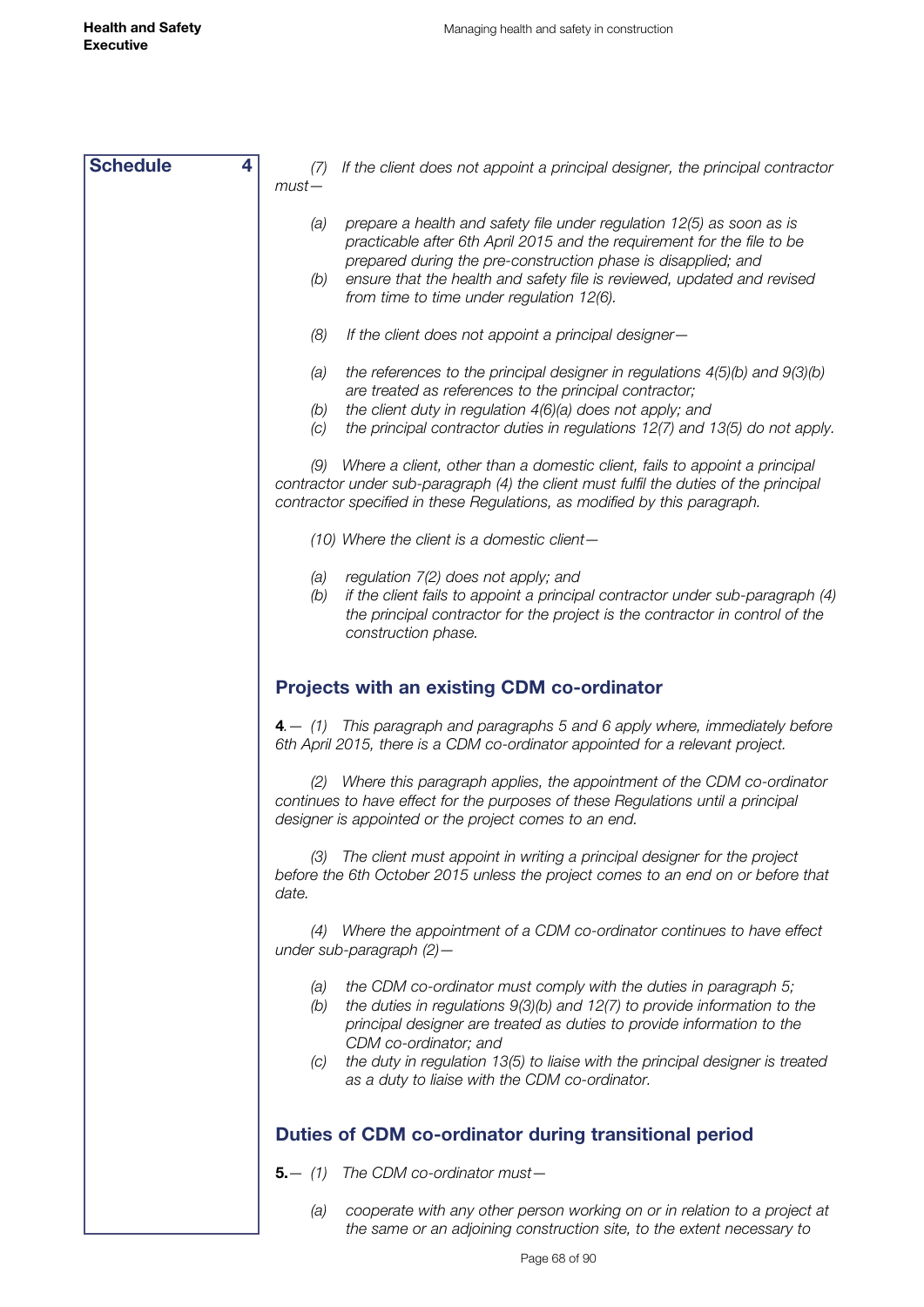| <b>Schedule</b><br>$\overline{\mathbf{4}}$ |                                              | enable any person with a duty or function under these Regulations to<br>fulfil that duty or function;                                                  |
|--------------------------------------------|----------------------------------------------|--------------------------------------------------------------------------------------------------------------------------------------------------------|
|                                            | (b)                                          | where the CDM co-ordinator works under the control of another, report                                                                                  |
|                                            |                                              | to that person anything they are aware of in relation to the project which                                                                             |
|                                            |                                              | is likely to endanger their own health or safety or that of others;                                                                                    |
|                                            | (C)                                          | ensure that suitable arrangements are made and implemented for the                                                                                     |
|                                            |                                              | coordination of health and safety measures during the planning and                                                                                     |
|                                            |                                              | preparation for the construction phase, including facilitating-                                                                                        |
|                                            |                                              | cooperation and coordination between all persons working on the<br>(1)                                                                                 |
|                                            |                                              | pre-construction phase of the project; and                                                                                                             |
|                                            |                                              | the application of the general principles of prevention;<br>(ii)                                                                                       |
|                                            | (d)                                          | liaise with the principal contractor over-                                                                                                             |
|                                            |                                              | the content of the health and safety file;<br>(i)                                                                                                      |
|                                            |                                              | the information which the principal contractor needs to prepare the<br>(ii)                                                                            |
|                                            |                                              | construction phase plan; and                                                                                                                           |
|                                            |                                              | any design development which may affect planning and<br>(iii)<br>management of the construction work;                                                  |
|                                            | (e)                                          | where no or partial pre-construction information has been supplied to the                                                                              |
|                                            |                                              | CDM co-ordinator by the client under regulation 10 of the 2007                                                                                         |
|                                            |                                              | Regulations, assist the client to comply with regulation 4(4) of these                                                                                 |
|                                            |                                              | Regulations;                                                                                                                                           |
|                                            | (f)                                          | unless the information has already been provided under regulation                                                                                      |
|                                            |                                              | 20(2)(b) of the 2007 Regulations, provide any pre-construction                                                                                         |
|                                            |                                              | information that is in the possession or control of the CDM co-ordinator,                                                                              |
|                                            |                                              | promptly and in a convenient form, to every designer and contractor                                                                                    |
|                                            |                                              | appointed, or being considered for appointment, to the project;                                                                                        |
|                                            | (g)                                          | take all reasonable steps to ensure that designers comply with their                                                                                   |
|                                            |                                              | duties under regulation 9 of these Regulations;                                                                                                        |
|                                            | (h)                                          | take all reasonable steps to ensure cooperation between designers and                                                                                  |
|                                            |                                              | the principal contractor during the construction phase in relation to any                                                                              |
|                                            |                                              | design or change to a design;                                                                                                                          |
|                                            | (i)                                          | if a health and safety file has not been prepared under regulation 20(2)(e)<br>of the 2007 Regulations, prepare a health and safety file that complies |
|                                            |                                              | with the requirements of regulation 12(5) of these Regulations;                                                                                        |
|                                            | (j)                                          | review, update and revise the health and safety file from time to time to                                                                              |
|                                            |                                              | take account of the work and any changes that have occurred;                                                                                           |
|                                            | (k)                                          | if the CDM co-ordinator's appointment continues to have effect                                                                                         |
|                                            |                                              | immediately before the project ends, pass the health and safety file to the                                                                            |
|                                            |                                              | client at the end of the project;                                                                                                                      |
|                                            | $\left( \frac{\partial}{\partial t} \right)$ | if a principal designer is appointed, pass the health and safety file and all                                                                          |
|                                            |                                              | other relevant health and safety information in the CDM co-ordinator's                                                                                 |
|                                            |                                              | possession to the principal designer, as soon as is practicable after the                                                                              |
|                                            |                                              | appointment.                                                                                                                                           |
|                                            |                                              |                                                                                                                                                        |
|                                            | (2)                                          | The CDM co-ordinator must not arrange for or instruct a worker to carry                                                                                |
|                                            |                                              | out or manage design or construction work unless the worker is competent or                                                                            |
|                                            |                                              | under the supervision of a competent person.                                                                                                           |
|                                            |                                              |                                                                                                                                                        |
|                                            |                                              | Duties disapplied pending appointment of principal designer                                                                                            |
|                                            | 6.<br>(1)                                    | The duties in regulation $5(1)(a)$ and (3) do not apply to a project referred                                                                          |
|                                            |                                              | to in paragraph 4(1).                                                                                                                                  |
|                                            | (2)                                          | The following duties do not apply to a project referred to in paragraph                                                                                |
|                                            |                                              | 4(1) until the principal designer is appointed-                                                                                                        |
|                                            |                                              |                                                                                                                                                        |

*(a) the duties in regulations 4(5)(b) and (6)(a);*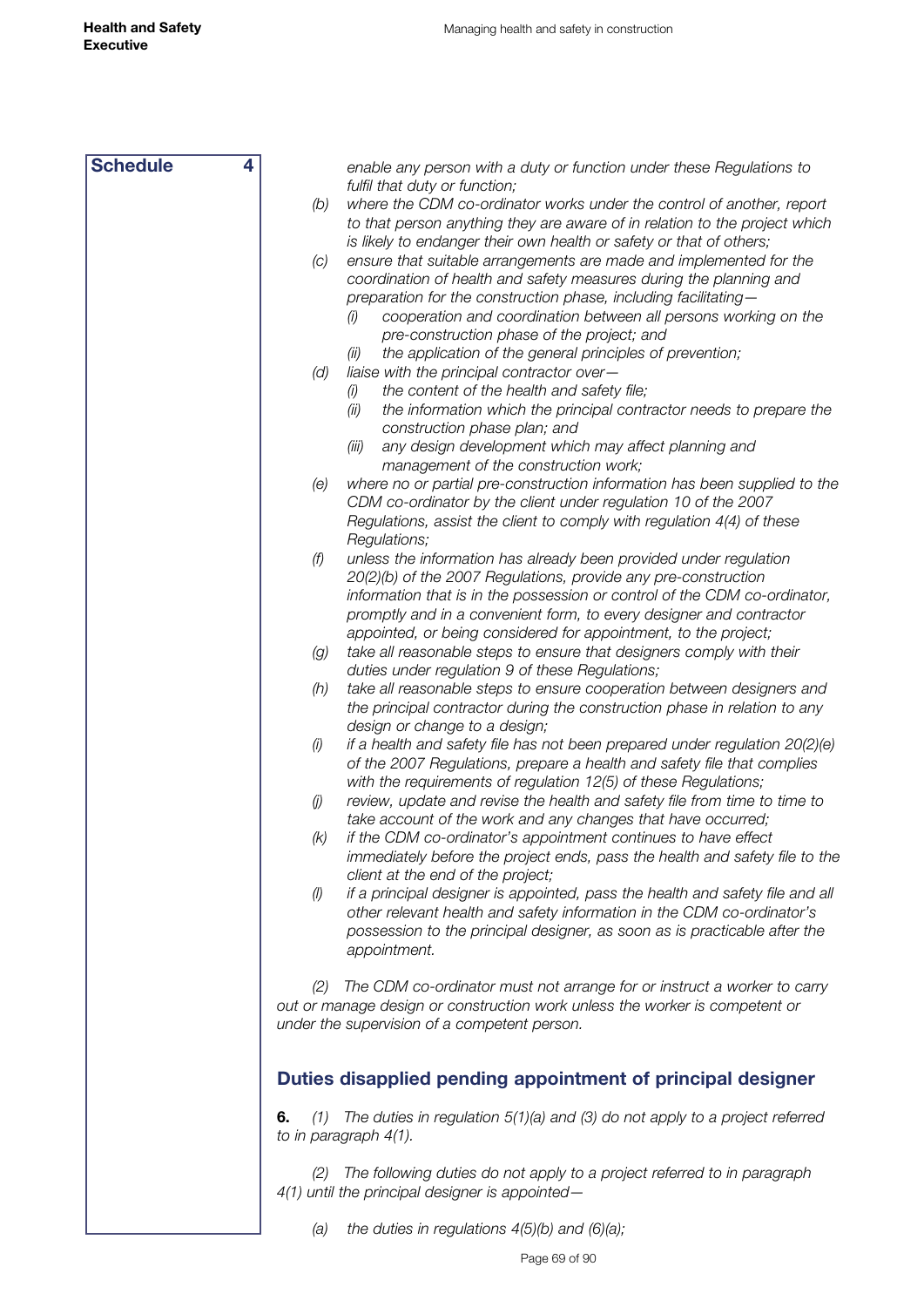| <b>Schedule</b><br>4 | the duties of the principal designer in regulations 11 and 12(3), (5), (6), (8)<br>(b)<br>and (10).                                                                                                                                                                                                                                                                                                                       |  |  |  |
|----------------------|---------------------------------------------------------------------------------------------------------------------------------------------------------------------------------------------------------------------------------------------------------------------------------------------------------------------------------------------------------------------------------------------------------------------------|--|--|--|
|                      | (3) If a client fails to make the appointment required by paragraph 4(3) the<br>client must fulfil the duties of a principal designer in regulations 11 and 12 on and<br>after 6th October 2015.                                                                                                                                                                                                                          |  |  |  |
|                      | Projects with only one contractor                                                                                                                                                                                                                                                                                                                                                                                         |  |  |  |
|                      | 7. Where a relevant project has only one contractor and the construction phase has<br>started, the contractor must draw up a construction phase plan, or make<br>arrangements for a construction phase plan to be drawn up, under regulation 15(5)<br>and (6) as soon as is practicable after 6th April 2015 and the requirement that the<br>plan must be drawn up prior to setting up a construction site is disapplied. |  |  |  |
|                      | <b>Savings</b>                                                                                                                                                                                                                                                                                                                                                                                                            |  |  |  |
|                      | (1) Where, immediately before 6th April 2015 there is a principal contractor<br>8.<br>appointed for a relevant project under regulation 14(2) of the 2007 Regulations, for<br>the purposes of these Regulations that principal contractor is treated on and after<br>6th April 2015 as having been appointed under regulation 5(1)(b) of these<br>Regulations.                                                            |  |  |  |
|                      | (2)<br>For the purposes of these Regulations, on and after the 6th April 2015-                                                                                                                                                                                                                                                                                                                                            |  |  |  |
|                      | a health and safety file prepared for a relevant project under regulation<br>(a)<br>20(2)(e) of the 2007 Regulations is treated as a health and safety file<br>prepared under regulation 12(5) of these Regulations;                                                                                                                                                                                                      |  |  |  |
|                      | (b)<br>a construction phase plan drawn up for a relevant project under<br>regulation 23 of the 2007 Regulations is treated as a construction phase<br>plan drawn up under regulation 12(1) or 15(5) of these Regulations;                                                                                                                                                                                                 |  |  |  |
|                      | pre-construction information provided for a relevant project under<br>(C)<br>regulation 10 of the 2007 Regulations is treated as pre-construction<br>information provided under regulation 4(4) of these Regulations;                                                                                                                                                                                                     |  |  |  |
|                      | notice given for a relevant project under regulation 21 of the 2007<br>(d)<br>Regulations is treated as notice given under regulation 6 of these<br>Regulations.                                                                                                                                                                                                                                                          |  |  |  |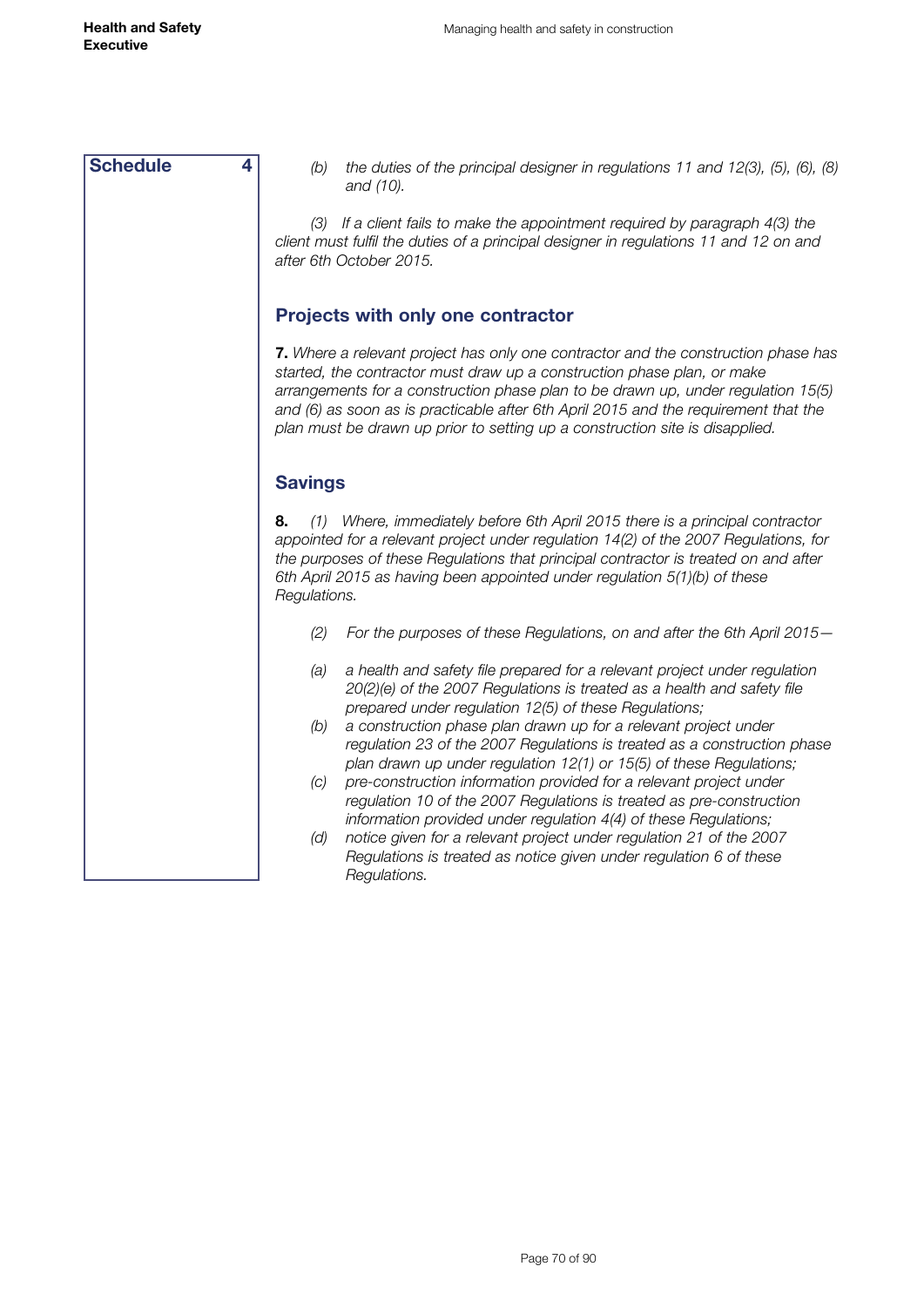# SCHEDULE 5 Amendments

| <b>Schedule</b> | 5<br><b>Regulation:</b>                          |
|-----------------|--------------------------------------------------|
|                 | <b>Description o</b><br>instrument               |
|                 | Factories Act 1                                  |
|                 | Workplace (He<br>Safety and We<br>Regulations 19 |
|                 | Work in Comp<br><b>Air Regulations</b>           |
|                 |                                                  |
|                 |                                                  |
|                 |                                                  |
|                 |                                                  |

### **Regulation 38**

| <b>Description of</b><br>instrument                                 | Reference    | <b>Extent of amendment</b>                                                                                                                                                                                                                                                                                                                                                                                                                                                                                                                                   |
|---------------------------------------------------------------------|--------------|--------------------------------------------------------------------------------------------------------------------------------------------------------------------------------------------------------------------------------------------------------------------------------------------------------------------------------------------------------------------------------------------------------------------------------------------------------------------------------------------------------------------------------------------------------------|
| Factories Act 1961                                                  | 1961 c. 34   | In section 176(1) in the definition of<br>"building operation" and "work of<br>engineering construction" for "2007"<br>(S.l. 2007/320) substitute "2015".                                                                                                                                                                                                                                                                                                                                                                                                    |
| Workplace (Health<br>Safety and Welfare)<br>Regulations 1992        | SI 1992/3004 | In regulation $3(1)$ (b) for "2007"<br>substitute "2015".                                                                                                                                                                                                                                                                                                                                                                                                                                                                                                    |
| Work in Compressed<br>Air Regulations 1996                          | SI 1996/1656 | In regulation $2(1)$ in the definition of<br>"the 2007 Regulations" substitute<br>"2015" in both places it appears.<br>In regulation $3(1)$ for "2007"<br>substitute "2015" and for "2(3)"<br>substitute "6(1)".<br>In regulation 5(3) for "2007"<br>substitute "2015".<br>In regulation $13(2)(a)$ for "39, 40 and<br>44(3) of the 2007" substitute "30, 31<br>and 35(3) of the 2015".<br>In regulation $13(2)(d)$ for "39(1) of the<br>2007" substitute "30(1) of the 2015".<br>In regulation $14(1)$ for "41 of the<br>2007" substitute "32 of the 2015". |
|                                                                     |              |                                                                                                                                                                                                                                                                                                                                                                                                                                                                                                                                                              |
| Railway Safety<br>(Miscellaneous<br>Provisions)<br>Regulations 1997 | SI 1997/553  | In regulation $2(1)$ in the definition of<br>"construction work" for "2007"<br>substitute "2015".                                                                                                                                                                                                                                                                                                                                                                                                                                                            |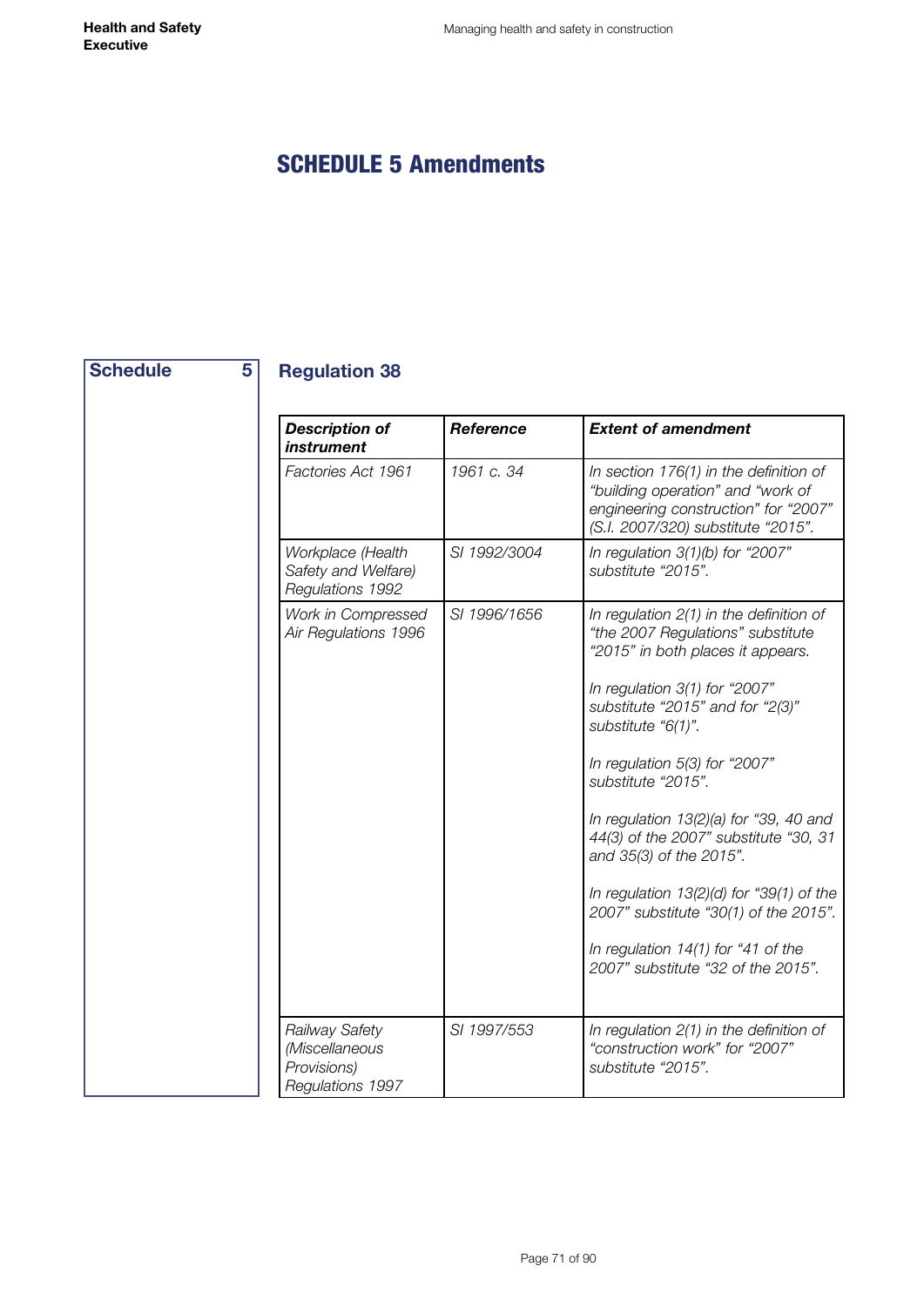| <b>Schedule</b><br>5 | <b>Health and Safety</b><br>(Enforcing Authority)<br>Regulations 1998                                                          | SI 1998/494  | In regulation 2(1) in the definition of<br>"construction work" and "contractor"<br>for "2007" substitute "2015".<br>In regulation 2A(5)(a) for "2007"<br>substitute "2015".<br>In Schedule 2, paragraph 4(a)(i) for<br>" $2(3)$ " substitute " $6(1)$ " and for<br>"2007" substitute "2015" |
|----------------------|--------------------------------------------------------------------------------------------------------------------------------|--------------|---------------------------------------------------------------------------------------------------------------------------------------------------------------------------------------------------------------------------------------------------------------------------------------------|
|                      | Provision and Use of<br><b>Work Equipment</b><br>Regulations 1998                                                              | SI 1998/2306 | In regulation $6(5)(e)$ for "31(4) or<br>32(2)" substitute "22(4) or 23(2)" and<br>for "2007" substitute "2015".                                                                                                                                                                            |
|                      | Gas Safety (Installation<br>and Use) Regulations<br>1998                                                                       | SI 1998/2451 | In regulation $2(4)(d)$ for "2007"<br>substitute "2015".                                                                                                                                                                                                                                    |
|                      | Work at Height<br>Regulations 2005                                                                                             | SI 2005/735  | In regulation $2(1)$ in the definition of<br>"construction work" for "2007"<br>substitute "2015".                                                                                                                                                                                           |
|                      | <b>Regulatory Reform</b><br>(Fire Safety) Order<br>2005                                                                        | SI 2005/1541 | In article 25(2)(a) for "2007"<br>substitute "2015" and for "46(1)"<br>substitute "36".                                                                                                                                                                                                     |
|                      | <b>Health and Safety</b><br>(Enforcing Authority<br>for Railways and other<br>Guided Transport<br>Systems) Regulations<br>2006 | SI 2006/557  | In regulation $2(1)$ in the definitions of<br>"construction work" and "contractor"<br>for "2007" substitute "2015".                                                                                                                                                                         |
|                      | <b>REACH Enforcement</b><br>Regulations 2008                                                                                   | SI 2008/2852 | In paragraph 1(d)(i)(aa) of Part 3 of<br>Schedule 3 for "2(3)" substitute<br>"6(1)" and for "2007" substitute<br>"2015".                                                                                                                                                                    |
|                      | Reporting of Injuries,<br>Diseases and<br>Dangerous<br>Occurrences<br>Regulations 2013                                         | SI 2013/1471 | In regulation 2(1) in the definition of<br>"construction site" for "2007"<br>substitute "2015"                                                                                                                                                                                              |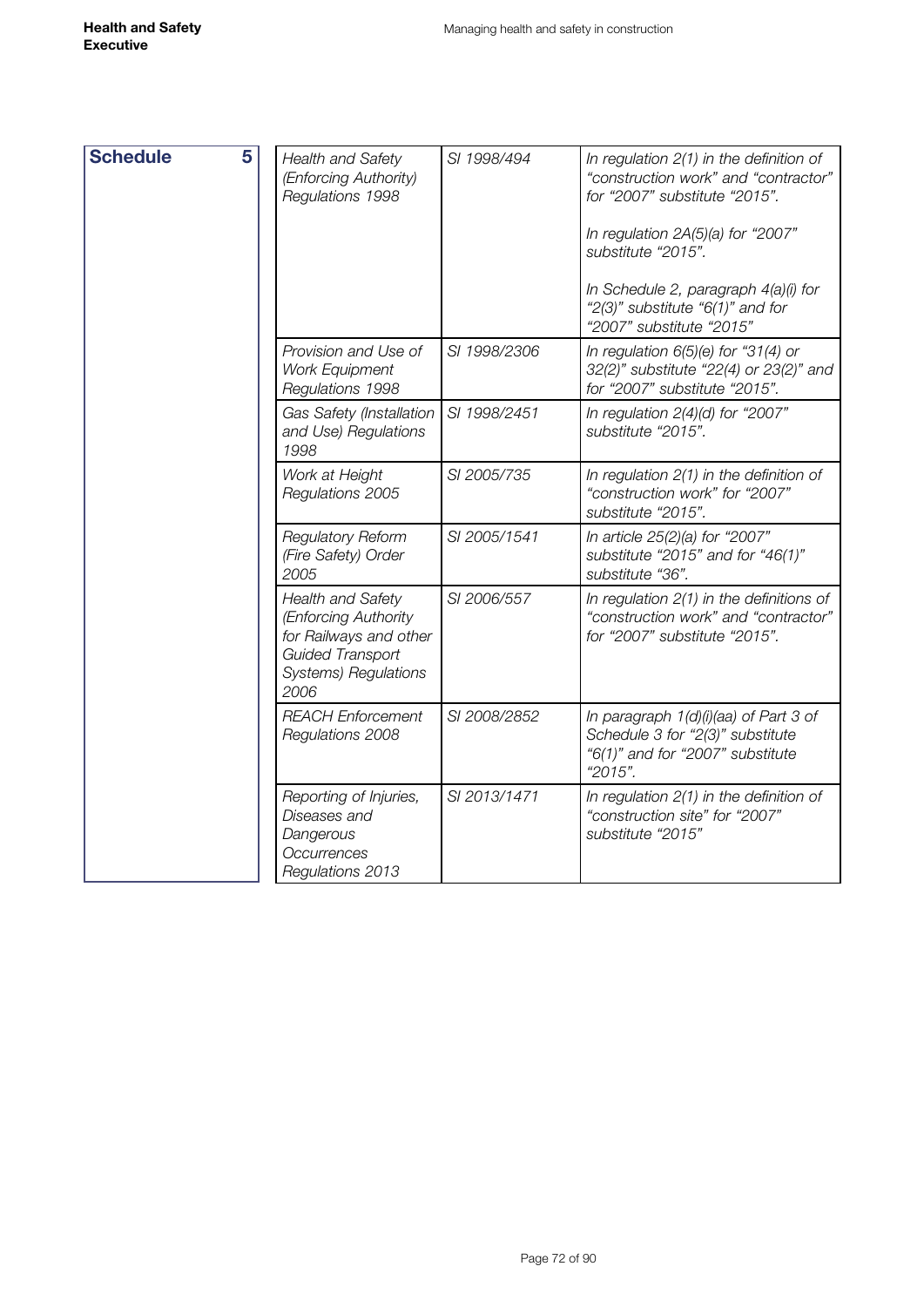# Appendix 1 The general principles of prevention

1 These principles are a requirement of the Management Regulations and apply to all industries, including construction. They provide a framework to identify and implement measures to control risks on a construction project.

- 2 The general principles of prevention are to:
- (a) avoid risks;

.

- (b) evaluate the risks which cannot be avoided;
- (c) combat the risks at source;
- (d) adapt the work to the individual, especially regarding the design of workplaces, the choice of work equipment and the choice of working and production methods, with a view, in particular, to alleviating monotonous work, work at a predetermined work rate and to reducing their effect on health;
- (e) adapt to technical progress;
- (f) replace the dangerous by the non-dangerous or the less dangerous;
- (g) develop a coherent overall prevention policy which covers technology, organisation of work, working conditions, social relationships and the influence of factors relating to the working environment;
- (h) give collective protective measures priority over individual protective measures; and
- (i) give appropriate instructions to employees.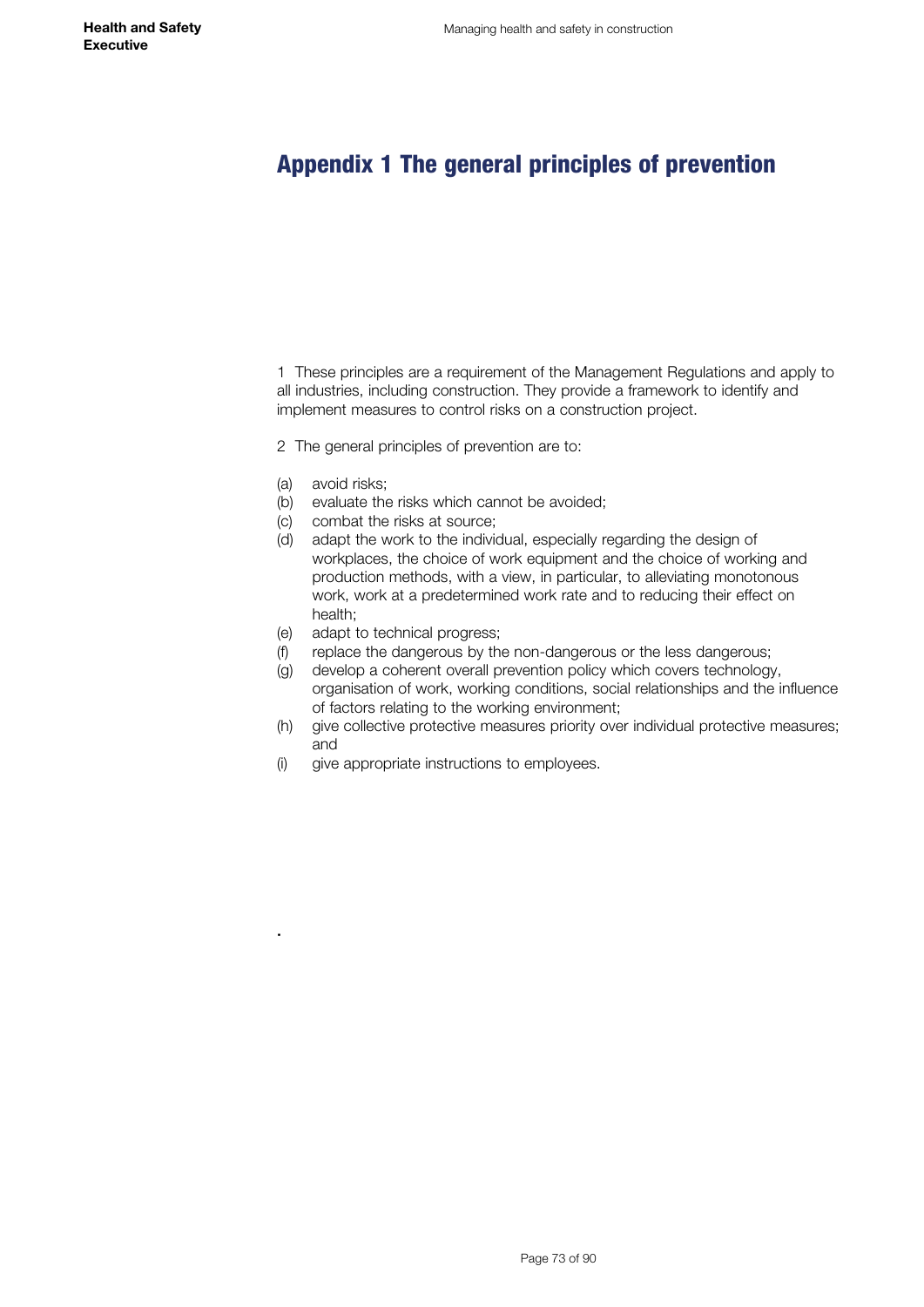# Appendix 2 Pre-construction information

1 This Appendix gives guidance on the requirements for pre-construction information and the actions on each dutyholder. Appendix 5 shows how pre-construction information relates to and influences other types of information during a construction project involving more than one contractor.

### **What is pre-construction information?**

2 Pre-construction information provides the health and safety information needed by:

- (a) designers and contractors who are bidding for work on the project, or who have already been appointed to enable them to carry out their duties;
- (b) principal designers and principal contractors in planning, managing, monitoring and coordinating the work of the project.

Pre-construction information provides a basis for the preparation of the construction phase plan (see Appendix 3). Some material may also be relevant to the preparation of the health and safety file (see Appendix 4).

3 Pre-construction information is defined as information about the project that is already in the client's possession or which is reasonably obtainable by or on behalf of the client. The information must:

- (a) **be relevant to the particular project;**
- (b) **have an appropriate level of detail; and**
- (c) **be proportionate to the risks involved.**

4 Pre-construction information should be gathered and added to as the design process progresses and reflect new information about the health and safety risks and how they should be managed. Preliminary information gathered at the start of the project is unlikely to be sufficient.

5 When pre-construction information is complete, it must include proportionate information about:

- (a) the project, such as the client brief and key dates of the construction phase;
- (b) the planning and management of the project such as the resources and time being allocated to each stage of the project and the arrangements to ensure there is cooperation between dutyholders and the work is coordinated;
- (c) the health and safety hazards of the site, including design and construction hazards and how they will be addressed;
- (d) any relevant information in an existing health and safety file.

6 The information should be in a convenient form and be clear, concise and easily understandable to help other dutyholders involved in the project to carry out their duties.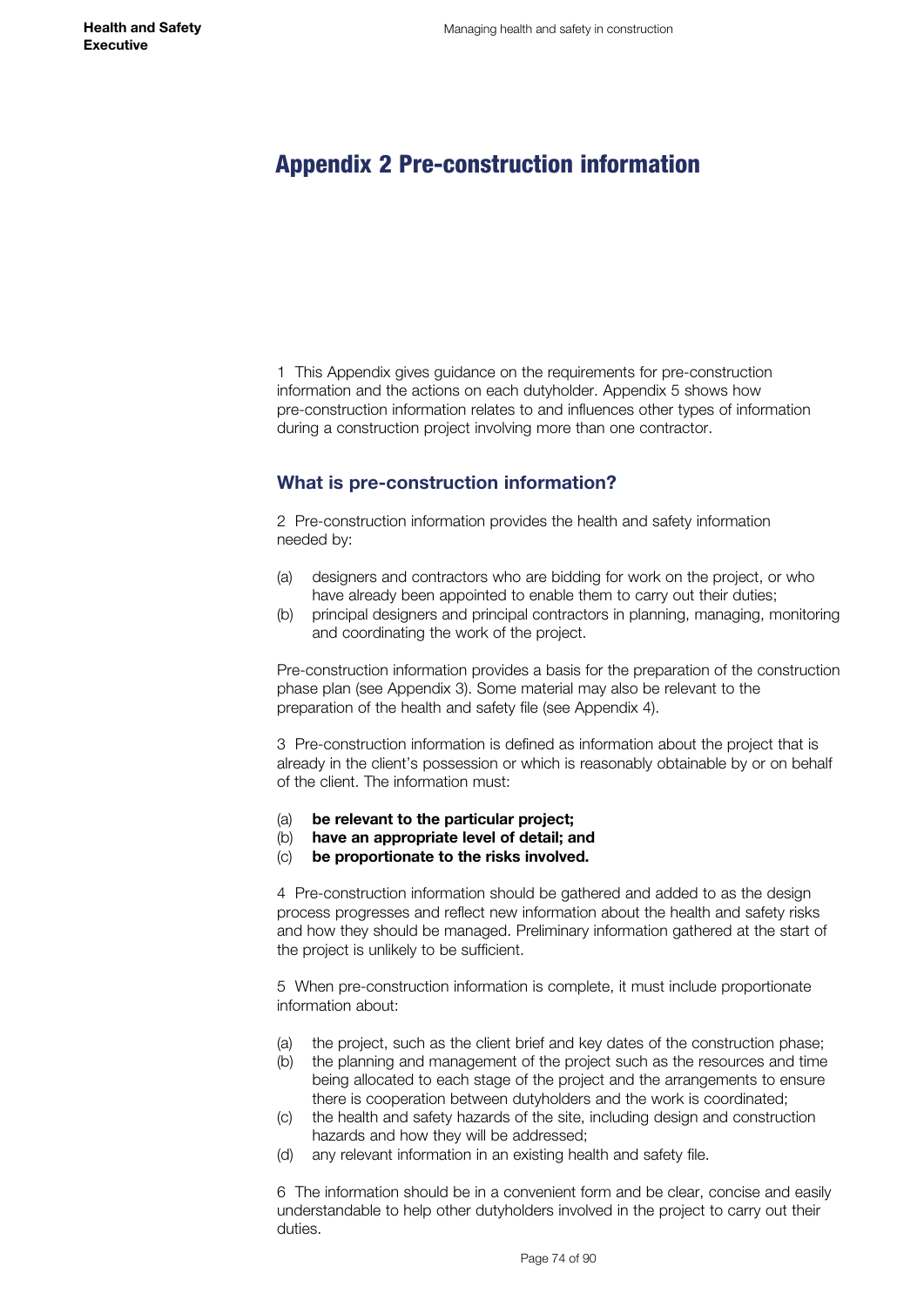### **What must dutyholders do?**

#### *The client*

7 The client has the main duty for providing pre-construction information. They must provide this information as soon as practicable to each:

- (a) designer (including the principal designer); and
- (b) contractor (including the principal contractor)

being considered for appointment, or already appointed to the project. For projects involving more than one contractor, the client can expect help from the principal designer appointed for the project (see paragraphs 11–13 of this Appendix) who must assist the client in drawing this information together and providing it to the designers and contractors involved. For single contractor projects, it is the client's responsibility alone – although they should liaise with the contractor (and any designer) they appoint to provide whatever information is needed.

8 The pre-construction information will evolve as the project progresses towards the construction phase. At first, drawing together the information should involve identifying relevant documents the client already holds. These might include a health and safety file produced as a result of earlier construction work, any surveys or assessments that have already been carried out (eg asbestos surveys), structural drawings etc. For projects involving more than one contractor, the client must pass this information to the principal designer as soon after their appointment as possible. In liaison with the principal designer, the client should then:

- (a) assess the adequacy of this information to see if there are significant gaps;
- (b) take reasonable steps to obtain the information needed to fill any gaps identified by, eg commissioning relevant surveys; and
- (c) then provide the information to every designer and contractor as soon as practicable.

9 The stage at which it is practicable to provide information will depend on a number of factors such as the scale and complexity of the project, when dutyholders are appointed and when information is obtained. However, the client, together with the principal designer, must also take account of when designers and contractors will need pre-construction information to enable them to carry out their duties. For example:

- (a) designers or contractors who are seeking appointment for work on the project should have sufficient information made available to them at a time which allows them to put together a bid based on a clear understanding of the nature of the work involved;
- (b) designers already appointed should be provided with sufficient information at a stage early enough to enable them to judge whether it is reasonably practicable to eliminate any foreseeable health and safety risks in the design process and, where it is not, the steps they should take to reduce or control the remaining risks. It may not be possible to provide this information all at once, in which case it should be provided as soon as it becomes available;
- (c) contractors already appointed should be provided with the information they will need to plan, manage and monitor their work.

#### *The designer*

10 The designer must take account of the pre-construction information when preparing or modifying designs. They must be provided with this information by the client as soon as practicable (see paragraphs 7–9 of this Appendix), assisted by the principal designer where appropriate (see paragraphs 11–13 of this Appendix). The information should be: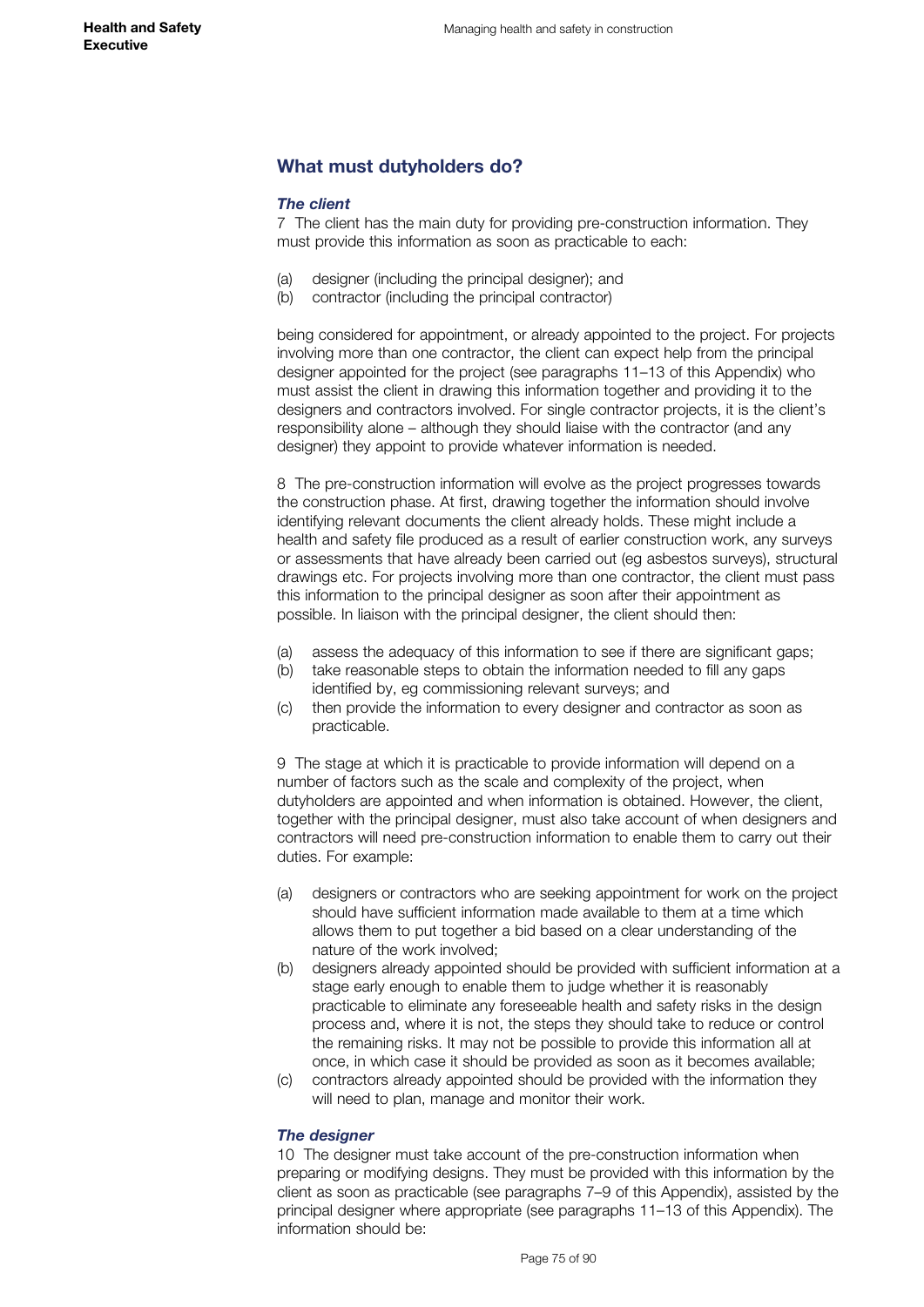- (a) sufficient to enable the designer to judge whether it is reasonably practicable to eliminate foreseeable risks in their designs, and, where it is not, help identify the steps they should take to reduce and control the remaining risks; and
- (b) provided at a stage where designers can take account of it as early in the design process as is practicable.

#### *The principal designer*

11 The principal designer must help the client in providing the pre-construction information to each designer and contractor appointed, or being considered for appointment. The extent of the help required will depend on the nature of the project, the risks involved and the client's level of knowledge and experience of construction work. Taking this into account, the principal designer should agree with the client the level of support the client needs to ensure the information is made available when others need it.

12 Soon after their appointment, the principal designer should be provided with any relevant information the client already holds. This might include any health and safety file produced as a result of earlier construction work, any surveys that have already been carried out (eg asbestos surveys), structural drawings etc. The principal designer must then help the client to:

- (a) assess the adequacy of this information to see if there are significant gaps; and
- (b) take reasonable steps to obtain the information needed to fill the gaps identified by, eg commissioning surveys.

13 As far as it is within their control, the principal designer must then work with the client to provide the information in a convenient form and as soon as practicable. The information provided to those seeking appointment must be sufficient and in good time to allow them to put together a bid based on a clear understanding of the nature of the work involved. After their appointment, the stage at which information is provided will depend on factors such as the scale and complexity of the project, and when the information is obtained. However, the principal designer, together with the client, must also take account of when designers and contractors will need pre-construction information to enable them to carry out their duties. The client guidance (see paragraph 9 of this Appendix) is also relevant for principal designers.

#### *The principal contractor*

14 The principal contractor has no specific duty in relation to pre-construction information. However, they must liaise with the principal designer for the duration of the principal designer's appointment and share any information relevant to the planning, management, monitoring or coordination of the pre-construction phase.

#### *The contractor*

15 The contractor has no specific duty in relation to pre-construction information. However, for projects involving more than one contractor, contractors must cooperate with the client, principal designer and principal contractor to ensure the pre-construction information is right.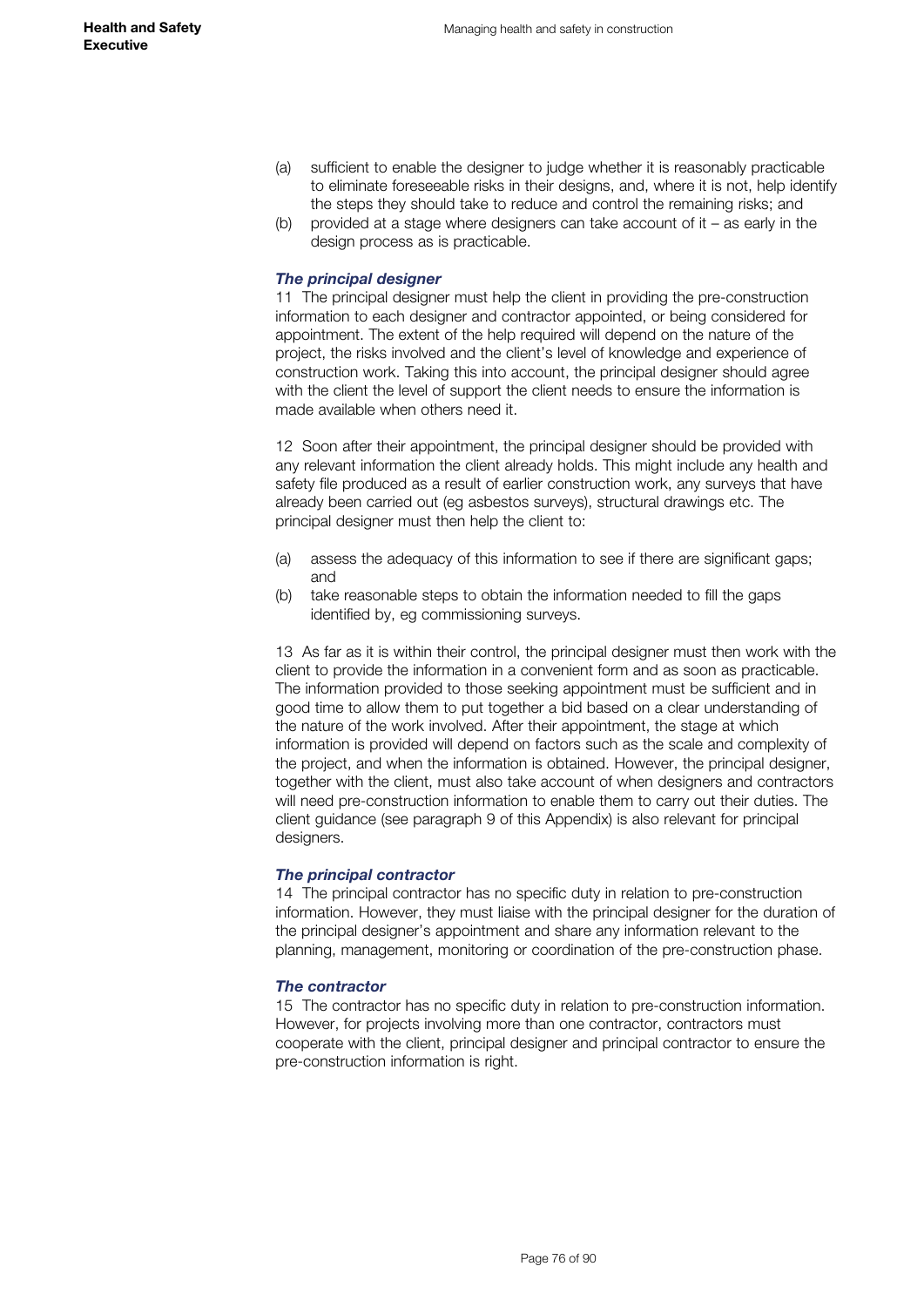# Appendix 3 The construction phase plan

1 This Appendix gives guidance on the requirements for the construction phase plan and the actions on each dutyholder. Appendix 5 shows how the construction phase plan relates to and influences other types of information during a construction project involving more than one contractor.

## **What is a construction phase plan?**

2 A construction phase plan is a document that must record the:

- (a) health and safety arrangements for the construction phase;
- (b) site rules; and
- (c) where relevant, specific measures concerning work that falls within one or more of the categories listed in Schedule 3.

3 The plan must record the arrangements for managing the significant health and safety risks associated with the construction phase of a project. It is the basis for communicating these arrangements to all those involved in the construction phase, so it should be easy to understand and as simple as possible.

4 In considering what information is included, the emphasis is that it:

- (a) **is relevant to the project;**
- (b) **has sufficient detail to clearly set out the arrangements, site rules and special measures needed to manage the construction phase; but**
- (c) **is still proportionate to the scale and complexity of the project and the risks involved.**

The plan should **not** include documents that get in the way of a clear understanding of what is needed to manage the construction phase, such as generic risk assessments, records of how decisions were reached or detailed safety method statements.

5 The following list of topics should be considered when drawing up the plan:

- (a) a description of the project such as key dates and details of key members of the project team;
- (b) the management of the work including:
	- (i) the health and safety aims for the project;
	- (ii) the site rules;
	- (iii) arrangements to ensure cooperation between project team members and coordination of their work, eg regular site meetings;
	- (iv) arrangements for involving workers;
	- (v) site induction;
	- (vi) welfare facilities; and
	- (vii) fire and emergency procedures;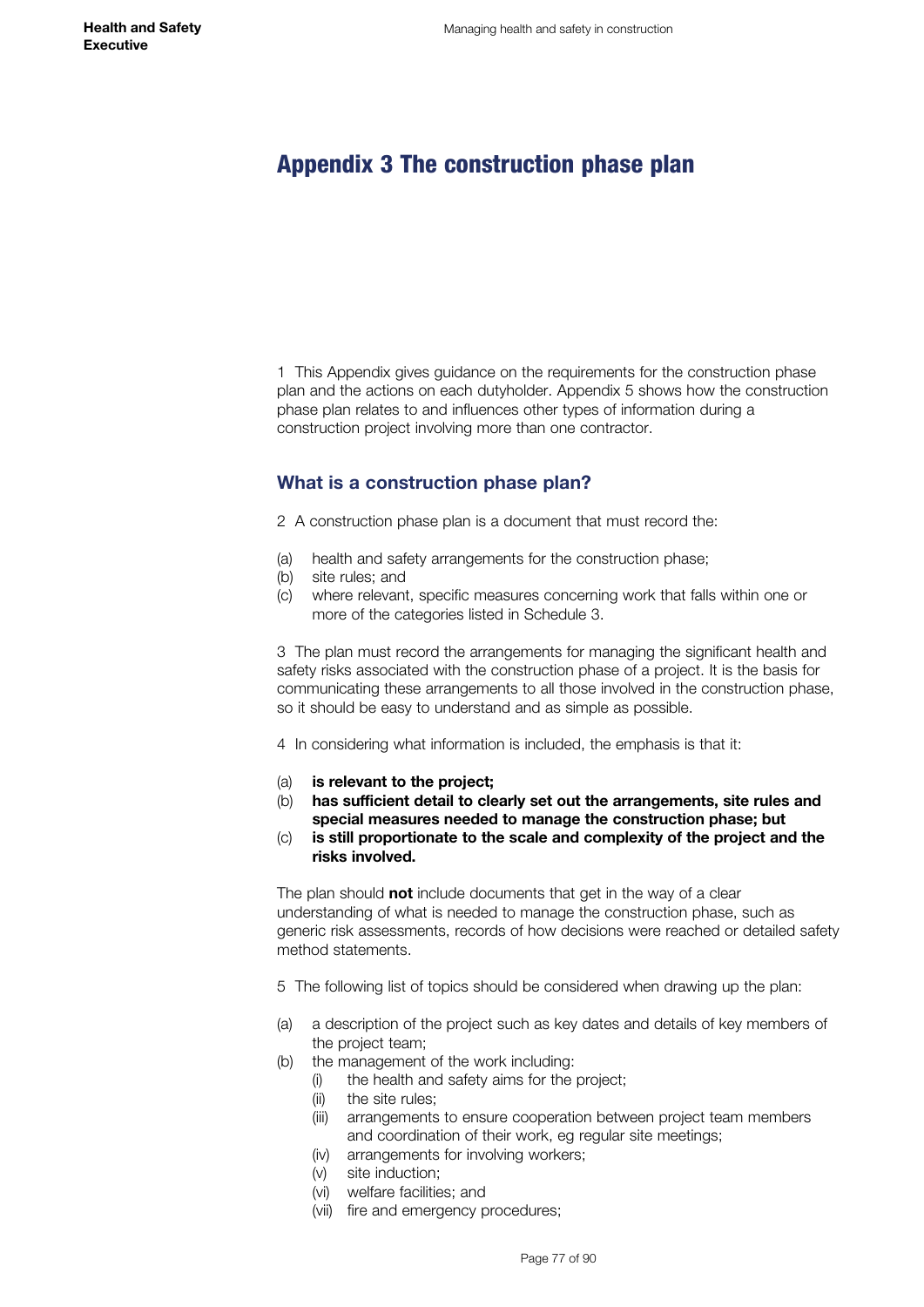(c) the control of any of the specific site risks listed in Schedule 3 where they are relevant to the work involved.

### **What must dutyholders do?**

#### *The client*

6 The client must ensure a construction phase plan is drawn up **before** the construction phase begins. For projects involving more than one contractor, the principal contractor is responsible for drawing up the plan or for making arrangements for it to be drawn up (see paragraphs 11–14 of this Appendix). For single contractor projects, it is the contractor who is responsible for ensuring that the plan is drawn up (see paragraphs 15–17 of this Appendix).

7 The client must ensure that the principal contractor (or, where relevant, the contractor) is provided with all the available relevant information they need to draw up the plan, eg the pre-construction information (see Appendix 2).

8 The client must also ensure that:

- (a) when it is drawn up, the plan adequately addresses the arrangements for managing the risks; and
- (b) the principal contractor (or contractor) regularly reviews and revises the plan to ensure it takes account of any changes that occur as construction progresses and continues to be fit for purpose.

#### *The designer*

9 The designer has no specific duty in relation to the construction phase plan. However, the designer must take all reasonable steps to provide with the design sufficient information about aspects of the design to help contractors (including principal contractors) to comply with their duties. This should include information about the significant risks designers have been unable to eliminate through the design process and the steps designers have taken to reduce or control those risks. They must continue to cooperate with contractors and principal contractors as the construction phase progresses to ensure that they are kept up to date with any design changes.

#### *The principal designer*

10 The principal designer must help the principal contractor to prepare the construction phase plan by providing any relevant information they hold. This includes:

- (a) the pre-construction information given to them by the client and which they have an important role in pulling together and providing (see Appendix 2); and
- (b) any information given to them by designers about the risks that have not been eliminated through the design process and the steps taken to reduce or control those risks.

Before the start of the construction phase, the principal designer should regularly check that the principal contractor has the information needed to prepare the plan. They must continue to liaise with the principal contractor as the construction phase progresses to share any information relevant to the planning and management of the construction phase.

#### *The principal contractor*

11 For projects involving more than one contractor, the principal contractor must take the lead in preparing, reviewing, updating and revising the construction phase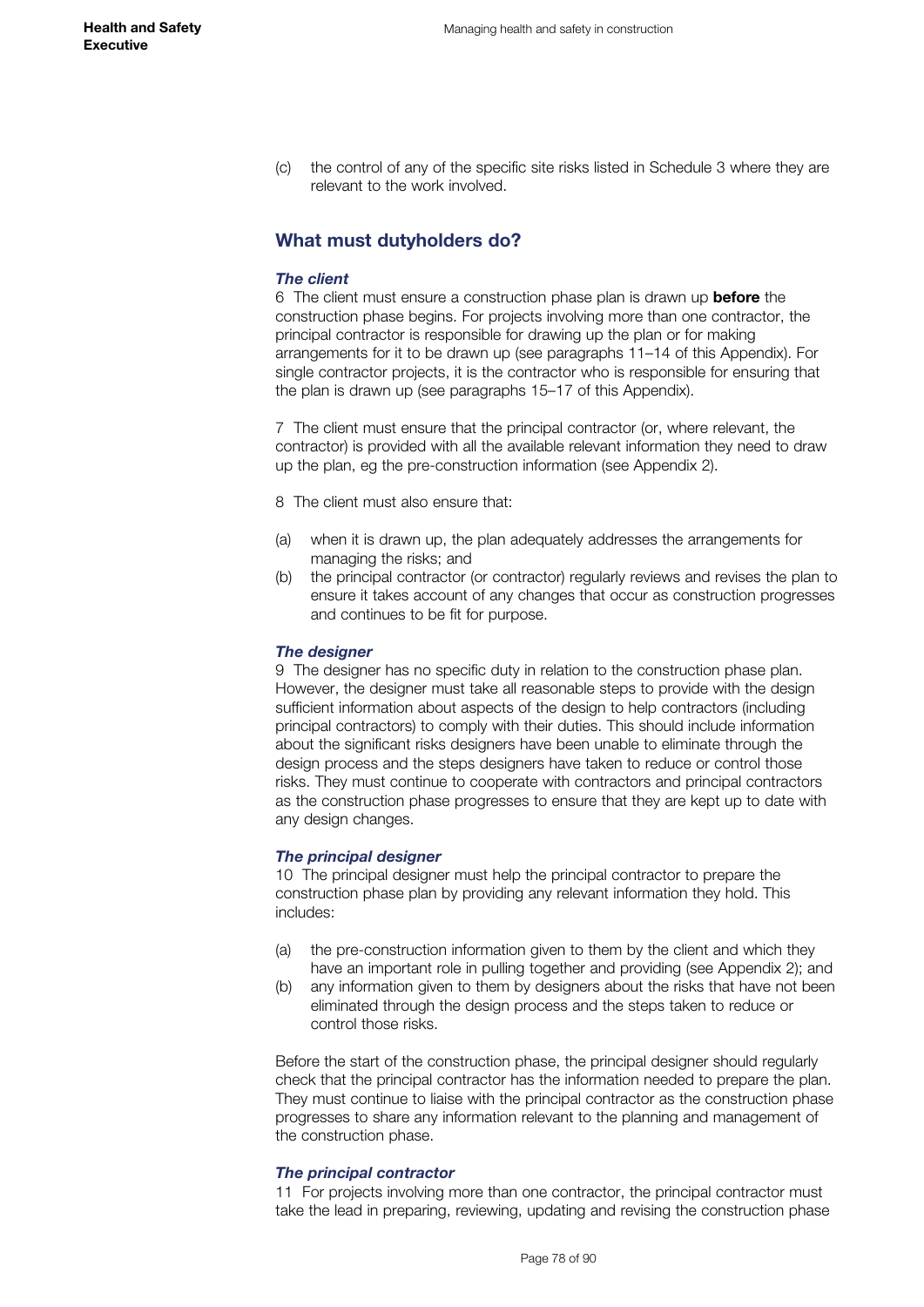plan. They must draw up the plan or make arrangements for it to be drawn up during the pre-construction phase and **before** the construction site is set up.

12 The principal contractor should expect help from both the client and principal designer in doing this. The client's duty is to ensure that the plan is drawn up and the principal designer's duty is to help the principal contractor by providing any relevant information they hold (see paragraph 10 of this Appendix). This information should include:

- (a) the pre-construction information that the client must provide to every designer and contractor involved in the project and which the principal designer will have been involved in preparing; and
- (b) any information provided by designers about the risks that designers have been unable to eliminate through the design process and the steps they have taken to reduce or control them.

The principal contractor must also liaise with the contractors to ensure that the plan takes into account their views on the arrangements for managing the construction phase.

13 Where the plan includes site rules, the rules should cover (but not be limited to) topics such as personal protective equipment, parking, use of radios and mobile phones, smoking, restricted areas, hot works and emergency arrangements. The rules should be clear and easily understandable. They should be brought to the attention of everyone on site who should be expected to follow them. The principal contractor should also consider any special requirements, eg it might be necessary to have translations of the site rules available.

14 The principal contractor must ensure that the construction phase plan is appropriately reviewed, updated and revised from time to time. The plan is a working document and will need to be reviewed regularly enough to address significant changes to the risks involved in the work or in the effectiveness of the controls that have been put in place. This means that the principal contractor must monitor how effective the plan is in addressing identified risks and whether it is being implemented properly. Ensuring the plan remains fit for purpose must also involve co-operating with:

- (a) the contractors who are most likely to see if the arrangements for controlling health and safety risks are working; and
- (b) the principal designer and designers when changes in designs during the construction phase have implications for the plan.

### *The contractor*

15 For projects involving more than one contractor, the contractor must follow the parts of the construction phase plan prepared by the principal contractor that are relevant to their work. The contractor should also liaise with the principal contractor to pass on their views on the effectiveness of the plan in managing the risks.

16 For single contractor projects, the contractor has the responsibility for ensuring that a construction phase plan is drawn up. They must either draw up a plan themselves, or make arrangements for it to be drawn up, as soon as practicable **before** setting up the construction site. In preparing the plan they must cooperate with the client and any designers involved in the project and take account of sources of relevant information such as the pre-construction information (see Appendix 2).

17 Further guidance, including a template for a construction phase plan, $5$  is provided for contractors working on small scale, routine and domestic projects on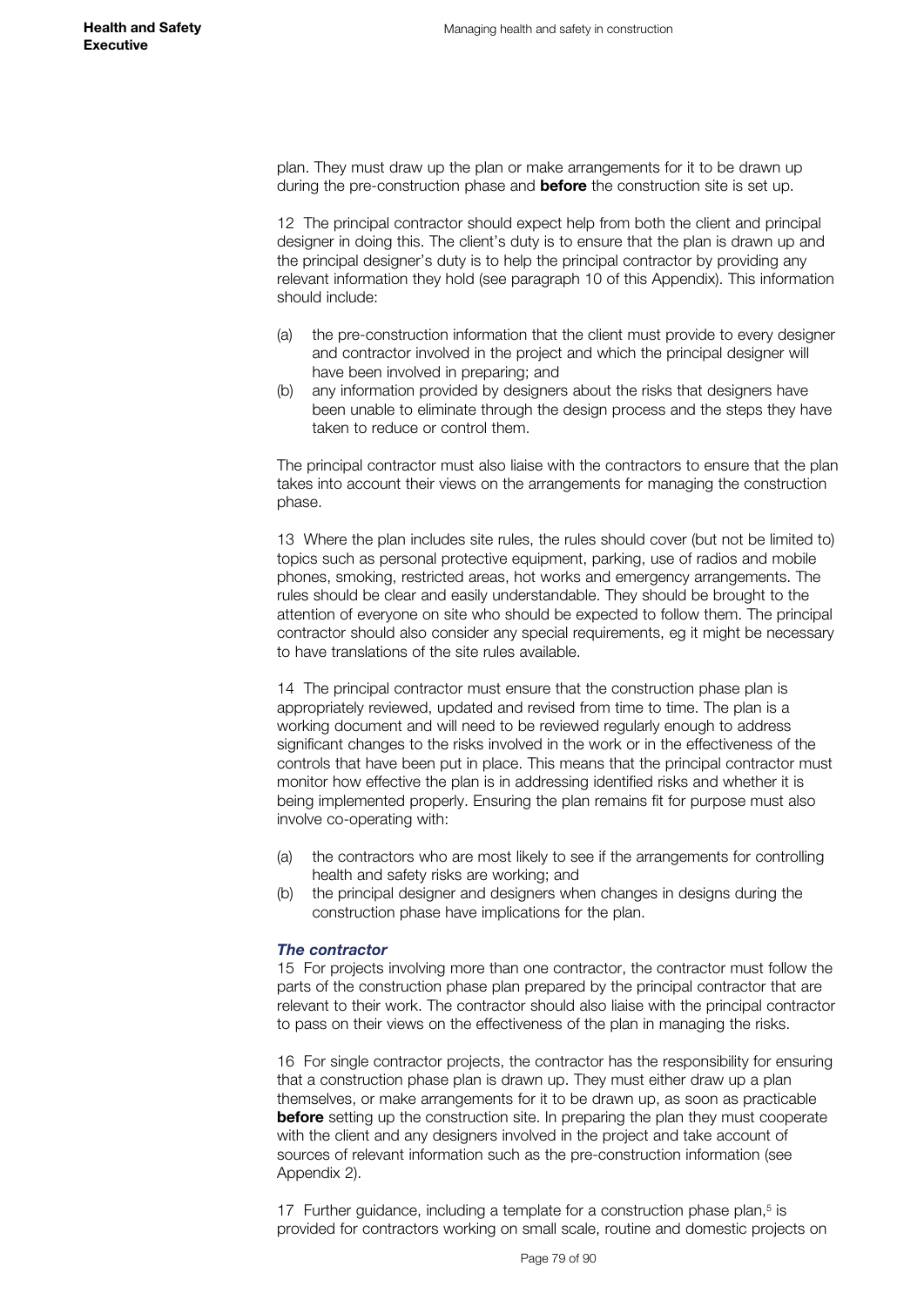HSE's website. *CDM wizard* is a smartphone app template for a construction phase plan produced by CITB.<sup>6</sup>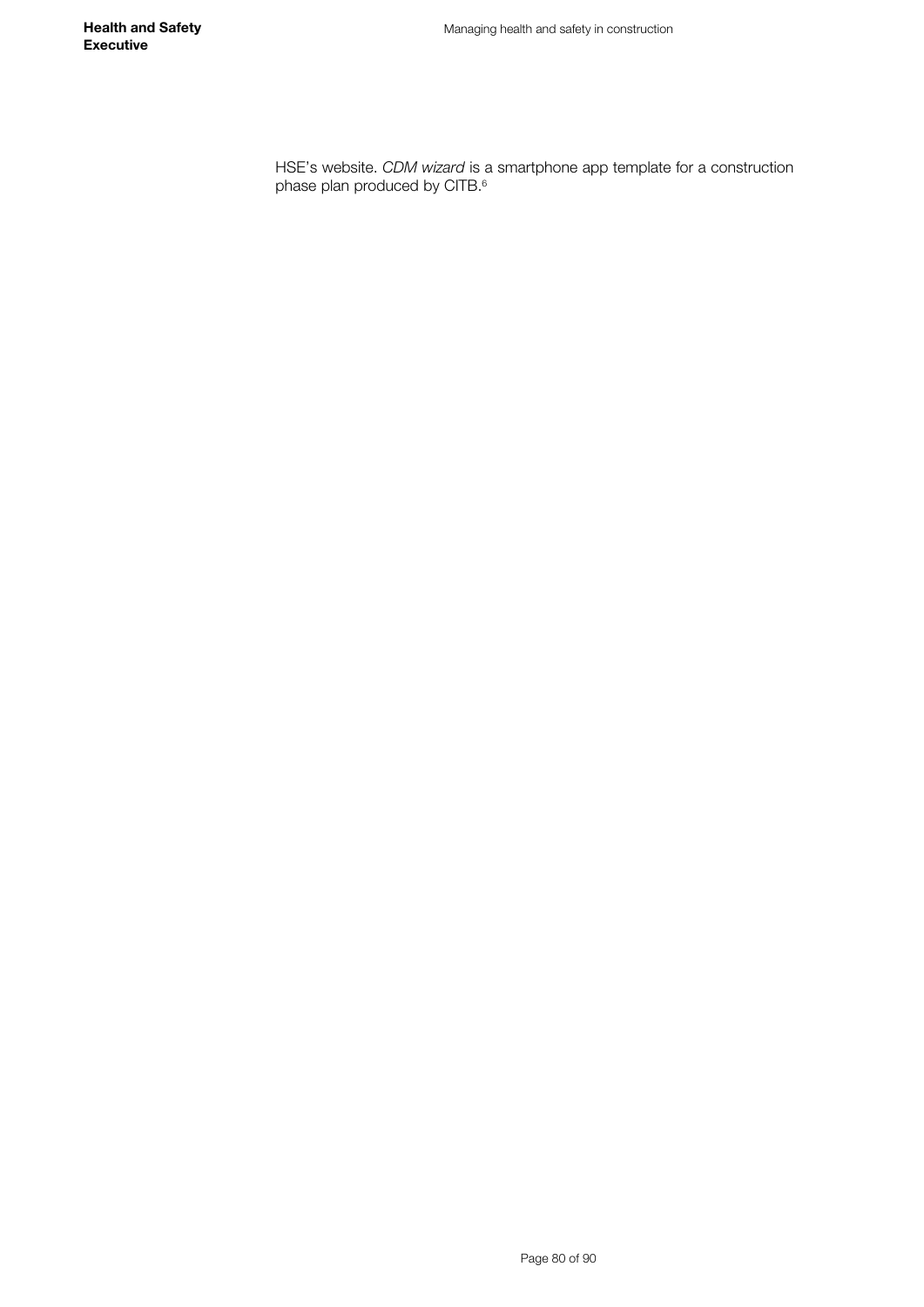# Appendix 4 The health and safety file

1 This Appendix gives guidance on the preparation, provision and retention of a health and safety file and the actions on each dutyholder. Appendix 5 shows how the health and safety file relates to and influences other types of information during a construction project involving more than one contractor.

## **What is the health and safety file?**

2 The health and safety file is defined as a file appropriate to the characteristics of the project, containing relevant health and safety information to be taken into account during any subsequent project. **The file is only required for projects involving more than one contractor.**

3 The file must contain information about the current project likely to be needed to ensure health and safety during any subsequent work, such as maintenance, cleaning, refurbishment or demolition. When preparing the health and safety file, information on the following should be considered for inclusion:

- (a) a brief description of the work carried out;
- (b) any hazards that have not been eliminated through the design and construction processes, and how they have been addressed (eg surveys or other information concerning asbestos or contaminated land);
- (c) key structural principles (eg bracing, sources of substantial stored energy including pre- or post-tensioned members) and safe working loads for floors and roofs;
- (d) hazardous materials used (eg lead paints and special coatings);
- (e) information regarding the removal or dismantling of installed plant and equipment (eg any special arrangements for lifting such equipment);
- (f) health and safety information about equipment provided for cleaning or maintaining the structure;
- (g) the nature, location and markings of significant services, including underground cables; gas supply equipment; fire-fighting services etc;
- (h) information and as-built drawings of the building, its plant and equipment (eg the means of safe access to and from service voids and fire doors).

4 There should be enough detail to allow the likely risks to be identified and addressed by those carrying out the work. However, the level of detail should be proportionate to the risks. The file should **not** include things that will be of no help when planning future construction work such as pre-construction information, the construction phase plan, contractual documents, safety method statements etc. Information must be in a convenient form, clear, concise and easily understandable.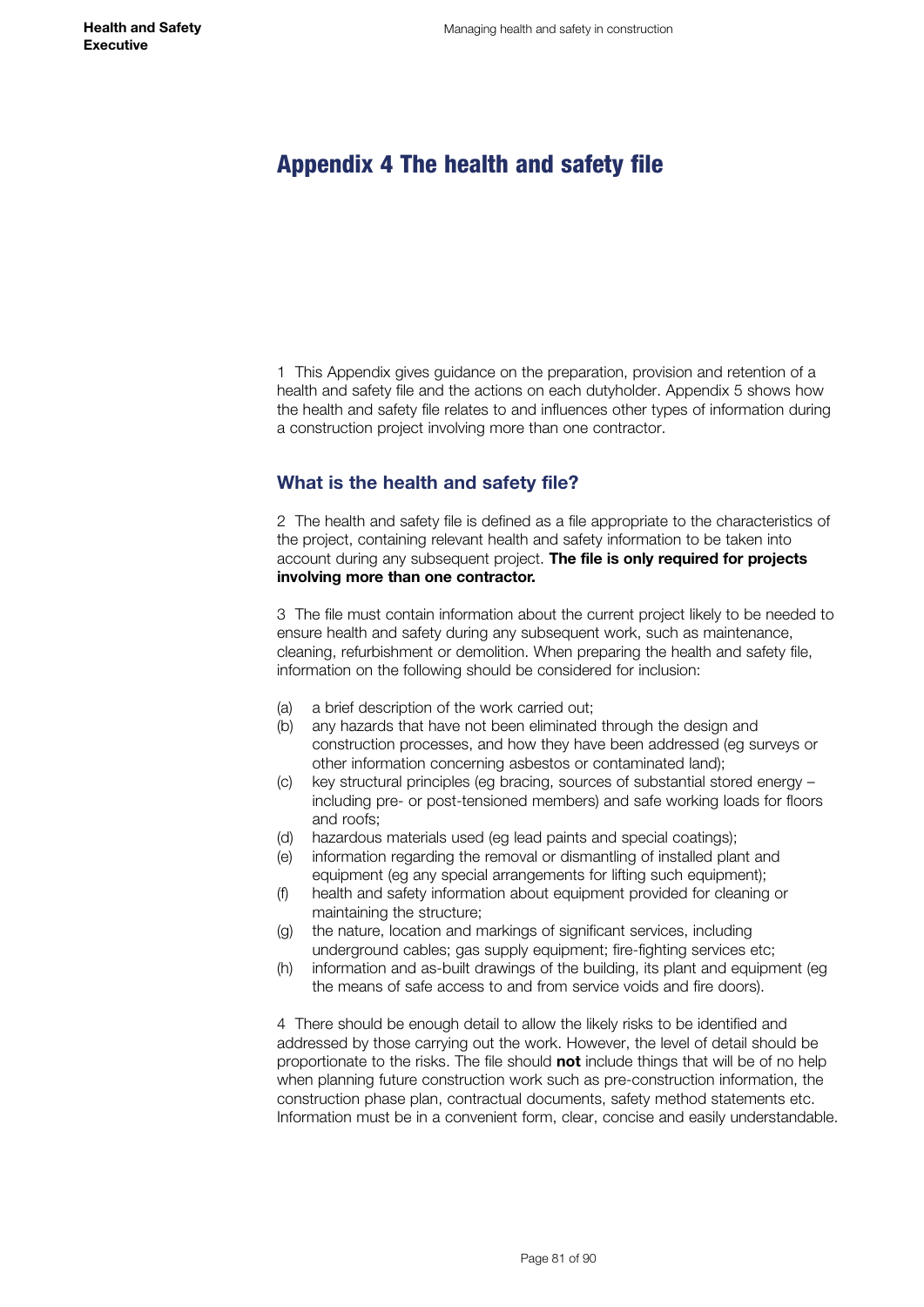### **What must dutyholders do?**

#### *The client*

5 The client must ensure that the principal designer prepares the health and safety file for a project. As the project progresses, the client must ensure that the principal designer regularly updates, reviews and revises the health and safety file to take account of the work and any changes that have occurred. The client should be aware that if the principal designer's appointment finishes before the end of the project, the principal designer must pass the health and safety file to the principal contractor, who then must take on the responsibility for the file.

6 Once the project is finished, the client should expect the principal designer to pass them the health and safety file. In cases where the principal designer has left the project before it finishes, it will be for the principal contractor to pass the file to the client.

7 The client must then retain the file and ensure it is available to anyone who may need it for as long as it is relevant – normally the lifetime of the building – to enable them to comply with health and safety requirements during any subsequent project. It can be kept electronically, on paper, on film, or any other durable form.

8 If a client disposes of their interest in the building, they must give the file to the individual or organisation who takes on the client duties and ensure that the new client is aware of the nature and purpose of the file. If they sell part of a building, any relevant information in the file must be passed or copied to the new owner. If the client leases out all or part of the building, arrangements should be made for the file to be made available to leaseholders. If the leaseholder acts as a client for a future construction project, the leaseholder and the original client must arrange for the file to be made available to the new principal designer.

#### *The designer*

9 Where it is not possible to eliminate health and safety risks when preparing or modifying designs, designers must ensure appropriate information is included in the health and safety file about the reasonably practicable steps they have taken to reduce or control those risks. This will involve liaising with:

- (a) the principal designer, in helping them carry out their duty to prepare, update, review and revise the health and safety file. This should continue for as long as the principal designer's appointment on the project lasts; or
- (b) the principal contractor, where design work is carried out after the principal designer's appointment has finished and where changes need to be made to the health and safety file. In these circumstances, it will be the principal contractor's duty to make those changes, but the designer must ensure that the principal contractor has the appropriate information to update the file.

This information should be provided to the principal designer and principal contractor as early as possible before the designer's work ends on the project.

#### *The principal designer*

10 The principal designer must prepare the health and safety file. They are accountable to the client and should liaise closely to agree the structure and content of the file as soon as practicable after appointment. In preparing the file, the principal designer should expect the client to provide any health and safety file that may exist from an earlier project.

11 The principal designer must also cooperate with the rest of the project team and should expect their cooperation in return. Cooperation with the principal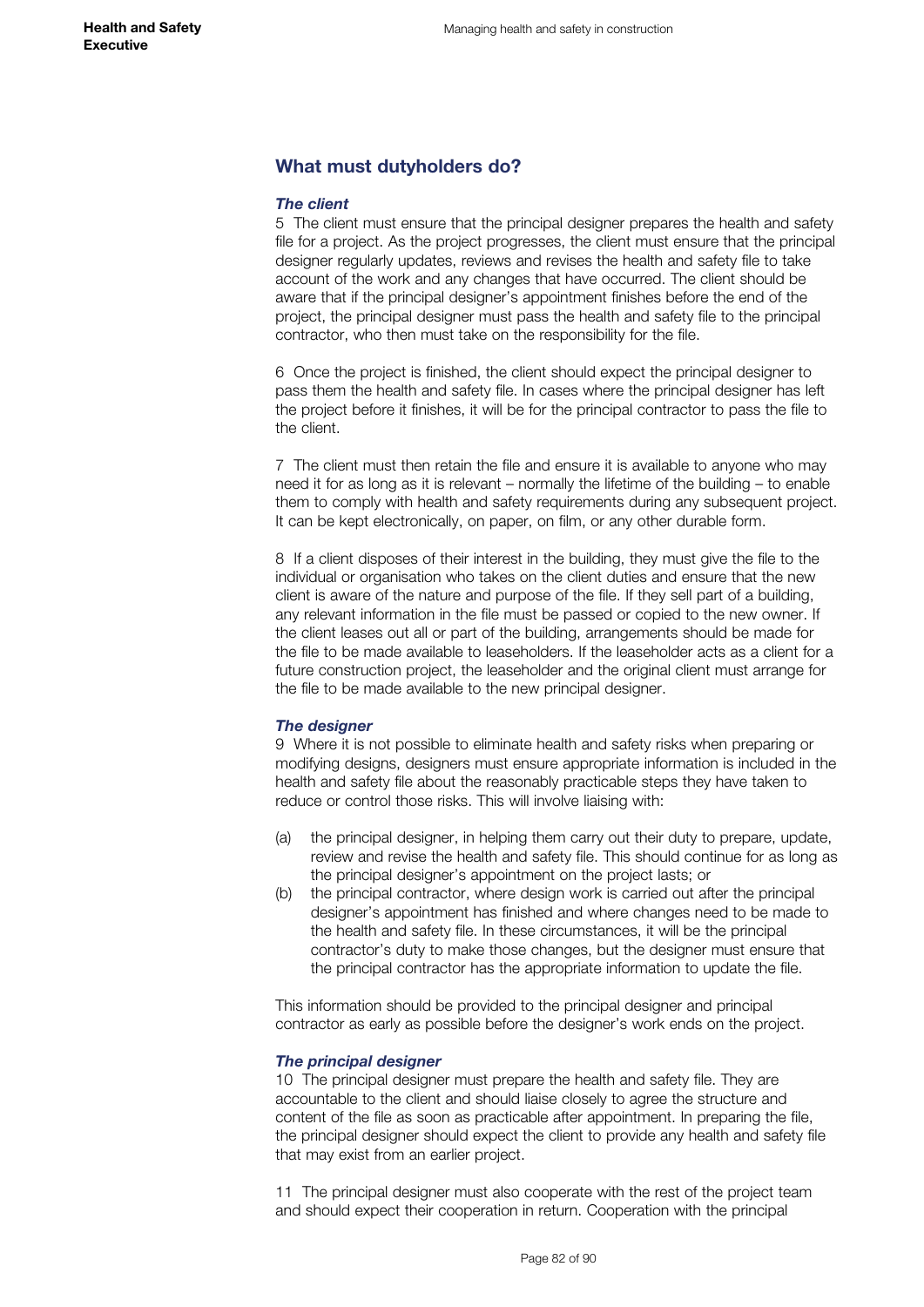contractor is particularly important in agreeing the structure and content of the information included in the file. Liaison with designers and other contractors is also important. They may hold information that is useful for the health and safety file, which may be difficult to obtain after they have left the project.

12 The principal designer, in cooperation with other members of the project team, must also ensure that the file is appropriately updated, reviewed and revised to ensure it takes account of any changes that occur as the project progresses.

13 The principal designer must pass the updated file to the client at the end of the project. In doing this, they should ensure the client understands the structure and content of the file and its significance for any subsequent project. If the principal designer's appointment finishes before the end of the project, they must pass the file to the principal contractor who must then take on responsibility for it. In doing this, the principal designer should ensure the principal contractor is aware of any outstanding issues that may need to be taken into account when reviewing, updating and revising the file.

#### *The principal contractor*

14 For the duration of the principal designer's appointment, the principal contractor plays a secondary role in ensuring the health and safety file is fit for purpose. They must provide the principal designer with any relevant information that needs to be included in the health and safety file.

15 Where the principal designer's appointment finishes before the end of the project, the principal contractor must take on responsibility for ensuring that the file is reviewed, updated and revised for the remainder of the project. At the end of the project the principal contractor must pass the file to the client. In doing this, they should ensure the client understands the structure and content of the file and its significance for any subsequent project.

#### *The contractor*

16 The contractor has no specific duties placed on them in relation to the health and safety file.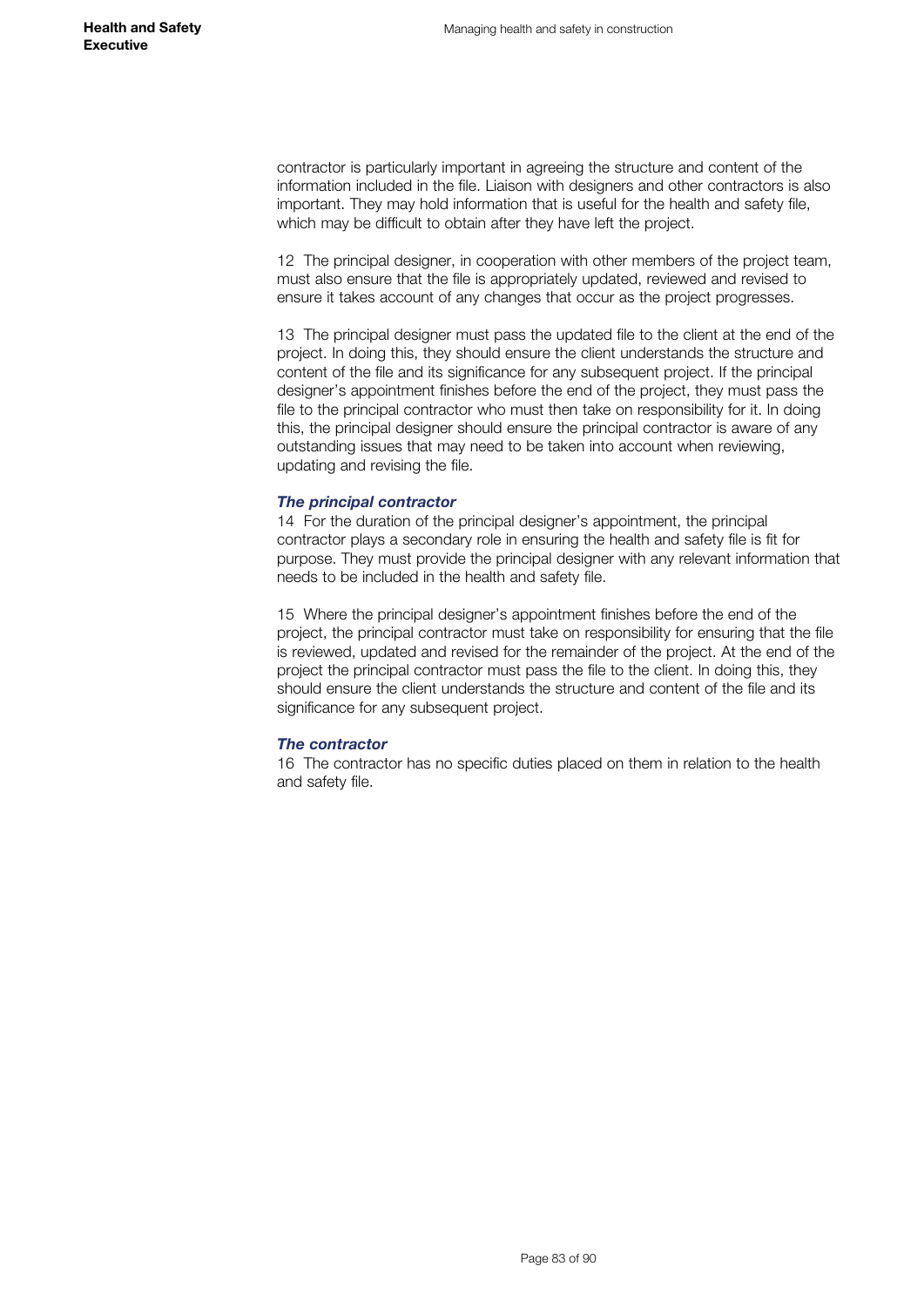Appendix 5 How different types of information relate to and influence each other in a construction project involving more than one contractor: A summary

### **Start of project**

**Client** to check what documents are already in their possession that will be relevant to the project, eg an existing health and safety file.



## **End of project**

- **Client** to retain the health and safety file and ensure it is available for any subsequent construction work on the building.
- If the **client** disposes of their interest in the building, they must provide the file to anyone who takes on the client duties.

**Note:** This diagram shows how the various types of information relate to each other and influence the content of other types of information during the construction process (the arrows show the possible different flows of information). So, for example as pre-construction information is developed, this influences the risks designers should consider and the information they provide about how their designs reduce or control foreseeable risks. In turn, this may influence further development of the pre-construction information, as well as the construction phase plan and the health and safety file.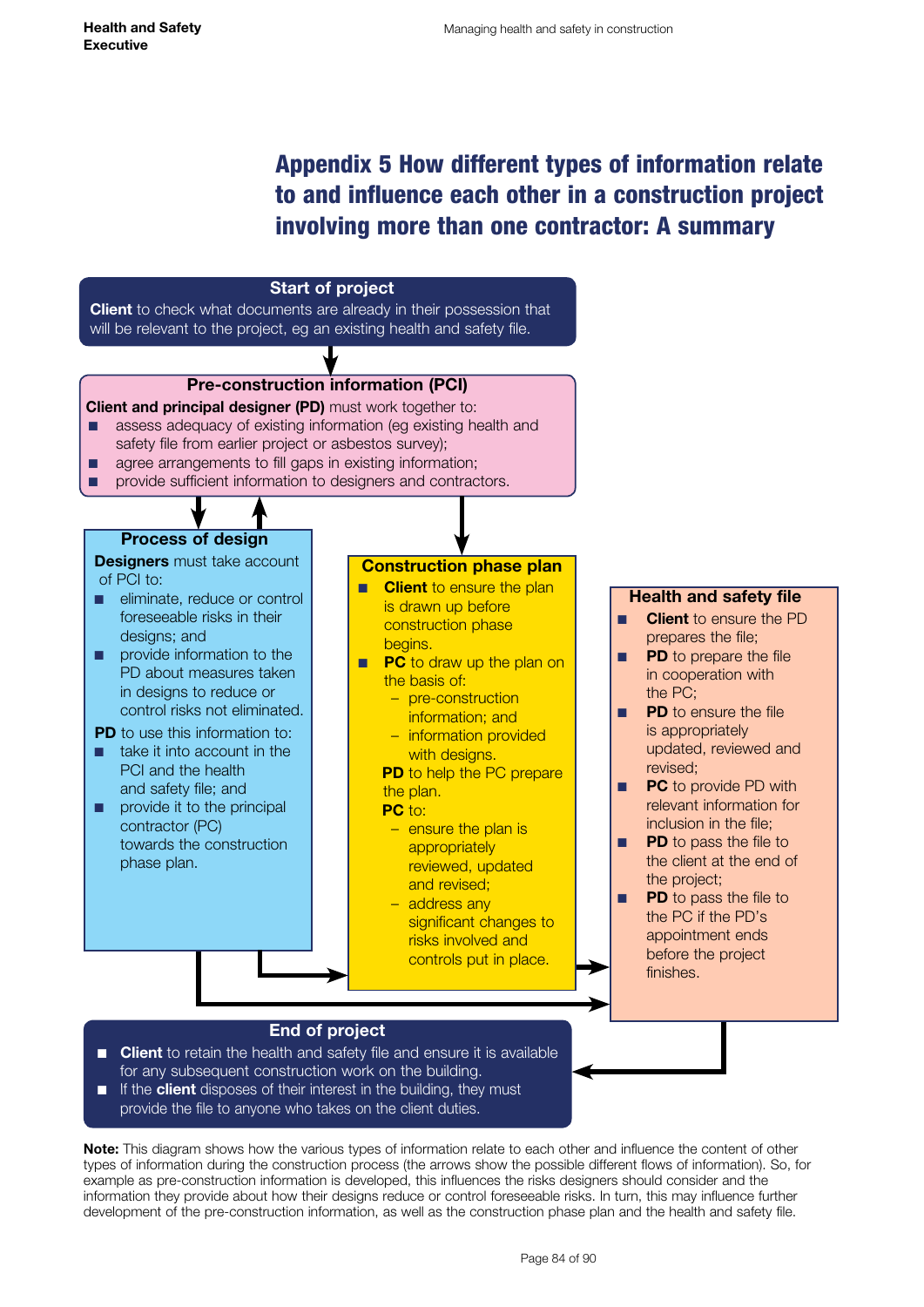# Appendix 6 Working for a domestic client

1 The role of designers, principal designers, principal contractors and contractors when working on a project for a domestic client, is normally no different to their role when working for a commercial client. They have the same duties and should carry them out in the same way as they would for a commercial client. However, the effect of regulation 7 is to transfer the client duties to other dutyholders when working for domestic clients.

2 Guidance for domestic clients in relation to CDM 2015 is set out in paragraphs 53–56. The following paragraphs set out what other dutyholders need to do as a result. Figure 1 is a flow chart showing the transfer of client duties from a domestic client to other dutyholders involved.

### **Domestic projects involving only one contractor**

3 On these projects the client's duties are transferred to the contractor and they must carry out the client's duties as well as their own. In practice, this should involve contractors doing no more than they have done in the past to comply with health and safety legislation. **Compliance with their own duties as a contractor will be taken as compliance with the relevant client duties**, to the extent necessary given the risks involved in the project.

4 As a result of the contractor taking on the client duties, any designers involved in the project will work to the contractor in their role as the 'client'.

## **Domestic projects involving more than one contractor**

#### *Transfer of the client duties to the principal contractor*

5 On these projects, it will normally be the principal contractor who takes on the client duties and they will need to comply with these duties as well as their own. If the domestic client does not appoint a principal contractor, the role of principal contractor falls to the contractor in control of the construction phase of the project.

6 As a result of a principal contractor taking on the client duties, the principal designer involved in the project will work to the principal contractor in their role as the 'client'. If the domestic client does not appoint a principal designer, the role of the principal designer falls to the designer in control of the pre-construction phase of the project.

#### *Transfer of client duties to principal designer*

7 Domestic clients can choose to have a written agreement with the principal designer to transfer the client duties to the principal designer. In this case, the principal designer must fulfil the duties of the client as well as their own and the principal contractor will work to the principal designer as the 'client'.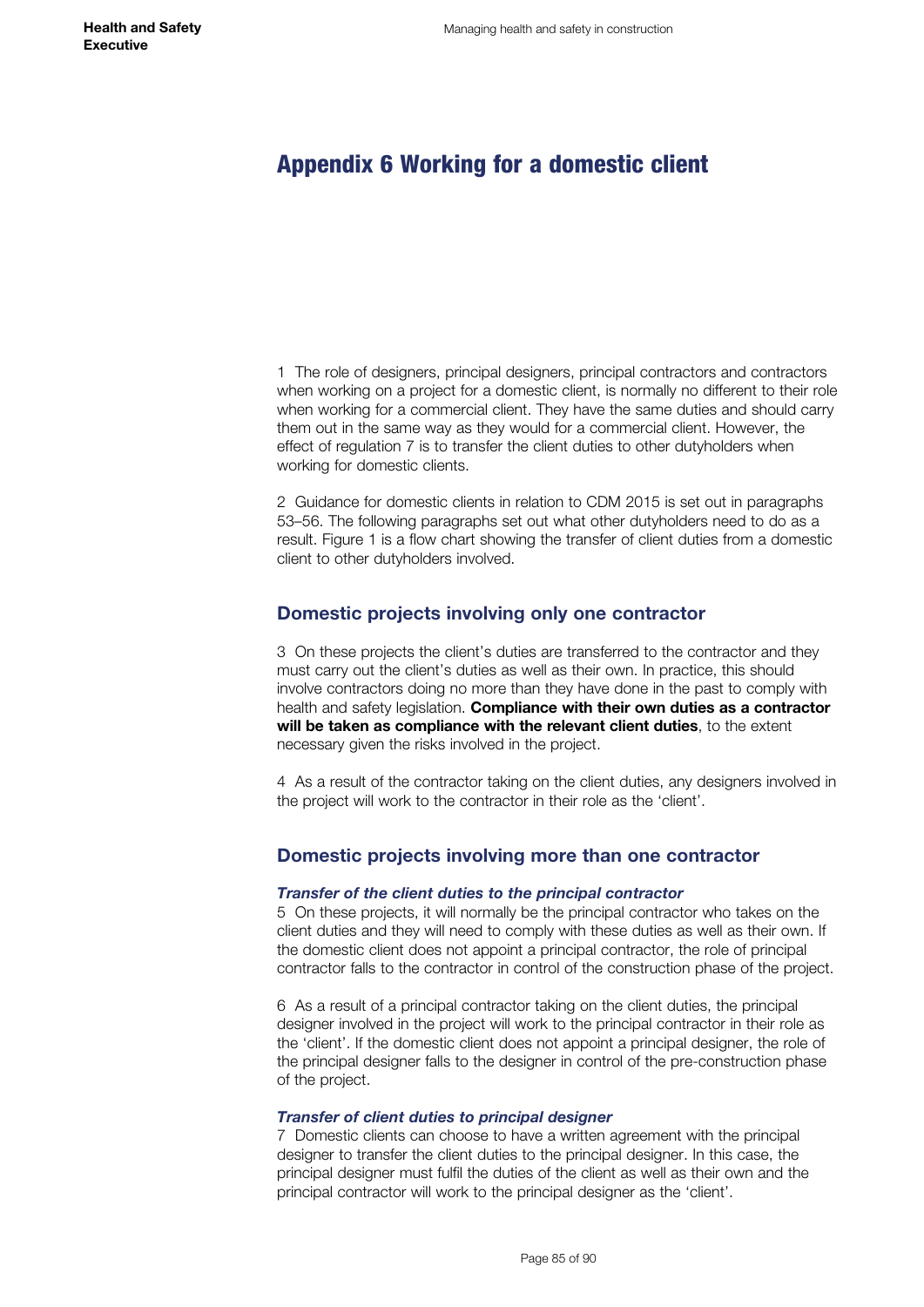### **Figure 1** How CDM 2015 applies to domestic clients

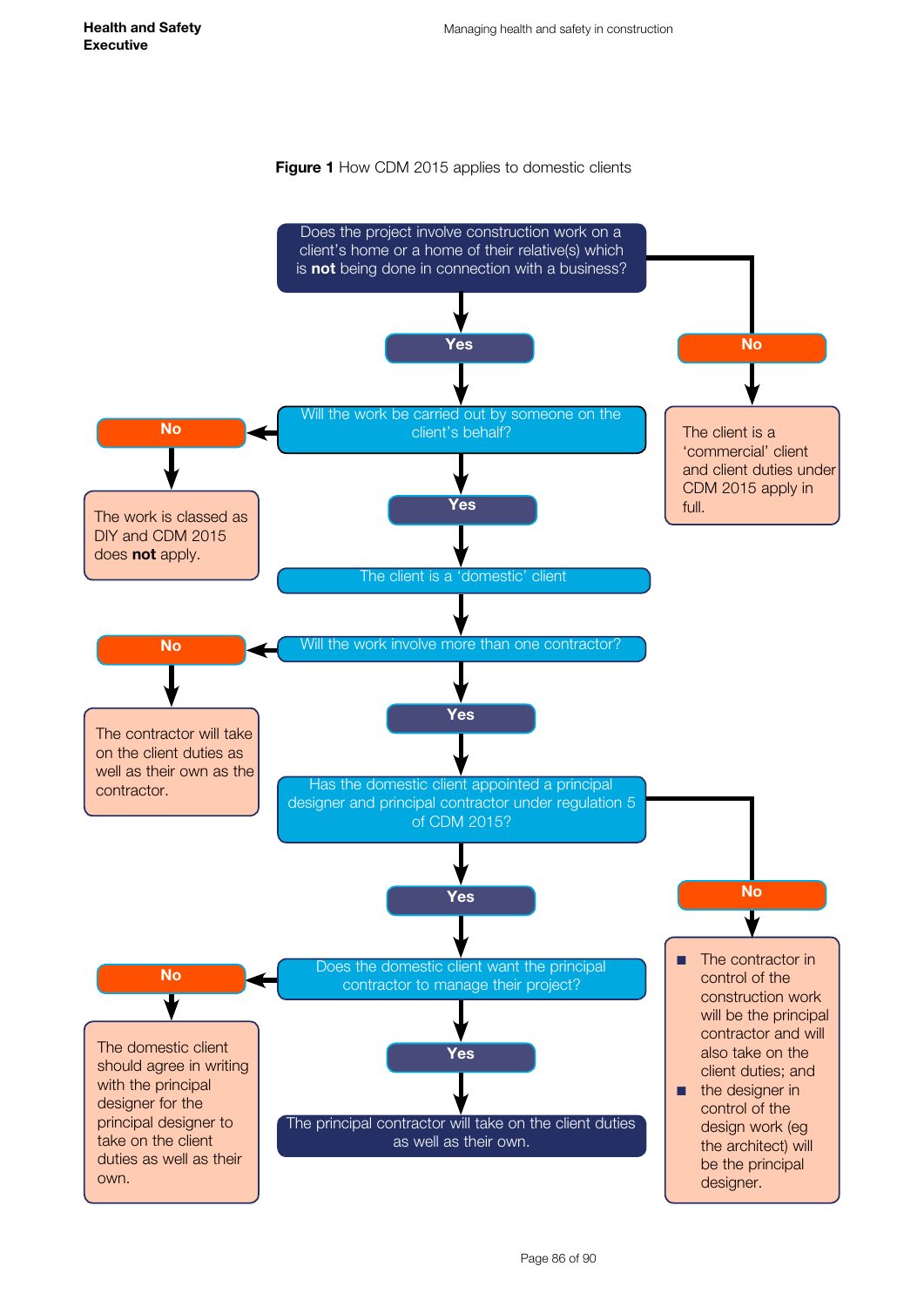# References and further reading

## **References**

1 *Consulting employees on health and safety: A brief guide to the law* Leaflet INDG232(rev2) HSE Books 2013 [www.hse.gov.uk/pubns/indg232.htm](http://www.hse.gov.uk/pubns/indg232.htm)

2 *Getting specialist help with health and safety* Leaflet INDG420(rev1) HSE Books 2011 [www.hse.gov.uk/pubns/indg420.htm](http://www.hse.gov.uk/pubns/indg420.htm)

3 PAS 91: 2013 *Construction related procurement. Prequalification questionnaires* British Standards Institution [www.shop.bsigroup.com/Navigate-by/PAS/PAS-91-2013/](http://www.shop.bsigroup.com/Navigate-by/PAS/PAS-91-2013/)

4 *Workplace health, safety and welfare. Workplace (Health, Safety and Welfare) Regulations 1992. Approved Code of Practice and guidance* L24 (Second edition) HSE Books 2013 ISBN 978 0 7176 6583 9 [www.hse.gov.uk/pubns/books/l24.htm](http://www.hse.gov.uk/pubns/books/l24.htm)

5 *Construction phase plan (CDM 2015): What you need to know as a busy builder* Construction Information Sheet CIS80 HSE Books 2015 www.hse.gov.uk/pubns/cis80.htm

6 *CDM wizard* CITB smartphone app www.citb.co.uk/cdmregs

7 *Provision of welfare facilities during construction work* Construction Information Sheet CIS59 HSE Books 2010 [www.hse.gov.uk/pubns/cis59.htm](http://www.hse.gov.uk/pubns/cis59.htm)

## **Further reading**

*Health and safety in construction* HSG150 (Third edition) HSE Books 2006 ISBN 978 0 7176 6182 4 [www.hse.gov.uk/pubns/books/hsg150.htm](http://www.hse.gov.uk/pubns/books/hsg150.htm)

*The absolutely essential health and safety toolkit for the smaller construction contractor* Leaflet INDG344(rev2) HSE Books [www.hse.gov.uk/pubns/indg344.htm](http://www.hse.gov.uk/pubns/indg344.htm)

Want building work done safely? A quick guide for clients on the Construction *(Design and Management) Regulations 2015* Leaflet INDG411(rev1) HSE Books 2015 [www.hse.gov.uk/pubns/indg411.htm](http://www.hse.gov.uk/pubns/indg411.htm)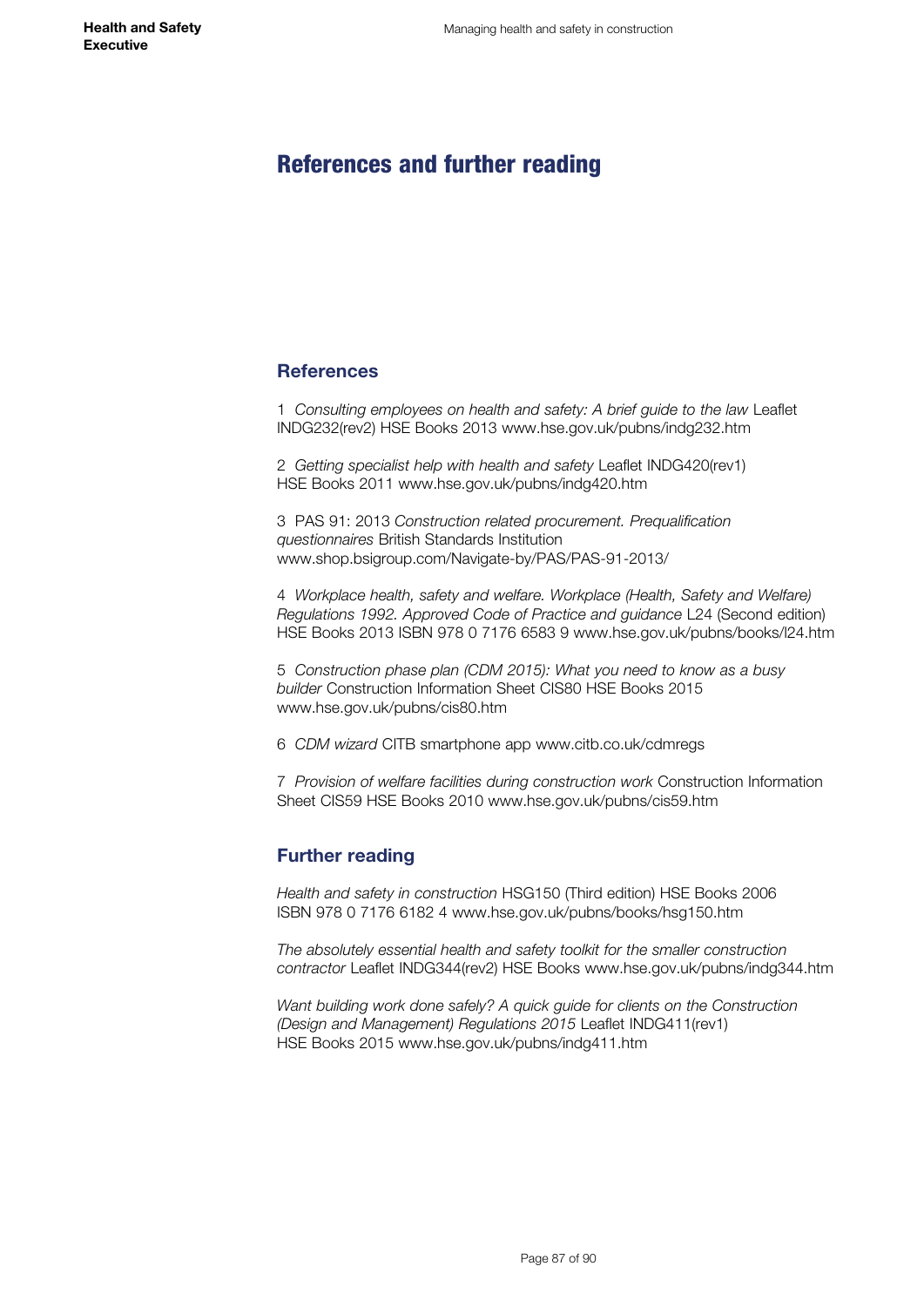# Glossary of acronyms and terms

**ACOP** Approved Code of Practice.

**AOGBO 2013** Application to Areas Outside Great Britain Order 2013.

**CDM 2007** Construction (Design and Management) Regulations 2007.

**CDM 2015** Construction (Design and Management) Regulations 2015.

**CITB** Construction Industry Training Board.

**HSE** Health and Safety Executive.

**HSWA** Health and Safety at Work etc Act 1974.

**LWIT** Leadership and Worker Involvement Toolkit.

**The Management Regulations** Management of Health and Safety at Work Regulations 1999.

**must** 'must' is used only where there is an absolute duty, ie an explicit legal requirement to take a certain action which is not qualified by terms such as 'so far as reasonably practicable'.

**ONR** Office for Nuclear Regulation.

**ORR** Office of Rail Regulation.

**PAS 91** Publicly Available Specification 91.

**reasonably practicable** balancing the level of risk against the measures needed to control the real risk in terms of money, time or trouble. However, you do not need to take action if it would be grossly disproportionate to the level of risk (see [www.gov.uk/risk/faq.htm](http://www.gov.uk/risk/faq.htm) for the most up-to-date explanation of what 'reasonably practicable' means.)

**renewable energy zone** areas outside the territorial sea designated for the exploration or exploitation of energy from water or winds (see section 84 of the Energy Act 2004).

should 'should' is used to indicate what to do to comply with legal requirements which are qualified by terms such as 'so far as reasonably practicable'.

**significant risks** not necessarily those that involve the greatest risks, but those (including health risks) that are not likely to be obvious, are unusual, or likely to be difficult to manage effectively.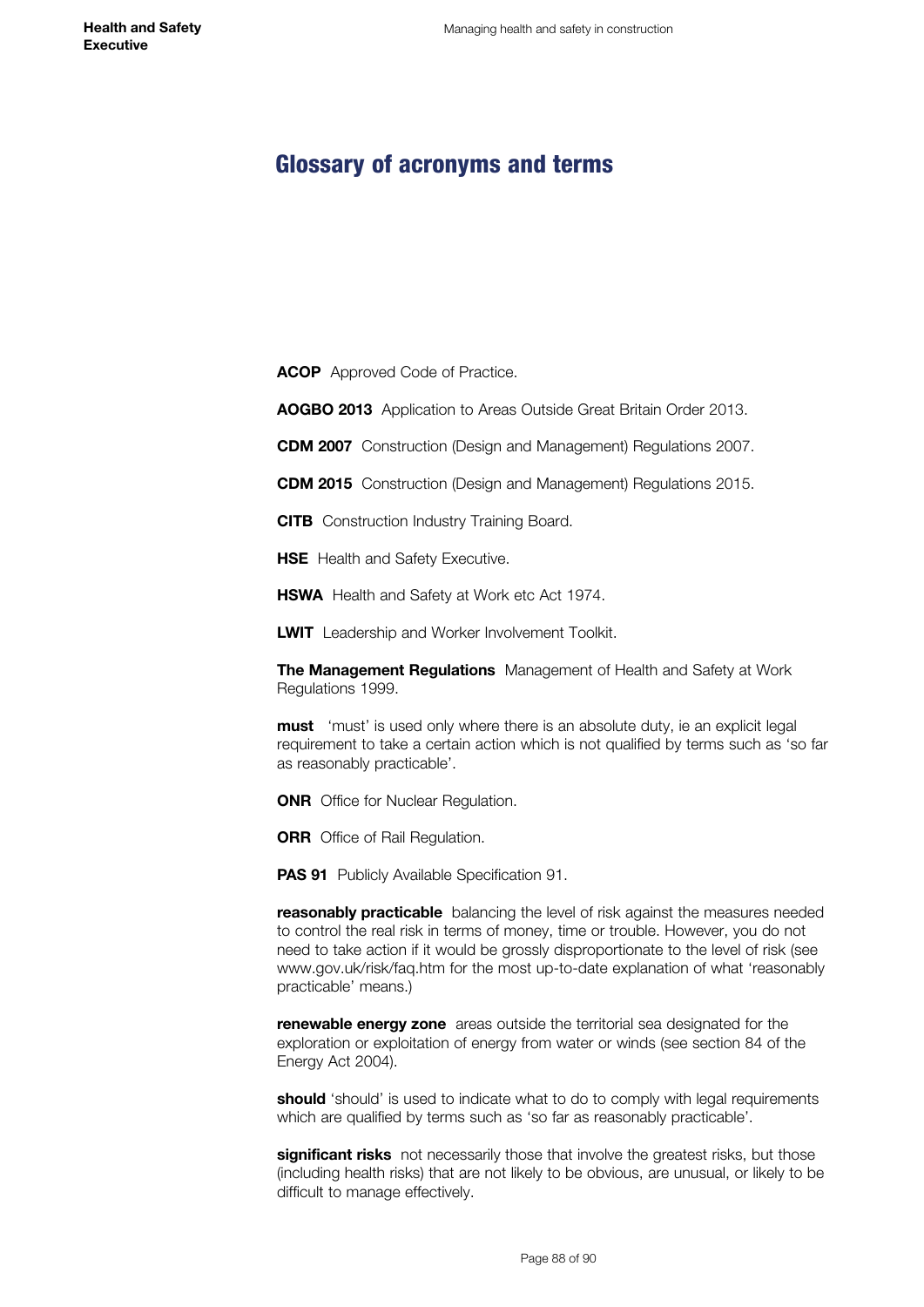**SSIP** Safety Schemes in Procurement.

**territorial sea** means the belt of waters extending from the coast of Great Britain up to 12 nautical miles.

**Workplace Regulations** Workplace (Health, Safety and Welfare) Regulations 1992.